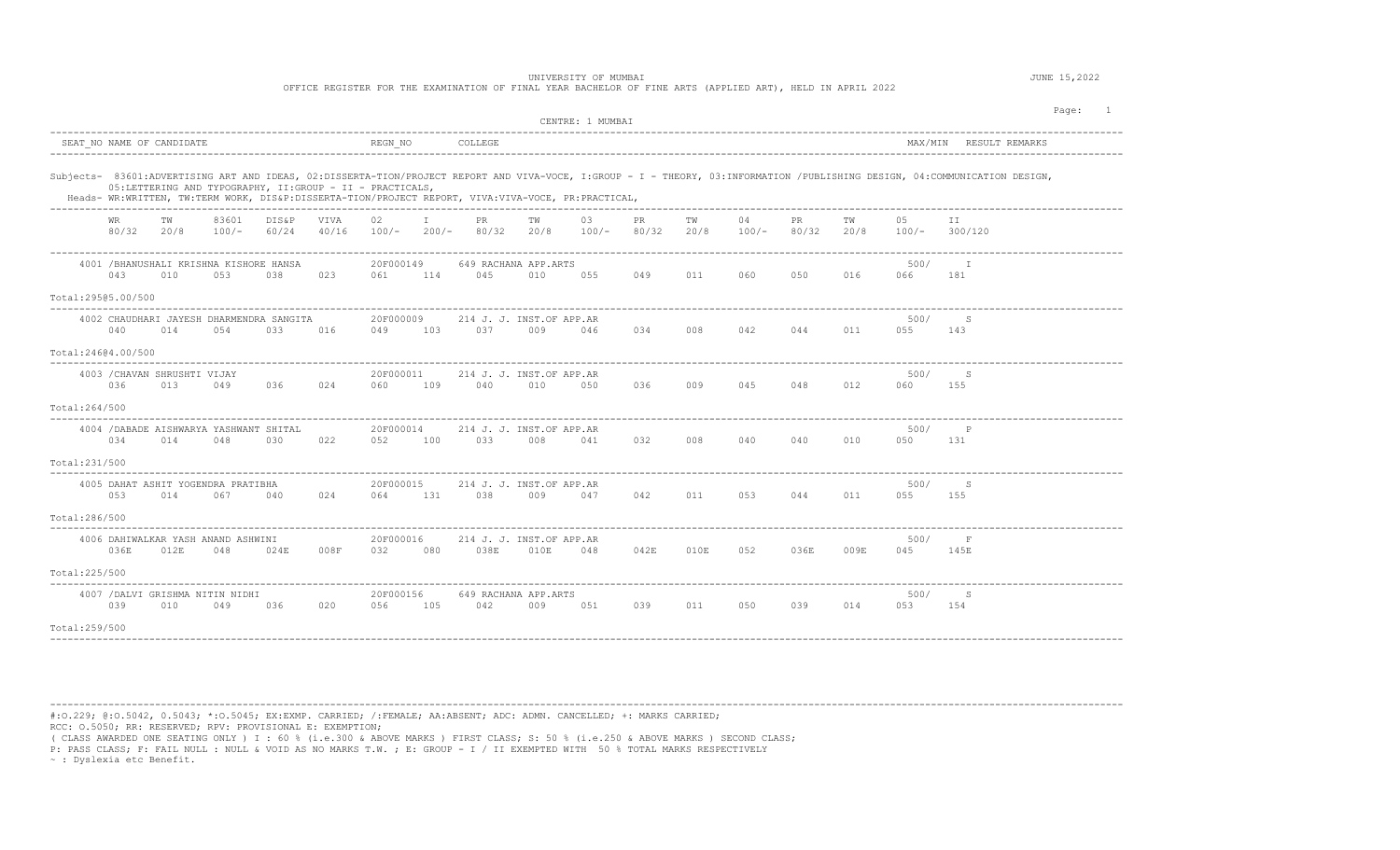OFFICE REGISTER FOR THE EXAMINATION OF FINAL YEAR BACHELOR OF FINE ARTS (APPLIED ART), HELD IN APRIL 2022

|                                     |     |                           |                                               |                                                |                                                          |                      |        |                                                                                                    |     | CENTRE: 1 MUMBAI |     |         |               |                   |     |                  |                                                                                                                                                                             | Page: |
|-------------------------------------|-----|---------------------------|-----------------------------------------------|------------------------------------------------|----------------------------------------------------------|----------------------|--------|----------------------------------------------------------------------------------------------------|-----|------------------|-----|---------|---------------|-------------------|-----|------------------|-----------------------------------------------------------------------------------------------------------------------------------------------------------------------------|-------|
|                                     |     | SEAT NO NAME OF CANDIDATE |                                               |                                                |                                                          | REGN NO              |        | COLLEGE                                                                                            |     |                  |     |         |               |                   |     |                  | MAX/MIN RESULT REMARKS                                                                                                                                                      |       |
|                                     |     |                           |                                               |                                                | 05:LETTERING AND TYPOGRAPHY, II:GROUP - II - PRACTICALS, |                      |        | Heads- WR:WRITTEN, TW:TERM WORK, DIS&P:DISSERTA-TION/PROJECT REPORT, VIVA:VIVA-VOCE, PR:PRACTICAL, |     |                  |     |         |               |                   |     |                  | Subjects- 83601:ADVERTISING ART AND IDEAS, 02:DISSERTA-TION/PROJECT REPORT AND VIVA-VOCE, I:GROUP - I - THEORY, 03:INFORMATION /PUBLISHING DESIGN, 04:COMMUNICATION DESIGN, |       |
|                                     | WR  | TW<br>80/32 20/8          | 83601<br>$100/-$                              | DIS&P<br>60/24                                 | VIVA<br>40/16                                            | 02                   | $\top$ | PR<br>$100/-$ 200/- 80/32 20/8 100/- 80/32 20/8                                                    | TW  | 03               | PR  | TW      | 04<br>$100/-$ | PR.<br>80/32 20/8 | TW  | 05               | TT.<br>$100/-$ 300/120                                                                                                                                                      |       |
|                                     | 034 | 014                       | 4008 / GAVALI SONAL MILIND VAISHALI<br>048    | 031                                            | 016                                                      | 20F000021<br>047 095 |        | 214 J. J. INST.OF APP.AR<br>041                                                                    | 010 | 051              | 039 | 010 049 |               | 040               | 010 | 500/<br>050      | S<br>150                                                                                                                                                                    |       |
| Total:24505.00/500<br>Total:208/500 | 032 | 008                       | 4009 GHARAT SAHIL NIVRUTTI DEVIKA<br>040      | 025                                            | 017                                                      | 20F000166<br>042     | 082    | 649 RACHANA APP.ARTS<br>033                                                                        | 008 | 041              | 033 | 008     | 041           | 033               | 011 | 500/<br>044      | $_{\rm P}$<br>126                                                                                                                                                           |       |
| Total: 279/500                      | 033 | 015                       | 4010 GOKHALE MOHIT MADHAV MANJUSHA<br>048     | 039                                            | 022                                                      | 20F000023<br>061     | 109    | 214 J. J. INST.OF APP.AR<br>038                                                                    | 010 | 048              | 046 | 011     | 057           | 052               | 013 | 500/<br>065      | S<br>170                                                                                                                                                                    |       |
| Total:226/500                       | 032 | 011                       | 4011 / KADAM SANJANA MANGESH ASAWARI<br>043   | 026                                            | 019                                                      | 20F000170<br>045     | 088    | 649 RACHANA APP.ARTS<br>036                                                                        | 009 | 045              | 035 | 009     | 044           | 037               | 012 | 500/<br>049      | $_{\rm P}$<br>138                                                                                                                                                           |       |
| Total:314/500                       | 047 | 015                       | 062                                           | 4012 / KALE AVANI SHREENIWAS MANJUSHREE<br>038 | 026                                                      | 20F000033<br>064 126 |        | 214 J. J. INST.OF APP.AR<br>042                                                                    | 010 | 052              | 050 |         | 013 063       | 056               | 017 | 500/<br>073      | I<br>188                                                                                                                                                                    |       |
| Total:268/500                       | 045 | 013                       | 4013 / KARNIK KHUSHI DEEP SUSHAMA<br>058      | 032                                            | 022                                                      | 20F000172<br>054 112 |        | 649 RACHANA APP.ARTS<br>039                                                                        | 010 | 049              | 042 | 011     | 053           | 040               | 014 | 500/<br>054      | S<br>156                                                                                                                                                                    |       |
| Total: 325/500                      | 054 | 012                       | 4014 / KATKAR APOORVA PRAKASH PRATIBHA<br>066 | 040                                            | 024                                                      | 20F000173<br>064     | 130    | 649 RACHANA APP.ARTS<br>048 015                                                                    |     | 063              | 051 | 016     | 067           | 049 016           |     | 500/<br>065 - 10 | $\top$<br>195                                                                                                                                                               |       |
|                                     |     |                           |                                               |                                                |                                                          |                      |        |                                                                                                    |     |                  |     |         |               |                   |     |                  |                                                                                                                                                                             |       |

----------------------------------------------------------------------------------------------------------------------------------------------------------------------------------------

#:O.229; @:O.5042, 0.5043; \*:O.5045; EX:EXMP. CARRIED; /:FEMALE; AA:ABSENT; ADC: ADMN. CANCELLED; +: MARKS CARRIED; RCC: O.5050; RR: RESERVED; RPV: PROVISIONAL E: EXEMPTION;

( CLASS AWARDED ONE SEATING ONLY ) I : 60 % (i.e.300 & ABOVE MARKS ) FIRST CLASS; S: 50 % (i.e.250 & ABOVE MARKS ) SECOND CLASS;

P: PASS CLASS; F: FAIL NULL : NULL & VOID AS NO MARKS T.W. ; E: GROUP - I / II EXEMPTED WITH 50 % TOTAL MARKS RESPECTIVELY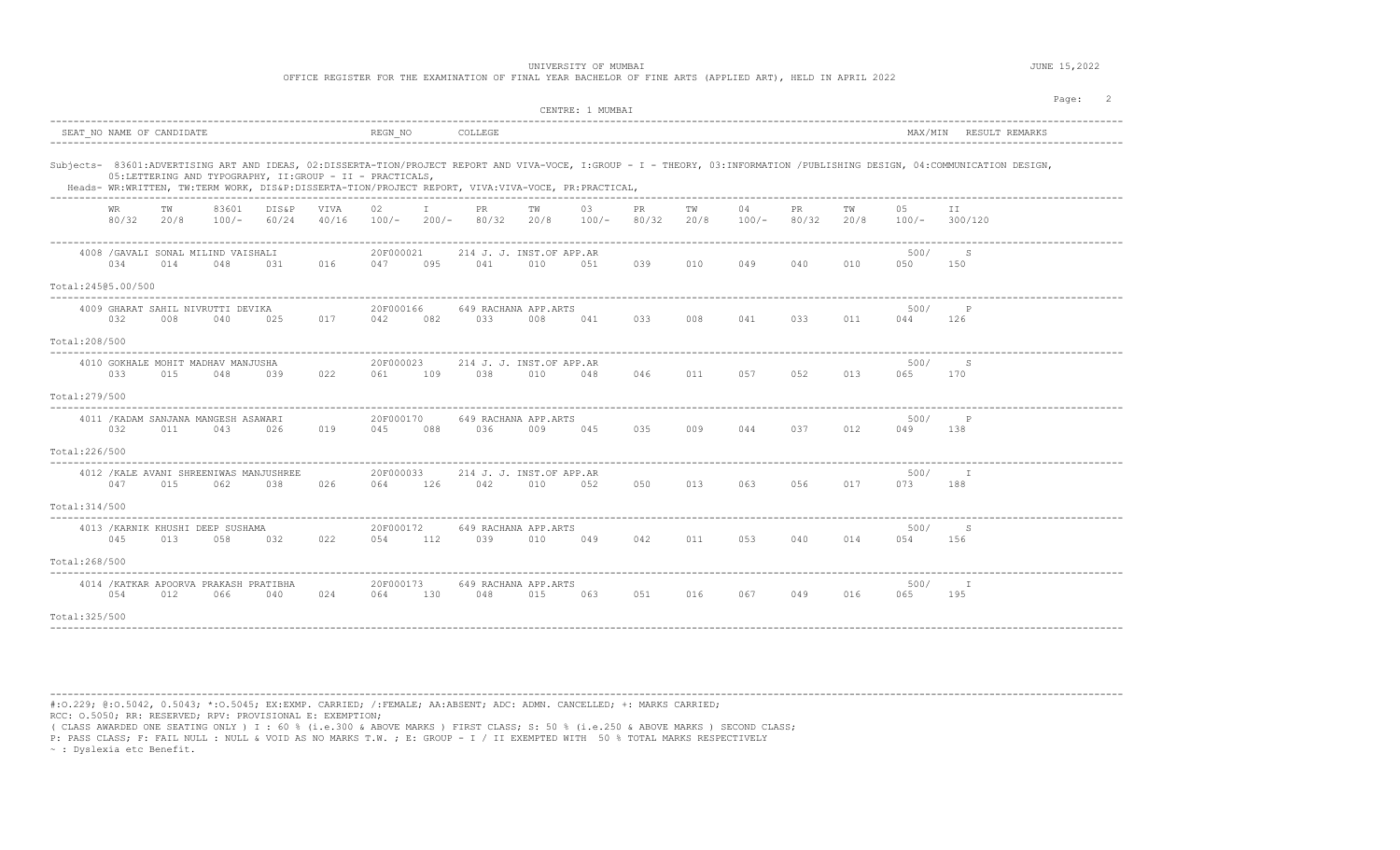OFFICE REGISTER FOR THE EXAMINATION OF FINAL YEAR BACHELOR OF FINE ARTS (APPLIED ART), HELD IN APRIL 2022

|                                |                  |                           |                                                          |                |               |                      |              |                                       |      | CENTRE: 1 MUMBAI                                                                                   |             |            |               |              |            |             | Page:                                                                                                                                                                       |
|--------------------------------|------------------|---------------------------|----------------------------------------------------------|----------------|---------------|----------------------|--------------|---------------------------------------|------|----------------------------------------------------------------------------------------------------|-------------|------------|---------------|--------------|------------|-------------|-----------------------------------------------------------------------------------------------------------------------------------------------------------------------------|
|                                |                  | SEAT NO NAME OF CANDIDATE |                                                          |                |               | REGN NO              |              | COLLEGE                               |      |                                                                                                    |             |            |               |              |            |             | MAX/MIN RESULT REMARKS                                                                                                                                                      |
|                                |                  |                           | 05:LETTERING AND TYPOGRAPHY, II:GROUP - II - PRACTICALS, |                |               |                      |              |                                       |      | Heads- WR:WRITTEN, TW:TERM WORK, DIS&P:DISSERTA-TION/PROJECT REPORT, VIVA:VIVA-VOCE, PR:PRACTICAL, |             |            |               |              |            |             | Subjects- 83601:ADVERTISING ART AND IDEAS, 02:DISSERTA-TION/PROJECT REPORT AND VIVA-VOCE, I:GROUP - I - THEORY, 03:INFORMATION /PUBLISHING DESIGN, 04:COMMUNICATION DESIGN, |
|                                | WR<br>80/32 20/8 | TW                        | 83601<br>$100/-$                                         | DIS&P<br>60/24 | VIVA<br>40/16 | 02                   | $\mathbb{I}$ | PR.<br>$100/-$ 200/- 80/32 20/8 100/- | TW   | 03                                                                                                 | PR<br>80/32 | TW<br>20/8 | 04<br>$100/-$ | PR.<br>80/32 | TW<br>20/8 | 05          | T T<br>$100/-$ 300/120                                                                                                                                                      |
|                                | 040              | 013                       | 4015 / KOTHEKAR SAYALI SANTOSH MANISHA<br>053            | 032            | 016           | 20F000038<br>048 101 |              | 214 J. J. INST.OF APP.AR<br>054       | 013  | 067                                                                                                | 042         | 011        | 053           | 036          | 009        | 500/<br>045 | S<br>165                                                                                                                                                                    |
| Total:266/500<br>Total:282/500 | 049              | 013                       | 4016 / MESHRAM YASHASHREE SUNIL KUMUD<br>062             | 042            | 018           | 20F000045<br>060     | 122          | 214 J. J. INST.OF APP.AR<br>045       | 011  | 056                                                                                                | 039         | 010        | 049           | 044          | 011        | 500/<br>055 | S<br>160                                                                                                                                                                    |
| Total: 229/500                 | 040E             | 014E                      | 4017 /NILEKAR RACHANA ABHIMANYU SINDHU<br>054            | 038E           | 008F          | 20F000051<br>046     | 100E         | 214 J. J. INST.OF APP.AR<br>033E      | 008E | 041                                                                                                | 038E        | 010E       | 048           | 032E         | 008E       | 500/<br>040 | F<br>129E                                                                                                                                                                   |
| Total:244/500                  | 040              | 013                       | 4018 / PANJARI VINITA PRASHANT PRIYA<br>053              | 032            | 016           | 20F000055<br>048     | 101          | 214 J. J. INST.OF APP.AR<br>032       | 008  | 040                                                                                                | 042         | 011        | 053           | 040          | 010        | 500/<br>050 | $_{\rm P}$<br>143                                                                                                                                                           |
| Total:197/500                  | 032E             | 011E                      | 4019 PARATE LANKESH SHANKAR LALITA<br>043                | 012F           | 008F          | 20F000056<br>020     | 063          | 214 J. J. INST.OF APP.AR<br>037E      | 009E | 046                                                                                                | 038E        | 010E       | 048           | 032E         | 008E       | 500/<br>040 | F<br>134E                                                                                                                                                                   |
| Total:293/500                  | 055              | 011                       | 4020 / PAREKH PALAK KETAN DEEPALI<br>066                 | 030            | 025           | 20F000183<br>055     | 121          | 649 RACHANA APP.ARTS<br>044           | 012  | 056                                                                                                | 044         | 012        | 056           | 044          | 016        | 500/<br>060 | S<br>172                                                                                                                                                                    |
| Total:285/500                  | 051              | 013                       | 4021 / PATEL DHYANI JITENDRA HEENA<br>064                | 038            | 022           | 20F000185<br>060     | 124          | 649 RACHANA APP.ARTS<br>041           | 014  | 055                                                                                                | 039         | 011        | 050           | 040          | 016        | 500/<br>056 | S<br>161                                                                                                                                                                    |

----------------------------------------------------------------------------------------------------------------------------------------------------------------------------------------

#:O.229; @:O.5042, 0.5043; \*:O.5045; EX:EXMP. CARRIED; /:FEMALE; AA:ABSENT; ADC: ADMN. CANCELLED; +: MARKS CARRIED; RCC: O.5050; RR: RESERVED; RPV: PROVISIONAL E: EXEMPTION;

( CLASS AWARDED ONE SEATING ONLY ) I : 60 % (i.e.300 & ABOVE MARKS ) FIRST CLASS; S: 50 % (i.e.250 & ABOVE MARKS ) SECOND CLASS;

P: PASS CLASS; F: FAIL NULL : NULL & VOID AS NO MARKS T.W. ; E: GROUP - I / II EXEMPTED WITH 50 % TOTAL MARKS RESPECTIVELY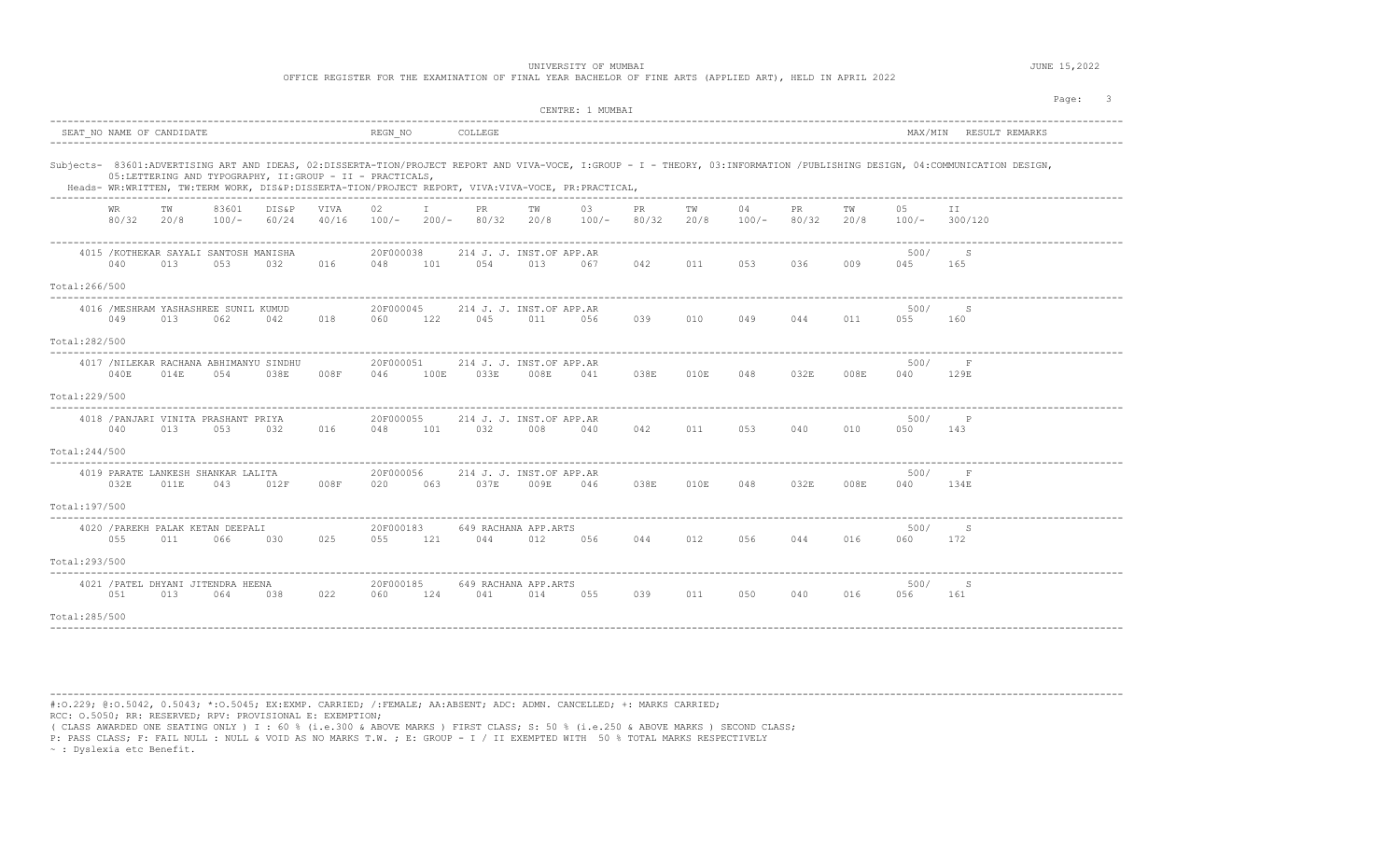| OFFICE REGISTER FOR THE EXAMINATION OF FINAL YEAR BACHELOR OF FINE ARTS (APPLIED ART), HELD IN APRIL 2022 |  |
|-----------------------------------------------------------------------------------------------------------|--|
|-----------------------------------------------------------------------------------------------------------|--|

| SEAT NO NAME OF CANDIDATE<br>REGN NO<br>COLLEGE<br>MAX/MIN RESULT REMARKS<br>Subjects- 83601:ADVERTISING ART AND IDEAS, 02:DISSERTA-TION/PROJECT REPORT AND VIVA-VOCE, I:GROUP - I - THEORY, 03:INFORMATION /PUBLISHING DESIGN, 04:COMMUNICATION DESIGN,<br>05:LETTERING AND TYPOGRAPHY, II:GROUP - II - PRACTICALS,<br>Heads- WR:WRITTEN, TW:TERM WORK, DIS&P:DISSERTA-TION/PROJECT REPORT, VIVA:VIVA-VOCE, PR:PRACTICAL,<br>$\mathbb{I}$<br>04<br>83601<br>DIS&P<br>VIVA<br>02<br>PR<br>TW<br>03<br>PR<br>TW<br>PR.<br>ТW<br>05<br>II.<br>WR<br>TW<br>80/32<br>20/8<br>20/8<br>$100/-$<br>60/24<br>40/16<br>$100/- 200/-$<br>80/32<br>$100/-$<br>80/32<br>20/8<br>$100/-$<br>80/32<br>300/120<br>20/8<br>100/-<br>4022 / PATIL TANVI VIRAJ NUTAN<br>20F000063<br>214 J. J. INST.OF APP.AR<br>500/<br>$\mathbf{F}$<br>032E<br>012F<br>017E<br>048E<br>044E<br>055<br>052E<br>013E<br>013E<br>045<br>029<br>074<br>012E<br>011E<br>065<br>180E<br>060<br>Total: 254/500<br>4023 / PITHWA URMI HEMANT BHAVNA<br>20F000188<br>500/<br>649 RACHANA APP.ARTS<br>-S<br>041<br>024<br>041<br>042<br>010<br>052<br>041<br>015<br>011<br>052<br>030<br>054<br>106<br>011<br>052<br>056<br>160<br>Total:266/500<br>20F000069<br>4024 POTDAR SIDDHESH SANJAY MADHURI<br>500/<br>214 J. J. INST.OF APP.AR<br>032<br>038<br>038<br>010<br>048 048<br>012<br>012<br>044<br>027<br>017<br>088<br>010<br>060<br>156<br>044<br>048<br>Total: 244/500<br>-----------<br>4025 / ROKADE GAURI HANUMANT ANITA<br>20F000073<br>214 J. J. INST.OF APP.AR<br>500/<br>-S<br>052<br>021<br>124<br>035<br>038 009<br>047 036<br>009<br>014<br>066<br>037<br>058<br>009<br>044<br>045<br>136<br>Total:260/500<br>20F000076<br>4026 SARDAR SAURABH RAHUL KAMAL<br>214 J. J. INST.OF APP.AR<br>500/<br>-S<br>038<br>052<br>013<br>065<br>037<br>028<br>009<br>047<br>035 009<br>044 044<br>011<br>065 130<br>055 146<br>Total:276/500<br>4027 SAWARKAR HIMANSHU GANESHRAO MAYA<br>20F000079<br>214 J. J. INST.OF APP.AR<br>500/<br>- S<br>065 119<br>045<br>010<br>050<br>040<br>041<br>013<br>054<br>037<br>028<br>011<br>056<br>040<br>010<br>050<br>156<br>Total: 275/500<br>4028 SHIMPI VAIBHAV NAMDEV SUVARNA<br>500/<br>20F000081<br>214 J. J. INST.OF APP.AR<br>- S<br>035<br>022<br>045<br>010<br>049<br>040<br>010<br>012<br>047<br>040<br>062<br>109<br>011<br>056<br>039<br>050<br>155<br>Total:264/500 |  |  |  |  |  | CENTRE: 1 MUMBAI |  |  |  | Page:<br>$\sim$ 4 |
|---------------------------------------------------------------------------------------------------------------------------------------------------------------------------------------------------------------------------------------------------------------------------------------------------------------------------------------------------------------------------------------------------------------------------------------------------------------------------------------------------------------------------------------------------------------------------------------------------------------------------------------------------------------------------------------------------------------------------------------------------------------------------------------------------------------------------------------------------------------------------------------------------------------------------------------------------------------------------------------------------------------------------------------------------------------------------------------------------------------------------------------------------------------------------------------------------------------------------------------------------------------------------------------------------------------------------------------------------------------------------------------------------------------------------------------------------------------------------------------------------------------------------------------------------------------------------------------------------------------------------------------------------------------------------------------------------------------------------------------------------------------------------------------------------------------------------------------------------------------------------------------------------------------------------------------------------------------------------------------------------------------------------------------------------------------------------------------------------------------------------------------------------------------------------------------------------------------------------------------------------------------------------------------------------------------------------------------------------------------------------------------|--|--|--|--|--|------------------|--|--|--|-------------------|
|                                                                                                                                                                                                                                                                                                                                                                                                                                                                                                                                                                                                                                                                                                                                                                                                                                                                                                                                                                                                                                                                                                                                                                                                                                                                                                                                                                                                                                                                                                                                                                                                                                                                                                                                                                                                                                                                                                                                                                                                                                                                                                                                                                                                                                                                                                                                                                                       |  |  |  |  |  |                  |  |  |  |                   |
|                                                                                                                                                                                                                                                                                                                                                                                                                                                                                                                                                                                                                                                                                                                                                                                                                                                                                                                                                                                                                                                                                                                                                                                                                                                                                                                                                                                                                                                                                                                                                                                                                                                                                                                                                                                                                                                                                                                                                                                                                                                                                                                                                                                                                                                                                                                                                                                       |  |  |  |  |  |                  |  |  |  |                   |
|                                                                                                                                                                                                                                                                                                                                                                                                                                                                                                                                                                                                                                                                                                                                                                                                                                                                                                                                                                                                                                                                                                                                                                                                                                                                                                                                                                                                                                                                                                                                                                                                                                                                                                                                                                                                                                                                                                                                                                                                                                                                                                                                                                                                                                                                                                                                                                                       |  |  |  |  |  |                  |  |  |  |                   |
|                                                                                                                                                                                                                                                                                                                                                                                                                                                                                                                                                                                                                                                                                                                                                                                                                                                                                                                                                                                                                                                                                                                                                                                                                                                                                                                                                                                                                                                                                                                                                                                                                                                                                                                                                                                                                                                                                                                                                                                                                                                                                                                                                                                                                                                                                                                                                                                       |  |  |  |  |  |                  |  |  |  |                   |
|                                                                                                                                                                                                                                                                                                                                                                                                                                                                                                                                                                                                                                                                                                                                                                                                                                                                                                                                                                                                                                                                                                                                                                                                                                                                                                                                                                                                                                                                                                                                                                                                                                                                                                                                                                                                                                                                                                                                                                                                                                                                                                                                                                                                                                                                                                                                                                                       |  |  |  |  |  |                  |  |  |  |                   |
|                                                                                                                                                                                                                                                                                                                                                                                                                                                                                                                                                                                                                                                                                                                                                                                                                                                                                                                                                                                                                                                                                                                                                                                                                                                                                                                                                                                                                                                                                                                                                                                                                                                                                                                                                                                                                                                                                                                                                                                                                                                                                                                                                                                                                                                                                                                                                                                       |  |  |  |  |  |                  |  |  |  |                   |
|                                                                                                                                                                                                                                                                                                                                                                                                                                                                                                                                                                                                                                                                                                                                                                                                                                                                                                                                                                                                                                                                                                                                                                                                                                                                                                                                                                                                                                                                                                                                                                                                                                                                                                                                                                                                                                                                                                                                                                                                                                                                                                                                                                                                                                                                                                                                                                                       |  |  |  |  |  |                  |  |  |  |                   |
|                                                                                                                                                                                                                                                                                                                                                                                                                                                                                                                                                                                                                                                                                                                                                                                                                                                                                                                                                                                                                                                                                                                                                                                                                                                                                                                                                                                                                                                                                                                                                                                                                                                                                                                                                                                                                                                                                                                                                                                                                                                                                                                                                                                                                                                                                                                                                                                       |  |  |  |  |  |                  |  |  |  |                   |
|                                                                                                                                                                                                                                                                                                                                                                                                                                                                                                                                                                                                                                                                                                                                                                                                                                                                                                                                                                                                                                                                                                                                                                                                                                                                                                                                                                                                                                                                                                                                                                                                                                                                                                                                                                                                                                                                                                                                                                                                                                                                                                                                                                                                                                                                                                                                                                                       |  |  |  |  |  |                  |  |  |  |                   |
|                                                                                                                                                                                                                                                                                                                                                                                                                                                                                                                                                                                                                                                                                                                                                                                                                                                                                                                                                                                                                                                                                                                                                                                                                                                                                                                                                                                                                                                                                                                                                                                                                                                                                                                                                                                                                                                                                                                                                                                                                                                                                                                                                                                                                                                                                                                                                                                       |  |  |  |  |  |                  |  |  |  |                   |
|                                                                                                                                                                                                                                                                                                                                                                                                                                                                                                                                                                                                                                                                                                                                                                                                                                                                                                                                                                                                                                                                                                                                                                                                                                                                                                                                                                                                                                                                                                                                                                                                                                                                                                                                                                                                                                                                                                                                                                                                                                                                                                                                                                                                                                                                                                                                                                                       |  |  |  |  |  |                  |  |  |  |                   |
|                                                                                                                                                                                                                                                                                                                                                                                                                                                                                                                                                                                                                                                                                                                                                                                                                                                                                                                                                                                                                                                                                                                                                                                                                                                                                                                                                                                                                                                                                                                                                                                                                                                                                                                                                                                                                                                                                                                                                                                                                                                                                                                                                                                                                                                                                                                                                                                       |  |  |  |  |  |                  |  |  |  |                   |
|                                                                                                                                                                                                                                                                                                                                                                                                                                                                                                                                                                                                                                                                                                                                                                                                                                                                                                                                                                                                                                                                                                                                                                                                                                                                                                                                                                                                                                                                                                                                                                                                                                                                                                                                                                                                                                                                                                                                                                                                                                                                                                                                                                                                                                                                                                                                                                                       |  |  |  |  |  |                  |  |  |  |                   |
|                                                                                                                                                                                                                                                                                                                                                                                                                                                                                                                                                                                                                                                                                                                                                                                                                                                                                                                                                                                                                                                                                                                                                                                                                                                                                                                                                                                                                                                                                                                                                                                                                                                                                                                                                                                                                                                                                                                                                                                                                                                                                                                                                                                                                                                                                                                                                                                       |  |  |  |  |  |                  |  |  |  |                   |
|                                                                                                                                                                                                                                                                                                                                                                                                                                                                                                                                                                                                                                                                                                                                                                                                                                                                                                                                                                                                                                                                                                                                                                                                                                                                                                                                                                                                                                                                                                                                                                                                                                                                                                                                                                                                                                                                                                                                                                                                                                                                                                                                                                                                                                                                                                                                                                                       |  |  |  |  |  |                  |  |  |  |                   |
|                                                                                                                                                                                                                                                                                                                                                                                                                                                                                                                                                                                                                                                                                                                                                                                                                                                                                                                                                                                                                                                                                                                                                                                                                                                                                                                                                                                                                                                                                                                                                                                                                                                                                                                                                                                                                                                                                                                                                                                                                                                                                                                                                                                                                                                                                                                                                                                       |  |  |  |  |  |                  |  |  |  |                   |
|                                                                                                                                                                                                                                                                                                                                                                                                                                                                                                                                                                                                                                                                                                                                                                                                                                                                                                                                                                                                                                                                                                                                                                                                                                                                                                                                                                                                                                                                                                                                                                                                                                                                                                                                                                                                                                                                                                                                                                                                                                                                                                                                                                                                                                                                                                                                                                                       |  |  |  |  |  |                  |  |  |  |                   |

----------------------------------------------------------------------------------------------------------------------------------------------------------------------------------------

#:O.229; @:O.5042, 0.5043; \*:O.5045; EX:EXMP. CARRIED; /:FEMALE; AA:ABSENT; ADC: ADMN. CANCELLED; +: MARKS CARRIED; RCC: O.5050; RR: RESERVED; RPV: PROVISIONAL E: EXEMPTION;

( CLASS AWARDED ONE SEATING ONLY ) I : 60 % (i.e.300 & ABOVE MARKS ) FIRST CLASS; S: 50 % (i.e.250 & ABOVE MARKS ) SECOND CLASS;

P: PASS CLASS; F: FAIL NULL : NULL & VOID AS NO MARKS T.W. ; E: GROUP - I / II EXEMPTED WITH 50 % TOTAL MARKS RESPECTIVELY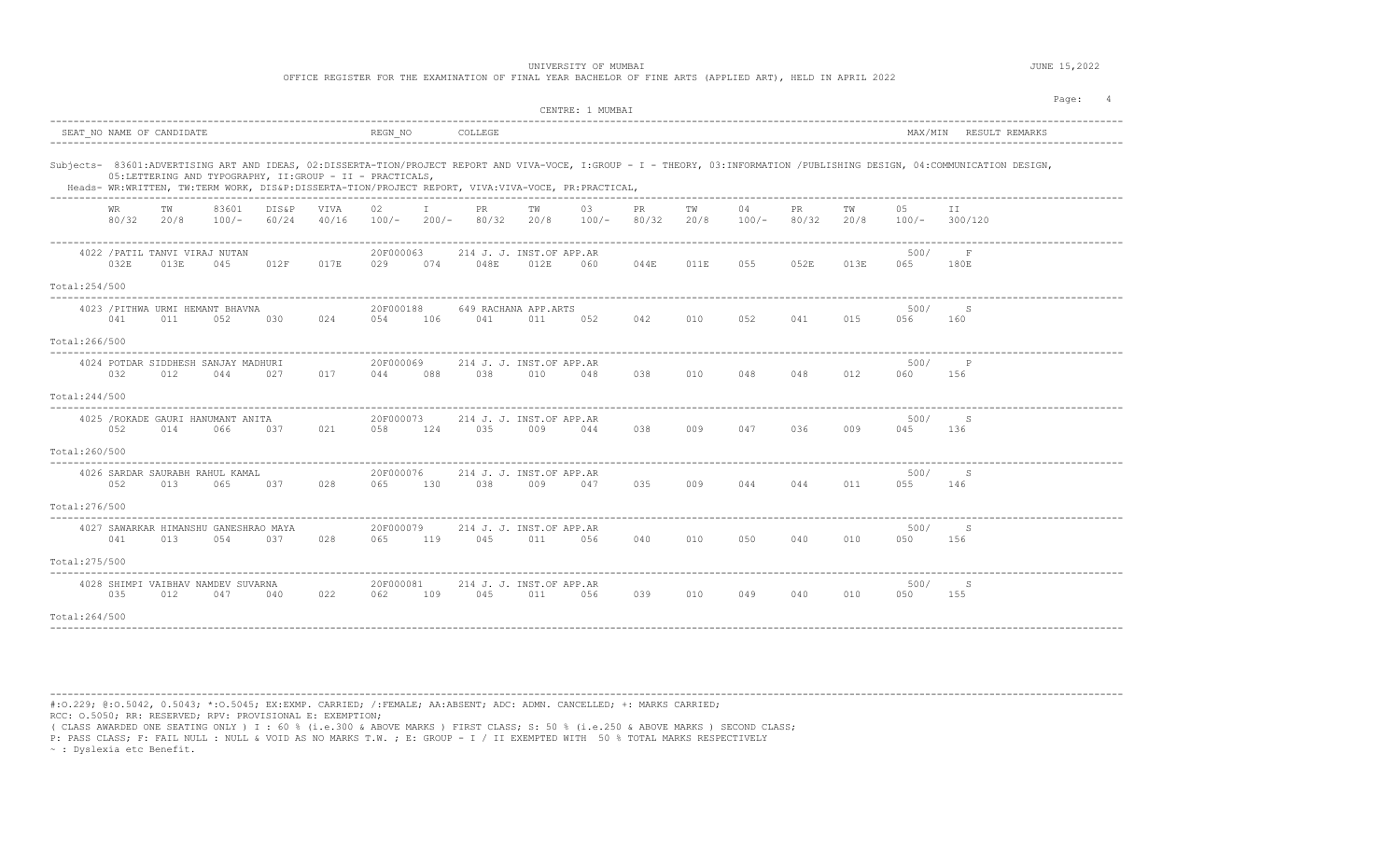OFFICE REGISTER FOR THE EXAMINATION OF FINAL YEAR BACHELOR OF FINE ARTS (APPLIED ART), HELD IN APRIL 2022

|                    |                           |            |                                                |                                                          |               |                   |     |                                                                                                    |            |                  |              |            |               |              |            |               | Pace:                                                                                                                                                                       |
|--------------------|---------------------------|------------|------------------------------------------------|----------------------------------------------------------|---------------|-------------------|-----|----------------------------------------------------------------------------------------------------|------------|------------------|--------------|------------|---------------|--------------|------------|---------------|-----------------------------------------------------------------------------------------------------------------------------------------------------------------------------|
|                    |                           |            |                                                |                                                          |               |                   |     |                                                                                                    |            | CENTRE: 1 MUMBAT |              |            |               |              |            |               |                                                                                                                                                                             |
|                    | SEAT NO NAME OF CANDIDATE |            |                                                |                                                          |               | REGN NO           |     | COLLEGE                                                                                            |            |                  |              |            |               |              |            |               | MAX/MIN RESULT REMARKS                                                                                                                                                      |
|                    |                           |            |                                                | 05:LETTERING AND TYPOGRAPHY, II:GROUP - II - PRACTICALS, |               |                   |     | Heads- WR:WRITTEN, TW:TERM WORK, DIS&P:DISSERTA-TION/PROJECT REPORT, VIVA:VIVA-VOCE, PR:PRACTICAL, |            |                  |              |            |               |              |            |               | Subjects- 83601:ADVERTISING ART AND IDEAS, 02:DISSERTA-TION/PROJECT REPORT AND VIVA-VOCE, I:GROUP - I - THEORY, 03:INFORMATION /PUBLISHING DESIGN, 04:COMMUNICATION DESIGN, |
|                    | WR<br>80/32               | тw<br>20/8 | 83601                                          | DIS&P<br>$100/-$ 60/24                                   | VTVA<br>40/16 | 02                |     | PR.<br>$100/-$ 200/- 80/32                                                                         | TW<br>20/8 | 03<br>$100/-$    | PR.<br>80/32 | TW<br>20/8 | 04<br>$100/-$ | PR.<br>80/32 | тw<br>20/8 | 05<br>$100/-$ | TT.<br>300/120                                                                                                                                                              |
| Total:266/500      | 043                       | 013        | 4029 / SHINDE SIDDHI LAHU SANDHYA<br>056       | 030                                                      | 018           | 20F000082<br>048  | 104 | 214 J. J. INST.OF APP.AR<br>046                                                                    | 011        | 0.57             | 036          | 009        | 045           | 048          | 012        | 500/<br>060   | S.<br>162                                                                                                                                                                   |
|                    |                           |            |                                                |                                                          |               |                   |     |                                                                                                    |            |                  |              |            |               |              |            |               |                                                                                                                                                                             |
|                    | 046                       | 013        | 4030 / SHIVNEKAR SAKSHI SANDESH MADHUR<br>0.59 | 032                                                      | 022           | 20F000198<br>0.54 | 113 | 649 RACHANA APP.ARTS<br>039                                                                        | 010        | 049              | 0.37         | 009        | 046           | 043          | 015        | 500/<br>0.58  | S.<br>153                                                                                                                                                                   |
| Total:266/500      |                           |            |                                                |                                                          |               |                   |     |                                                                                                    |            |                  |              |            |               |              |            |               |                                                                                                                                                                             |
|                    | 042                       | 013        | 4031 /SIRSAT SONALI SARJERAO ASHA<br>0.5.5     | 0.35                                                     | 016           | 20F000083<br>0.51 | 106 | 214 J. J. INST.OF APP.AR<br>032                                                                    | 008        | 040              | 0.37         | 009        | 046           | 0.36         | 009        | 500/<br>045   | P<br>131                                                                                                                                                                    |
| Total:237/500      |                           |            |                                                |                                                          |               |                   |     |                                                                                                    |            |                  |              |            |               |              |            |               |                                                                                                                                                                             |
|                    | 039                       | 015        | 4032 /TILAVE LEKHA RAJAN SWATI<br>054          | 033                                                      | 028           | 20F000203<br>061  | 115 | 649 RACHANA APP.ARTS<br>045                                                                        | 012        | 057              | 047          | 013        | 060           | 047          | 016        | 500/<br>063   | $-$ T<br>180                                                                                                                                                                |
| Total:29505.00/500 |                           |            |                                                |                                                          |               |                   |     |                                                                                                    |            |                  |              |            |               |              |            |               |                                                                                                                                                                             |
|                    | 032                       | 008        | 040                                            | 4033 VINERKAR MRUNAL CHANDRAKANT MANISHA<br>02.4         | 020           | 20F000205<br>044  | 084 | 649 RACHANA APP.ARTS<br>0.37                                                                       | 009        | 046              | 035          | 008        | 043           | 038          | 014        | 500/<br>052   | $\mathbb P$<br>141                                                                                                                                                          |
| Total: 225/500     |                           |            |                                                |                                                          |               |                   |     |                                                                                                    |            |                  |              |            |               |              |            |               |                                                                                                                                                                             |

----------------------------------------------------------------------------------------------------------------------------------------------------------------------------------------

----------------------------------------------------------------------------------------------------------------------------------------------------------------------------------------

#:O.229; @:O.5042, 0.5043; \*:O.5045; EX:EXMP. CARRIED; /:FEMALE; AA:ABSENT; ADC: ADMN. CANCELLED; +: MARKS CARRIED; RCC: O.5050; RR: RESERVED; RPV: PROVISIONAL E: EXEMPTION;

( CLASS AWARDED ONE SEATING ONLY ) I : 60 % (i.e.300 & ABOVE MARKS ) FIRST CLASS; S: 50 % (i.e.250 & ABOVE MARKS ) SECOND CLASS;

P: PASS CLASS; F: FAIL NULL : NULL & VOID AS NO MARKS T.W. ; E: GROUP - I / II EXEMPTED WITH 50 % TOTAL MARKS RESPECTIVELY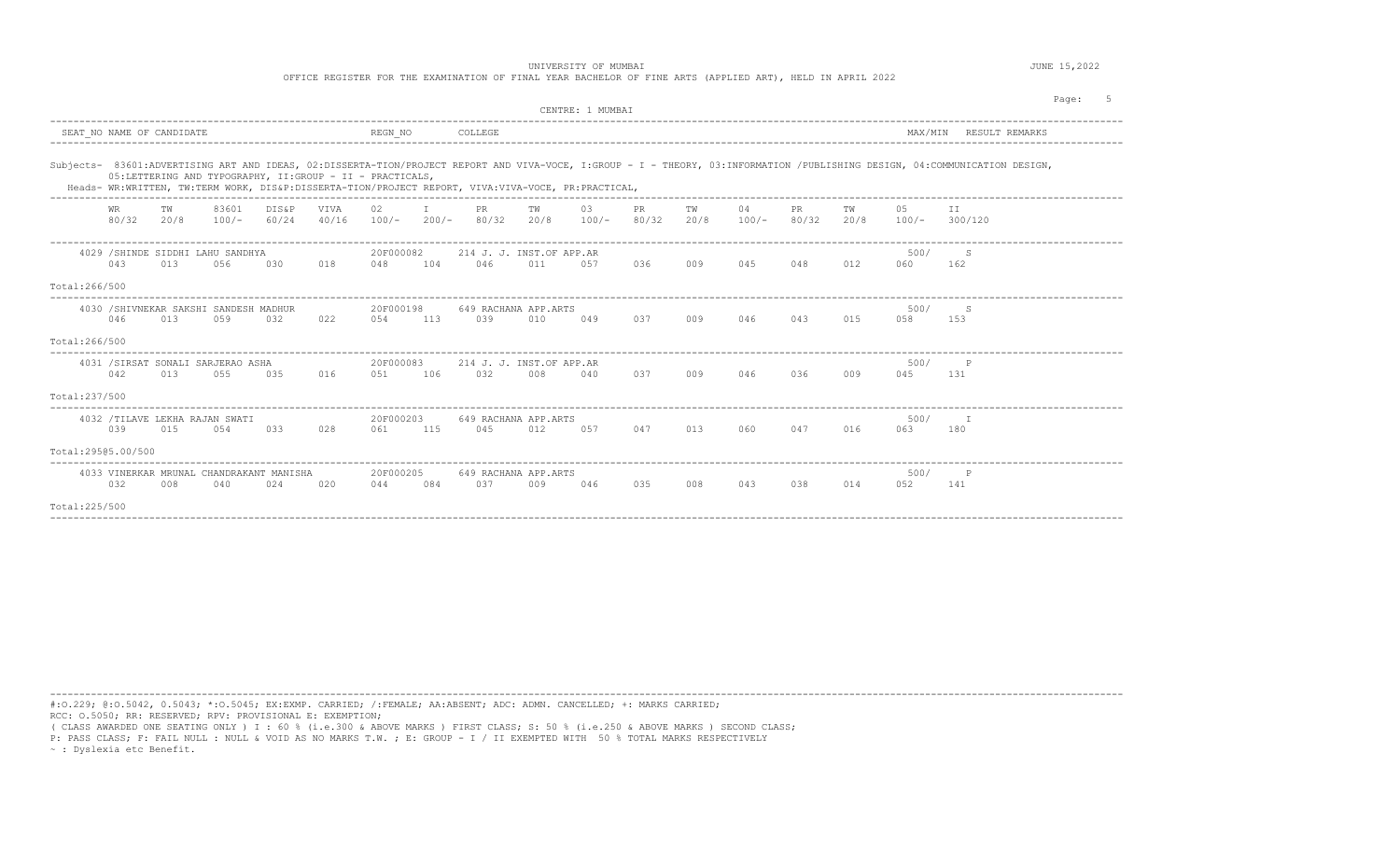OFFICE REGISTER FOR THE EXAMINATION OF FINAL YEAR BACHELOR OF FINE ARTS (APPLIED ART), HELD IN APRIL 2022

|                                                                                                                                                                                                                                                                                                                                     |                                                                               | CENTRE: 1 MUMBAI                                                             | Page:                                      |
|-------------------------------------------------------------------------------------------------------------------------------------------------------------------------------------------------------------------------------------------------------------------------------------------------------------------------------------|-------------------------------------------------------------------------------|------------------------------------------------------------------------------|--------------------------------------------|
| SEAT NO NAME OF CANDIDATE                                                                                                                                                                                                                                                                                                           | REGN NO<br>COLLEGE                                                            |                                                                              | MAX/MIN RESULT REMARKS                     |
| Subjects- 83601:ADVERTISING ART AND IDEAS, 02:DISSERTA-TION/PROJECT REPORT AND VIVA-VOCE, I:GROUP - I - THEORY, 03:INFORMATION /PUBLISHING DESIGN, 04:COMMUNICATION DESIGN,<br>06: ILLUSTRATION, II: GROUP - II - PRACTICALS,<br>Heads- WR:WRITTEN, TW:TERM WORK, DIS&P:DISSERTA-TION/PROJECT REPORT, VIVA:VIVA-VOCE, PR:PRACTICAL, |                                                                               |                                                                              |                                            |
| 83601<br><b>DIS&amp;P</b><br>WR.<br>TW<br>VIVA<br>80/32 20/8<br>$100/-$<br>60/24<br>40/16                                                                                                                                                                                                                                           | 02 <sub>1</sub><br>$\top$<br>PR.<br>TW<br>$100/-$<br>$200/-$<br>80/32<br>20/8 | 03<br>04<br>PR.<br>TW<br>PR.<br>$100/-$<br>80/32<br>20/8<br>$100/-$<br>80/32 | 06<br>TW<br>ΙI<br>20/8<br>300/120<br>100/- |
| 4034 BAPTIST MACKWIN MELWIN LOVISA<br>046E<br>059<br>008F<br>013E<br>024E<br>Total:218/500                                                                                                                                                                                                                                          | 20F000002<br>214 J. J. INST.OF APP.AR<br>038E<br>032<br>009E<br>091           | 047<br>032E<br>008E<br>040<br>032E                                           | 500/<br>$_{\rm F}$<br>008E<br>040<br>127E  |
| 4035 / BHAVE SWARANGI HEMANT AISHWARYA<br>057<br>014<br>071<br>024<br>034<br>Total: 311/500                                                                                                                                                                                                                                         | 20F000150<br>649 RACHANA APP.ARTS<br>058<br>129<br>048<br>014                 | 062<br>046<br>014<br>060<br>046                                              | 500/<br>- т<br>014<br>060<br>182           |
| 4036 BHOSALE SIDDHESH RAM SUSHAMA<br>019F<br>008E<br>027<br>018E<br>037E<br>Total: 214/500                                                                                                                                                                                                                                          | 20F000151<br>649 RACHANA APP.ARTS<br>055<br>082<br>034E<br>009E               | 043<br>034E<br>011E<br>045<br>034E                                           | 500/<br>$\mathbf F$<br>010E<br>132E<br>044 |
| 4037 BHUJBAL YASH HEMANT VARSHA<br>045<br>013<br>058<br>034<br>025<br>Total:283/500                                                                                                                                                                                                                                                 | 20F000004<br>214 J. J. INST.OF APP.AR<br>117<br>059<br>038<br>010             | 053<br>042<br>011<br>052<br>048                                              | 500/<br>S<br>013<br>065<br>166             |
| 4038 / BUDHKAR JYOTSNA ASHOK ASHWINI<br>049<br>015<br>064<br>033<br>024<br>Total:280/500                                                                                                                                                                                                                                            | 20F000007<br>214 J. J. INST.OF APP.AR<br>121<br>038<br>010<br>057             | 041<br>010<br>051<br>048<br>048                                              | 500/<br>S<br>012<br>060<br>159             |
| 4039 GOREGAONKAR DHANANJAY SASNTOSH SANGITA<br>066<br>016<br>082<br>042<br>028<br>Total: 355/500                                                                                                                                                                                                                                    | 20F000024<br>214 J. J. INST.OF APP.AR<br>152<br>056<br>014<br>070             | 070<br>050<br>013<br>063<br>056                                              | 500/<br>014<br>070<br>203                  |
| 4040 / GUPTA JYOTSANA RAJESH NIRMALA<br>050<br>013<br>028<br>063<br>039<br>Total: 326/500                                                                                                                                                                                                                                           | 20F000026<br>214 J. J. INST.OF APP.AR<br>054<br>067<br>130<br>014             | 050<br>013<br>063<br>052<br>068                                              | 500/<br>I<br>013<br>065<br>196             |

----------------------------------------------------------------------------------------------------------------------------------------------------------------------------------------

#:O.229; @:O.5042, 0.5043; \*:O.5045; EX:EXMP. CARRIED; /:FEMALE; AA:ABSENT; ADC: ADMN. CANCELLED; +: MARKS CARRIED; RCC: O.5050; RR: RESERVED; RPV: PROVISIONAL E: EXEMPTION;

( CLASS AWARDED ONE SEATING ONLY ) I : 60 % (i.e.300 & ABOVE MARKS ) FIRST CLASS; S: 50 % (i.e.250 & ABOVE MARKS ) SECOND CLASS;

P: PASS CLASS; F: FAIL NULL : NULL & VOID AS NO MARKS T.W. ; E: GROUP - I / II EXEMPTED WITH 50 % TOTAL MARKS RESPECTIVELY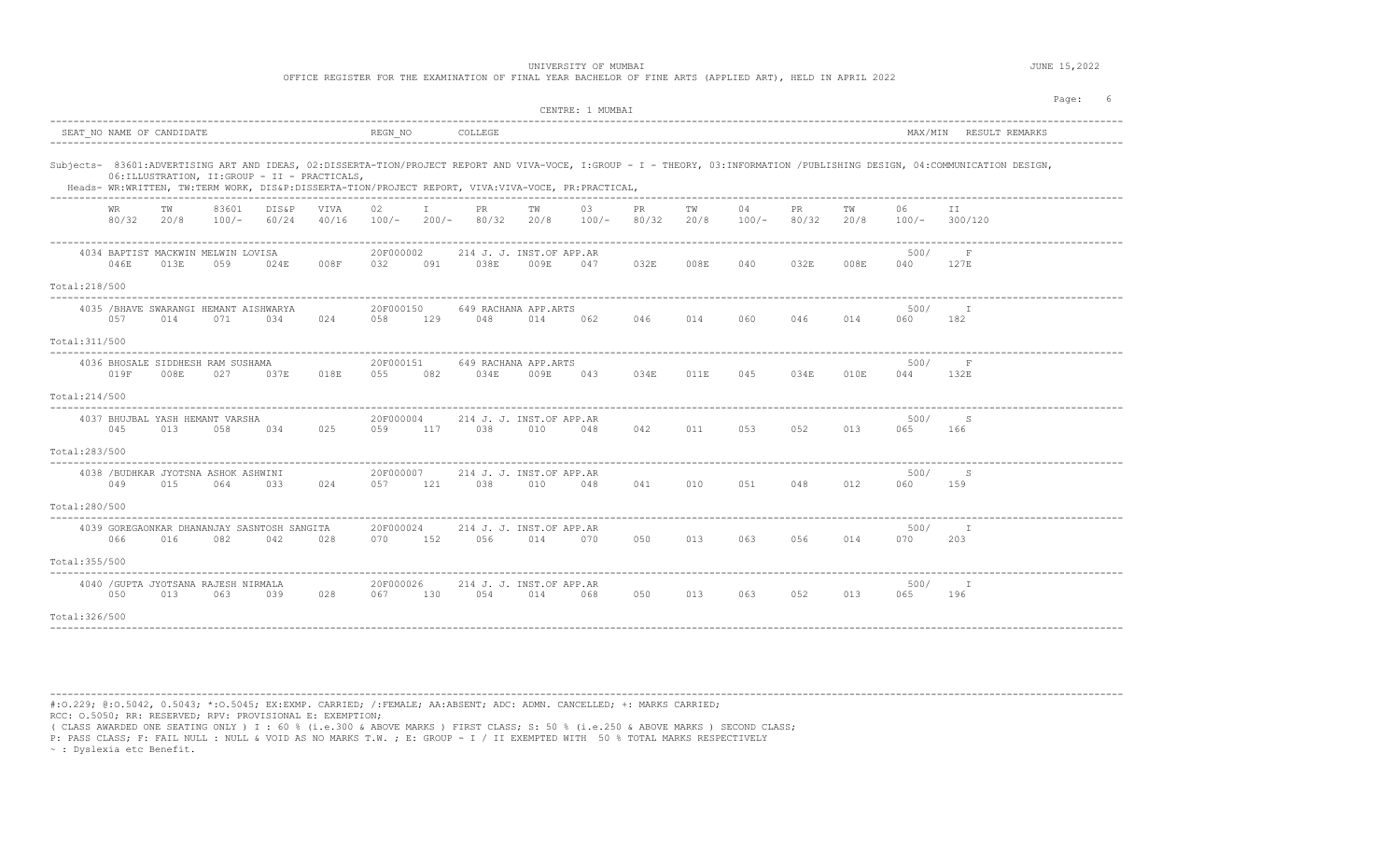OFFICE REGISTER FOR THE EXAMINATION OF FINAL YEAR BACHELOR OF FINE ARTS (APPLIED ART), HELD IN APRIL 2022

|                |             |            |                                                   |                                                |                                                |                      |                               |                                                                                                    |            | CENTRE: 1 MUMBAI |             |            |               |             |            |             | Page: 7                                                                                                                                                                     |
|----------------|-------------|------------|---------------------------------------------------|------------------------------------------------|------------------------------------------------|----------------------|-------------------------------|----------------------------------------------------------------------------------------------------|------------|------------------|-------------|------------|---------------|-------------|------------|-------------|-----------------------------------------------------------------------------------------------------------------------------------------------------------------------------|
|                |             |            |                                                   |                                                |                                                |                      |                               |                                                                                                    |            |                  |             |            |               |             |            |             | MAX/MIN RESULT REMARKS                                                                                                                                                      |
|                |             |            |                                                   |                                                | 06: ILLUSTRATION, II: GROUP - II - PRACTICALS, |                      |                               | Heads- WR:WRITTEN, TW:TERM WORK, DIS&P:DISSERTA-TION/PROJECT REPORT, VIVA:VIVA-VOCE, PR:PRACTICAL, |            |                  |             |            |               |             |            |             | Subjects- 83601:ADVERTISING ART AND IDEAS, 02:DISSERTA-TION/PROJECT REPORT AND VIVA-VOCE, I:GROUP - I - THEORY, 03:INFORMATION /PUBLISHING DESIGN, 04:COMMUNICATION DESIGN, |
|                | WR<br>80/32 | TW<br>20/8 | -----------------------------<br>83601<br>$100/-$ | DIS&P<br>60/24                                 | VIVA<br>40/16                                  | 02                   | $\mathbf{I}$ and $\mathbf{I}$ | PR<br>$100/-$ 200/- 80/32                                                                          | TW<br>20/8 | 03<br>$100/-$    | PR<br>80/32 | TW<br>20/8 | 04<br>$100/-$ | PR<br>80/32 | TW<br>20/8 | 06          | ΙI<br>$100/-$ 300/120                                                                                                                                                       |
|                | 042         | 013        | 4041 HATAGALE SURAJ RANBA RAMABAI<br>055          | 030                                            | 020                                            | 20F000027<br>050     | 105                           | 214 J. J. INST.OF APP.AR<br>042                                                                    | 011        | 053              | 034         | 009        | 043           | 052         | 013        | 500/<br>065 | S<br>161                                                                                                                                                                    |
| Total:266/500  |             |            |                                                   |                                                |                                                |                      |                               |                                                                                                    |            |                  |             |            |               |             |            |             |                                                                                                                                                                             |
|                | 043         | 011        | 4042 KHADE RUSHIKESH RAVINDRA RANJANA<br>054      | 035                                            | 019                                            | 20F000036<br>054     | 108                           | 214 J. J. INST.OF APP.AR<br>034                                                                    | 008        | 042              | 034         | 008        | 042           | 048         | 012        | 500/<br>060 | <sub>S</sub><br>144                                                                                                                                                         |
| Total:252/500  |             |            |                                                   |                                                |                                                |                      |                               |                                                                                                    |            |                  |             |            |               |             |            |             |                                                                                                                                                                             |
|                | 038         | 011        | 4043 KOTKAR OMKAR MILIND MRUNALINI<br>049         | 025                                            | 022                                            | 20F000176<br>047     | 096                           | 649 RACHANA APP.ARTS<br>036                                                                        | 009        | 045              | 039         | 009        | 048           | 039         | 009        | 500/<br>048 | P<br>141                                                                                                                                                                    |
| Total: 237/500 |             |            |                                                   |                                                |                                                |                      |                               |                                                                                                    |            |                  |             |            |               |             |            |             |                                                                                                                                                                             |
|                | 036         | 011        | 4044 KULKARNI ABHISHEK PRASHANT ADITI<br>047      | 035                                            | 024                                            | 20F000177<br>059     | 106                           | 649 RACHANA APP.ARTS<br>040                                                                        | 012        | 052              | 043         | 012        | 055           | 043         | 014        | 500/<br>057 | S<br>164                                                                                                                                                                    |
| Total: 270/500 |             |            |                                                   |                                                |                                                |                      |                               |                                                                                                    |            |                  |             |            |               |             |            |             |                                                                                                                                                                             |
|                | 042         | 013        | 055                                               | 4045 KUWALEKAR TANMAY SHRIKANT SHRUTIKA<br>033 | 024                                            | 20F000040<br>057     | 112                           | 214 J. J. INST.OF APP.AR<br>048                                                                    | 012        | 060              | 046         | 011        | 057           | 052         | 013        | 500/<br>065 | S<br>182                                                                                                                                                                    |
| Total:294/500  |             |            |                                                   |                                                |                                                |                      |                               |                                                                                                    |            |                  |             |            |               |             |            |             |                                                                                                                                                                             |
|                | 040         | 014        | 4046 / MANE CHAITALI RAJESH RASILA<br>054         | 030                                            | 018                                            | 20F000044<br>048     | 102                           | 214 J. J. INST.OF APP.AR<br>050                                                                    | 012        | 062              | 038         | 009        | 047           | 056         | 014        | 500/<br>070 | S<br>179                                                                                                                                                                    |
| Total:281/500  |             |            |                                                   |                                                |                                                |                      |                               |                                                                                                    |            |                  |             |            |               |             |            |             |                                                                                                                                                                             |
|                | 047         | 013        | 4047 MOTE ATHARVA UMESH PRATIBHA<br>060           | 042                                            | 028                                            | 20F000047<br>070 130 |                               | 214 J. J. INST.OF APP.AR<br>051                                                                    | 013        | 064              | 052         | 013        | 065           | 056         | 014        | 500/<br>070 | T<br>199                                                                                                                                                                    |
| Total: 329/500 |             |            |                                                   |                                                |                                                |                      |                               |                                                                                                    |            |                  |             |            |               |             |            |             |                                                                                                                                                                             |
|                |             |            |                                                   |                                                |                                                |                      |                               |                                                                                                    |            |                  |             |            |               |             |            |             |                                                                                                                                                                             |

----------------------------------------------------------------------------------------------------------------------------------------------------------------------------------------

#:O.229; @:O.5042, 0.5043; \*:O.5045; EX:EXMP. CARRIED; /:FEMALE; AA:ABSENT; ADC: ADMN. CANCELLED; +: MARKS CARRIED; RCC: O.5050; RR: RESERVED; RPV: PROVISIONAL E: EXEMPTION;

( CLASS AWARDED ONE SEATING ONLY ) I : 60 % (i.e.300 & ABOVE MARKS ) FIRST CLASS; S: 50 % (i.e.250 & ABOVE MARKS ) SECOND CLASS;

P: PASS CLASS; F: FAIL NULL : NULL & VOID AS NO MARKS T.W. ; E: GROUP - I / II EXEMPTED WITH 50 % TOTAL MARKS RESPECTIVELY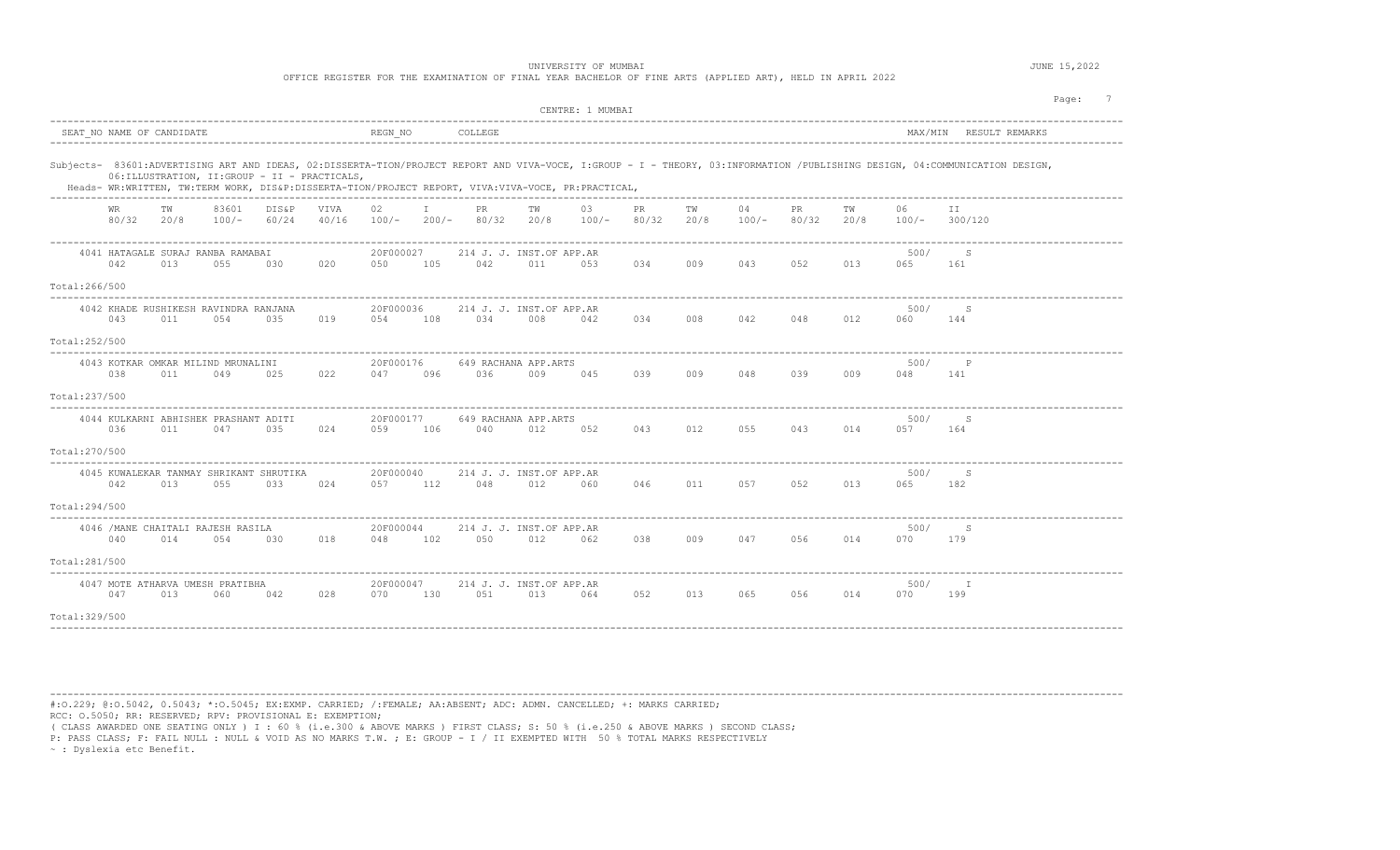OFFICE REGISTER FOR THE EXAMINATION OF FINAL YEAR BACHELOR OF FINE ARTS (APPLIED ART), HELD IN APRIL 2022

| Page:<br>CENTRE: 1 MUMBAI<br>SEAT NO NAME OF CANDIDATE<br>REGN NO<br>COLLEGE<br>MAX/MIN RESULT REMARKS<br>06: ILLUSTRATION, II: GROUP - II - PRACTICALS,<br>Heads- WR:WRITTEN, TW:TERM WORK, DIS&P:DISSERTA-TION/PROJECT REPORT, VIVA:VIVA-VOCE, PR:PRACTICAL,<br>83601<br>DIS&P<br>VIVA<br>02<br>$\mathbb{I}$<br>03<br>PR<br>04<br>PR<br>06<br>WR.<br>ТW<br>PR.<br>ТW<br>тw<br>ΤW<br>ΙI<br>80/32<br>60/24<br>$100/-$<br>$200/-$<br>80/32<br>20/8<br>$100/-$<br>80/32<br>20/8<br>80/32<br>20/8<br>20/8<br>$100/-$<br>40/16<br>100/-<br>100/-<br>300/120<br>20F000048<br>500/<br>4048 /NALAVADE VIBHUTI AWADHUT ANUSAYA<br>214 J. J. INST.OF APP.AR<br>S<br>040<br>013<br>053<br>038<br>017<br>055<br>108<br>043<br>011<br>054<br>046<br>057<br>048<br>012<br>060<br>171<br>011<br>4049 /NAYAK AMRITA ANIL JAYA<br>500/<br>20F000050<br>214 J. J. INST.OF APP.AR<br>S<br>053<br>043<br>137<br>035<br>014<br>067<br>027<br>070<br>035<br>009<br>009<br>044<br>044<br>011<br>055<br>143<br>044<br>20F000182<br>4050 PANCHBHAI ADITYA UDAY PRACHI<br>649 RACHANA APP.ARTS<br>500/<br>S<br>015<br>039<br>014<br>053<br>024<br>053<br>106<br>045<br>011<br>056<br>045<br>013<br>058<br>047<br>062<br>176<br>029<br>4051 / PATEL ISHITA SAMIR RUCHIRA<br>20F000057<br>500/<br>214 J. J. INST.OF APP.AR<br>033<br>098<br>041<br>014<br>047<br>032<br>019<br>051<br>034<br>009<br>043<br>033<br>008<br>044<br>011<br>055<br>139<br>4052 PAWAR SHUBHAM SANTOSH SHRADDHA<br>20F000066<br>500/<br>S<br>214 J. J. INST.OF APP.AR<br>018<br>042<br>052<br>013<br>039<br>013<br>052<br>030<br>048<br>100<br>046<br>012<br>058<br>011<br>053<br>065<br>176<br>4053 / PAWASKAR DIKSHA NILESH RUPA<br>20F000186<br>649 RACHANA APP.ARTS<br>500/<br>S<br>032<br>015<br>047<br>022<br>108<br>044<br>013<br>047<br>014<br>061<br>049<br>016<br>065<br>183<br>039<br>061<br>057 |  |  |  |  |  |  |  |  |  |  |  |  |  |  |  |  |
|-----------------------------------------------------------------------------------------------------------------------------------------------------------------------------------------------------------------------------------------------------------------------------------------------------------------------------------------------------------------------------------------------------------------------------------------------------------------------------------------------------------------------------------------------------------------------------------------------------------------------------------------------------------------------------------------------------------------------------------------------------------------------------------------------------------------------------------------------------------------------------------------------------------------------------------------------------------------------------------------------------------------------------------------------------------------------------------------------------------------------------------------------------------------------------------------------------------------------------------------------------------------------------------------------------------------------------------------------------------------------------------------------------------------------------------------------------------------------------------------------------------------------------------------------------------------------------------------------------------------------------------------------------------------------------------------------------------------------------------------------------------------------------------------------------------------------------------------------------------|--|--|--|--|--|--|--|--|--|--|--|--|--|--|--|--|
|                                                                                                                                                                                                                                                                                                                                                                                                                                                                                                                                                                                                                                                                                                                                                                                                                                                                                                                                                                                                                                                                                                                                                                                                                                                                                                                                                                                                                                                                                                                                                                                                                                                                                                                                                                                                                                                           |  |  |  |  |  |  |  |  |  |  |  |  |  |  |  |  |
|                                                                                                                                                                                                                                                                                                                                                                                                                                                                                                                                                                                                                                                                                                                                                                                                                                                                                                                                                                                                                                                                                                                                                                                                                                                                                                                                                                                                                                                                                                                                                                                                                                                                                                                                                                                                                                                           |  |  |  |  |  |  |  |  |  |  |  |  |  |  |  |  |
|                                                                                                                                                                                                                                                                                                                                                                                                                                                                                                                                                                                                                                                                                                                                                                                                                                                                                                                                                                                                                                                                                                                                                                                                                                                                                                                                                                                                                                                                                                                                                                                                                                                                                                                                                                                                                                                           |  |  |  |  |  |  |  |  |  |  |  |  |  |  |  |  |
|                                                                                                                                                                                                                                                                                                                                                                                                                                                                                                                                                                                                                                                                                                                                                                                                                                                                                                                                                                                                                                                                                                                                                                                                                                                                                                                                                                                                                                                                                                                                                                                                                                                                                                                                                                                                                                                           |  |  |  |  |  |  |  |  |  |  |  |  |  |  |  |  |
| Total:280/500                                                                                                                                                                                                                                                                                                                                                                                                                                                                                                                                                                                                                                                                                                                                                                                                                                                                                                                                                                                                                                                                                                                                                                                                                                                                                                                                                                                                                                                                                                                                                                                                                                                                                                                                                                                                                                             |  |  |  |  |  |  |  |  |  |  |  |  |  |  |  |  |
| Total:282/500                                                                                                                                                                                                                                                                                                                                                                                                                                                                                                                                                                                                                                                                                                                                                                                                                                                                                                                                                                                                                                                                                                                                                                                                                                                                                                                                                                                                                                                                                                                                                                                                                                                                                                                                                                                                                                             |  |  |  |  |  |  |  |  |  |  |  |  |  |  |  |  |
| Total:237/500                                                                                                                                                                                                                                                                                                                                                                                                                                                                                                                                                                                                                                                                                                                                                                                                                                                                                                                                                                                                                                                                                                                                                                                                                                                                                                                                                                                                                                                                                                                                                                                                                                                                                                                                                                                                                                             |  |  |  |  |  |  |  |  |  |  |  |  |  |  |  |  |
| Total: 276/500                                                                                                                                                                                                                                                                                                                                                                                                                                                                                                                                                                                                                                                                                                                                                                                                                                                                                                                                                                                                                                                                                                                                                                                                                                                                                                                                                                                                                                                                                                                                                                                                                                                                                                                                                                                                                                            |  |  |  |  |  |  |  |  |  |  |  |  |  |  |  |  |
| Subjects- 83601:ADVERTISING ART AND IDEAS, 02:DISSERTA-TION/PROJECT REPORT AND VIVA-VOCE, I:GROUP - I - THEORY, 03:INFORMATION /PUBLISHING DESIGN, 04:COMMUNICATION DESIGN,<br>Total:279/500<br>Total:291/500<br>4054 / PAWNARKAR RUCHA RAJU VANDANA<br>20F000187<br>649 RACHANA APP.ARTS<br>500/<br>$\, {\mathbb P}$<br>032<br>012<br>044<br>021<br>091<br>037<br>009<br>038<br>009<br>047<br>039<br>009<br>026<br>047<br>046<br>048<br>141<br>Total:232/500                                                                                                                                                                                                                                                                                                                                                                                                                                                                                                                                                                                                                                                                                                                                                                                                                                                                                                                                                                                                                                                                                                                                                                                                                                                                                                                                                                                             |  |  |  |  |  |  |  |  |  |  |  |  |  |  |  |  |
|                                                                                                                                                                                                                                                                                                                                                                                                                                                                                                                                                                                                                                                                                                                                                                                                                                                                                                                                                                                                                                                                                                                                                                                                                                                                                                                                                                                                                                                                                                                                                                                                                                                                                                                                                                                                                                                           |  |  |  |  |  |  |  |  |  |  |  |  |  |  |  |  |

----------------------------------------------------------------------------------------------------------------------------------------------------------------------------------------

#:O.229; @:O.5042, 0.5043; \*:O.5045; EX:EXMP. CARRIED; /:FEMALE; AA:ABSENT; ADC: ADMN. CANCELLED; +: MARKS CARRIED; RCC: O.5050; RR: RESERVED; RPV: PROVISIONAL E: EXEMPTION;

( CLASS AWARDED ONE SEATING ONLY ) I : 60 % (i.e.300 & ABOVE MARKS ) FIRST CLASS; S: 50 % (i.e.250 & ABOVE MARKS ) SECOND CLASS;

P: PASS CLASS; F: FAIL NULL : NULL & VOID AS NO MARKS T.W. ; E: GROUP - I / II EXEMPTED WITH 50 % TOTAL MARKS RESPECTIVELY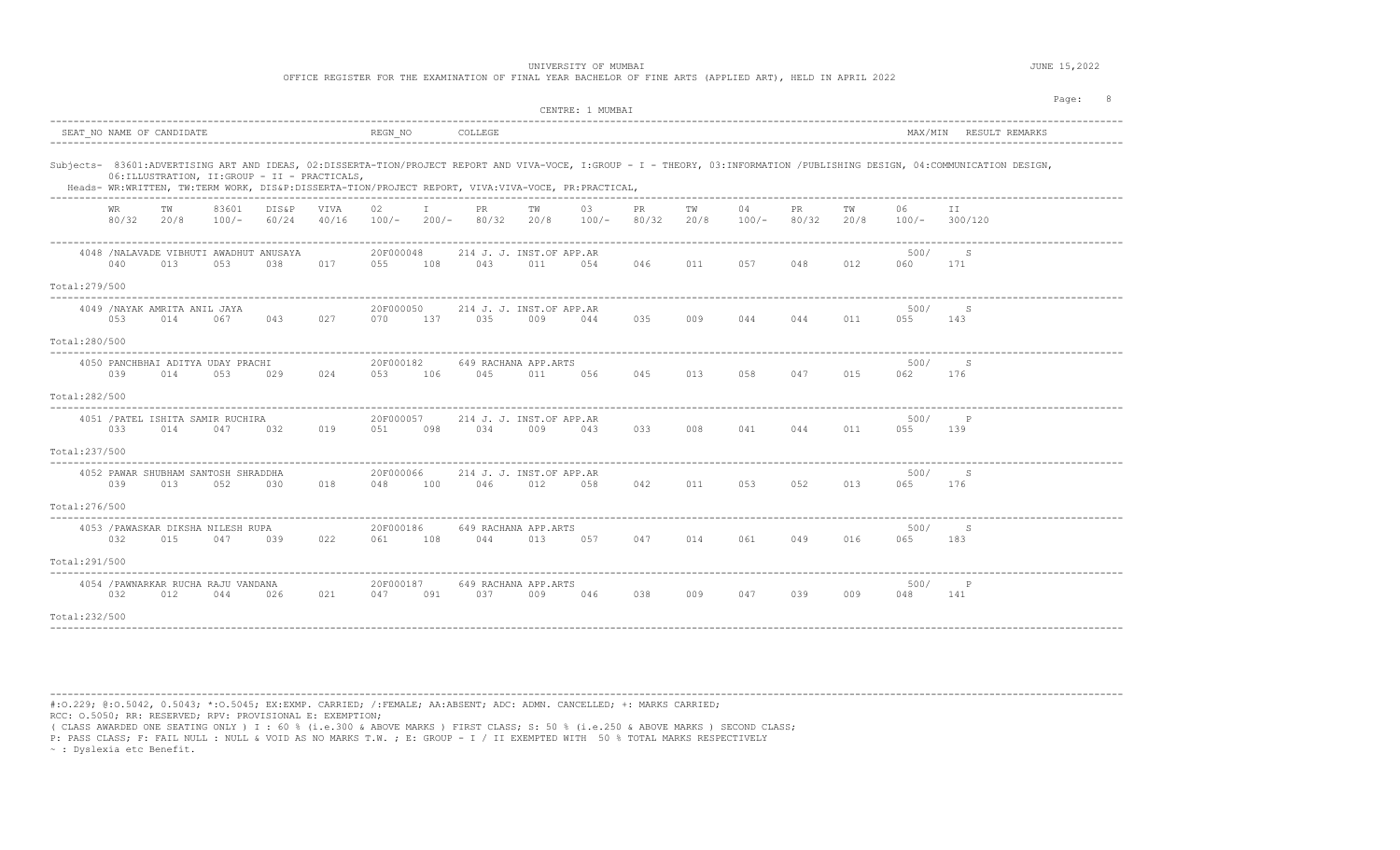OFFICE REGISTER FOR THE EXAMINATION OF FINAL YEAR BACHELOR OF FINE ARTS (APPLIED ART), HELD IN APRIL 2022

|                    |                  |                           |                                                |                |               |                  |                         |                                                                                                    |            | CENTRE: 1 MUMBAI |             |            |             |              |            |             |                                                                                                                                                                             | Page:<br>- 9 |
|--------------------|------------------|---------------------------|------------------------------------------------|----------------|---------------|------------------|-------------------------|----------------------------------------------------------------------------------------------------|------------|------------------|-------------|------------|-------------|--------------|------------|-------------|-----------------------------------------------------------------------------------------------------------------------------------------------------------------------------|--------------|
|                    |                  | SEAT NO NAME OF CANDIDATE |                                                |                |               | REGN NO          |                         | COLLEGE                                                                                            |            |                  |             |            |             |              |            |             | MAX/MIN RESULT REMARKS                                                                                                                                                      |              |
|                    |                  |                           | 06: ILLUSTRATION, II: GROUP - II - PRACTICALS, |                |               |                  |                         | Heads- WR:WRITTEN, TW:TERM WORK, DIS&P:DISSERTA-TION/PROJECT REPORT, VIVA:VIVA-VOCE, PR:PRACTICAL, |            |                  |             |            |             |              |            |             | Subjects- 83601:ADVERTISING ART AND IDEAS, 02:DISSERTA-TION/PROJECT REPORT AND VIVA-VOCE, I:GROUP - I - THEORY, 03:INFORMATION /PUBLISHING DESIGN, 04:COMMUNICATION DESIGN, |              |
|                    | WR<br>80/32 20/8 | TW                        | 83601<br>$100/-$                               | DIS&P<br>60/24 | VIVA<br>40/16 | 02<br>$100/-$    | $\mathsf{T}$<br>$200/-$ | PR.<br>80/32                                                                                       | TW<br>20/8 | 03<br>$100/-$    | PR<br>80/32 | TW<br>20/8 | 04<br>100/- | PR.<br>80/32 | ТW<br>20/8 | 06          | ΙI<br>$100/-$ 300/120                                                                                                                                                       |              |
| Total:233/500      | 042              | 012                       | 4055 / PRAMANIK PAYEL KARTIK SWAPNA<br>054     | 028            | 020           | 20F000190<br>048 | 102                     | 649 RACHANA APP.ARTS<br>034                                                                        | 009        | 043              | 034         | 009        | 043         | 036          | 009        | 500/<br>045 | $\mathbb{P}$<br>131                                                                                                                                                         |              |
| Total:320/500      | 061              | 015                       | 4056 / RAJPUT SALONI DHARMENDRA PRITI<br>076   | 033            | 027           | 20F000191<br>060 | 136                     | 649 RACHANA APP.ARTS<br>049                                                                        | 013        | 062              | 047         | 014        | 061         | 046          | 015        | 500/<br>061 | T<br>184                                                                                                                                                                    |              |
| Total: 251/500     | 032              | 015                       | 4057 / RANE SHEETAL SHARAD SHUBHANGI<br>047    | 035            | 016           | 20F000070<br>051 | 098                     | 214 J. J. INST.OF APP.AR<br>042                                                                    | 011        | 053              | 040         | 010        | 050         | 040          | 010        | 500/<br>050 | S<br>153                                                                                                                                                                    |              |
| Total:259/500      | 044              | 012                       | 4058 RAUT SIDDHESH DEEPAK DEEPALI<br>056       | 024            | 016           | 20F000072<br>040 | 096                     | 214 J. J. INST.OF APP.AR<br>044                                                                    | 011        | 055              | 038         | 010        | 048         | 048          | 012        | 500/<br>060 | S<br>163                                                                                                                                                                    |              |
| Total:24901.00/500 | 043              | 012                       | 4059 ROKADE SACHIN PRAKASH SHOBHA<br>055       | 024            | 016           | 20F000074<br>040 | 095                     | 214 J. J. INST.OF APP.AR<br>037                                                                    | 009        | 046              | 038         | 010        | 048         | 048          | 012        | 500/<br>060 | S<br>154                                                                                                                                                                    |              |
| Total:304/500      | 042              | 013                       | 4060 SAGAR SUNDERLAL SAJANIDEVI<br>055         | 040            | 022           | 20F000075<br>062 | 117                     | 214 J. J. INST.OF APP.AR<br>046                                                                    | 012        | 058              | 047         | 012        | 059         | 056          | 014        | 500/<br>070 | - т<br>187                                                                                                                                                                  |              |
| Total:251/500      | 043              | 013                       | 4061 SATARAWALA ZAHAN KHUSHROO BENIFER<br>056  | 027            | 023           | 20F000193<br>050 | 106                     | 649 RACHANA APP.ARTS<br>038                                                                        | 010        | 048              | 038         | 012        | 050         | 038          | 009        | 500/<br>047 | S<br>145                                                                                                                                                                    |              |

----------------------------------------------------------------------------------------------------------------------------------------------------------------------------------------

#:O.229; @:O.5042, 0.5043; \*:O.5045; EX:EXMP. CARRIED; /:FEMALE; AA:ABSENT; ADC: ADMN. CANCELLED; +: MARKS CARRIED; RCC: O.5050; RR: RESERVED; RPV: PROVISIONAL E: EXEMPTION;

( CLASS AWARDED ONE SEATING ONLY ) I : 60 % (i.e.300 & ABOVE MARKS ) FIRST CLASS; S: 50 % (i.e.250 & ABOVE MARKS ) SECOND CLASS;

P: PASS CLASS; F: FAIL NULL : NULL & VOID AS NO MARKS T.W. ; E: GROUP - I / II EXEMPTED WITH 50 % TOTAL MARKS RESPECTIVELY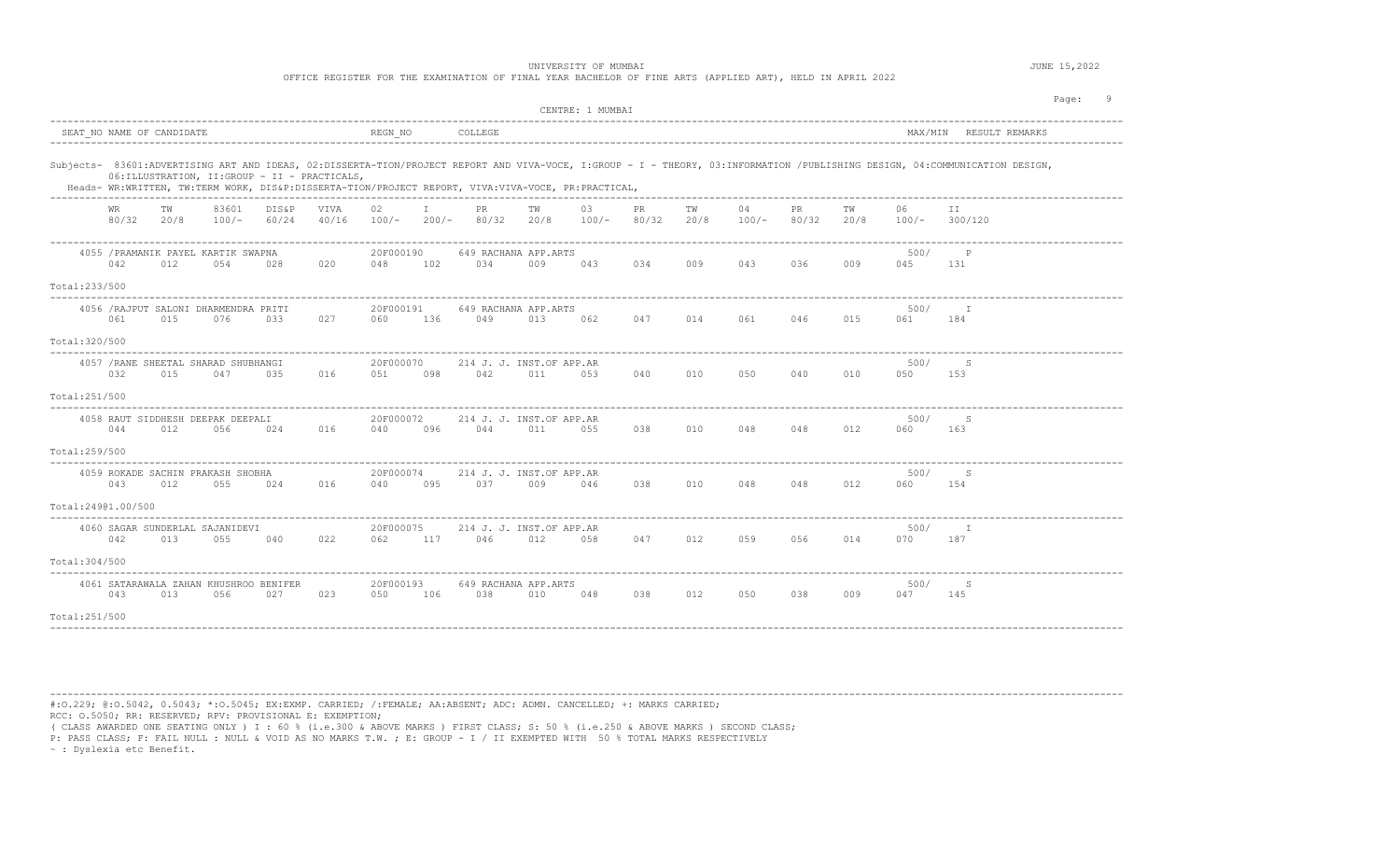OFFICE REGISTER FOR THE EXAMINATION OF FINAL YEAR BACHELOR OF FINE ARTS (APPLIED ART), HELD IN APRIL 2022

|                                                                                                                    | CENTRE: 1 MUMBAI                                                                                   | Page: 10                                                                                                                                                                    |
|--------------------------------------------------------------------------------------------------------------------|----------------------------------------------------------------------------------------------------|-----------------------------------------------------------------------------------------------------------------------------------------------------------------------------|
| SEAT NO NAME OF CANDIDATE                                                                                          | REGN NO<br>COLLEGE                                                                                 | MAX/MIN RESULT REMARKS                                                                                                                                                      |
| 06: ILLUSTRATION, II: GROUP - II - PRACTICALS,                                                                     | Heads- WR:WRITTEN, TW:TERM WORK, DIS&P:DISSERTA-TION/PROJECT REPORT, VIVA:VIVA-VOCE, PR:PRACTICAL, | Subjects- 83601:ADVERTISING ART AND IDEAS, 02:DISSERTA-TION/PROJECT REPORT AND VIVA-VOCE, I:GROUP - I - THEORY, 03:INFORMATION /PUBLISHING DESIGN, 04:COMMUNICATION DESIGN, |
| 83601<br>DIS&P<br>VIVA<br>WR.<br>TW<br>80/32<br>20/8<br>$100/-$<br>60/24<br>40/16                                  | 02<br>03<br>PR.<br>TW<br>PR.<br>$100/-$<br>$200/-$<br>80/32<br>20/8<br>$100/-$<br>80/32            | 04<br>TW<br>PR.<br>TW<br>06<br>T T<br>20/8<br>$100/-$<br>80/32<br>20/8<br>300/120<br>100/-                                                                                  |
| 4062 SAWANT NISHANT MAHENDRA NIDHI<br>050<br>013<br>063<br>026<br>023<br>Total:273/500                             | 20F000195<br>649 RACHANA APP.ARTS<br>043<br>049<br>112<br>042<br>010<br>052                        | 500/<br>-S<br>054<br>045<br>011<br>010<br>055<br>161                                                                                                                        |
| 4063 SUTAR RAJAS BABASAHEB VAISHALI<br>041<br>008<br>049<br>024<br>033<br>Total:250/500                            | 20F000200<br>649 RACHANA APP.ARTS<br>057<br>106<br>038<br>009<br>047<br>039                        | 500/<br>S<br>009<br>048<br>039<br>010<br>049<br>144                                                                                                                         |
| 4064 TAKALE KUNDAN DIGAMBAR VANDANA<br>032<br>020<br>011<br>043<br>026<br>Total:239/500                            | 20F000087<br>214 J. J. INST.OF APP.AR<br>037<br>035<br>046<br>089<br>009<br>046                    | 500/<br>$\mathbb{P}$<br>009<br>044<br>048<br>012<br>060<br>150                                                                                                              |
| 4065 WAIKAR VEDANT VINAYAK BHARATI<br>051<br>014<br>065<br>030<br>022<br>Total:301/500                             | 20F000097<br>214 J. J. INST.OF APP.AR<br>040<br>052<br>117<br>010<br>050<br>051                    | 500/<br>I<br>013 064<br>056<br>014<br>070<br>184                                                                                                                            |
| 4066 GURAV VIVEK VASANT VIDYA<br>032<br>$012+$<br>044<br>033<br>026<br>Total:262/500                               | 19F000030<br>214 J. J. INST.OF APP.AR<br>103<br>$035+$<br>$014+$<br>036+<br>059<br>049             | 500/<br>$\mathbb{P}$<br>$014+$<br>050<br>$044+$<br>016+<br>060<br>$159+$                                                                                                    |
| ---------------------<br>4067 / HANDE AKSHADA SOPAN SUREKHA<br>037<br>$014+$<br>051<br>030<br>018<br>Total:240/500 | 19F000031<br>214 J. J. INST.OF APP.AR<br>034<br>035<br>048<br>099<br>$009+$<br>043                 | 500/<br>$\mathbb{P}$<br>009+<br>044<br>040<br>$014+$<br>054<br>141                                                                                                          |
| 4068 LAD AMEY SUBHASH SUCHITA<br>032<br>$013+$<br>039<br>018<br>045<br>Total: 243/500                              | 19F000052<br>214 J. J. INST.OF APP.AR<br>034<br>035<br>057<br>102<br>009+<br>043                   | 500/<br>P<br>$009+$<br>044<br>040<br>$014+$<br>054<br>141                                                                                                                   |

----------------------------------------------------------------------------------------------------------------------------------------------------------------------------------------

#:O.229; @:O.5042, 0.5043; \*:O.5045; EX:EXMP. CARRIED; /:FEMALE; AA:ABSENT; ADC: ADMN. CANCELLED; +: MARKS CARRIED; RCC: O.5050; RR: RESERVED; RPV: PROVISIONAL E: EXEMPTION;

( CLASS AWARDED ONE SEATING ONLY ) I : 60 % (i.e.300 & ABOVE MARKS ) FIRST CLASS; S: 50 % (i.e.250 & ABOVE MARKS ) SECOND CLASS;

P: PASS CLASS; F: FAIL NULL : NULL & VOID AS NO MARKS T.W. ; E: GROUP - I / II EXEMPTED WITH 50 % TOTAL MARKS RESPECTIVELY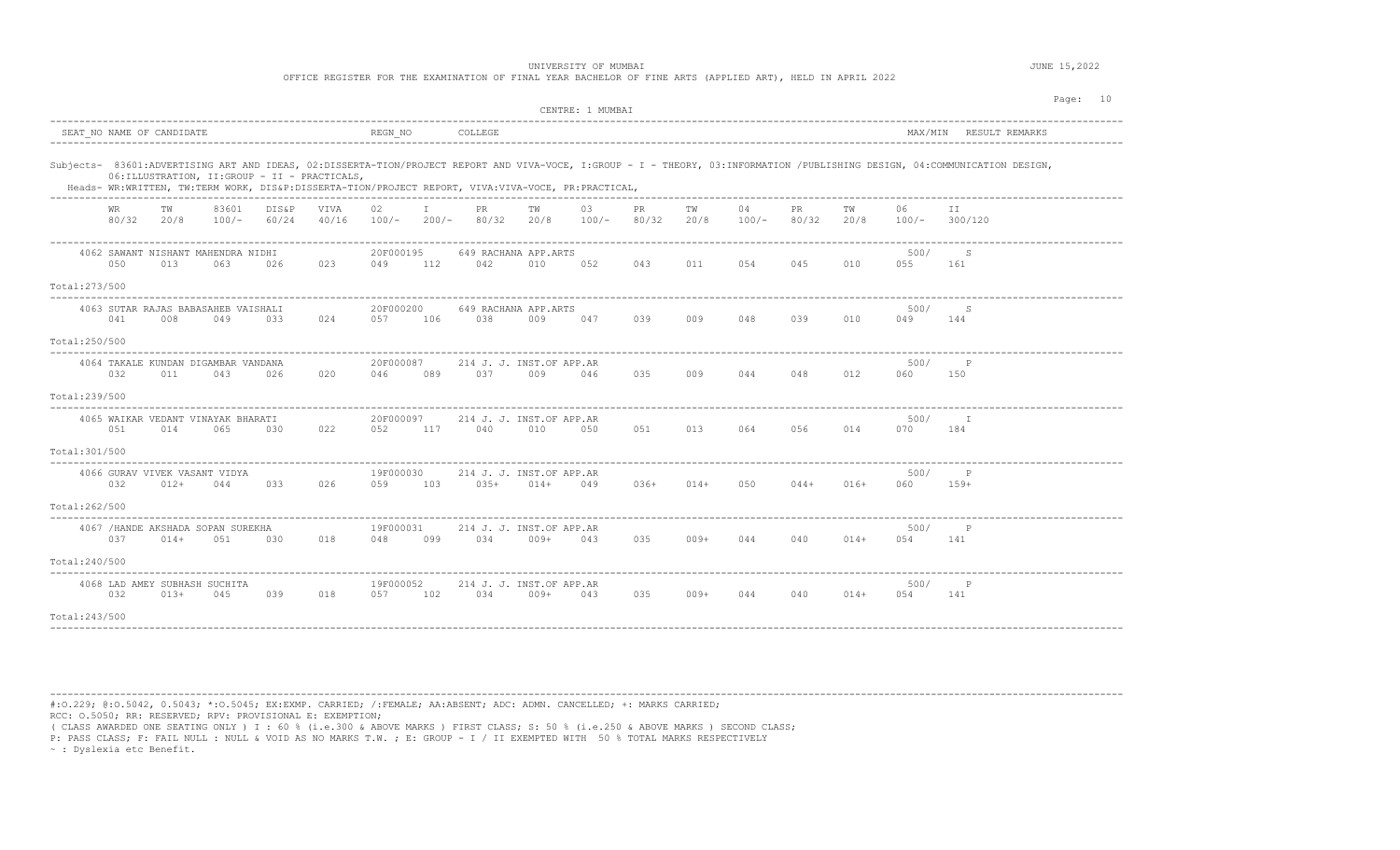OFFICE REGISTER FOR THE EXAMINATION OF FINAL YEAR BACHELOR OF FINE ARTS (APPLIED ART), HELD IN APRIL 2022

|                                                                                                                                                                                                                                                                                                                                                                                                                              | CENTRE: 1 MUMBAI<br>SEAT NO NAME OF CANDIDATE<br>REGN NO<br>COLLEGE<br>MAX/MIN RESULT REMARKS<br>06: ILLUSTRATION, II: GROUP - II - PRACTICALS,<br>Heads- WR:WRITTEN, TW:TERM WORK, DIS&P:DISSERTA-TION/PROJECT REPORT, VIVA:VIVA-VOCE, PR:PRACTICAL,<br>06<br>TW<br>83601<br><b>VIVA</b><br>02<br>PR<br>03<br>PR<br>TW<br>04<br>PR<br><b>WR</b><br>DIS&P<br>T<br>TW<br>TW<br>TT.<br>80/32<br>$100/-$<br>$200/-$<br>80/32<br>20/8<br>80/32<br>20/8<br>$100/-$<br>80/32<br>20/8<br>20/8<br>$100/-$<br>60/24<br>40/16<br>$100/-$<br>$100/-$<br>300/120<br>19F000062<br>4069 MOKASHI MAYUR SATISH SEEMA<br>214 J. J. INST.OF APP.AR<br>500/<br>P<br>032<br>022<br>$047+$<br>$011+$<br>058<br>$048+$<br>059<br>$051+$<br>$014+$<br>$182+$<br>$012+$<br>044<br>040<br>062<br>106<br>$011+$<br>065<br>4070 SHRIVASTAVA SAMARTH SANJAY ABHA<br>18F000131<br>214 J. J. INST.OF APP.AR<br>500/<br>ABS<br>000<br>000<br>000<br>A<br>A<br>000<br>000<br>A<br>000F<br>A<br>$\mathbb{A}$<br>$\mathbb A$<br>A<br>$\mathbb{A}$<br>A<br>$\mathbb A$<br>000<br>/500<br>07: PHOTOGRAPHY, II: GROUP - II - PRACTICALS,<br>Heads- WR:WRITTEN, TW:TERM WORK, DIS&P:DISSERTA-TION/PROJECT REPORT, VIVA:VIVA-VOCE, PR:PRACTICAL,<br>83601<br>DIS&P<br>02<br>03<br>04<br>PR<br>07<br>WR<br>TW<br>VIVA<br>I.<br>PR.<br>TW<br>PR<br>TW<br>TW<br>II<br>80/32<br>60/24<br>20/8<br>$100/-$<br>20/8<br>$100/-$<br>40/16<br>$100/-$<br>$200/-$<br>80/32<br>80/32<br>20/8<br>$100/-$<br>80/32<br>20/8<br>$100/-$<br>300/120<br>500/<br>4071 AHER KUNAL MANGESH NISHA<br>20F000001<br>214 J. J. INST.OF APP.AR<br>S<br>036<br>013<br>049<br>031<br>024<br>055<br>104<br>037<br>009<br>041<br>051<br>044<br>011<br>055<br>046<br>010<br>152<br>4072 ANDURLEKAR TANMAY SANJAY SHAILA<br>20F000147<br>500/<br>649 RACHANA APP.ARTS<br>-S<br>044<br>010<br>054<br>026<br>023<br>049<br>103<br>038<br>009<br>038<br>009<br>047<br>041<br>010<br>051<br>145<br>047 |     |                                         |     |     |                  |     |     |                             |     |     |     |     | Page: 11 |     |             |          |  |  |
|------------------------------------------------------------------------------------------------------------------------------------------------------------------------------------------------------------------------------------------------------------------------------------------------------------------------------------------------------------------------------------------------------------------------------|-----------------------------------------------------------------------------------------------------------------------------------------------------------------------------------------------------------------------------------------------------------------------------------------------------------------------------------------------------------------------------------------------------------------------------------------------------------------------------------------------------------------------------------------------------------------------------------------------------------------------------------------------------------------------------------------------------------------------------------------------------------------------------------------------------------------------------------------------------------------------------------------------------------------------------------------------------------------------------------------------------------------------------------------------------------------------------------------------------------------------------------------------------------------------------------------------------------------------------------------------------------------------------------------------------------------------------------------------------------------------------------------------------------------------------------------------------------------------------------------------------------------------------------------------------------------------------------------------------------------------------------------------------------------------------------------------------------------------------------------------------------------------------------------------------------------------------------------------------------------------------------------------------------------------------|-----|-----------------------------------------|-----|-----|------------------|-----|-----|-----------------------------|-----|-----|-----|-----|----------|-----|-------------|----------|--|--|
| Subjects- 83601:ADVERTISING ART AND IDEAS, 02:DISSERTA-TION/PROJECT REPORT AND VIVA-VOCE, I:GROUP - I - THEORY, 03:INFORMATION /PUBLISHING DESIGN, 04:COMMUNICATION DESIGN,<br>Total:288/500<br>Total:<br>Subjects- 83601:ADVERTISING ART AND IDEAS, 02:DISSERTA-TION/PROJECT REPORT AND VIVA-VOCE, I:GROUP - I - THEORY, 03:INFORMATION /PUBLISHING DESIGN, 04:COMMUNICATION DESIGN,<br>Total:256/500<br>Total:24802.00/500 |                                                                                                                                                                                                                                                                                                                                                                                                                                                                                                                                                                                                                                                                                                                                                                                                                                                                                                                                                                                                                                                                                                                                                                                                                                                                                                                                                                                                                                                                                                                                                                                                                                                                                                                                                                                                                                                                                                                             |     |                                         |     |     |                  |     |     |                             |     |     |     |     |          |     |             |          |  |  |
|                                                                                                                                                                                                                                                                                                                                                                                                                              |                                                                                                                                                                                                                                                                                                                                                                                                                                                                                                                                                                                                                                                                                                                                                                                                                                                                                                                                                                                                                                                                                                                                                                                                                                                                                                                                                                                                                                                                                                                                                                                                                                                                                                                                                                                                                                                                                                                             |     |                                         |     |     |                  |     |     |                             |     |     |     |     |          |     |             |          |  |  |
|                                                                                                                                                                                                                                                                                                                                                                                                                              |                                                                                                                                                                                                                                                                                                                                                                                                                                                                                                                                                                                                                                                                                                                                                                                                                                                                                                                                                                                                                                                                                                                                                                                                                                                                                                                                                                                                                                                                                                                                                                                                                                                                                                                                                                                                                                                                                                                             |     |                                         |     |     |                  |     |     |                             |     |     |     |     |          |     |             |          |  |  |
|                                                                                                                                                                                                                                                                                                                                                                                                                              |                                                                                                                                                                                                                                                                                                                                                                                                                                                                                                                                                                                                                                                                                                                                                                                                                                                                                                                                                                                                                                                                                                                                                                                                                                                                                                                                                                                                                                                                                                                                                                                                                                                                                                                                                                                                                                                                                                                             |     |                                         |     |     |                  |     |     |                             |     |     |     |     |          |     |             |          |  |  |
|                                                                                                                                                                                                                                                                                                                                                                                                                              |                                                                                                                                                                                                                                                                                                                                                                                                                                                                                                                                                                                                                                                                                                                                                                                                                                                                                                                                                                                                                                                                                                                                                                                                                                                                                                                                                                                                                                                                                                                                                                                                                                                                                                                                                                                                                                                                                                                             |     |                                         |     |     |                  |     |     |                             |     |     |     |     |          |     |             |          |  |  |
|                                                                                                                                                                                                                                                                                                                                                                                                                              |                                                                                                                                                                                                                                                                                                                                                                                                                                                                                                                                                                                                                                                                                                                                                                                                                                                                                                                                                                                                                                                                                                                                                                                                                                                                                                                                                                                                                                                                                                                                                                                                                                                                                                                                                                                                                                                                                                                             |     |                                         |     |     |                  |     |     |                             |     |     |     |     |          |     |             |          |  |  |
|                                                                                                                                                                                                                                                                                                                                                                                                                              |                                                                                                                                                                                                                                                                                                                                                                                                                                                                                                                                                                                                                                                                                                                                                                                                                                                                                                                                                                                                                                                                                                                                                                                                                                                                                                                                                                                                                                                                                                                                                                                                                                                                                                                                                                                                                                                                                                                             |     |                                         |     |     |                  |     |     |                             |     |     |     |     |          |     |             |          |  |  |
|                                                                                                                                                                                                                                                                                                                                                                                                                              |                                                                                                                                                                                                                                                                                                                                                                                                                                                                                                                                                                                                                                                                                                                                                                                                                                                                                                                                                                                                                                                                                                                                                                                                                                                                                                                                                                                                                                                                                                                                                                                                                                                                                                                                                                                                                                                                                                                             |     |                                         |     |     |                  |     |     |                             |     |     |     |     |          |     |             |          |  |  |
|                                                                                                                                                                                                                                                                                                                                                                                                                              |                                                                                                                                                                                                                                                                                                                                                                                                                                                                                                                                                                                                                                                                                                                                                                                                                                                                                                                                                                                                                                                                                                                                                                                                                                                                                                                                                                                                                                                                                                                                                                                                                                                                                                                                                                                                                                                                                                                             |     |                                         |     |     |                  |     |     |                             |     |     |     |     |          |     |             |          |  |  |
|                                                                                                                                                                                                                                                                                                                                                                                                                              |                                                                                                                                                                                                                                                                                                                                                                                                                                                                                                                                                                                                                                                                                                                                                                                                                                                                                                                                                                                                                                                                                                                                                                                                                                                                                                                                                                                                                                                                                                                                                                                                                                                                                                                                                                                                                                                                                                                             |     |                                         |     |     |                  |     |     |                             |     |     |     |     |          |     |             |          |  |  |
|                                                                                                                                                                                                                                                                                                                                                                                                                              |                                                                                                                                                                                                                                                                                                                                                                                                                                                                                                                                                                                                                                                                                                                                                                                                                                                                                                                                                                                                                                                                                                                                                                                                                                                                                                                                                                                                                                                                                                                                                                                                                                                                                                                                                                                                                                                                                                                             |     |                                         |     |     |                  |     |     |                             |     |     |     |     |          |     |             |          |  |  |
|                                                                                                                                                                                                                                                                                                                                                                                                                              |                                                                                                                                                                                                                                                                                                                                                                                                                                                                                                                                                                                                                                                                                                                                                                                                                                                                                                                                                                                                                                                                                                                                                                                                                                                                                                                                                                                                                                                                                                                                                                                                                                                                                                                                                                                                                                                                                                                             |     |                                         |     |     |                  |     |     |                             |     |     |     |     |          |     |             |          |  |  |
|                                                                                                                                                                                                                                                                                                                                                                                                                              |                                                                                                                                                                                                                                                                                                                                                                                                                                                                                                                                                                                                                                                                                                                                                                                                                                                                                                                                                                                                                                                                                                                                                                                                                                                                                                                                                                                                                                                                                                                                                                                                                                                                                                                                                                                                                                                                                                                             |     |                                         |     |     |                  |     |     |                             |     |     |     |     |          |     |             |          |  |  |
|                                                                                                                                                                                                                                                                                                                                                                                                                              | 032                                                                                                                                                                                                                                                                                                                                                                                                                                                                                                                                                                                                                                                                                                                                                                                                                                                                                                                                                                                                                                                                                                                                                                                                                                                                                                                                                                                                                                                                                                                                                                                                                                                                                                                                                                                                                                                                                                                         | 011 | 4073 DARADE RUTIK RAMESH RUCHITA<br>043 | 030 | 022 | 20F000157<br>052 | 095 | 038 | 649 RACHANA APP.ARTS<br>009 | 047 | 040 | 012 | 052 | 044      | 014 | 500/<br>058 | S<br>157 |  |  |
| Total:252/500                                                                                                                                                                                                                                                                                                                                                                                                                |                                                                                                                                                                                                                                                                                                                                                                                                                                                                                                                                                                                                                                                                                                                                                                                                                                                                                                                                                                                                                                                                                                                                                                                                                                                                                                                                                                                                                                                                                                                                                                                                                                                                                                                                                                                                                                                                                                                             |     |                                         |     |     |                  |     |     |                             |     |     |     |     |          |     |             |          |  |  |
|                                                                                                                                                                                                                                                                                                                                                                                                                              |                                                                                                                                                                                                                                                                                                                                                                                                                                                                                                                                                                                                                                                                                                                                                                                                                                                                                                                                                                                                                                                                                                                                                                                                                                                                                                                                                                                                                                                                                                                                                                                                                                                                                                                                                                                                                                                                                                                             |     |                                         |     |     |                  |     |     |                             |     |     |     |     |          |     |             |          |  |  |

----------------------------------------------------------------------------------------------------------------------------------------------------------------------------------------

#:O.229; @:O.5042, 0.5043; \*:O.5045; EX:EXMP. CARRIED; /:FEMALE; AA:ABSENT; ADC: ADMN. CANCELLED; +: MARKS CARRIED; RCC: O.5050; RR: RESERVED; RPV: PROVISIONAL E: EXEMPTION;

( CLASS AWARDED ONE SEATING ONLY ) I : 60 % (i.e.300 & ABOVE MARKS ) FIRST CLASS; S: 50 % (i.e.250 & ABOVE MARKS ) SECOND CLASS;

P: PASS CLASS; F: FAIL NULL : NULL & VOID AS NO MARKS T.W. ; E: GROUP - I / II EXEMPTED WITH 50 % TOTAL MARKS RESPECTIVELY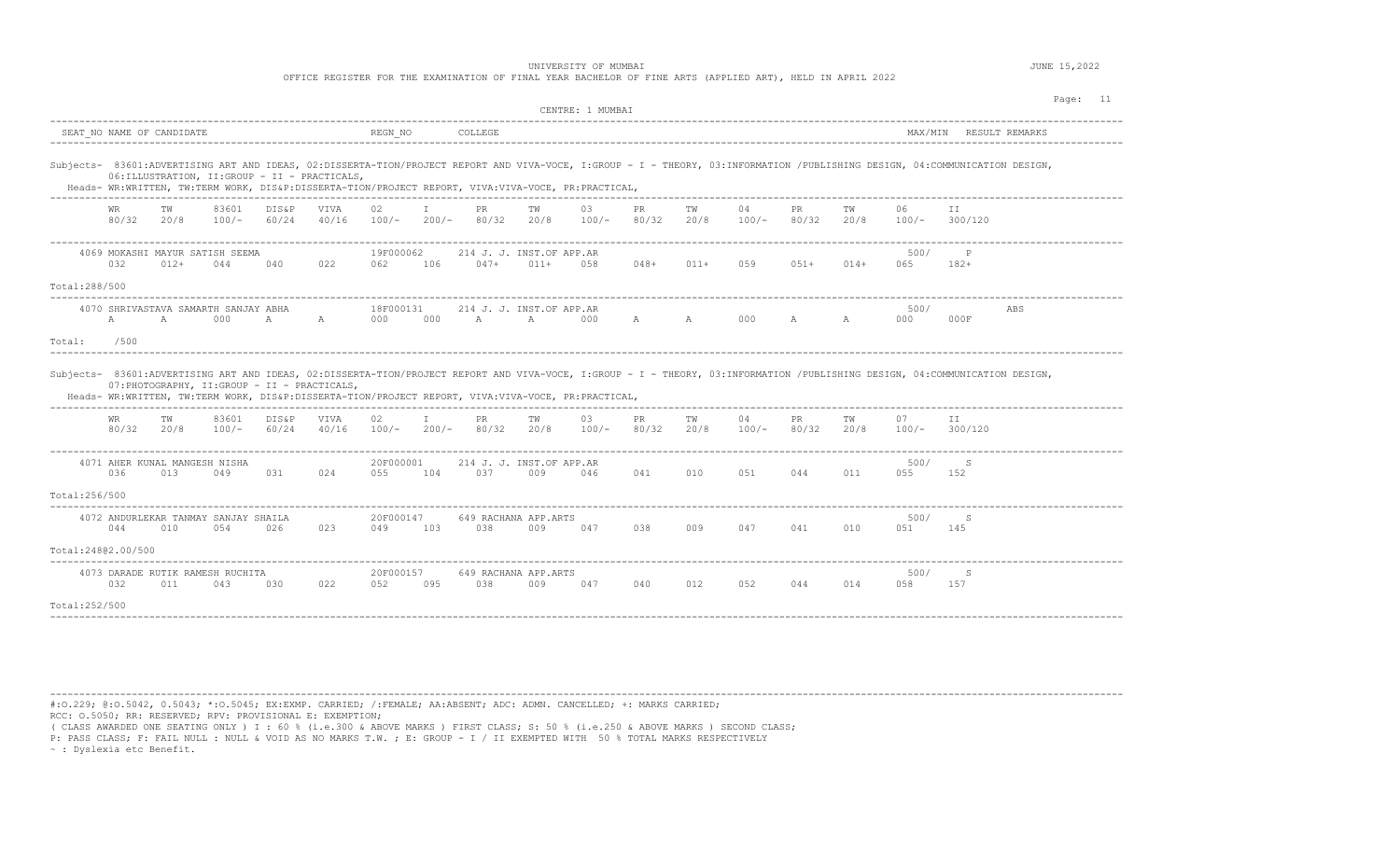OFFICE REGISTER FOR THE EXAMINATION OF FINAL YEAR BACHELOR OF FINE ARTS (APPLIED ART), HELD IN APRIL 2022

|                                                                                                                                                     | CENTRE: 1 MUMBAI                                                                                                                                                            | Page: 12                                                            |
|-----------------------------------------------------------------------------------------------------------------------------------------------------|-----------------------------------------------------------------------------------------------------------------------------------------------------------------------------|---------------------------------------------------------------------|
| SEAT NO NAME OF CANDIDATE                                                                                                                           | COLLEGE<br>REGN NO                                                                                                                                                          | MAX/MIN RESULT REMARKS                                              |
| 07: PHOTOGRAPHY, II: GROUP - II - PRACTICALS,<br>Heads- WR:WRITTEN, TW:TERM WORK, DIS&P:DISSERTA-TION/PROJECT REPORT, VIVA:VIVA-VOCE, PR:PRACTICAL, | Subjects- 83601:ADVERTISING ART AND IDEAS, 02:DISSERTA-TION/PROJECT REPORT AND VIVA-VOCE, I:GROUP - I - THEORY, 03:INFORMATION /PUBLISHING DESIGN, 04:COMMUNICATION DESIGN, |                                                                     |
| 83601<br>DIS&P<br>VIVA<br>WR<br>TW<br>80/32 20/8<br>60/24<br>$100/-$<br>40/16                                                                       | $\mathbb{I}$<br>02<br>PR<br>03<br>PR<br>04<br>ТW<br>TW<br>20/8<br>80/32<br>$100/-$<br>$200/-$<br>80/32<br>$100/-$<br>20/8                                                   | PR<br>TW<br>07<br>ΙI<br>$100/-$<br>80/32<br>20/8<br>$100/-$ 300/120 |
| 4074 / DEOLEKAR SHAMBHAVI VIMOCHAN VAIDEHI<br>041<br>014<br>055<br>038<br>028<br>Total:29901.00/500                                                 | 20F000019<br>214 J. J. INST.OF APP.AR<br>048<br>042<br>066<br>121<br>012<br>060<br>011                                                                                      | 500/<br>052<br>013<br>053<br>065<br>178                             |
| 4075 DESAI SHANTAM SALIL DEEPA<br>032<br>026<br>025<br>008<br>040<br>Total:257/500                                                                  | 20F000159<br>649 RACHANA APP.ARTS<br>091<br>046<br>010<br>056<br>046<br>011<br>051                                                                                          | 500/<br>S<br>057<br>043<br>010<br>053<br>166                        |
| 4076 DHAGE PRANAV SARJERAO MEENA<br>055<br>022<br>045<br>010<br>032<br>Total:256/500                                                                | 20F000162<br>649 RACHANA APP.ARTS<br>038<br>039<br>009<br>054<br>109<br>009<br>047                                                                                          | 500/<br>S<br>048<br>039<br>013<br>052<br>147                        |
| 4077 /JOSHI SANIKA PRASHANT SANDHYA<br>040<br>051<br>023<br>011<br>036<br>Total:263/500                                                             | 20F000169<br>649 RACHANA APP.ARTS<br>110<br>038<br>041 011 052<br>059<br>010<br>048                                                                                         | 500/<br>S<br>040<br>013<br>053<br>153                               |
| 4078 KADAM VINIT MOHAN MANAKSHI<br>035<br>019<br>032<br>012<br>044<br>Total: 24505.00/500                                                           | 20F000032<br>214 J. J. INST.OF APP.AR<br>034<br>036<br>054<br>098<br>008<br>042<br>009                                                                                      | 500/<br>-S<br>045<br>048<br>012<br>060<br>147                       |
| 4079 / KATHIRIYA SHIVANI BHARATBHAI HANSABEN<br>032<br>013<br>045<br>039<br>018<br>Total:261/500                                                    | 20F000035<br>214 J. J. INST.OF APP.AR<br>057 102<br>043<br>011<br>054<br>036<br>009                                                                                         | 500/<br>-S<br>045<br>048<br>012<br>060<br>159                       |
| 4080 / KHEDKAR APEKSHA SURESH KIRAN<br>045<br>014<br>059<br>018<br>037<br>Total:263/500                                                             | 20F000037<br>214 J. J. INST.OF APP.AR<br>055<br>114<br>039<br>010<br>036<br>009<br>049                                                                                      | 500/<br>S<br>044<br>045<br>011<br>055<br>149                        |

----------------------------------------------------------------------------------------------------------------------------------------------------------------------------------------

#:O.229; @:O.5042, 0.5043; \*:O.5045; EX:EXMP. CARRIED; /:FEMALE; AA:ABSENT; ADC: ADMN. CANCELLED; +: MARKS CARRIED; RCC: O.5050; RR: RESERVED; RPV: PROVISIONAL E: EXEMPTION;

( CLASS AWARDED ONE SEATING ONLY ) I : 60 % (i.e.300 & ABOVE MARKS ) FIRST CLASS; S: 50 % (i.e.250 & ABOVE MARKS ) SECOND CLASS;

P: PASS CLASS; F: FAIL NULL : NULL & VOID AS NO MARKS T.W. ; E: GROUP - I / II EXEMPTED WITH 50 % TOTAL MARKS RESPECTIVELY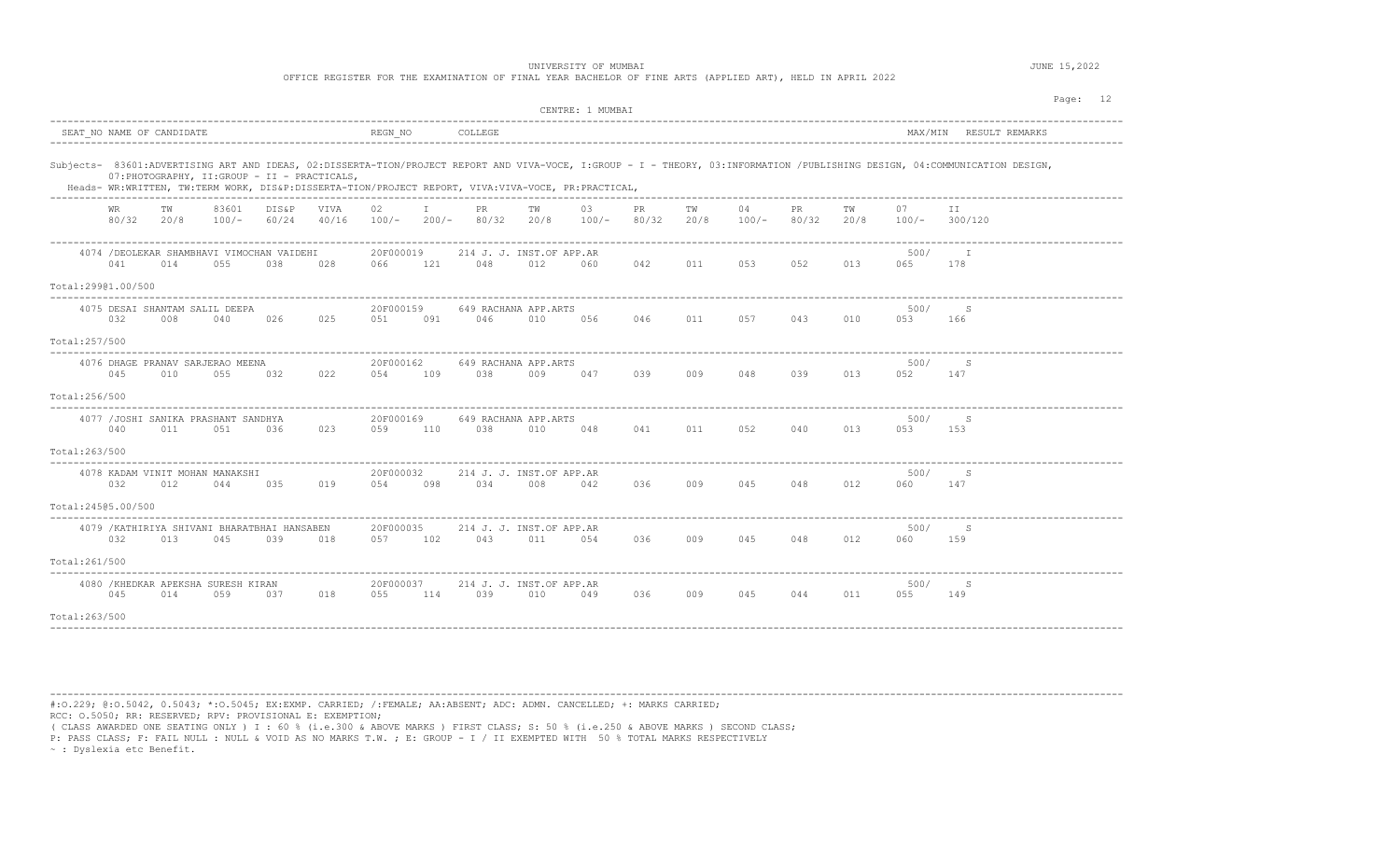OFFICE REGISTER FOR THE EXAMINATION OF FINAL YEAR BACHELOR OF FINE ARTS (APPLIED ART), HELD IN APRIL 2022

|                                            |              |                                   |                                             |                                               |               |                  |              |                                 |            | CENTRE: 1 MUMBAI                                                                                   |             |            |               |              |            |             | Page: 13                                                                                                                                                                    |
|--------------------------------------------|--------------|-----------------------------------|---------------------------------------------|-----------------------------------------------|---------------|------------------|--------------|---------------------------------|------------|----------------------------------------------------------------------------------------------------|-------------|------------|---------------|--------------|------------|-------------|-----------------------------------------------------------------------------------------------------------------------------------------------------------------------------|
| SEAT NO NAME OF CANDIDATE                  |              |                                   |                                             |                                               |               | REGN NO          |              | COLLEGE                         |            |                                                                                                    |             |            |               |              |            |             | MAX/MIN RESULT REMARKS                                                                                                                                                      |
|                                            |              |                                   |                                             | 07: PHOTOGRAPHY, II: GROUP - II - PRACTICALS, |               |                  |              |                                 |            | Heads- WR:WRITTEN, TW:TERM WORK, DIS&P:DISSERTA-TION/PROJECT REPORT, VIVA:VIVA-VOCE, PR:PRACTICAL, |             |            |               |              |            |             | Subjects- 83601:ADVERTISING ART AND IDEAS, 02:DISSERTA-TION/PROJECT REPORT AND VIVA-VOCE, I:GROUP - I - THEORY, 03:INFORMATION /PUBLISHING DESIGN, 04:COMMUNICATION DESIGN, |
|                                            | WR.<br>80/32 | TW<br>20/8                        | 83601<br>$100/-$                            | DIS&P<br>60/24                                | VIVA<br>40/16 | 02               | $\mathbf{I}$ | PR<br>100/- 200/- 80/32         | TW<br>20/8 | 03<br>$100/-$                                                                                      | PR<br>80/32 | TW<br>20/8 | 04<br>$100/-$ | PR.<br>80/32 | TW<br>20/8 | 07          | ΙI<br>$100/-$ 300/120                                                                                                                                                       |
|                                            | 039          | 012                               | 4081 KULKARNI SIDHESH PRASAD KIRTI<br>051   | 031                                           | 020           | 20F000039<br>051 | 102          | 214 J. J. INST.OF APP.AR<br>042 | 010        | 052                                                                                                | 036         | 009        | 045           | 048          | 012        | 500/<br>060 | S<br>157                                                                                                                                                                    |
| Total:259/500                              |              |                                   |                                             |                                               |               |                  |              |                                 |            |                                                                                                    |             |            |               |              |            |             |                                                                                                                                                                             |
|                                            | 038          | 012                               | 4082 LOTANKAR TANMAY SANTOSH SAYLI<br>050   | 029                                           | 023           | 20F000043<br>052 | 102          | 214 J. J. INST.OF APP.AR<br>049 | 012        | 061                                                                                                | 044         | 011        | 055           | 052          | 013        | 500/<br>065 | S<br>181                                                                                                                                                                    |
| Total:283/500                              |              |                                   |                                             |                                               |               |                  |              |                                 |            |                                                                                                    |             |            |               |              |            |             |                                                                                                                                                                             |
|                                            | 014F         | 008E                              | 4083 MANE ASHISH BHAIRU VANDANA<br>022      | 027E                                          | 022E          | 20F000180<br>049 | 071          | 649 RACHANA APP.ARTS<br>039E    | 011E       | 050                                                                                                | 040E        | 011E       | 051           | 038E         | 012E       | 500/<br>050 | $\mathbf F$<br>151E                                                                                                                                                         |
| Total: 222/500                             |              |                                   |                                             |                                               |               |                  |              |                                 |            |                                                                                                    |             |            |               |              |            |             |                                                                                                                                                                             |
|                                            | 049          | 4084 NAIK RUSHIKESH MUKESH<br>012 | 061                                         | 030                                           | 020           | 19F000064<br>050 | 111          | 214 J. J. INST.OF APP.AR<br>038 | 010        | 048                                                                                                | 036         | 009        | 045           | 048          | 012        | 500/<br>060 | S<br>153                                                                                                                                                                    |
| Total:264/500                              |              |                                   |                                             |                                               |               |                  |              |                                 |            |                                                                                                    |             |            |               |              |            |             |                                                                                                                                                                             |
|                                            | 033          | 012                               | 4085 NARALE GAURAV KEDARNATH MANISHA<br>045 | 024                                           | 016           | 20F000049<br>040 | 085          | 214 J. J. INST.OF APP.AR<br>041 | 010        | 051                                                                                                | 040         | 010        | 050           | 048          | 012        | 500/<br>060 | S<br>161                                                                                                                                                                    |
| Total:24604.00/500<br>____________________ |              |                                   |                                             |                                               |               |                  |              |                                 |            |                                                                                                    |             |            |               |              |            |             |                                                                                                                                                                             |
|                                            | 032          | 013                               | 4086 / PATIL APOORVA ROSHAN RANJANA<br>045  | 024                                           | 016           | 20F000060<br>040 | 085          | 214 J. J. INST.OF APP.AR<br>046 | 011        | 057                                                                                                | 040         | 010        | 050           | 048          | 012        | 500/<br>060 | S<br>167                                                                                                                                                                    |
| Total:252/500                              |              |                                   |                                             |                                               |               |                  |              |                                 |            |                                                                                                    |             |            |               |              |            |             |                                                                                                                                                                             |
|                                            | 042          | 010                               | 4087 PATIL MILIND BHIMRAO VANDANA<br>052    | 024                                           | 016           | 20F000061<br>040 | 092          | 214 J. J. INST.OF APP.AR<br>032 | 008        | 040                                                                                                | 036         | 009        | 045           | 052          | 013        | 500/<br>065 | $\mathsf{P}$<br>150                                                                                                                                                         |
| Total:242/500                              |              |                                   |                                             |                                               |               |                  |              |                                 |            |                                                                                                    |             |            |               |              |            |             |                                                                                                                                                                             |

----------------------------------------------------------------------------------------------------------------------------------------------------------------------------------------

#:O.229; @:O.5042, 0.5043; \*:O.5045; EX:EXMP. CARRIED; /:FEMALE; AA:ABSENT; ADC: ADMN. CANCELLED; +: MARKS CARRIED; RCC: O.5050; RR: RESERVED; RPV: PROVISIONAL E: EXEMPTION;

( CLASS AWARDED ONE SEATING ONLY ) I : 60 % (i.e.300 & ABOVE MARKS ) FIRST CLASS; S: 50 % (i.e.250 & ABOVE MARKS ) SECOND CLASS;

P: PASS CLASS; F: FAIL NULL : NULL & VOID AS NO MARKS T.W. ; E: GROUP - I / II EXEMPTED WITH 50 % TOTAL MARKS RESPECTIVELY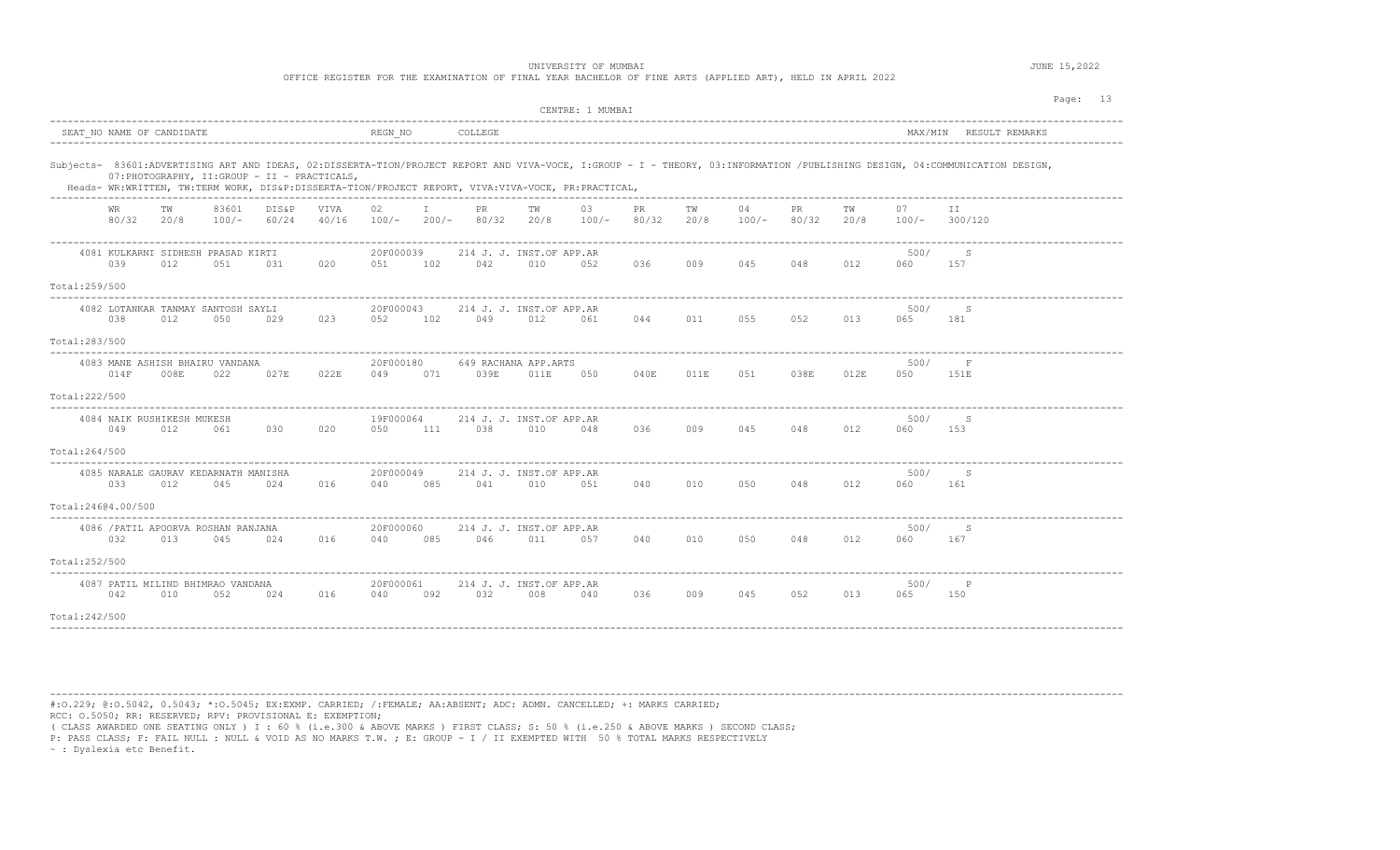OFFICE REGISTER FOR THE EXAMINATION OF FINAL YEAR BACHELOR OF FINE ARTS (APPLIED ART), HELD IN APRIL 2022

|                                                                                                                                                                                                                                                                                   |                                               |                |               |                  |     |                                     |      | CENTRE: 1 MUMBAI |             |            |               |                    |            |                     |                        | Page: 14 |
|-----------------------------------------------------------------------------------------------------------------------------------------------------------------------------------------------------------------------------------------------------------------------------------|-----------------------------------------------|----------------|---------------|------------------|-----|-------------------------------------|------|------------------|-------------|------------|---------------|--------------------|------------|---------------------|------------------------|----------|
| SEAT NO NAME OF CANDIDATE                                                                                                                                                                                                                                                         |                                               |                |               | REGN NO          |     | COLLEGE                             |      |                  |             |            |               |                    |            |                     | MAX/MIN RESULT REMARKS |          |
| Subjects- 83601:ADVERTISING ART AND IDEAS, 02:DISSERTA-TION/PROJECT REPORT AND VIVA-VOCE, I:GROUP - I - THEORY, 03:INFORMATION /PUBLISHING DESIGN, 04:COMMUNICATION DESIGN,<br>Heads- WR:WRITTEN, TW:TERM WORK, DIS&P:DISSERTA-TION/PROJECT REPORT, VIVA:VIVA-VOCE, PR:PRACTICAL, | 07: PHOTOGRAPHY, II: GROUP - II - PRACTICALS, |                |               |                  |     |                                     |      |                  |             |            |               |                    |            |                     |                        |          |
| WR<br>TW<br>80/32 20/8                                                                                                                                                                                                                                                            | 83601<br>100/-                                | DIS&P<br>60/24 | VIVA<br>40/16 | 02               | I.  | PR<br>100/- 200/- 80/32 20/8        | TW   | 03<br>$100/-$    | PR<br>80/32 | TW<br>20/8 | 04<br>$100/-$ | <b>PR</b><br>80/32 | TW<br>20/8 | 07<br>100/- 300/120 | ΙI                     |          |
| 4088 / PAWAR RUTUJA SUNIL MEENA<br>048<br>013<br>Total: 264/500                                                                                                                                                                                                                   | 061                                           | 035            | 022           | 20F000065<br>057 | 118 | 214 J. J. INST.OF APP.AR<br>037     | 009  | 046              | 036         | 009        | 045           | 044                | 011        | 500/<br>055         | S<br>146               |          |
| 4089 / RAUT SAKSHI HARSHAL PALLAVI<br>037<br>014<br>Total:29703.00/500                                                                                                                                                                                                            | 051                                           | 037            | 025           | 20F000192<br>062 |     | 649 RACHANA APP.ARTS<br>113 048     | 015  | 063              | 046         | 015        | 061 06        | 045                | 015        | 500/<br>060         | $\mathbb{I}$<br>184    |          |
| 4090 SUPEKAR ROHIT PRADIP SUREKHA<br>035<br>013                                                                                                                                                                                                                                   | 048                                           | 036            | 022           | 19F000090<br>058 | 106 | 214 J. J. INST.OF APP.AR<br>034     | 008  | 042              | 044         | 011        | 055           | 044                | 011        | 500/<br>055         | S<br>152               |          |
| Total: 258/500<br>4091 TALPADE ADITYA GAURISH MAMTA<br>048<br>008<br>Total: 284/500                                                                                                                                                                                               | 056                                           | 039            | 025           | 20F000201<br>064 | 120 | 649 RACHANA APP.ARTS<br>043         | 010  | 053              |             |            | 043 010 053   | 045                | 013        | 500/<br>058         | S<br>164               |          |
| 4092 TAMHANKAR MITESH MADHUSUDAN MEGHANA<br>032<br>012<br>Total: 230/500                                                                                                                                                                                                          | 044                                           | 024            | 018           | 20F000088<br>042 | 086 | 214 J. J. INST.OF APP.AR<br>039     | 010  | 049              | 036         | 009        | 045           | 040                | 010        | 500/<br>050         | $\mathbb{P}$<br>144    |          |
| 4093 TAMORE PRANAY RAJESH SARIKA<br>010F<br>010E<br>Total:205/500                                                                                                                                                                                                                 | 020                                           | 026E           | 019E          | 20F000202<br>045 | 065 | 649 RACHANA APP.ARTS<br>034E        | 008E | 042              | 036E        | 008E       | 044           | 042E               | 012E       | 500/<br>054         | F<br>140E              |          |
| 4094 THAKARE SHANTANU GAJANAN KALPANA<br>043<br>012<br>Total: 277/500                                                                                                                                                                                                             | 055                                           | 042            | 025           | 19F000093<br>067 | 122 | 214 J. J. INST.OF APP.AR<br>037 009 |      | 046              | 035         | 009        | 044           | 052                | 013        | 500/<br>065         | S<br>155               |          |

----------------------------------------------------------------------------------------------------------------------------------------------------------------------------------------

#:O.229; @:O.5042, 0.5043; \*:O.5045; EX:EXMP. CARRIED; /:FEMALE; AA:ABSENT; ADC: ADMN. CANCELLED; +: MARKS CARRIED; RCC: O.5050; RR: RESERVED; RPV: PROVISIONAL E: EXEMPTION;

( CLASS AWARDED ONE SEATING ONLY ) I : 60 % (i.e.300 & ABOVE MARKS ) FIRST CLASS; S: 50 % (i.e.250 & ABOVE MARKS ) SECOND CLASS;

P: PASS CLASS; F: FAIL NULL : NULL & VOID AS NO MARKS T.W. ; E: GROUP - I / II EXEMPTED WITH 50 % TOTAL MARKS RESPECTIVELY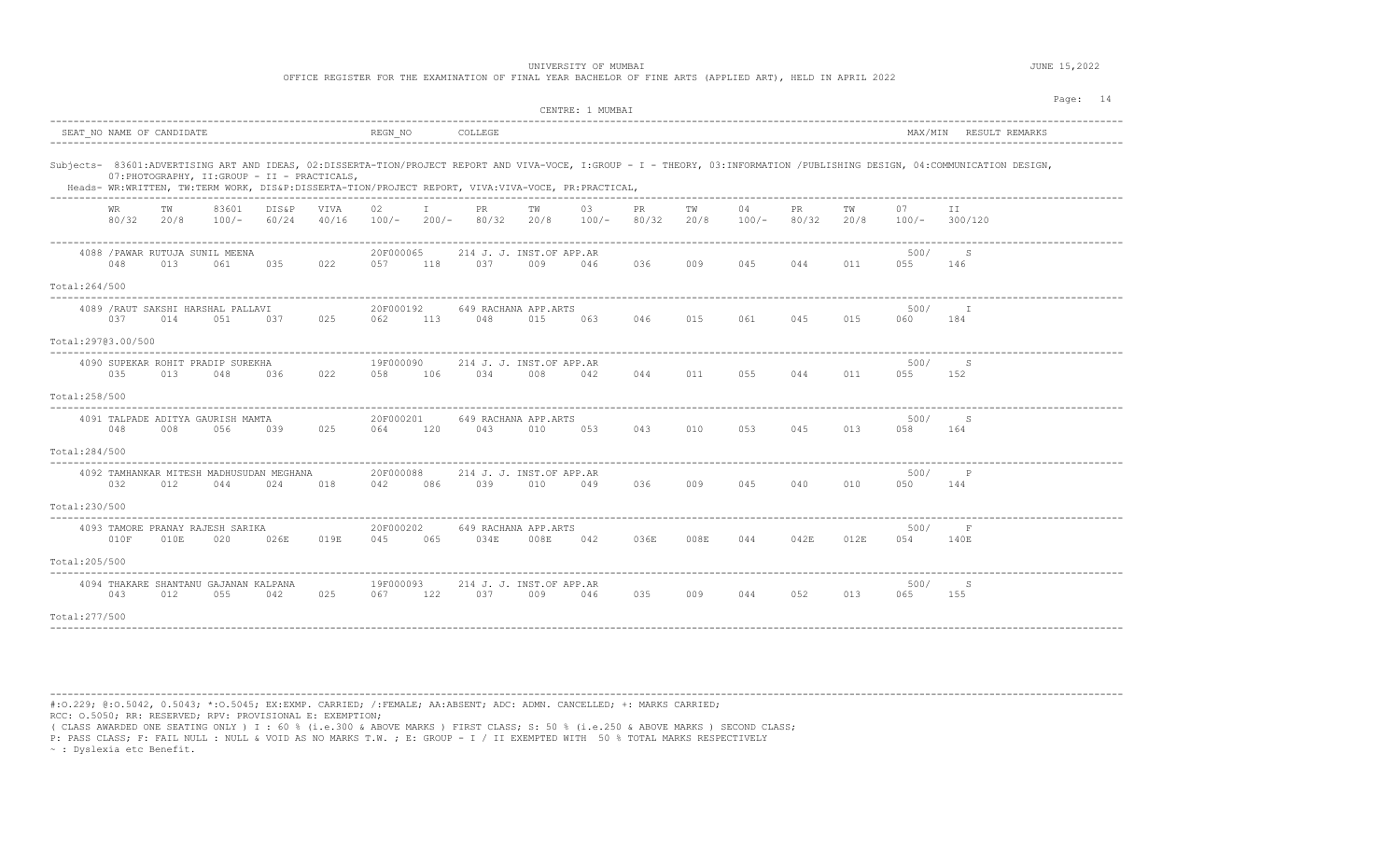OFFICE REGISTER FOR THE EXAMINATION OF FINAL YEAR BACHELOR OF FINE ARTS (APPLIED ART), HELD IN APRIL 2022

|                           |             |            |                                              |                                               |                                  |                      |     |                                     |            | CENTRE: 1 MUMBAI                                                                                   |              |            |             |              |            |             | Page: 15                                                                                                                                                                    |
|---------------------------|-------------|------------|----------------------------------------------|-----------------------------------------------|----------------------------------|----------------------|-----|-------------------------------------|------------|----------------------------------------------------------------------------------------------------|--------------|------------|-------------|--------------|------------|-------------|-----------------------------------------------------------------------------------------------------------------------------------------------------------------------------|
| SEAT NO NAME OF CANDIDATE |             |            |                                              |                                               |                                  | REGN NO              |     | COLLEGE                             |            |                                                                                                    |              |            |             |              |            |             | MAX/MIN RESULT REMARKS                                                                                                                                                      |
|                           |             |            |                                              | 07: PHOTOGRAPHY, II: GROUP - II - PRACTICALS, |                                  |                      |     | -----------------------------       |            | Heads- WR:WRITTEN, TW:TERM WORK, DIS&P:DISSERTA-TION/PROJECT REPORT, VIVA:VIVA-VOCE, PR:PRACTICAL, |              |            |             |              |            |             | Subjects- 83601:ADVERTISING ART AND IDEAS, 02:DISSERTA-TION/PROJECT REPORT AND VIVA-VOCE, I:GROUP - I - THEORY, 03:INFORMATION /PUBLISHING DESIGN, 04:COMMUNICATION DESIGN, |
|                           | WR<br>80/32 | TW<br>20/8 | 83601<br>100/-                               | DIS&P<br>60/24                                | VIVA<br>40/16                    | 02                   | T   | PR.<br>$100/-$ 200/- 80/32          | TW<br>20/8 | 03<br>$100/-$                                                                                      | PR.<br>80/32 | TW<br>20/8 | 04<br>100/- | PR.<br>80/32 | TW<br>20/8 | 07<br>100/- | TT.<br>300/120                                                                                                                                                              |
| Total:255/500             | 041         | 012        | 4095 THORAT VICKY KALURAM MALATA<br>053      | 040                                           | 025                              | 19F000095<br>065     | 118 | 214 J. J. INST.OF APP.AR<br>032     | 008        | ---------------------------------<br>040                                                           | 034          | 008        | 042         | 044          | 011        | 500/<br>055 | -S<br>137                                                                                                                                                                   |
| Total:234/500             | 0.32        | 009        | 4096 VAISHNAV AKSHAY VINOD SEEMADEVI<br>041  | 027                                           | 018                              | 20F000093<br>045     | 086 | 214 J. J. INST.OF APP.AR<br>0.34    | 008        | 042                                                                                                | 0.37         | 009        | 046         | 048          | 012        | 500/<br>060 | 148                                                                                                                                                                         |
| Total:222/500             | 042         | 008        | 4097 WADHONKAR SAURABH PRAVEEN PRITI<br>050  | 029                                           | 020                              | 20F000206<br>049     | 099 | 649 RACHANA APP.ARTS<br>032         | 008        | 040                                                                                                | 032          | 009        | 041         | 033          | 009        | 500/<br>042 | $\mathbb{P}$<br>123                                                                                                                                                         |
| Total:241/500             | 032         | 012        | 4098 GAMRE HIMANSHU SANJIV SAYLI<br>044      | 032                                           | 019                              | 19F000024<br>051 095 |     | 214 J. J. INST.OF APP.AR<br>040 010 |            | 050                                                                                                | 037          | 009        | 046         | 040          | 010        | 500/<br>050 | $\mathsf{P}$<br>146                                                                                                                                                         |
| Total:262/500             | 032         | 012        | 4099 KURPANE SIDDHESH BALIRAM RANJANA<br>044 | 039                                           | 018                              | 18F000100<br>057     | 101 | 214 J. J. INST.OF APP.AR<br>040     | 010        | 050                                                                                                | 041          | 010        | 051         | 048          | 012        | 500/<br>060 | S<br>161                                                                                                                                                                    |
| Total: 237/500            | 032         | $012+$     | 4100 PARKAR SHANTANU SANTOSH SNEHA<br>044    | 0.36                                          | -------------------------<br>018 | 19F000070<br>054     | 098 | 214 J. J. INST.OF APP.AR<br>0.3.3   | $011+$     | 044                                                                                                | 034          | $011+$     | 045         | 038          | $012+$     | 500/<br>050 | $\mathbb{P}$<br>139                                                                                                                                                         |

----------------------------------------------------------------------------------------------------------------------------------------------------------------------------------------

#:O.229; @:O.5042, 0.5043; \*:O.5045; EX:EXMP. CARRIED; /:FEMALE; AA:ABSENT; ADC: ADMN. CANCELLED; +: MARKS CARRIED; RCC: O.5050; RR: RESERVED; RPV: PROVISIONAL E: EXEMPTION;

( CLASS AWARDED ONE SEATING ONLY ) I : 60 % (i.e.300 & ABOVE MARKS ) FIRST CLASS; S: 50 % (i.e.250 & ABOVE MARKS ) SECOND CLASS;

P: PASS CLASS; F: FAIL NULL : NULL & VOID AS NO MARKS T.W. ; E: GROUP - I / II EXEMPTED WITH 50 % TOTAL MARKS RESPECTIVELY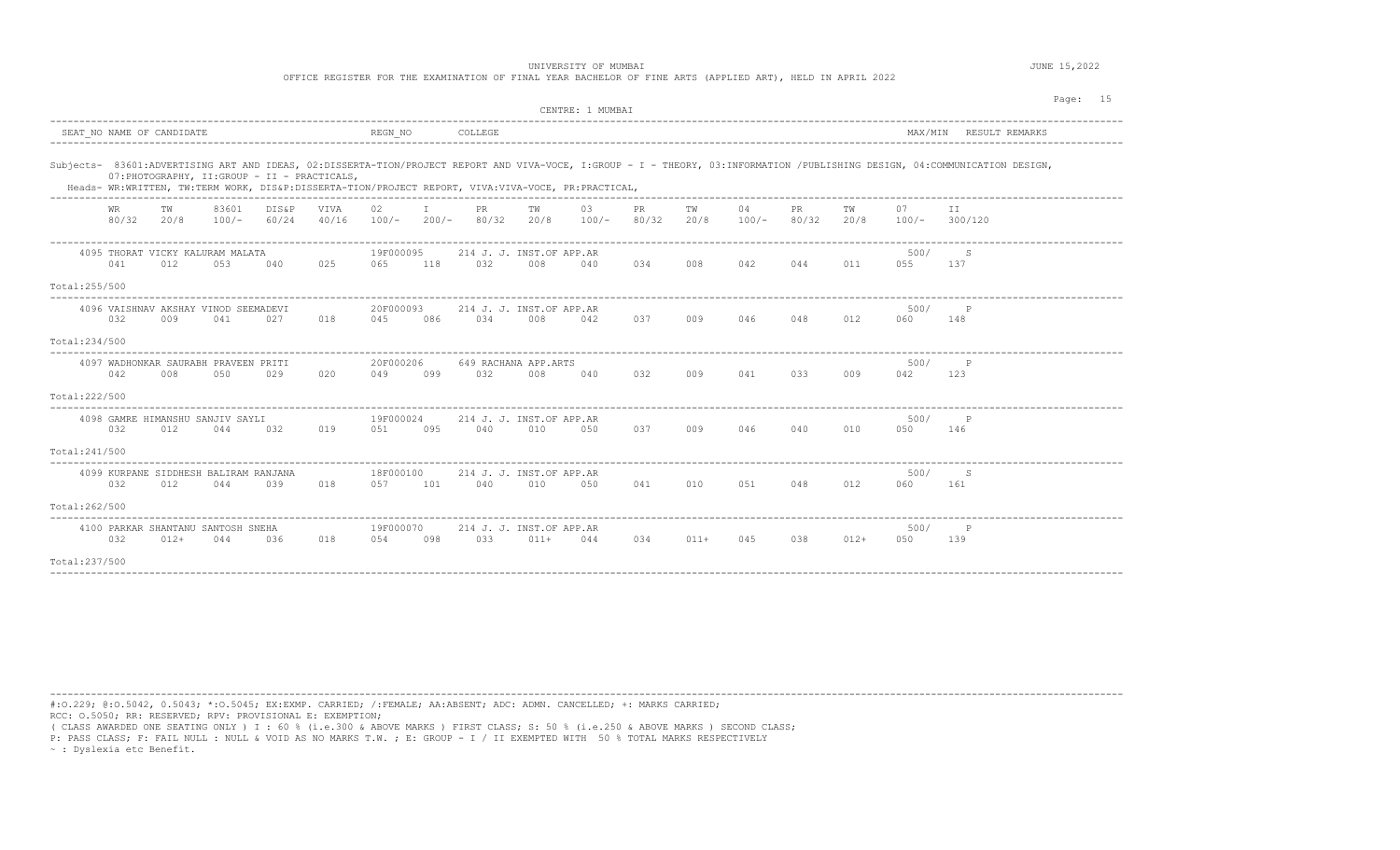OFFICE REGISTER FOR THE EXAMINATION OF FINAL YEAR BACHELOR OF FINE ARTS (APPLIED ART), HELD IN APRIL 2022

|                    |     |                           |                                            |                                                     |               |                  |              |                                                                                                    |            | CENTRE: 1 MUMBAI |             |            |             |              |            |             |                                                                                                                                                                             | Page: 16 |
|--------------------|-----|---------------------------|--------------------------------------------|-----------------------------------------------------|---------------|------------------|--------------|----------------------------------------------------------------------------------------------------|------------|------------------|-------------|------------|-------------|--------------|------------|-------------|-----------------------------------------------------------------------------------------------------------------------------------------------------------------------------|----------|
|                    |     | SEAT NO NAME OF CANDIDATE |                                            |                                                     |               | REGN NO          |              | COLLEGE                                                                                            |            |                  |             |            |             |              |            |             | MAX/MIN RESULT REMARKS                                                                                                                                                      |          |
|                    |     |                           |                                            | 08: COMPUTER GRAPHICS, II: GROUP - II - PRACTICALS, |               |                  |              | Heads- WR:WRITTEN, TW:TERM WORK, DIS&P:DISSERTA-TION/PROJECT REPORT, VIVA:VIVA-VOCE, PR:PRACTICAL, |            |                  |             |            |             |              |            |             | Subjects- 83601:ADVERTISING ART AND IDEAS, 02:DISSERTA-TION/PROJECT REPORT AND VIVA-VOCE, I:GROUP - I - THEORY, 03:INFORMATION /PUBLISHING DESIGN, 04:COMMUNICATION DESIGN, |          |
|                    | WR  | TW<br>80/32 20/8          | 83601<br>$100/-$                           | DIS&P<br>60/24                                      | VIVA<br>40/16 | 02<br>$100/-$    | T<br>$200/-$ | PR.<br>80/32                                                                                       | TW<br>20/8 | 03<br>$100/-$    | PR<br>80/32 | TW<br>20/8 | 04<br>100/- | PR.<br>80/32 | ТW<br>20/8 | 08<br>100/- | ΙI<br>300/120                                                                                                                                                               |          |
| Total:29604.00/500 | 032 | 013                       | 4101 BHAGAT YASH ANIL SUREKHA<br>045       | 038                                                 | 016           | 20F000003<br>054 | 099          | 214 J. J. INST.OF APP.AR<br>052                                                                    | 013        | 065              | 050         | 012        | 062         | 056          | 014        | 500/<br>070 | $\top$<br>197                                                                                                                                                               |          |
| Total:286/500      | 044 | 013                       | 4102 / DALAL VAMA AJESH ALPA<br>057        | 033                                                 | 022           | 20F000017<br>055 | 112          | 214 J. J. INST.OF APP.AR<br>043                                                                    | 011        | 054              | 040         | 010        | 050         | 056          | 014        | 500/<br>070 | S<br>174                                                                                                                                                                    |          |
| Total: 273/500     | 040 | 012                       | 4103 / DEDHIA SNEHAL JITENDRA MITA<br>052  | 037                                                 | 022           | 20F000158<br>059 | 111          | 649 RACHANA APP.ARTS<br>039                                                                        | 014        | 053              | 040         | 013        | 053         | 040          | 016        | 500/<br>056 | S<br>162                                                                                                                                                                    |          |
| Total: 257/500     | 039 | 012                       | 4104 / DESALE RUTUJA MILIND RUPALI<br>051  | 032                                                 | 022           | 20F000160<br>054 | 105          | 649 RACHANA APP.ARTS<br>039                                                                        | 010        | 049              | 039         | 010        | 049         | 040          | 014        | 500/<br>054 | S<br>152                                                                                                                                                                    |          |
| Total: 302/500     | 057 | 015                       | 4105 / DESHMUKH SHWETA SATISH SWATI<br>072 | 033                                                 | 023           | 20F000161<br>056 | 128          | 649 RACHANA APP.ARTS<br>042                                                                        | 015        | 057              | 042         | 015        | 057         | 044          | 016        | 500/<br>060 | I<br>174                                                                                                                                                                    |          |
| Total: 304/500     | 051 | 012                       | 4106 / DOSHI KRISHA HARSHIT PRIYA<br>063   | 034                                                 | 025           | 20F000163<br>059 | 122          | 649 RACHANA APP.ARTS<br>045                                                                        | 015        | 060              | 045         | 015        | 060         | 046          | 016        | 500/<br>062 | I<br>182                                                                                                                                                                    |          |
| Total: 277/500     | 038 | 013                       | 4107 FERNANDES DYLAN MARK ANARITA<br>051   | 040                                                 | 023           | 20F000164<br>063 | 114          | 649 RACHANA APP.ARTS<br>039                                                                        | 014        | 053              | 042         | 013        | 055         | 041          | 014        | 500/<br>055 | S<br>163                                                                                                                                                                    |          |

----------------------------------------------------------------------------------------------------------------------------------------------------------------------------------------

#:O.229; @:O.5042, 0.5043; \*:O.5045; EX:EXMP. CARRIED; /:FEMALE; AA:ABSENT; ADC: ADMN. CANCELLED; +: MARKS CARRIED; RCC: O.5050; RR: RESERVED; RPV: PROVISIONAL E: EXEMPTION;

( CLASS AWARDED ONE SEATING ONLY ) I : 60 % (i.e.300 & ABOVE MARKS ) FIRST CLASS; S: 50 % (i.e.250 & ABOVE MARKS ) SECOND CLASS;

P: PASS CLASS; F: FAIL NULL : NULL & VOID AS NO MARKS T.W. ; E: GROUP - I / II EXEMPTED WITH 50 % TOTAL MARKS RESPECTIVELY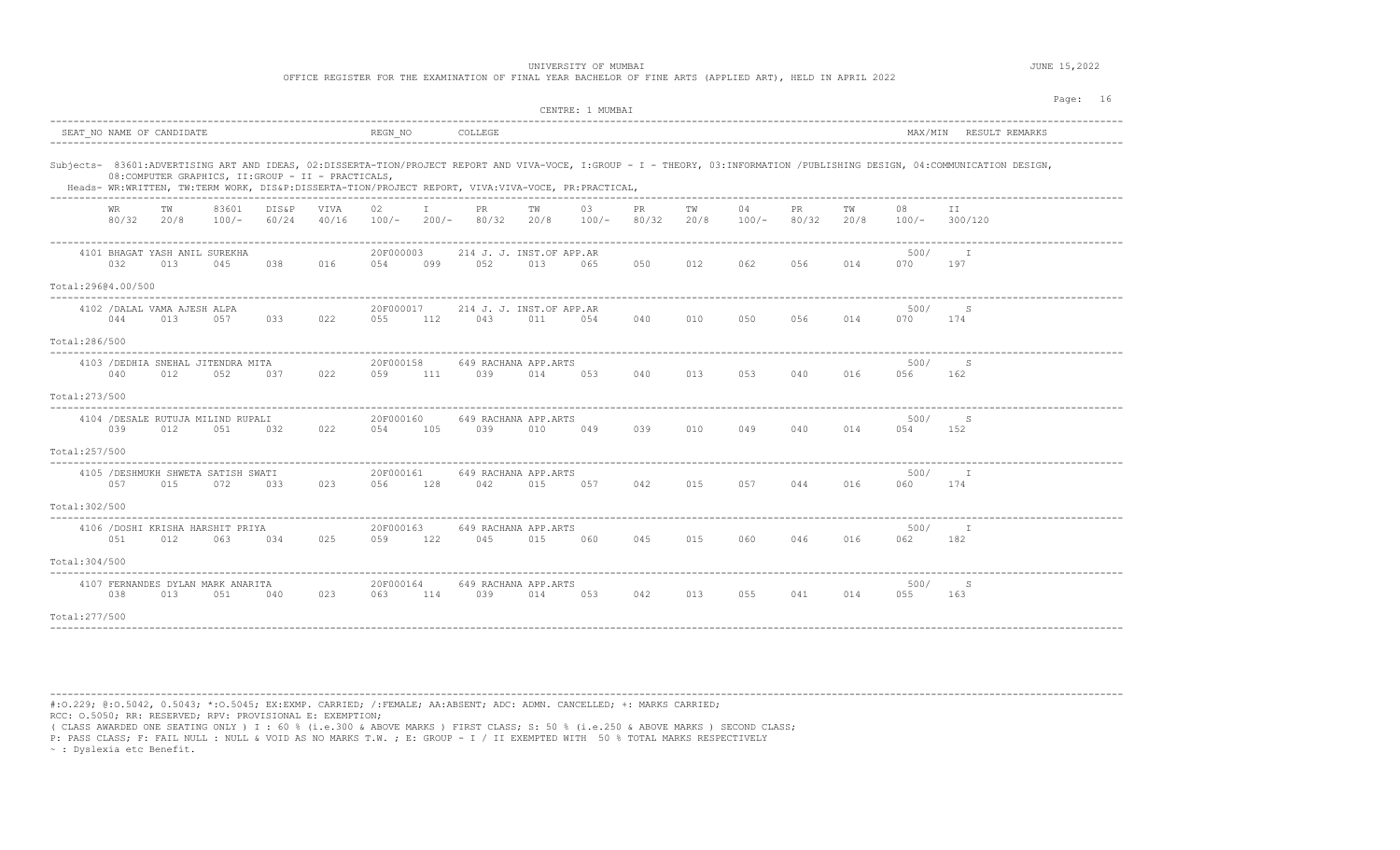OFFICE REGISTER FOR THE EXAMINATION OF FINAL YEAR BACHELOR OF FINE ARTS (APPLIED ART), HELD IN APRIL 2022

|                                 |              |                                             |                  |                                                     |               |                  |              |                                 |            | CENTRE: 1 MUMBAI                                                                                   |              |            |               |              |            |             |                                                                                                                                                                             | Page: 17 |
|---------------------------------|--------------|---------------------------------------------|------------------|-----------------------------------------------------|---------------|------------------|--------------|---------------------------------|------------|----------------------------------------------------------------------------------------------------|--------------|------------|---------------|--------------|------------|-------------|-----------------------------------------------------------------------------------------------------------------------------------------------------------------------------|----------|
|                                 |              | SEAT NO NAME OF CANDIDATE                   |                  |                                                     |               | REGN NO          |              | COLLEGE                         |            |                                                                                                    |              |            |               |              |            |             | MAX/MIN RESULT REMARKS                                                                                                                                                      |          |
|                                 |              |                                             |                  | 08: COMPUTER GRAPHICS, II: GROUP - II - PRACTICALS, |               |                  |              |                                 |            | Heads- WR:WRITTEN, TW:TERM WORK, DIS&P:DISSERTA-TION/PROJECT REPORT, VIVA:VIVA-VOCE, PR:PRACTICAL, |              |            |               |              |            |             | Subjects- 83601:ADVERTISING ART AND IDEAS, 02:DISSERTA-TION/PROJECT REPORT AND VIVA-VOCE, I:GROUP - I - THEORY, 03:INFORMATION /PUBLISHING DESIGN, 04:COMMUNICATION DESIGN, |          |
|                                 | WR.<br>80/32 | TW<br>20/8                                  | 83601<br>$100/-$ | DIS&P<br>60/24                                      | VIVA<br>40/16 | 02<br>$100/-$    | T<br>$200/-$ | PR.<br>80/32                    | TW<br>20/8 | 03<br>$100/-$                                                                                      | PR.<br>80/32 | TW<br>20/8 | 04<br>$100/-$ | PR.<br>80/32 | TW<br>20/8 | 08<br>100/- | TT.<br>300/120                                                                                                                                                              |          |
| Total:292/500                   | 045          | 015                                         | 060              | 4108 / GONSALVES ALEXIA ANTHONY SHIRLEY<br>041      | 020           | 19F000028<br>061 | 121          | 214 J. J. INST.OF APP.AR<br>043 | 011        | 054                                                                                                | 042          | 010        | 052           | 052          | 013        | 500/<br>065 | -S<br>171                                                                                                                                                                   |          |
| Total:292/500                   | 047          | 4109 / GOSAVI RUCHI RANJAY SUNITA<br>012    | 059              | 038                                                 | 018           | 20F000025<br>056 | 115          | 214 J. J. INST.OF APP.AR<br>041 | 010        | 051                                                                                                | 045          | 011        | 056           | 056          | 014        | 500/<br>070 | S<br>177                                                                                                                                                                    |          |
|                                 | 048          | 4110 / JOG JAEE SANJAY UTTARA<br>016        | 064              | 040                                                 | 024           | 20F000029<br>064 | 128          | 214 J. J. INST.OF APP.AR<br>042 | 010        | 052                                                                                                | 044          | 011        | 055           | 056          | 014        | 500/<br>070 | $\mathbb{I}$<br>177                                                                                                                                                         |          |
| Total: 305/500<br>Total:256/500 | 033          | 4111 / JOPULE AKANKSHA MANDAR RUPALI<br>014 | 047              | 036                                                 | 017           | 20F000030<br>053 | 100          | 214 J. J. INST.OF APP.AR<br>041 | 010        | 051                                                                                                | 036          | 009        | 045           | 048          | 012        | 500/<br>060 | S<br>156                                                                                                                                                                    |          |
| Total: 216/500                  | 044          | 4112 KAMBLI AAYUSH DINESH RACHANA<br>008    | 052              | 026                                                 | 017           | 20F000171<br>043 | 095          | 649 RACHANA APP.ARTS<br>032     | 008        | 040                                                                                                | 032          | 008        | 040           | 032          | 009        | 500/<br>041 | $\mathbb{P}$<br>121                                                                                                                                                         |          |
| Total:293/500                   | 037          | 4113 KHAMITKAR OMKAR VIJAY VIDYA<br>013     | 050              | 040                                                 | 022           | 20F000028<br>062 | 112          | 214 J. J. INST.OF APP.AR<br>038 | 010        | 048                                                                                                | 050          | 013        | 063           | 056          | 014        | 500/<br>070 | S<br>181                                                                                                                                                                    |          |
| Total:268/500                   | 036          | 013                                         | 049              | 4114 LOKHANDE DARSHAN VASANTRAO SUNITA<br>034       | 016           | 20F000042<br>050 | 099          | 214 J. J. INST.OF APP.AR<br>048 | 012        | 060                                                                                                | 039          | 010        | 049           | 048          | 012        | 500/<br>060 | S<br>169                                                                                                                                                                    |          |

----------------------------------------------------------------------------------------------------------------------------------------------------------------------------------------

#:O.229; @:O.5042, 0.5043; \*:O.5045; EX:EXMP. CARRIED; /:FEMALE; AA:ABSENT; ADC: ADMN. CANCELLED; +: MARKS CARRIED; RCC: O.5050; RR: RESERVED; RPV: PROVISIONAL E: EXEMPTION;

( CLASS AWARDED ONE SEATING ONLY ) I : 60 % (i.e.300 & ABOVE MARKS ) FIRST CLASS; S: 50 % (i.e.250 & ABOVE MARKS ) SECOND CLASS;

P: PASS CLASS; F: FAIL NULL : NULL & VOID AS NO MARKS T.W. ; E: GROUP - I / II EXEMPTED WITH 50 % TOTAL MARKS RESPECTIVELY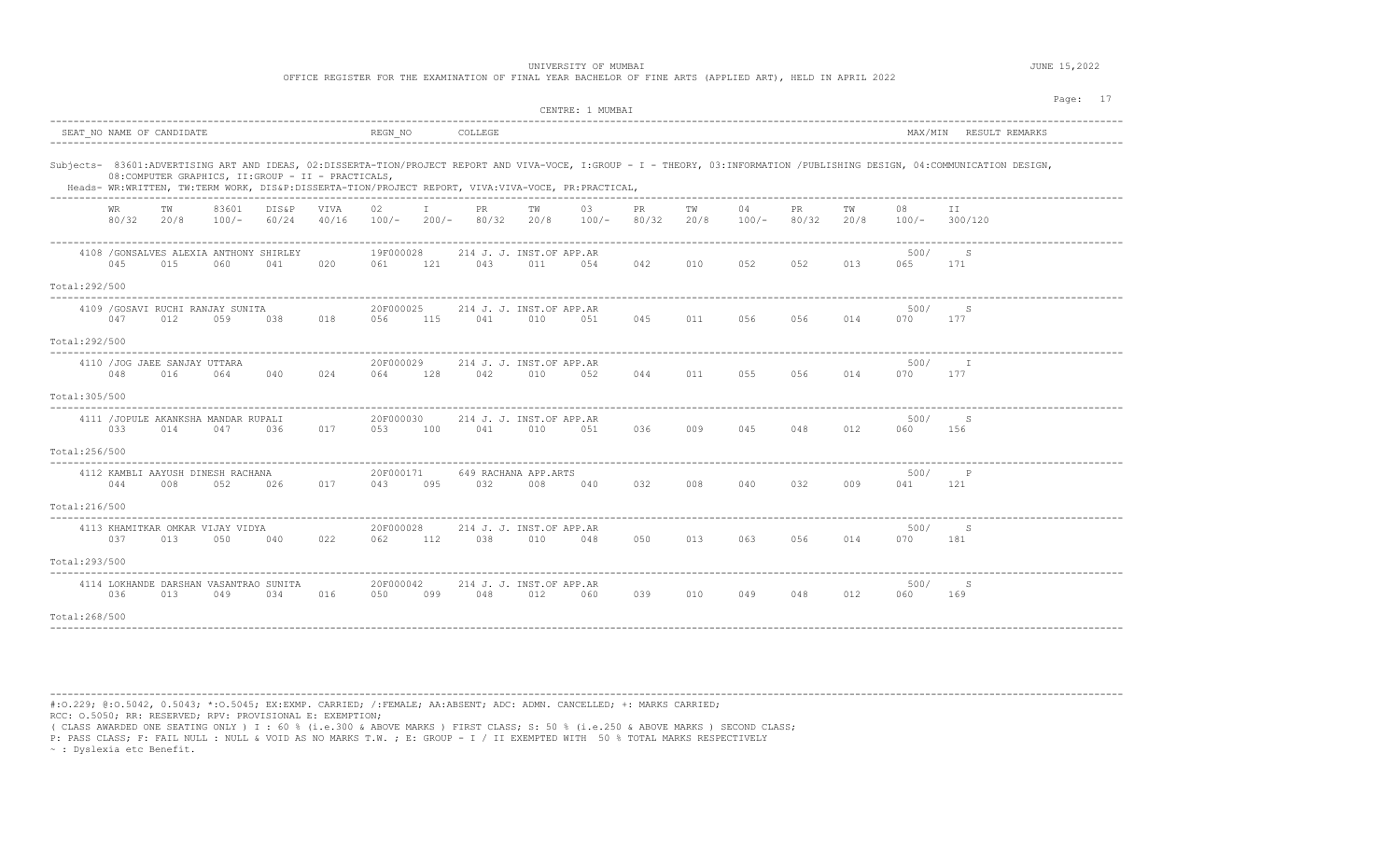OFFICE REGISTER FOR THE EXAMINATION OF FINAL YEAR BACHELOR OF FINE ARTS (APPLIED ART), HELD IN APRIL 2022

|                                      |                            |                           |                                              |                                                     |                      |                     |     |                                 |            | CENTRE: 1 MUMBAI                                                                                   |             |            |               |              |            |             |                                                                                                                                                                             | Page: 18 |
|--------------------------------------|----------------------------|---------------------------|----------------------------------------------|-----------------------------------------------------|----------------------|---------------------|-----|---------------------------------|------------|----------------------------------------------------------------------------------------------------|-------------|------------|---------------|--------------|------------|-------------|-----------------------------------------------------------------------------------------------------------------------------------------------------------------------------|----------|
|                                      |                            | SEAT NO NAME OF CANDIDATE |                                              |                                                     |                      | REGN NO             |     | COLLEGE                         |            |                                                                                                    |             |            |               |              |            |             | MAX/MIN RESULT REMARKS                                                                                                                                                      |          |
|                                      |                            |                           |                                              | 08: COMPUTER GRAPHICS, II: GROUP - II - PRACTICALS, |                      |                     |     |                                 |            | Heads- WR:WRITTEN, TW:TERM WORK, DIS&P:DISSERTA-TION/PROJECT REPORT, VIVA:VIVA-VOCE, PR:PRACTICAL, |             |            |               |              |            |             | Subjects- 83601:ADVERTISING ART AND IDEAS, 02:DISSERTA-TION/PROJECT REPORT AND VIVA-VOCE, I:GROUP - I - THEORY, 03:INFORMATION /PUBLISHING DESIGN, 04:COMMUNICATION DESIGN, |          |
|                                      | WR.<br>80/32               | TW<br>20/8                | 83601<br>$100/-$                             | DIS&P<br>60/24                                      | <b>VIVA</b><br>40/16 | 02<br>$100/- 200/-$ |     | <b>PR</b><br>80/32              | TW<br>20/8 | 03<br>$100/-$                                                                                      | PR<br>80/32 | TW<br>20/8 | 04<br>$100/-$ | PR.<br>80/32 | TW<br>20/8 | 08          | ΙI<br>$100/-$ 300/120                                                                                                                                                       |          |
|                                      | 032                        | 010                       | 4115 MAHAJAN PUSHKAR RAGHUNATH RASHMI<br>042 | 034                                                 | 019                  | 20F000178<br>053    | 095 | 649 RACHANA APP.ARTS<br>039     | 011        | 050                                                                                                | 039         | 012        | 051           | 041          | 014        | 500/<br>055 | S<br>156                                                                                                                                                                    |          |
| Total:251/500<br>Total: 222/500      | 037                        | 008                       | 4116 / MEHTA MANUSHI HISHAR BINAL<br>045     | 027                                                 | 019                  | 20F000181<br>046    | 091 | 649 RACHANA APP.ARTS<br>034     | 008        | 042                                                                                                | 033         | 009        | 042           | 033          | 014        | 500/<br>047 | $\mathsf{P}$<br>131                                                                                                                                                         |          |
| Total: 282/500                       | 044                        | 013                       | 057                                          | 4117 / PACHANGANE SONALI ANKUSH DHANSHREE<br>034    | 017                  | 20F000052<br>051    | 108 | 214 J. J. INST.OF APP.AR<br>054 | 013        | 067                                                                                                | 038         | 009        | 047           | 048          | 012        | 500/<br>060 | S<br>174                                                                                                                                                                    |          |
| Total:281/500                        | 032                        | 013                       | 4118 / PADOLE SONAL RAJENDRA SUREKHA<br>045  | 042                                                 | 018                  | 20F000053<br>060    | 105 | 214 J. J. INST.OF APP.AR<br>052 | 013        | 065                                                                                                | 037         | 009        | 046           | 052          | 013        | 500/<br>065 | S<br>176                                                                                                                                                                    |          |
| $- - - - - - - - -$<br>Total:284/500 | 045                        | 014                       | 4119 / PANCHOLI KHUSHI SATISH PARUL<br>059   | 042                                                 | 020                  | 20F000054<br>062    | 121 | 214 J. J. INST.OF APP.AR<br>045 | 011        | 056                                                                                                | 034         | 008        | 042           | 052          | 013        | 500/<br>065 | -S<br>163                                                                                                                                                                   |          |
|                                      | 045<br>Total: 24505.00/500 | 008                       | 4120 PATANKAR GAURANG ANANT SURABHEE<br>053  | 032                                                 | 022                  | 20F000184<br>054    | 107 | 649 RACHANA APP.ARTS<br>036     | 008        | 044                                                                                                | 036         | 010        | 046           | 037          | 011        | 500/<br>048 | S<br>138                                                                                                                                                                    |          |
| Total: 301/500                       | 046                        | 015                       | 4121 / PATHARE ISHITA RAJAT RAKSHA<br>061    | 042                                                 | 024                  | 20F000058<br>066    | 127 | 214 J. J. INST.OF APP.AR<br>043 | 011        | 054                                                                                                | 041         | 010        | 051           | 056          | 013        | 500/<br>069 | - I<br>174                                                                                                                                                                  |          |

----------------------------------------------------------------------------------------------------------------------------------------------------------------------------------------

#:O.229; @:O.5042, 0.5043; \*:O.5045; EX:EXMP. CARRIED; /:FEMALE; AA:ABSENT; ADC: ADMN. CANCELLED; +: MARKS CARRIED; RCC: O.5050; RR: RESERVED; RPV: PROVISIONAL E: EXEMPTION;

( CLASS AWARDED ONE SEATING ONLY ) I : 60 % (i.e.300 & ABOVE MARKS ) FIRST CLASS; S: 50 % (i.e.250 & ABOVE MARKS ) SECOND CLASS;

P: PASS CLASS; F: FAIL NULL : NULL & VOID AS NO MARKS T.W. ; E: GROUP - I / II EXEMPTED WITH 50 % TOTAL MARKS RESPECTIVELY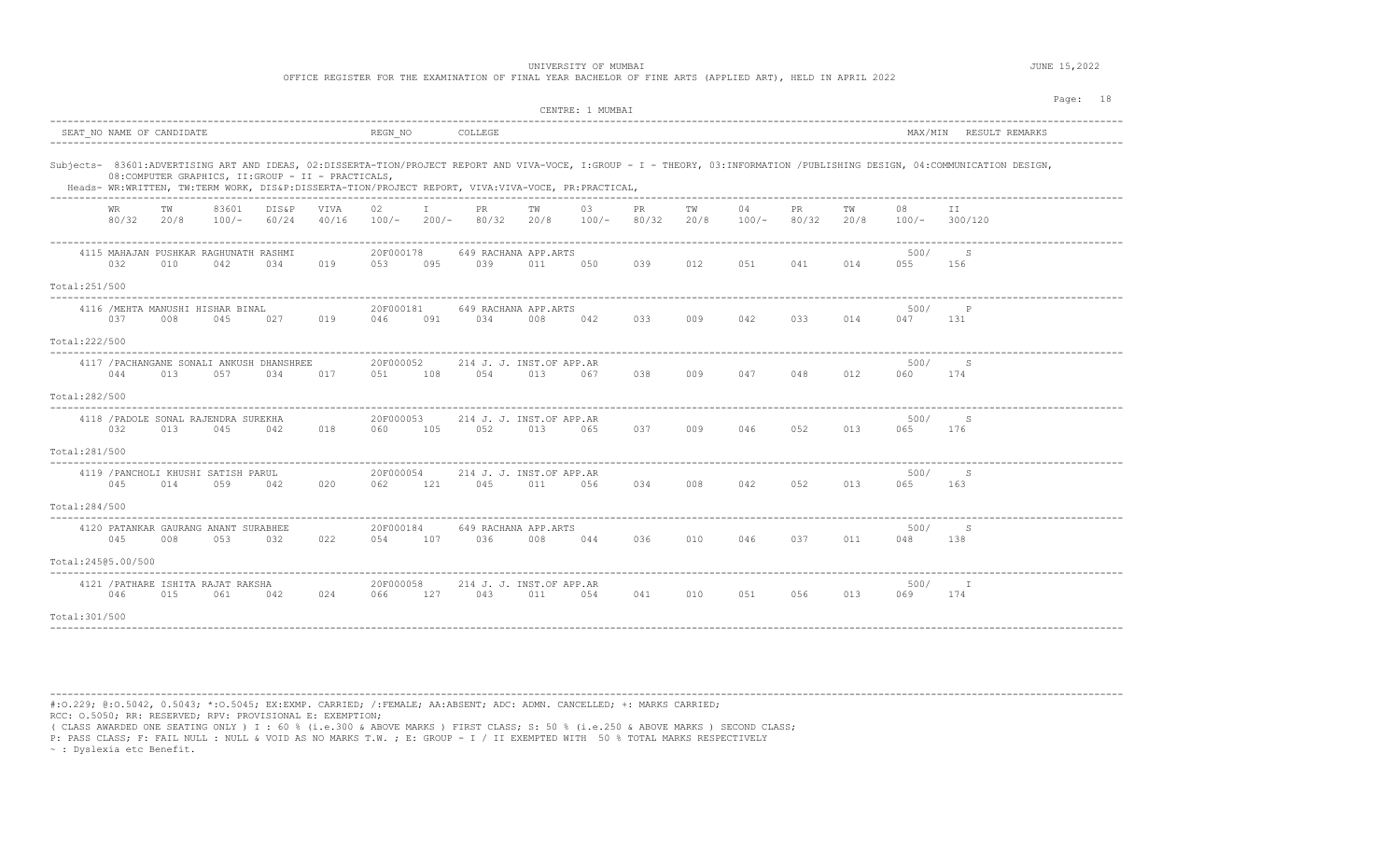OFFICE REGISTER FOR THE EXAMINATION OF FINAL YEAR BACHELOR OF FINE ARTS (APPLIED ART), HELD IN APRIL 2022

|                                                                                                                                                           | CENTRE: 1 MUMBAI                                                                                                                                                            | Page: 19                                         |
|-----------------------------------------------------------------------------------------------------------------------------------------------------------|-----------------------------------------------------------------------------------------------------------------------------------------------------------------------------|--------------------------------------------------|
| SEAT NO NAME OF CANDIDATE                                                                                                                                 | REGN NO<br>COLLEGE                                                                                                                                                          | MAX/MIN RESULT REMARKS                           |
| 08: COMPUTER GRAPHICS, II: GROUP - II - PRACTICALS,<br>Heads- WR:WRITTEN, TW:TERM WORK, DIS&P:DISSERTA-TION/PROJECT REPORT, VIVA:VIVA-VOCE, PR:PRACTICAL, | Subjects- 83601:ADVERTISING ART AND IDEAS, 02:DISSERTA-TION/PROJECT REPORT AND VIVA-VOCE, I:GROUP - I - THEORY, 03:INFORMATION /PUBLISHING DESIGN, 04:COMMUNICATION DESIGN, |                                                  |
| 83601<br>DIS&P<br>VIVA<br>WR<br>TW<br>80/32 20/8<br>$100/-$ 60/24<br>40/16                                                                                | 02<br>I.<br>PR<br>TW<br>03<br>PR<br>TW<br>04<br>PR<br>$100/-$ 200/- 80/32 20/8 100/- 80/32<br>20/8<br>$100/-$                                                               | TW<br>08<br>T T<br>80/32 20/8<br>$100/-$ 300/120 |
| 4122 / PATIL SHARVARI BABAN SUSHMA<br>042<br>023<br>013<br>055<br>042                                                                                     | 20F000062<br>214 J. J. INST.OF APP.AR<br>041<br>032<br>008 040<br>044<br>065 120<br>010<br>051                                                                              | 500/<br>S<br>011<br>055<br>146                   |
| Total:266/500<br>4123 PEREIRA CLEON IGNATIUS DYLAN BEAULA<br>038<br>014<br>052<br>042<br>028<br>Total:288/500                                             | 20F000068<br>214 J. J. INST.OF APP.AR<br>122<br>042<br>039<br>010<br>049<br>052<br>070<br>010<br>052                                                                        | 500/<br>S<br>013<br>065<br>166                   |
| 4124 / POTDAR SAYALI ATUL SONALI<br>041<br>015<br>056<br>032<br>022<br>Total:258/500                                                                      | 20F000189<br>649 RACHANA APP.ARTS<br>036<br>037 012<br>049<br>054<br>110<br>011<br>047                                                                                      | 500/<br>S<br>037 015<br>052<br>148               |
| 4125 SAWANT SAMEER BABAJI SUSHMA<br>032<br>012<br>044<br>030<br>018<br>Total:237/500                                                                      | ______________<br>20F000077<br>214 J. J. INST.OF APP.AR<br>035 009 044<br>092<br>037<br>009<br>046<br>048                                                                   | 500/<br>044 011<br>055<br>145                    |
| 4126 / SAWANT TANVI PRAVIN PRACHI<br>046<br>014<br>060<br>040<br>028<br>Total: 305/500                                                                    | 20F000078<br>214 J. J. INST.OF APP.AR<br>128<br>046<br>011<br>044<br>011<br>055<br>052<br>068<br>057                                                                        | 500/<br>$\mathbb{I}$<br>013<br>065<br>177        |
| 4127 / SONI PRATIKSHA RAJESH SUMITRA<br>047<br>025<br>015<br>062<br>033<br>Total:283/500                                                                  | 20F000199<br>649 RACHANA APP.ARTS<br>041<br>011<br>042 010 052<br>044<br>058<br>120<br>052                                                                                  | 500/<br>S<br>015<br>059<br>163                   |
| 4128 /TANDAN SIMRAN HEMANT BINAL<br>040<br>015<br>055<br>040<br>026<br>Total: 320/500                                                                     | 20F000090<br>214 J. J. INST.OF APP.AR<br>053 013<br>013<br>121<br>066<br>050<br>063<br>066                                                                                  | 500/<br>T<br>056 014<br>070<br>199               |

----------------------------------------------------------------------------------------------------------------------------------------------------------------------------------------

#:O.229; @:O.5042, 0.5043; \*:O.5045; EX:EXMP. CARRIED; /:FEMALE; AA:ABSENT; ADC: ADMN. CANCELLED; +: MARKS CARRIED; RCC: O.5050; RR: RESERVED; RPV: PROVISIONAL E: EXEMPTION;

( CLASS AWARDED ONE SEATING ONLY ) I : 60 % (i.e.300 & ABOVE MARKS ) FIRST CLASS; S: 50 % (i.e.250 & ABOVE MARKS ) SECOND CLASS;

P: PASS CLASS; F: FAIL NULL : NULL & VOID AS NO MARKS T.W. ; E: GROUP - I / II EXEMPTED WITH 50 % TOTAL MARKS RESPECTIVELY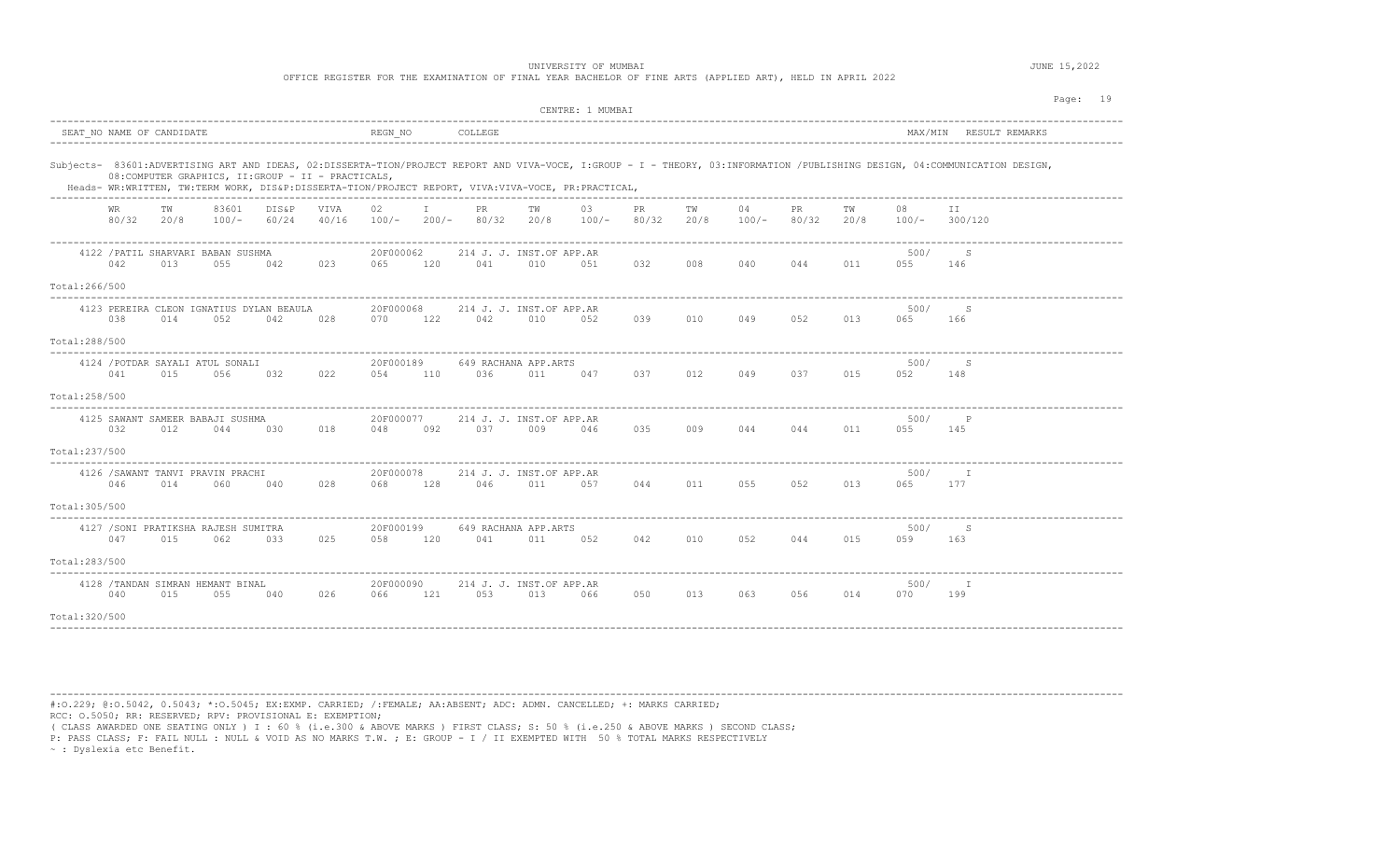OFFICE REGISTER FOR THE EXAMINATION OF FINAL YEAR BACHELOR OF FINE ARTS (APPLIED ART), HELD IN APRIL 2022

|                |                           |                  |                                             |                                                                           |               |                     |              |                                 |                  | CENTRE: 1 MUMBAI                                                                                   |              |            |               |              |            |             |                                                                                                                                                                             | Page: 20 |
|----------------|---------------------------|------------------|---------------------------------------------|---------------------------------------------------------------------------|---------------|---------------------|--------------|---------------------------------|------------------|----------------------------------------------------------------------------------------------------|--------------|------------|---------------|--------------|------------|-------------|-----------------------------------------------------------------------------------------------------------------------------------------------------------------------------|----------|
|                | SEAT NO NAME OF CANDIDATE |                  |                                             |                                                                           |               | REGN NO             |              | COLLEGE                         |                  |                                                                                                    |              |            |               |              |            |             | MAX/MIN RESULT REMARKS                                                                                                                                                      |          |
|                |                           |                  |                                             | 08: COMPUTER GRAPHICS, II: GROUP - II - PRACTICALS,                       |               |                     |              |                                 |                  | Heads- WR:WRITTEN, TW:TERM WORK, DIS&P:DISSERTA-TION/PROJECT REPORT, VIVA:VIVA-VOCE, PR:PRACTICAL, |              |            |               |              |            |             | Subjects- 83601:ADVERTISING ART AND IDEAS, 02:DISSERTA-TION/PROJECT REPORT AND VIVA-VOCE, I:GROUP - I - THEORY, 03:INFORMATION /PUBLISHING DESIGN, 04:COMMUNICATION DESIGN, |          |
|                | WR.                       | TW<br>80/32 20/8 | 83601<br>$100/-$                            | DIS&P<br>60/24                                                            | VIVA<br>40/16 | 02<br>$100/- 200/-$ | $\top$       | PR.                             | TW<br>80/32 20/8 | 03<br>$100/-$                                                                                      | PR<br>80/32  | TW<br>20/8 | 04<br>100/-   | PR.<br>80/32 | TW<br>20/8 | 08          | T T<br>$100/-$ 300/120                                                                                                                                                      |          |
| Total:262/500  | 038                       | 013              | 4129 /THOMBRE KARTIKI DEEPAL RITU<br>051    | 030                                                                       | 022           | 20F000091<br>052    | 103          | 214 J. J. INST.OF APP.AR<br>036 | 009              | 045                                                                                                | 039          | 010        | 049           | 052          | 013        | 500/<br>065 | S<br>159                                                                                                                                                                    |          |
| Total:258/500  | 049                       | 010              | 4130 TODANKAR MANTHAN TULSIDAS DISHA<br>059 | 030                                                                       | 021           | 20F000204<br>051    | 110          | 649 RACHANA APP.ARTS<br>040     | 008              | 048                                                                                                | 039          | 009        | 048           | 042          | 010        | 500/<br>052 | S<br>148                                                                                                                                                                    |          |
| Total: 254/500 | 047                       | 015              | 4131 VAHALKAR ABHISHEK SUNIL NETRA<br>062   | 027                                                                       | 018           | 20F000092<br>045    | 107          | 214 J. J. INST.OF APP.AR<br>039 | 010              | 049                                                                                                | 034          | 009        | 043           | 044          | 011        | 500/<br>055 | S<br>147                                                                                                                                                                    |          |
| Total: 304/500 | 048                       | 013              | 4132 WAKKAR KUSHAL UDAY KALPANA<br>061      | 040                                                                       | 026           | 20F000098<br>066    | 127          | 214 J. J. INST.OF APP.AR<br>054 | 013              | 067                                                                                                | 036          | 009        | 045           | 052          | 013        | 500/<br>065 | T<br>177                                                                                                                                                                    |          |
|                |                           |                  |                                             | 09:EXHIBITION-DISPLAY DESIGN AND STAGE CRAFT, II:GROUP - II - PRACTICALS, |               |                     |              |                                 |                  | Heads- WR:WRITTEN, TW:TERM WORK, DIS&P:DISSERTA-TION/PROJECT REPORT, VIVA:VIVA-VOCE, PR:PRACTICAL, |              |            |               |              |            |             | Subjects- 83601:ADVERTISING ART AND IDEAS, 02:DISSERTA-TION/PROJECT REPORT AND VIVA-VOCE, I:GROUP - I - THEORY, 03:INFORMATION /PUBLISHING DESIGN, 04:COMMUNICATION DESIGN, |          |
|                | WR.<br>80/32              | TW<br>20/8       | 83601<br>$100/-$                            | DIS&P<br>60/24                                                            | VIVA<br>40/16 | 02<br>100/- 200/-   | $\mathbf{I}$ | PR.<br>80/32                    | TW<br>20/8       | 03<br>$100/-$                                                                                      | PR.<br>80/32 | TW<br>20/8 | 04<br>$100/-$ | PR.<br>80/32 | TW<br>20/8 | 09          | II.<br>$100/-$ 300/120                                                                                                                                                      |          |
|                | 033<br>Total:24604.00/500 | 011              | 4133 BODKHE ABHISHEK LAXMAN MIRABAI<br>044  | 038                                                                       | 017           | 19F000008<br>055    | 099          | 214 J. J. INST.OF APP.AR<br>036 | 009              | 045                                                                                                | 034          | 008        | 042           | 048          | 012        | 500/<br>060 | S<br>147                                                                                                                                                                    |          |
|                |                           |                  |                                             |                                                                           |               |                     |              |                                 |                  |                                                                                                    |              |            |               |              |            |             |                                                                                                                                                                             |          |

----------------------------------------------------------------------------------------------------------------------------------------------------------------------------------------

#:O.229; @:O.5042, 0.5043; \*:O.5045; EX:EXMP. CARRIED; /:FEMALE; AA:ABSENT; ADC: ADMN. CANCELLED; +: MARKS CARRIED; RCC: O.5050; RR: RESERVED; RPV: PROVISIONAL E: EXEMPTION;

( CLASS AWARDED ONE SEATING ONLY ) I : 60 % (i.e.300 & ABOVE MARKS ) FIRST CLASS; S: 50 % (i.e.250 & ABOVE MARKS ) SECOND CLASS;

P: PASS CLASS; F: FAIL NULL : NULL & VOID AS NO MARKS T.W. ; E: GROUP - I / II EXEMPTED WITH 50 % TOTAL MARKS RESPECTIVELY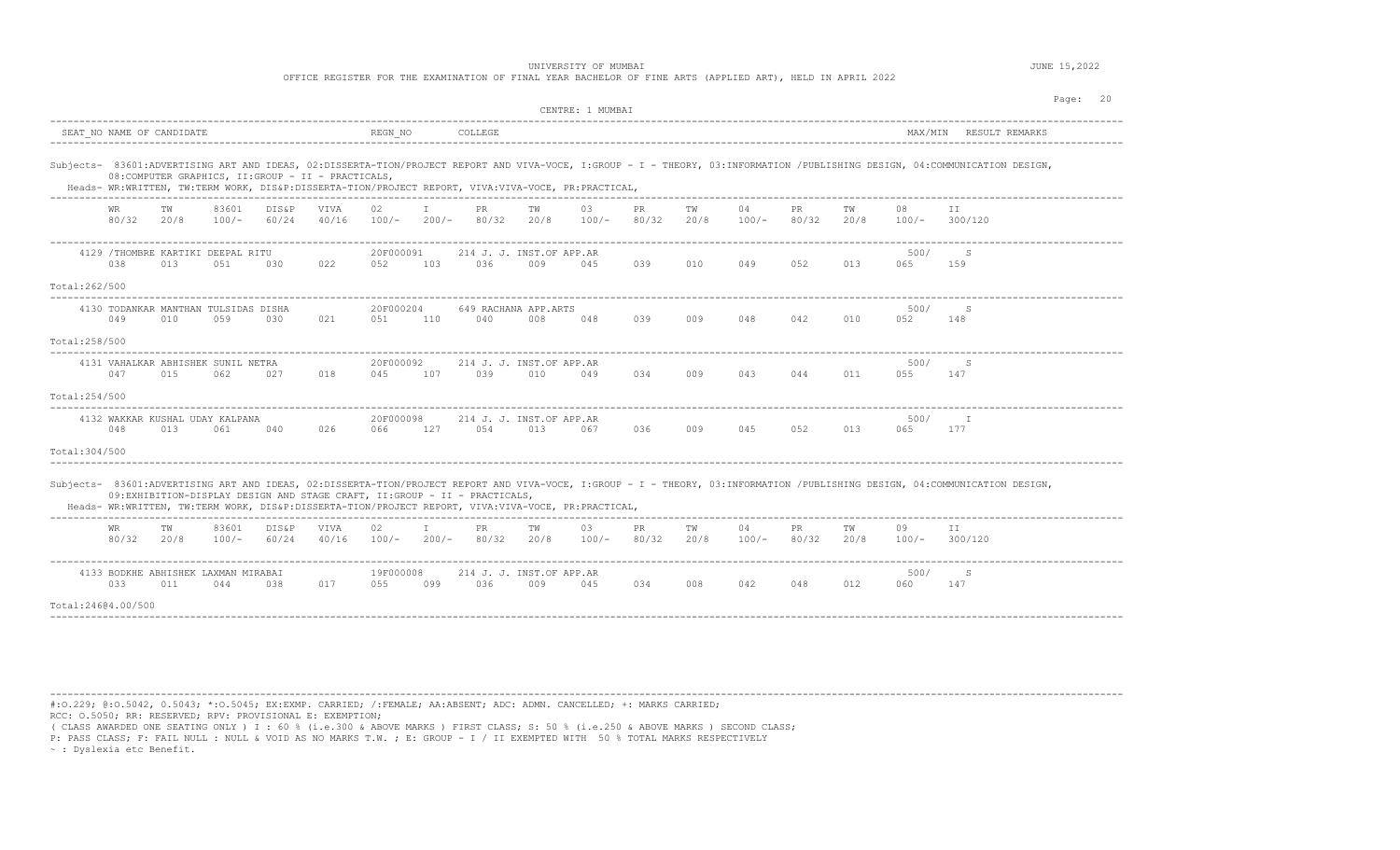|                                                                                                                                                                                                                          |                                                                                                                                                                                                                                                                                                                                                                                                                                                                                                                                             |                                             |     |                                              |      |                  |     | OFFICE REGISTER FOR THE EXAMINATION OF FINAL YEAR BACHELOR OF FINE ARTS (APPLIED ART), HELD IN APRIL 2022                                                                       |      | UNIVERSITY OF MUMBAI |      |      |         |      |      |             |                                                                                                                                                                             | JUNE 15,2022 |          |
|--------------------------------------------------------------------------------------------------------------------------------------------------------------------------------------------------------------------------|---------------------------------------------------------------------------------------------------------------------------------------------------------------------------------------------------------------------------------------------------------------------------------------------------------------------------------------------------------------------------------------------------------------------------------------------------------------------------------------------------------------------------------------------|---------------------------------------------|-----|----------------------------------------------|------|------------------|-----|---------------------------------------------------------------------------------------------------------------------------------------------------------------------------------|------|----------------------|------|------|---------|------|------|-------------|-----------------------------------------------------------------------------------------------------------------------------------------------------------------------------|--------------|----------|
|                                                                                                                                                                                                                          |                                                                                                                                                                                                                                                                                                                                                                                                                                                                                                                                             |                                             |     |                                              |      |                  |     |                                                                                                                                                                                 |      | CENTRE: 1 MUMBAI     |      |      |         |      |      |             |                                                                                                                                                                             |              | Page: 21 |
|                                                                                                                                                                                                                          |                                                                                                                                                                                                                                                                                                                                                                                                                                                                                                                                             | SEAT NO NAME OF CANDIDATE                   |     |                                              |      | REGN NO          |     | COLLEGE                                                                                                                                                                         |      |                      |      |      |         |      |      |             | MAX/MIN RESULT REMARKS                                                                                                                                                      |              |          |
|                                                                                                                                                                                                                          |                                                                                                                                                                                                                                                                                                                                                                                                                                                                                                                                             |                                             |     |                                              |      |                  |     | 09:EXHIBITION-DISPLAY DESIGN AND STAGE CRAFT, II:GROUP - II - PRACTICALS,<br>Heads- WR:WRITTEN, TW:TERM WORK, DIS&P:DISSERTA-TION/PROJECT REPORT, VIVA:VIVA-VOCE, PR:PRACTICAL, |      |                      |      |      |         |      |      |             | Subjects- 83601:ADVERTISING ART AND IDEAS, 02:DISSERTA-TION/PROJECT REPORT AND VIVA-VOCE, I:GROUP - I - THEORY, 03:INFORMATION /PUBLISHING DESIGN, 04:COMMUNICATION DESIGN, |              |          |
|                                                                                                                                                                                                                          | 83601<br>VIVA<br>02<br>PR<br>03<br>PR.<br>TW<br>DIS&P<br>$\mathbb{I}$<br>TW<br>TW<br>04<br><b>PR</b><br>09<br>TW<br>TT.<br>WR.<br>80/32<br>80/32<br>80/32<br>20/8<br>100/-<br>60/24<br>40/16<br>100/- 200/- 80/32 20/8<br>$100/-$<br>20/8<br>100/-<br>20/8<br>$100/-$ 300/120<br>------------------------------<br>20F000006<br>500/<br>4134 BONDE BHAVESH ASHOK MANISHA<br>214 J. J. INST.OF APP.AR<br>F<br>032E<br>008F<br>036E<br>032E<br>008E<br>040<br>040E<br>013E<br>045<br>024E<br>032<br>077<br>009E<br>045<br>010E<br>050<br>135E |                                             |     |                                              |      |                  |     |                                                                                                                                                                                 |      |                      |      |      |         |      |      |             |                                                                                                                                                                             |              |          |
|                                                                                                                                                                                                                          | 20F000005<br>500/<br>$\mathsf{P}$                                                                                                                                                                                                                                                                                                                                                                                                                                                                                                           |                                             |     |                                              |      |                  |     |                                                                                                                                                                                 |      |                      |      |      |         |      |      |             |                                                                                                                                                                             |              |          |
| Total: 212/500<br>4135 BULKUNDE AYUSH RAHUL PUSHPA<br>214 J. J. INST.OF APP.AR<br>032<br>012<br>020<br>054<br>098<br>0.37<br>046<br>032<br>008<br>040<br>048<br>012<br>060<br>044<br>034<br>009<br>146<br>Total: 244/500 |                                                                                                                                                                                                                                                                                                                                                                                                                                                                                                                                             |                                             |     |                                              |      |                  |     |                                                                                                                                                                                 |      |                      |      |      |         |      |      |             |                                                                                                                                                                             |              |          |
|                                                                                                                                                                                                                          |                                                                                                                                                                                                                                                                                                                                                                                                                                                                                                                                             |                                             |     |                                              |      |                  |     |                                                                                                                                                                                 |      |                      |      |      |         |      |      |             |                                                                                                                                                                             |              |          |
|                                                                                                                                                                                                                          | 039                                                                                                                                                                                                                                                                                                                                                                                                                                                                                                                                         | 4136 CHAUDHARI ARJUN MAHENDRA<br>012        | 051 | 032                                          | 016  | 20F000008<br>048 | 099 | 214 J. J. INST.OF APP.AR<br>040                                                                                                                                                 | 010  | 050                  | 038  |      | 009 047 | 048  | 012  | 500/<br>060 | -S<br>157                                                                                                                                                                   |              |          |
| Total:256/500                                                                                                                                                                                                            |                                                                                                                                                                                                                                                                                                                                                                                                                                                                                                                                             |                                             |     |                                              |      |                  |     |                                                                                                                                                                                 |      |                      |      |      |         |      |      |             |                                                                                                                                                                             |              |          |
|                                                                                                                                                                                                                          | 019F                                                                                                                                                                                                                                                                                                                                                                                                                                                                                                                                        | 4137 CHAUDHARI TEJAS GANESH VANDANA<br>008E | 027 | 024E                                         | 009F | 20F000152<br>033 | 060 | 649 RACHANA APP.ARTS<br>016F                                                                                                                                                    | 008E | 024                  | 032E | 008E | 040     | 020F | 008E | 500/<br>028 | $\mathbf F$<br>092F                                                                                                                                                         |              |          |
| Total:152/500                                                                                                                                                                                                            |                                                                                                                                                                                                                                                                                                                                                                                                                                                                                                                                             |                                             |     |                                              |      |                  |     |                                                                                                                                                                                 |      |                      |      |      |         |      |      |             |                                                                                                                                                                             |              |          |
|                                                                                                                                                                                                                          | 048                                                                                                                                                                                                                                                                                                                                                                                                                                                                                                                                         | 012                                         | 060 | 4138 / CHAUHAN AAYUSHI MUKESH BHISHMA<br>032 | 017  | 20F000153<br>049 | 109 | 649 RACHANA APP.ARTS<br>034                                                                                                                                                     | 009  | 043                  | 033  | 011  | 044     | 035  | 013  | 500/<br>048 | $\mathbb P$<br>135                                                                                                                                                          |              |          |
| Total: 244/500<br>$- - - - - - - - -$                                                                                                                                                                                    |                                                                                                                                                                                                                                                                                                                                                                                                                                                                                                                                             |                                             |     |                                              |      |                  |     |                                                                                                                                                                                 |      |                      |      |      |         |      |      |             |                                                                                                                                                                             |              |          |
|                                                                                                                                                                                                                          | 041                                                                                                                                                                                                                                                                                                                                                                                                                                                                                                                                         | 4139 / CHHEDA DARSHINI HARESH GEETA<br>011  | 052 | 031                                          | 021  | 20F000154<br>052 | 104 | 649 RACHANA APP.ARTS<br>035                                                                                                                                                     | 009  | 044                  | 032  | 010  | 042     | 037  | 013  | 500/<br>050 | $\mathbb{P}$<br>136                                                                                                                                                         |              |          |
| Total:240/500                                                                                                                                                                                                            |                                                                                                                                                                                                                                                                                                                                                                                                                                                                                                                                             |                                             |     |                                              |      |                  |     |                                                                                                                                                                                 |      |                      |      |      |         |      |      |             |                                                                                                                                                                             |              |          |
|                                                                                                                                                                                                                          | 032                                                                                                                                                                                                                                                                                                                                                                                                                                                                                                                                         | 4140 CHIPPA ADITYA RAJENDRA SUVARNA<br>012  | 044 | 030                                          | 024  | 20F000012<br>054 | 098 | 214 J. J. INST.OF APP.AR<br>050                                                                                                                                                 | 013  | 063                  | 042  | 011  | 053     | 056  | 016  | 500/<br>072 | S<br>188                                                                                                                                                                    |              |          |
| Total:286/500                                                                                                                                                                                                            |                                                                                                                                                                                                                                                                                                                                                                                                                                                                                                                                             |                                             |     |                                              |      |                  |     |                                                                                                                                                                                 |      |                      |      |      |         |      |      |             |                                                                                                                                                                             |              |          |

#:O.229; @:O.5042, 0.5043; \*:O.5045; EX:EXMP. CARRIED; /:FEMALE; AA:ABSENT; ADC: ADMN. CANCELLED; +: MARKS CARRIED; RCC: O.5050; RR: RESERVED; RPV: PROVISIONAL E: EXEMPTION;

( CLASS AWARDED ONE SEATING ONLY ) I : 60 % (i.e.300 & ABOVE MARKS ) FIRST CLASS; S: 50 % (i.e.250 & ABOVE MARKS ) SECOND CLASS;

P: PASS CLASS; F: FAIL NULL : NULL & VOID AS NO MARKS T.W. ; E: GROUP - I / II EXEMPTED WITH 50 % TOTAL MARKS RESPECTIVELY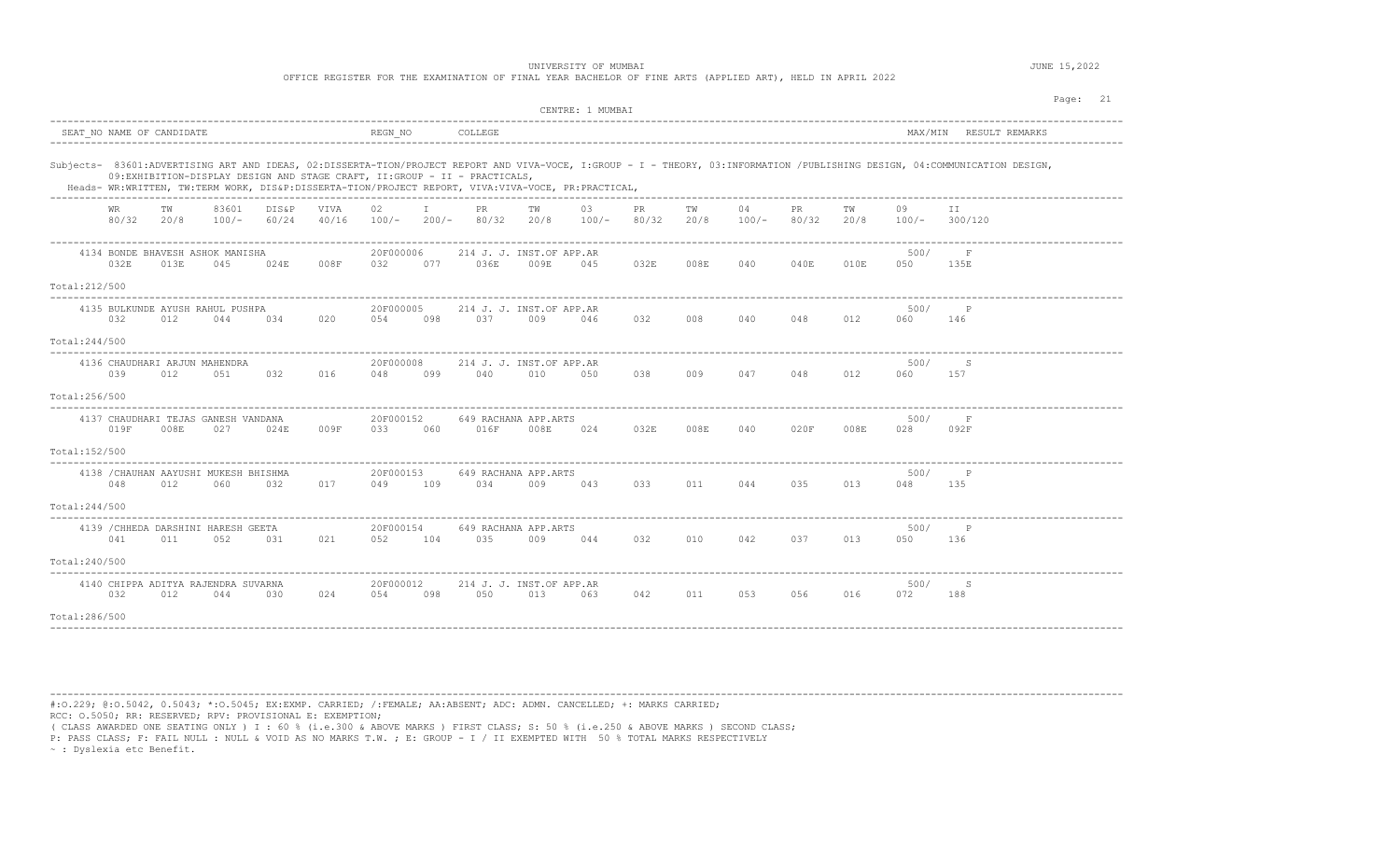|                                                                             |                                                                                                                                                                                                                                                                                                                                                                                                                                                                                                            |      |                                             |                                                |      |                  |     | OFFICE REGISTER FOR THE EXAMINATION OF FINAL YEAR BACHELOR OF FINE ARTS (APPLIED ART), HELD IN APRIL 2022                                                                       |                                 | UNIVERSITY OF MUMBAI |             |      |         |      |      |             |                                                                                                                                                                             | JUNE 15,2022 |          |
|-----------------------------------------------------------------------------|------------------------------------------------------------------------------------------------------------------------------------------------------------------------------------------------------------------------------------------------------------------------------------------------------------------------------------------------------------------------------------------------------------------------------------------------------------------------------------------------------------|------|---------------------------------------------|------------------------------------------------|------|------------------|-----|---------------------------------------------------------------------------------------------------------------------------------------------------------------------------------|---------------------------------|----------------------|-------------|------|---------|------|------|-------------|-----------------------------------------------------------------------------------------------------------------------------------------------------------------------------|--------------|----------|
|                                                                             |                                                                                                                                                                                                                                                                                                                                                                                                                                                                                                            |      |                                             |                                                |      |                  |     |                                                                                                                                                                                 |                                 | CENTRE: 1 MUMBAI     |             |      |         |      |      |             |                                                                                                                                                                             |              | Page: 22 |
|                                                                             | SEAT NO NAME OF CANDIDATE                                                                                                                                                                                                                                                                                                                                                                                                                                                                                  |      |                                             |                                                |      | REGN NO          |     | COLLEGE                                                                                                                                                                         |                                 |                      |             |      |         |      |      |             | MAX/MIN RESULT REMARKS                                                                                                                                                      |              |          |
|                                                                             |                                                                                                                                                                                                                                                                                                                                                                                                                                                                                                            |      |                                             |                                                |      |                  |     | 09:EXHIBITION-DISPLAY DESIGN AND STAGE CRAFT, II:GROUP - II - PRACTICALS,<br>Heads- WR:WRITTEN, TW:TERM WORK, DIS&P:DISSERTA-TION/PROJECT REPORT, VIVA:VIVA-VOCE, PR:PRACTICAL, |                                 |                      |             |      |         |      |      |             | Subjects- 83601:ADVERTISING ART AND IDEAS, 02:DISSERTA-TION/PROJECT REPORT AND VIVA-VOCE, I:GROUP - I - THEORY, 03:INFORMATION /PUBLISHING DESIGN, 04:COMMUNICATION DESIGN, |              |          |
|                                                                             | 03<br>TW<br>83601<br>DIS&P<br>VIVA<br>02<br>$\mathbb{I}$<br>PR<br>TW<br>PR<br>TW<br>04<br><b>PR</b><br>TW<br>09<br>TT<br>WR.<br>80/32<br>60/24<br>80/32<br>20/8<br>$100/-$<br>40/16<br>$100/-$<br>$200/-$<br>80/32<br>20/8<br>$100/-$<br>20/8<br>100/-<br>80/32<br>20/8<br>100/-<br>300/120<br>20F000013<br>500/<br>S<br>4141 CHIRKUTE PRASHANT KISHORRAO PUSHPA<br>214 J. J. INST.OF APP.AR<br>032<br>046<br>037 009 046 056<br>015<br>013<br>045<br>029<br>020<br>049<br>094<br>011<br>071<br>174<br>057 |      |                                             |                                                |      |                  |     |                                                                                                                                                                                 |                                 |                      |             |      |         |      |      |             |                                                                                                                                                                             |              |          |
| Total:268/500<br>4142 / CHITALE GAURI SHRINIWAS UMA<br>649 RACHANA APP.ARTS |                                                                                                                                                                                                                                                                                                                                                                                                                                                                                                            |      |                                             |                                                |      |                  |     |                                                                                                                                                                                 |                                 |                      |             |      |         |      |      |             |                                                                                                                                                                             |              |          |
| Total:200/500                                                               | 037E                                                                                                                                                                                                                                                                                                                                                                                                                                                                                                       | 008E | 045                                         | 027E                                           | 016E | 20F000155<br>043 | 088 | 032E                                                                                                                                                                            | 008E                            | 040                  | 032E        | 008E | 040     | 021F | 011E | 500/<br>032 | F<br>112F                                                                                                                                                                   |              |          |
| Total:310/500                                                               | 040                                                                                                                                                                                                                                                                                                                                                                                                                                                                                                        | 015  | 4143 / DANGE PRAGATI SUDHAKAR YAMINA<br>055 | 041                                            | 024  | 20F000018<br>065 | 120 | 042                                                                                                                                                                             | 214 J. J. INST.OF APP.AR<br>011 | 053                  | 051         | 013  | 064     | 056  | 017  | 500/<br>073 | $\mathbb{I}$<br>190                                                                                                                                                         |              |          |
| ----------<br>Total:251/500                                                 | 035                                                                                                                                                                                                                                                                                                                                                                                                                                                                                                        | 013  | 048                                         | 4144 / GADEKAR RAJANI RAJENDRA MINAKSHI<br>030 | 021  | 20F000020<br>051 | 099 | 038                                                                                                                                                                             | 214 J. J. INST.OF APP.AR<br>010 | 048                  | 035         | 009  | 044     | 048  | 012  | 500/<br>060 | S<br>152                                                                                                                                                                    |              |          |
| Total: 210/500                                                              | 032                                                                                                                                                                                                                                                                                                                                                                                                                                                                                                        | 008  | 040                                         | 4145 GHADI PRATHAMESH VISHWANATH VINAYA<br>025 | 018  | 20F000165<br>043 | 083 | 033                                                                                                                                                                             | 649 RACHANA APP.ARTS<br>008     | 041                  | 033         | 009  | 042     | 033  | 011  | 500/<br>044 | $_{\rm P}$<br>127                                                                                                                                                           |              |          |
| Total: 271/500                                                              | 032                                                                                                                                                                                                                                                                                                                                                                                                                                                                                                        | 013  | 4146 GILLIWAR SHUBHAM SUNIL SANJANA<br>045  | 040                                            | 022  | 20F000022<br>062 | 107 | 038                                                                                                                                                                             | 214 J. J. INST.OF APP.AR<br>010 | 048                  | 037         |      | 009 046 | 056  | 014  | 500/<br>070 | S<br>164                                                                                                                                                                    |              |          |
| Total:222/500                                                               | 032                                                                                                                                                                                                                                                                                                                                                                                                                                                                                                        | 010  | 4147 HARKULKAR ABHISHEK SUHAS SHILPA<br>042 | 030                                            | 018  | 20F000168<br>048 | 090 | 034                                                                                                                                                                             | 649 RACHANA APP.ARTS<br>009     | 043                  | 034 009 043 |      |         | 034  | 012  | 500/<br>046 | $\mathsf{P}$<br>132                                                                                                                                                         |              |          |

#:O.229; @:O.5042, 0.5043; \*:O.5045; EX:EXMP. CARRIED; /:FEMALE; AA:ABSENT; ADC: ADMN. CANCELLED; +: MARKS CARRIED; RCC: O.5050; RR: RESERVED; RPV: PROVISIONAL E: EXEMPTION;

( CLASS AWARDED ONE SEATING ONLY ) I : 60 % (i.e.300 & ABOVE MARKS ) FIRST CLASS; S: 50 % (i.e.250 & ABOVE MARKS ) SECOND CLASS;

P: PASS CLASS; F: FAIL NULL : NULL & VOID AS NO MARKS T.W. ; E: GROUP - I / II EXEMPTED WITH 50 % TOTAL MARKS RESPECTIVELY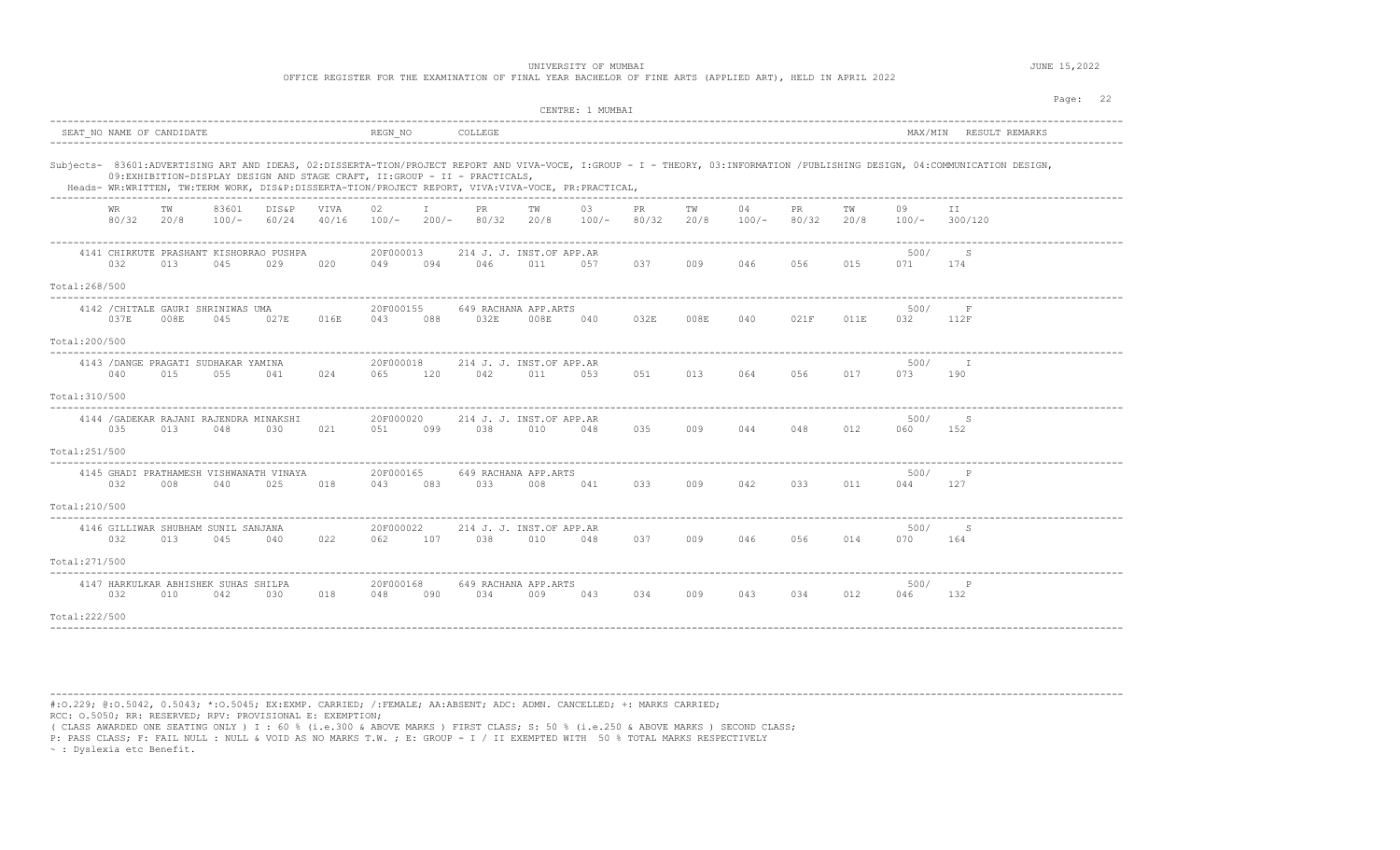|                                                                                                                              |                                                                                                                                                                                                                                                                                                                                                                                                                                                                                                 |                           |                                              |                                                   |      |                      |     | OFFICE REGISTER FOR THE EXAMINATION OF FINAL YEAR BACHELOR OF FINE ARTS (APPLIED ART), HELD IN APRIL 2022                                                                       |      | UNIVERSITY OF MUMBAI |               |     |          |       |      |             |                                                                                                                                                                             | JUNE 15,2022 |          |
|------------------------------------------------------------------------------------------------------------------------------|-------------------------------------------------------------------------------------------------------------------------------------------------------------------------------------------------------------------------------------------------------------------------------------------------------------------------------------------------------------------------------------------------------------------------------------------------------------------------------------------------|---------------------------|----------------------------------------------|---------------------------------------------------|------|----------------------|-----|---------------------------------------------------------------------------------------------------------------------------------------------------------------------------------|------|----------------------|---------------|-----|----------|-------|------|-------------|-----------------------------------------------------------------------------------------------------------------------------------------------------------------------------|--------------|----------|
|                                                                                                                              |                                                                                                                                                                                                                                                                                                                                                                                                                                                                                                 |                           |                                              |                                                   |      |                      |     |                                                                                                                                                                                 |      | CENTRE: 1 MUMBAI     |               |     |          |       |      |             |                                                                                                                                                                             |              | Page: 23 |
|                                                                                                                              |                                                                                                                                                                                                                                                                                                                                                                                                                                                                                                 | SEAT NO NAME OF CANDIDATE |                                              |                                                   |      | REGN NO              |     | COLLEGE                                                                                                                                                                         |      |                      |               |     |          |       |      |             | MAX/MIN RESULT REMARKS                                                                                                                                                      |              |          |
|                                                                                                                              |                                                                                                                                                                                                                                                                                                                                                                                                                                                                                                 |                           |                                              |                                                   |      |                      |     | 09:EXHIBITION-DISPLAY DESIGN AND STAGE CRAFT, II:GROUP - II - PRACTICALS,<br>Heads- WR:WRITTEN, TW:TERM WORK, DIS&P:DISSERTA-TION/PROJECT REPORT, VIVA:VIVA-VOCE, PR:PRACTICAL, |      |                      |               |     |          |       |      |             | Subjects- 83601:ADVERTISING ART AND IDEAS, 02:DISSERTA-TION/PROJECT REPORT AND VIVA-VOCE, I:GROUP - I - THEORY, 03:INFORMATION /PUBLISHING DESIGN, 04:COMMUNICATION DESIGN, |              |          |
|                                                                                                                              | 83601<br>PR<br>TW<br>DIS&P<br>VIVA<br>02<br>$\mathbb{T}$ and $\mathbb{T}$<br>TW<br>03<br>PR<br>TW<br>04<br><b>PR</b><br>TW<br>09<br>TT.<br>WR.<br>80/32<br>20/8<br>$100/-$<br>60/24<br>40/16<br>$100/-$ 200/- 80/32 20/8 100/-<br>80/32<br>20/8<br>$100/-$<br>80/32 20/8 100/- 300/120<br>19F000157<br>4148 / JADHAV SANJANA SANJAY SNEHA<br>649 RACHANA APP.ARTS<br>500/<br>S<br>037<br>022<br>038 009 047<br>039<br>010<br>047<br>032<br>054<br>101<br>037<br>010<br>047<br>012<br>051<br>145 |                           |                                              |                                                   |      |                      |     |                                                                                                                                                                                 |      |                      |               |     |          |       |      |             |                                                                                                                                                                             |              |          |
| Total:24604.00/500<br>4149 / KAMBLE NIYATI MANISH MADHURI<br>20F000034<br>214 J. J. INST.OF APP.AR<br>500/<br>$\blacksquare$ |                                                                                                                                                                                                                                                                                                                                                                                                                                                                                                 |                           |                                              |                                                   |      |                      |     |                                                                                                                                                                                 |      |                      |               |     |          |       |      |             |                                                                                                                                                                             |              |          |
|                                                                                                                              | 043                                                                                                                                                                                                                                                                                                                                                                                                                                                                                             | 016                       | 059                                          | 042                                               | 028  | 070                  | 129 | 050                                                                                                                                                                             | 012  | 062                  | 056           | 015 | 071      | 056   | 018  | 074         | 207                                                                                                                                                                         |              |          |
| Total: 336/500                                                                                                               |                                                                                                                                                                                                                                                                                                                                                                                                                                                                                                 |                           |                                              |                                                   |      |                      |     |                                                                                                                                                                                 |      |                      |               |     |          |       |      |             |                                                                                                                                                                             |              |          |
|                                                                                                                              | 011F                                                                                                                                                                                                                                                                                                                                                                                                                                                                                            | 008E                      | 4150 KHEDEKAR SHUBHAM MANGESH MANISHA<br>019 | 033E                                              | 016E | 20F000174<br>049     | 068 | 649 RACHANA APP.ARTS<br>023F                                                                                                                                                    | 008E | 031                  | 023F 008E 031 |     |          | 026F  | 010E | 500/<br>036 | $\mathbf F$<br>098F                                                                                                                                                         |              |          |
| Total:166/500                                                                                                                |                                                                                                                                                                                                                                                                                                                                                                                                                                                                                                 |                           |                                              |                                                   |      |                      |     |                                                                                                                                                                                 |      |                      |               |     |          |       |      |             |                                                                                                                                                                             |              |          |
|                                                                                                                              | 032                                                                                                                                                                                                                                                                                                                                                                                                                                                                                             | 014                       | 4151 KIRTIKAR UMANG KAILAS VARSHA<br>046     | 036                                               | 020  | 20F000175<br>056     | 102 | 649 RACHANA APP.ARTS<br>037                                                                                                                                                     | 011  | 048                  | 038           | 011 | 049      | 040   | 012  | 500/<br>052 | S<br>149                                                                                                                                                                    |              |          |
| Total:251/500                                                                                                                |                                                                                                                                                                                                                                                                                                                                                                                                                                                                                                 |                           |                                              |                                                   |      |                      |     |                                                                                                                                                                                 |      |                      |               |     |          |       |      |             |                                                                                                                                                                             |              |          |
|                                                                                                                              | 052                                                                                                                                                                                                                                                                                                                                                                                                                                                                                             | 013                       | 065                                          | 4152 / MAHAJAN SAMRUDDHI PRASHANT VAISHALI<br>040 | 027  | 20F000179<br>067 132 |     | 649 RACHANA APP.ARTS<br>048 012                                                                                                                                                 |      | 060                  | 049           | 013 | 062      | 051   | 016  | 500/<br>067 | T<br>189                                                                                                                                                                    |              |          |
| Total: 321/500                                                                                                               |                                                                                                                                                                                                                                                                                                                                                                                                                                                                                                 |                           |                                              | ____________________________                      |      |                      |     |                                                                                                                                                                                 |      |                      |               |     |          |       |      |             |                                                                                                                                                                             |              |          |
|                                                                                                                              | 044                                                                                                                                                                                                                                                                                                                                                                                                                                                                                             | 011                       | 4153 MESTRY VARAD YOGESH SAVITRI<br>055      | 042                                               | 028  | 20F000046<br>070     | 125 | 214 J. J. INST.OF APP.AR<br>055                                                                                                                                                 | 014  | 069                  | 044           | 011 | 055 - 10 | 056   | 016  | 500/<br>072 | T<br>196                                                                                                                                                                    |              |          |
| Total: 321/500                                                                                                               |                                                                                                                                                                                                                                                                                                                                                                                                                                                                                                 |                           |                                              |                                                   |      |                      |     |                                                                                                                                                                                 |      |                      |               |     |          |       |      |             |                                                                                                                                                                             |              |          |
|                                                                                                                              | 032                                                                                                                                                                                                                                                                                                                                                                                                                                                                                             | 012                       | 4154 PANCHAL NEHAL VIKAS VAIBHAVI<br>044     | 028                                               | 019  | 19F000069<br>047     | 091 | 214 J. J. INST.OF APP.AR<br>046                                                                                                                                                 | 011  | 057                  | 032           | 008 | 040      | 056 7 | 014  | 500/<br>070 | S<br>167                                                                                                                                                                    |              |          |
| Total: 258/500                                                                                                               |                                                                                                                                                                                                                                                                                                                                                                                                                                                                                                 |                           |                                              |                                                   |      |                      |     |                                                                                                                                                                                 |      |                      |               |     |          |       |      |             |                                                                                                                                                                             |              |          |

#:O.229; @:O.5042, 0.5043; \*:O.5045; EX:EXMP. CARRIED; /:FEMALE; AA:ABSENT; ADC: ADMN. CANCELLED; +: MARKS CARRIED; RCC: O.5050; RR: RESERVED; RPV: PROVISIONAL E: EXEMPTION;

( CLASS AWARDED ONE SEATING ONLY ) I : 60 % (i.e.300 & ABOVE MARKS ) FIRST CLASS; S: 50 % (i.e.250 & ABOVE MARKS ) SECOND CLASS;

P: PASS CLASS; F: FAIL NULL : NULL & VOID AS NO MARKS T.W. ; E: GROUP - I / II EXEMPTED WITH 50 % TOTAL MARKS RESPECTIVELY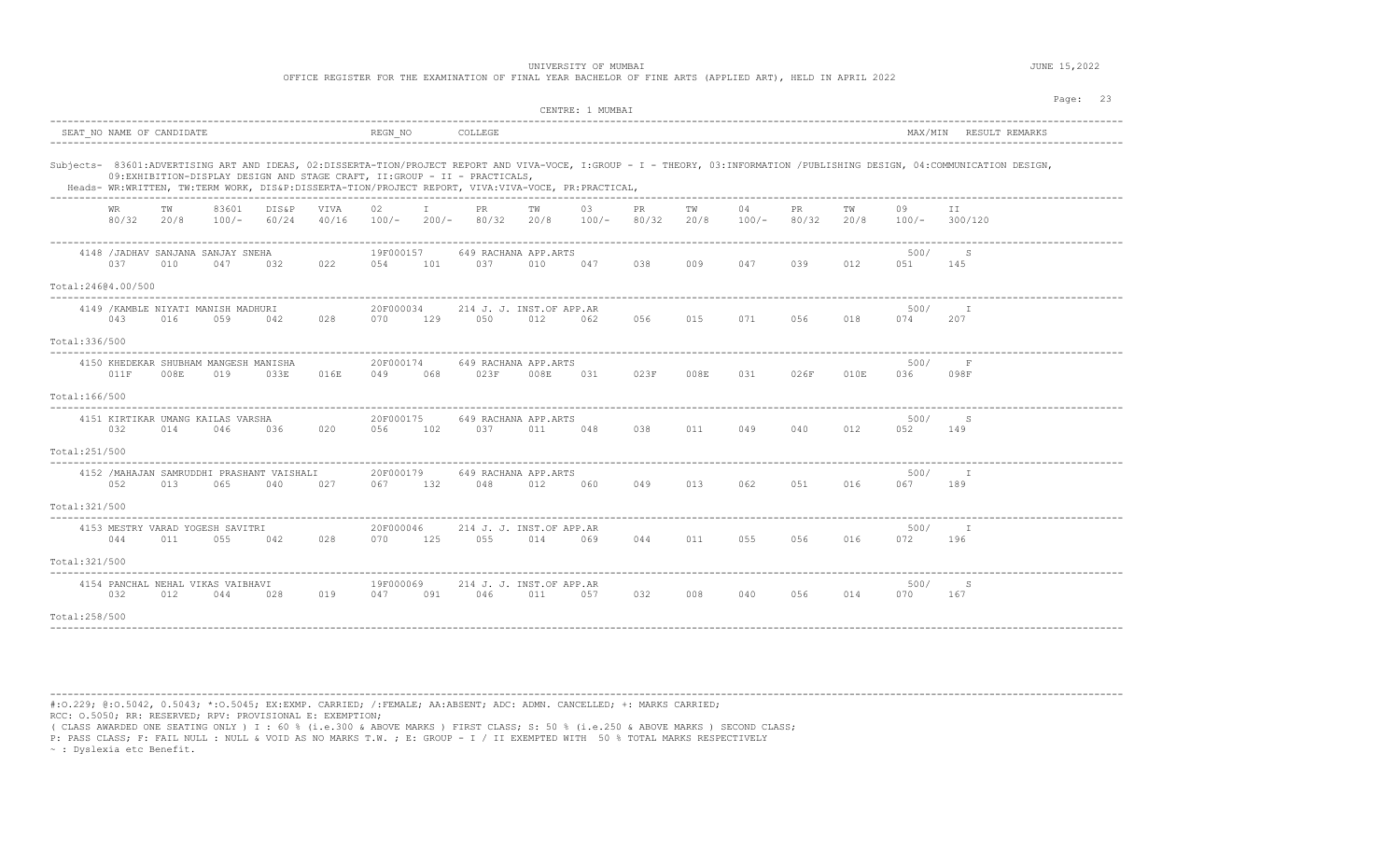|                |                           |      |                                           |                |               |                  |     | OFFICE REGISTER FOR THE EXAMINATION OF FINAL YEAR BACHELOR OF FINE ARTS (APPLIED ART), HELD IN APRIL 2022                                                                       |      | UNIVERSITY OF MUMBAI   |      |            |               |              |            |             |                                                                                                                                                                             | JUNE 15,2022 |          |  |
|----------------|---------------------------|------|-------------------------------------------|----------------|---------------|------------------|-----|---------------------------------------------------------------------------------------------------------------------------------------------------------------------------------|------|------------------------|------|------------|---------------|--------------|------------|-------------|-----------------------------------------------------------------------------------------------------------------------------------------------------------------------------|--------------|----------|--|
|                |                           |      |                                           |                |               |                  |     |                                                                                                                                                                                 |      | CENTRE: 1 MUMBAI       |      |            |               |              |            |             |                                                                                                                                                                             |              | Page: 24 |  |
|                | SEAT NO NAME OF CANDIDATE |      |                                           |                |               | REGN NO          |     | COLLEGE                                                                                                                                                                         |      |                        |      |            |               |              |            |             | MAX/MIN RESULT REMARKS                                                                                                                                                      |              |          |  |
|                |                           |      |                                           |                |               |                  |     | 09:EXHIBITION-DISPLAY DESIGN AND STAGE CRAFT, II:GROUP - II - PRACTICALS,<br>Heads- WR:WRITTEN, TW:TERM WORK, DIS&P:DISSERTA-TION/PROJECT REPORT, VIVA:VIVA-VOCE, PR:PRACTICAL, |      |                        |      |            |               |              |            |             | Subjects- 83601:ADVERTISING ART AND IDEAS, 02:DISSERTA-TION/PROJECT REPORT AND VIVA-VOCE, I:GROUP - I - THEORY, 03:INFORMATION /PUBLISHING DESIGN, 04:COMMUNICATION DESIGN, |              |          |  |
|                | WR<br>80/32 20/8          | TW   | 83601<br>$100/-$                          | DIS&P<br>60/24 | VTVA<br>40/16 | 02.              | T   | PR<br>100/- 200/- 80/32                                                                                                                                                         | TW   | 03<br>20/8 100/- 80/32 | PR   | TW<br>20/8 | 04<br>$100/-$ | PR.<br>80/32 | TW<br>20/8 | 09          | TT.<br>$100/-$ 300/120                                                                                                                                                      |              |          |  |
|                | 032                       | 012  | 4155 PATIL AJAY RAVINDRA MANISHA<br>044   | 024            | 022           | 20F000059<br>046 | 090 | 214 J. J. INST.OF APP.AR<br>039                                                                                                                                                 | 010  | 049                    | 035  | 009        | 044           | 048          | 012        | 500/<br>060 | 153                                                                                                                                                                         |              |          |  |
| Total:243/500  |                           |      |                                           |                |               |                  |     |                                                                                                                                                                                 |      |                        |      |            |               |              |            |             |                                                                                                                                                                             |              |          |  |
|                | 032                       | 013  | 4156 PAWAR DINESH SUDAM TULSABAI<br>045   | 034            | 018           | 15F000136<br>052 |     | 214 J. J. INST.OF APP.AR<br>097 040                                                                                                                                             | 010  | 050                    | 044  | 011        | 055           | 054          | 016        | 500/<br>070 | S<br>175                                                                                                                                                                    |              |          |  |
| Total:272/500  |                           |      |                                           |                |               |                  |     |                                                                                                                                                                                 |      |                        |      |            |               |              |            |             |                                                                                                                                                                             |              |          |  |
|                | 035                       | 012  | 4157 PAWAR SUSHANT SUNIL SURRIYA<br>047   | 030            | 018           | 20F000067<br>048 | 095 | 214 J. J. INST.OF APP.AR<br>040                                                                                                                                                 | 010  | 050                    | 046  | 012        | 058           | 044          | 011        | 500/<br>055 | S<br>163                                                                                                                                                                    |              |          |  |
| Total:258/500  |                           |      |                                           |                |               |                  |     |                                                                                                                                                                                 |      |                        |      |            |               |              |            |             |                                                                                                                                                                             |              |          |  |
|                | 036E                      | 010E | 4158 RASAL MAYUR ARJUN SUNITA<br>046      | 012F           | 008F          | 19F000077<br>020 | 066 | 214 J. J. INST.OF APP.AR<br>038E                                                                                                                                                | 009E | 047                    | 035E | 009E       | 044           | 048E         | 012E       | 500/<br>060 | F<br>151E                                                                                                                                                                   |              |          |  |
| Total: 217/500 |                           |      |                                           |                |               |                  |     |                                                                                                                                                                                 |      |                        |      |            |               |              |            |             |                                                                                                                                                                             |              |          |  |
|                | 032                       | 014  | 4159 / SAWANT NETRALI KISHOR KIRTI<br>046 | 0.3.3          | 023           | 20F000194<br>056 | 102 | 649 RACHANA APP.ARTS<br>042                                                                                                                                                     | 010  | 052                    | 042  | 009        | 051           | 042          | 012        | 500/<br>054 | S<br>157                                                                                                                                                                    |              |          |  |
| Total:259/500  |                           |      |                                           |                |               |                  |     |                                                                                                                                                                                 |      |                        |      |            |               |              |            |             |                                                                                                                                                                             |              |          |  |
|                |                           |      | 4160 / SHETTY ARSHITA RAMKUMAR VIDYA      |                |               | 20F000197        |     | 649 RACHANA APP.ARTS                                                                                                                                                            |      |                        |      |            |               |              |            | 500/        | S                                                                                                                                                                           |              |          |  |

|               |     |     | 4160 /SHETTY ARSHITA RAMKUMAR VIDYA     |     |     | <b>ZUFUUUIS/</b> |     |                                 | 649 KACHANA AFF.AKTS |     |     |     |     |     |     | 5007        |     |  |  |
|---------------|-----|-----|-----------------------------------------|-----|-----|------------------|-----|---------------------------------|----------------------|-----|-----|-----|-----|-----|-----|-------------|-----|--|--|
|               | 032 | 011 | 043                                     | 038 | 024 | 062              | 105 | 042                             | 010                  | 052 | 041 | 010 | 051 | 042 | 014 | 056         | 159 |  |  |
| Total:264/500 |     |     |                                         |     |     |                  |     |                                 |                      |     |     |     |     |     |     |             |     |  |  |
|               | 039 | 013 | 4161 SHIGWAN SAIRAJ VIJAY VIJAYA<br>052 | 032 | 026 | 20F000080<br>058 | 110 | 214 J. J. INST.OF APP.AR<br>047 | 012                  | 059 | 045 | 011 | 056 | 052 | 013 | 500/<br>065 | 180 |  |  |
| Total:290/500 |     |     |                                         |     |     |                  |     |                                 |                      |     |     |     |     |     |     |             |     |  |  |

----------------------------------------------------------------------------------------------------------------------------------------------------------------------------------------

#:O.229; @:O.5042, 0.5043; \*:O.5045; EX:EXMP. CARRIED; /:FEMALE; AA:ABSENT; ADC: ADMN. CANCELLED; +: MARKS CARRIED; RCC: O.5050; RR: RESERVED; RPV: PROVISIONAL E: EXEMPTION;

( CLASS AWARDED ONE SEATING ONLY ) I : 60 % (i.e.300 & ABOVE MARKS ) FIRST CLASS; S: 50 % (i.e.250 & ABOVE MARKS ) SECOND CLASS;

P: PASS CLASS; F: FAIL NULL : NULL & VOID AS NO MARKS T.W. ; E: GROUP - I / II EXEMPTED WITH 50 % TOTAL MARKS RESPECTIVELY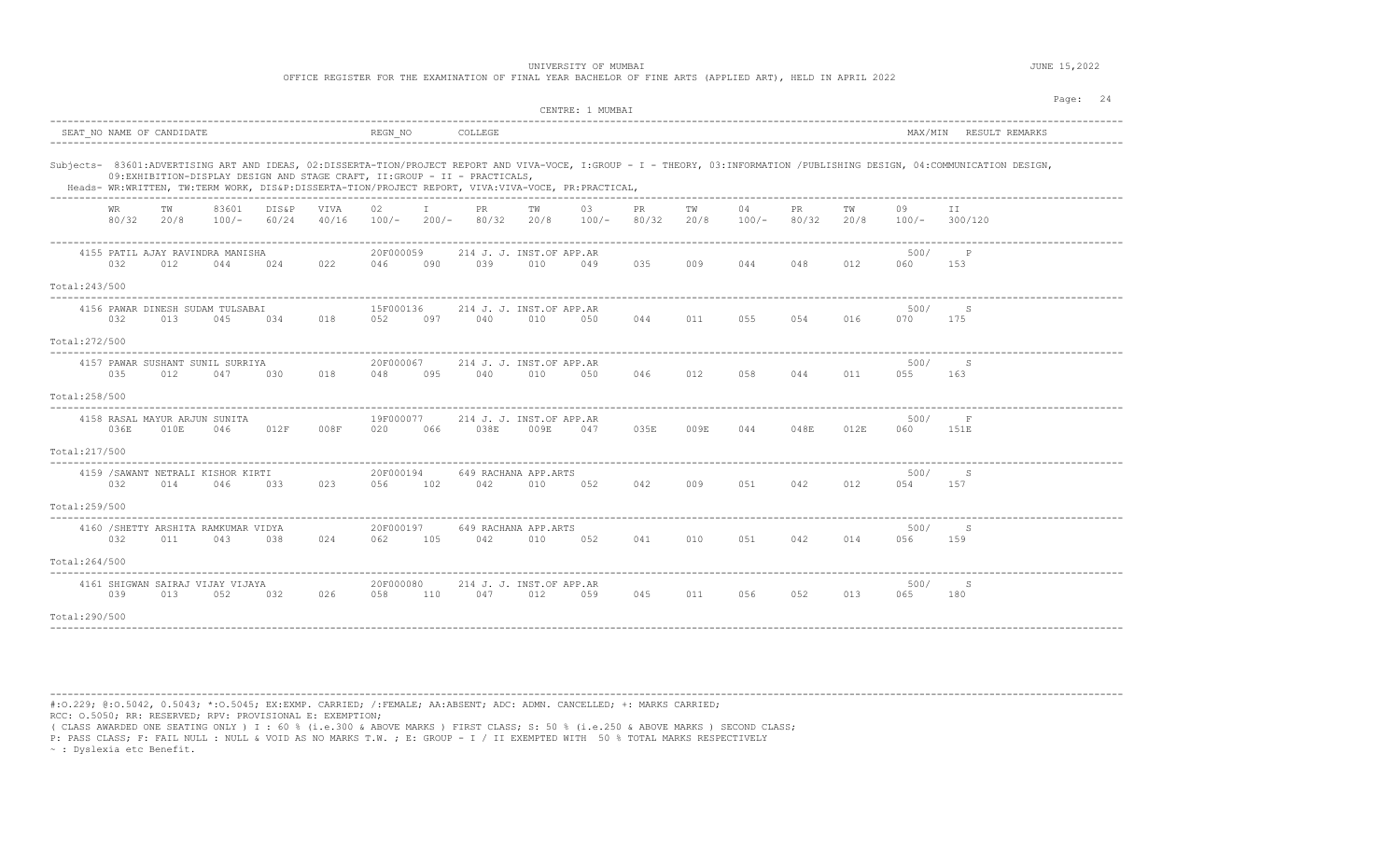|                    |              |                           |                                                                                                                                                                                 |                |               |                  |              | OFFICE REGISTER FOR THE EXAMINATION OF FINAL YEAR BACHELOR OF FINE ARTS (APPLIED ART), HELD IN APRIL 2022 |     | UNIVERSITY OF MUMBAI |              |            |             |              |              |               |                                                                                                                                                                             | JUNE 15,2022 |          |
|--------------------|--------------|---------------------------|---------------------------------------------------------------------------------------------------------------------------------------------------------------------------------|----------------|---------------|------------------|--------------|-----------------------------------------------------------------------------------------------------------|-----|----------------------|--------------|------------|-------------|--------------|--------------|---------------|-----------------------------------------------------------------------------------------------------------------------------------------------------------------------------|--------------|----------|
|                    |              |                           |                                                                                                                                                                                 |                |               |                  |              |                                                                                                           |     | CENTRE: 1 MUMBAI     |              |            |             |              |              |               |                                                                                                                                                                             |              | Page: 25 |
|                    |              | SEAT NO NAME OF CANDIDATE |                                                                                                                                                                                 |                |               | REGN NO          |              | COLLEGE                                                                                                   |     |                      |              |            |             |              |              |               | MAX/MIN RESULT REMARKS                                                                                                                                                      |              |          |
|                    |              |                           | 09:EXHIBITION-DISPLAY DESIGN AND STAGE CRAFT, II:GROUP - II - PRACTICALS,<br>Heads- WR:WRITTEN, TW:TERM WORK, DIS&P:DISSERTA-TION/PROJECT REPORT, VIVA:VIVA-VOCE, PR:PRACTICAL, |                |               |                  |              |                                                                                                           |     |                      |              |            |             |              |              |               | Subjects- 83601:ADVERTISING ART AND IDEAS, 02:DISSERTA-TION/PROJECT REPORT AND VIVA-VOCE, I:GROUP - I - THEORY, 03:INFORMATION /PUBLISHING DESIGN, 04:COMMUNICATION DESIGN, |              |          |
|                    | WR.<br>80/32 | TW<br>20/8                | 83601<br>$100/-$                                                                                                                                                                | DIS&P<br>60/24 | VIVA<br>40/16 | 02               | $\mathbb{I}$ | PR.<br>$100/-$ 200/- 80/32 20/8                                                                           | TW  | 03<br>$100/-$        | PR.<br>80/32 | TW<br>20/8 | 04<br>100/- | PR.<br>80/32 | TW<br>20/8   | 09<br>$100/-$ | II.<br>300/120                                                                                                                                                              |              |          |
|                    | 032          | 013                       | 4162 SOLANKE MANGALSING NARSING SHOBHA<br>045                                                                                                                                   | 026            | 022           | 20F000084<br>048 | 093          | 214 J. J. INST.OF APP.AR<br>040                                                                           | 010 | 050                  | 034          | 009        | 043         | 056          | 014          | 500/<br>070   | S<br>163                                                                                                                                                                    |              |          |
| Total:256/500      |              |                           |                                                                                                                                                                                 |                |               |                  |              |                                                                                                           |     |                      |              |            |             |              |              |               |                                                                                                                                                                             |              |          |
|                    | 032          | 013                       | 4163 SUTAR CHETAN MAHADEV SUNITA<br>045                                                                                                                                         | 024            | 018           | 20F000085<br>042 | 087          | 214 J. J. INST.OF APP.AR<br>037                                                                           | 009 | 046                  | 041          |            | 010 051     |              | 013          | 500/<br>065   | S<br>162                                                                                                                                                                    |              |          |
| Total:24901.00/500 |              |                           |                                                                                                                                                                                 |                |               |                  |              |                                                                                                           |     |                      |              |            |             |              |              |               |                                                                                                                                                                             |              |          |
|                    | 032          | 014                       | 4164 SUTAR PRATHAMESH RAJARAM REKHA<br>046                                                                                                                                      | 024            | 017           | 20F000086<br>041 | 087          | 214 J. J. INST.OF APP.AR<br>038                                                                           | 009 | 047                  | 035          | 009        | 044         | 052          | 013          | 500/<br>065   | $_{\rm P}$<br>156                                                                                                                                                           |              |          |
| Total:243/500      |              |                           |                                                                                                                                                                                 |                |               |                  |              |                                                                                                           |     |                      |              |            |             |              |              |               |                                                                                                                                                                             |              |          |
|                    | $\mathbb A$  | A                         | 4165 TANDALE SHUBHAM DAYANAND SHAILA<br>000                                                                                                                                     | A              | A             | 20F000089<br>000 | 000          | 214 J. J. INST.OF APP.AR<br>A A 000                                                                       |     |                      | A A          |            | 000         | $\mathbb{A}$ | $\mathbf{A}$ | 500/<br>000   | 000F                                                                                                                                                                        | ABS          |          |
| $Total:$ /500      |              |                           |                                                                                                                                                                                 |                |               |                  |              |                                                                                                           |     |                      |              |            |             |              |              |               |                                                                                                                                                                             |              |          |
|                    | 033          | 013                       | 4166 /VIRAS KRISHNA VINOD USHA<br>046                                                                                                                                           | 033            | 018           | 20F000095<br>051 | 097          | 214 J. J. INST.OF APP.AR<br>043                                                                           | 011 | 054                  | 036          | 009        | 045         | 054          | 016          | 500/<br>070   | S<br>169                                                                                                                                                                    |              |          |
| Total:266/500      |              |                           |                                                                                                                                                                                 |                |               |                  |              |                                                                                                           |     |                      |              |            |             |              |              |               |                                                                                                                                                                             |              |          |
|                    | 032          | 012                       | 4167 VIRKAR ANIKET HARIBHAU KANTA<br>044                                                                                                                                        | 030            | 018           | 20F000096<br>048 | 092          | 214 J. J. INST.OF APP.AR<br>035                                                                           | 009 | 044                  | 035          |            | 009 044     | 054 016      |              | 500/<br>070   | S<br>158                                                                                                                                                                    |              |          |
| Total:250/500      |              |                           |                                                                                                                                                                                 |                |               |                  |              |                                                                                                           |     |                      |              |            |             |              |              |               |                                                                                                                                                                             |              |          |
|                    | 051          |                           | 4168 CHIVHANE ANUP DATTATRAYA SUNITA<br>012+ 063 036                                                                                                                            |                |               | 19F000012        |              | 214 J. J. INST.OF APP.AR<br>022 058 121 038 008+ 046                                                      |     |                      | 037          |            | $008 + 045$ |              | 042 015+     | 500/<br>057   | $\mathbb{P}$<br>148                                                                                                                                                         |              |          |

Total:269/500 ----------------------------------------------------------------------------------------------------------------------------------------------------------------------------------------

#:O.229; @:O.5042, 0.5043; \*:O.5045; EX:EXMP. CARRIED; /:FEMALE; AA:ABSENT; ADC: ADMN. CANCELLED; +: MARKS CARRIED;

RCC: O.5050; RR: RESERVED; RPV: PROVISIONAL E: EXEMPTION;

( CLASS AWARDED ONE SEATING ONLY ) I : 60 % (i.e.300 & ABOVE MARKS ) FIRST CLASS; S: 50 % (i.e.250 & ABOVE MARKS ) SECOND CLASS;

P: PASS CLASS; F: FAIL NULL : NULL & VOID AS NO MARKS T.W. ; E: GROUP - I / II EXEMPTED WITH 50 % TOTAL MARKS RESPECTIVELY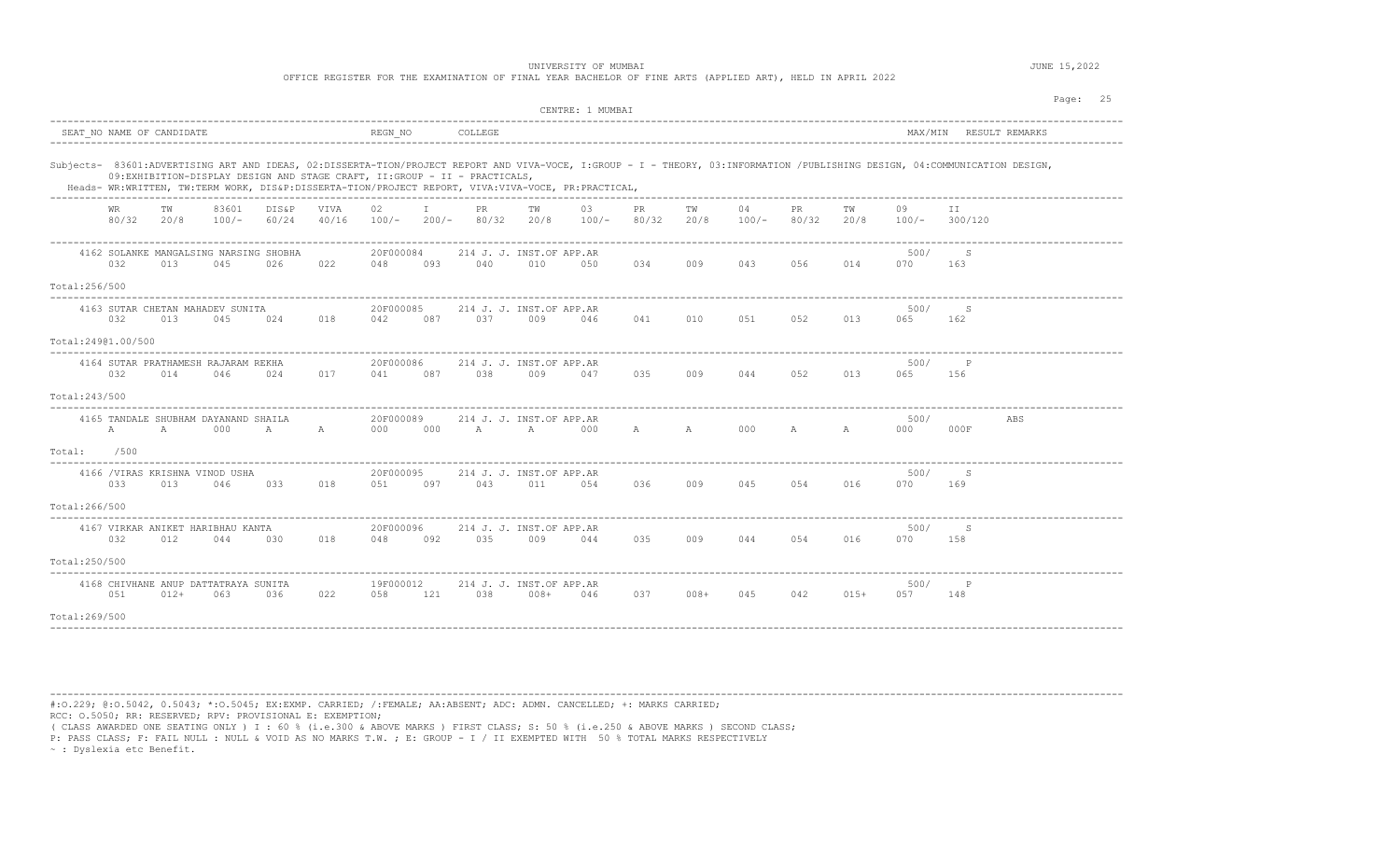| Page: 26<br>CENTRE: 1 MUMBAI<br>COLLEGE<br>MAX/MIN RESULT REMARKS<br>SEAT NO NAME OF CANDIDATE<br>REGN NO<br>Subjects- 83601:ADVERTISING ART AND IDEAS, 02:DISSERTA-TION/PROJECT REPORT AND VIVA-VOCE, I:GROUP - I - THEORY, 03:INFORMATION /PUBLISHING DESIGN, 04:COMMUNICATION DESIGN,<br>09:EXHIBITION-DISPLAY DESIGN AND STAGE CRAFT, II:GROUP - II - PRACTICALS,<br>Heads- WR:WRITTEN, TW:TERM WORK, DIS&P:DISSERTA-TION/PROJECT REPORT, VIVA:VIVA-VOCE, PR:PRACTICAL,<br>83601<br>T<br>PR<br>DIS&P<br>VIVA<br>02<br>TW<br>03<br>PR<br>04<br><b>PR</b><br>TW<br>TW<br>TW<br>09<br>TT.<br>WR<br>80/32<br>20/8<br>$100/-$<br>60/24<br>40/16<br>$100/-$ 200/- 80/32 20/8<br>$100/-$<br>80/32<br>20/8<br>80/32<br>20/8<br>100/-<br>$100/-$<br>300/120<br>19F000014<br>4169 DAGALE PRAMOD RAMCHANDRA VANITA<br>214 J. J. INST.OF APP.AR<br>500/<br>ABS<br>$012+$<br>000 012 A 009+<br>A 009+ 009 A<br>$010+$<br>$\mathbb{A}$<br>012<br>$A$ and $A$<br>A<br>009<br>010<br>028F<br>Total: 40/500<br>19F000017<br>214 J. J. INST.OF APP.AR<br>500/<br>4170 DALVI VINIT MARUTI SHEVANTA<br>ABS<br>$A \sim A$<br>A<br>013+<br>013<br>$\mathbb A$<br>A<br>013 A 010+<br>010<br>$010+$<br>010<br>A 014+<br>000<br>014<br>034F<br>Total: 47/500<br>4171 / MESHRAM PARUL RAVINDRA MANDA<br>18F000106<br>500/<br>F<br>214 J. J. INST.OF APP.AR<br>032E<br>$013+$<br>016E<br>040<br>85E<br>027F<br>$009+$<br>024F<br>$009+$<br>033<br>$008+$<br>045<br>024E<br>036<br>032E<br>040<br>109F<br>Total:194/500 |  |  |  |  |  | UNIVERSITY OF MUMBAI<br>OFFICE REGISTER FOR THE EXAMINATION OF FINAL YEAR BACHELOR OF FINE ARTS (APPLIED ART), HELD IN APRIL 2022 |  |  |  | JUNE 15,2022 |  |
|-------------------------------------------------------------------------------------------------------------------------------------------------------------------------------------------------------------------------------------------------------------------------------------------------------------------------------------------------------------------------------------------------------------------------------------------------------------------------------------------------------------------------------------------------------------------------------------------------------------------------------------------------------------------------------------------------------------------------------------------------------------------------------------------------------------------------------------------------------------------------------------------------------------------------------------------------------------------------------------------------------------------------------------------------------------------------------------------------------------------------------------------------------------------------------------------------------------------------------------------------------------------------------------------------------------------------------------------------------------------------------------------------------------------------------------------------------------------------------------------------|--|--|--|--|--|-----------------------------------------------------------------------------------------------------------------------------------|--|--|--|--------------|--|
|                                                                                                                                                                                                                                                                                                                                                                                                                                                                                                                                                                                                                                                                                                                                                                                                                                                                                                                                                                                                                                                                                                                                                                                                                                                                                                                                                                                                                                                                                                 |  |  |  |  |  |                                                                                                                                   |  |  |  |              |  |
|                                                                                                                                                                                                                                                                                                                                                                                                                                                                                                                                                                                                                                                                                                                                                                                                                                                                                                                                                                                                                                                                                                                                                                                                                                                                                                                                                                                                                                                                                                 |  |  |  |  |  |                                                                                                                                   |  |  |  |              |  |
|                                                                                                                                                                                                                                                                                                                                                                                                                                                                                                                                                                                                                                                                                                                                                                                                                                                                                                                                                                                                                                                                                                                                                                                                                                                                                                                                                                                                                                                                                                 |  |  |  |  |  |                                                                                                                                   |  |  |  |              |  |
|                                                                                                                                                                                                                                                                                                                                                                                                                                                                                                                                                                                                                                                                                                                                                                                                                                                                                                                                                                                                                                                                                                                                                                                                                                                                                                                                                                                                                                                                                                 |  |  |  |  |  |                                                                                                                                   |  |  |  |              |  |
|                                                                                                                                                                                                                                                                                                                                                                                                                                                                                                                                                                                                                                                                                                                                                                                                                                                                                                                                                                                                                                                                                                                                                                                                                                                                                                                                                                                                                                                                                                 |  |  |  |  |  |                                                                                                                                   |  |  |  |              |  |
|                                                                                                                                                                                                                                                                                                                                                                                                                                                                                                                                                                                                                                                                                                                                                                                                                                                                                                                                                                                                                                                                                                                                                                                                                                                                                                                                                                                                                                                                                                 |  |  |  |  |  |                                                                                                                                   |  |  |  |              |  |
|                                                                                                                                                                                                                                                                                                                                                                                                                                                                                                                                                                                                                                                                                                                                                                                                                                                                                                                                                                                                                                                                                                                                                                                                                                                                                                                                                                                                                                                                                                 |  |  |  |  |  |                                                                                                                                   |  |  |  |              |  |
|                                                                                                                                                                                                                                                                                                                                                                                                                                                                                                                                                                                                                                                                                                                                                                                                                                                                                                                                                                                                                                                                                                                                                                                                                                                                                                                                                                                                                                                                                                 |  |  |  |  |  |                                                                                                                                   |  |  |  |              |  |
|                                                                                                                                                                                                                                                                                                                                                                                                                                                                                                                                                                                                                                                                                                                                                                                                                                                                                                                                                                                                                                                                                                                                                                                                                                                                                                                                                                                                                                                                                                 |  |  |  |  |  |                                                                                                                                   |  |  |  |              |  |
|                                                                                                                                                                                                                                                                                                                                                                                                                                                                                                                                                                                                                                                                                                                                                                                                                                                                                                                                                                                                                                                                                                                                                                                                                                                                                                                                                                                                                                                                                                 |  |  |  |  |  |                                                                                                                                   |  |  |  |              |  |
| 4172 MHASKAR SANDESH DATTARAM MADHAVI<br>19F000060<br>214 J. J. INST.OF APP.AR<br>500/<br>P<br>037<br>$012+$<br>049<br>027<br>017<br>044<br>093<br>$036$ $009+$<br>045<br>037<br>009+<br>046<br>040<br>009+<br>049<br>140                                                                                                                                                                                                                                                                                                                                                                                                                                                                                                                                                                                                                                                                                                                                                                                                                                                                                                                                                                                                                                                                                                                                                                                                                                                                       |  |  |  |  |  |                                                                                                                                   |  |  |  |              |  |
| Total:233/500                                                                                                                                                                                                                                                                                                                                                                                                                                                                                                                                                                                                                                                                                                                                                                                                                                                                                                                                                                                                                                                                                                                                                                                                                                                                                                                                                                                                                                                                                   |  |  |  |  |  |                                                                                                                                   |  |  |  |              |  |
| 4173 NINAVE SHUBHAM VIJAY NALINI<br>19F000068<br>214 J. J. INST.OF APP.AR<br>500/<br>ABS<br>A<br>$012 +$<br>012<br>000 012 A 008+ 008<br>$008 +$<br>008 A<br>$015+$<br>015<br>$\mathbb{A}$<br>$\mathbb A$<br>A<br>031F                                                                                                                                                                                                                                                                                                                                                                                                                                                                                                                                                                                                                                                                                                                                                                                                                                                                                                                                                                                                                                                                                                                                                                                                                                                                          |  |  |  |  |  |                                                                                                                                   |  |  |  |              |  |
| Total: 43/500                                                                                                                                                                                                                                                                                                                                                                                                                                                                                                                                                                                                                                                                                                                                                                                                                                                                                                                                                                                                                                                                                                                                                                                                                                                                                                                                                                                                                                                                                   |  |  |  |  |  |                                                                                                                                   |  |  |  |              |  |
| 4174 SALVI GITESH GANPAT GEETANJLI<br>19F000081<br>214 J. J. INST.OF APP.AR<br>500/<br>P<br>042<br>$013+$<br>055<br>032<br>032<br>$008 +$<br>040<br>032<br>032<br>020<br>052<br>107<br>008+<br>040<br>$014+$<br>046<br>126                                                                                                                                                                                                                                                                                                                                                                                                                                                                                                                                                                                                                                                                                                                                                                                                                                                                                                                                                                                                                                                                                                                                                                                                                                                                      |  |  |  |  |  |                                                                                                                                   |  |  |  |              |  |
| Total:233/500                                                                                                                                                                                                                                                                                                                                                                                                                                                                                                                                                                                                                                                                                                                                                                                                                                                                                                                                                                                                                                                                                                                                                                                                                                                                                                                                                                                                                                                                                   |  |  |  |  |  |                                                                                                                                   |  |  |  |              |  |

#:O.229; @:O.5042, 0.5043; \*:O.5045; EX:EXMP. CARRIED; /:FEMALE; AA:ABSENT; ADC: ADMN. CANCELLED; +: MARKS CARRIED;

RCC: O.5050; RR: RESERVED; RPV: PROVISIONAL E: EXEMPTION;

( CLASS AWARDED ONE SEATING ONLY ) I : 60 % (i.e.300 & ABOVE MARKS ) FIRST CLASS; S: 50 % (i.e.250 & ABOVE MARKS ) SECOND CLASS;

P: PASS CLASS; F: FAIL NULL : NULL & VOID AS NO MARKS T.W. ; E: GROUP - I / II EXEMPTED WITH 50 % TOTAL MARKS RESPECTIVELY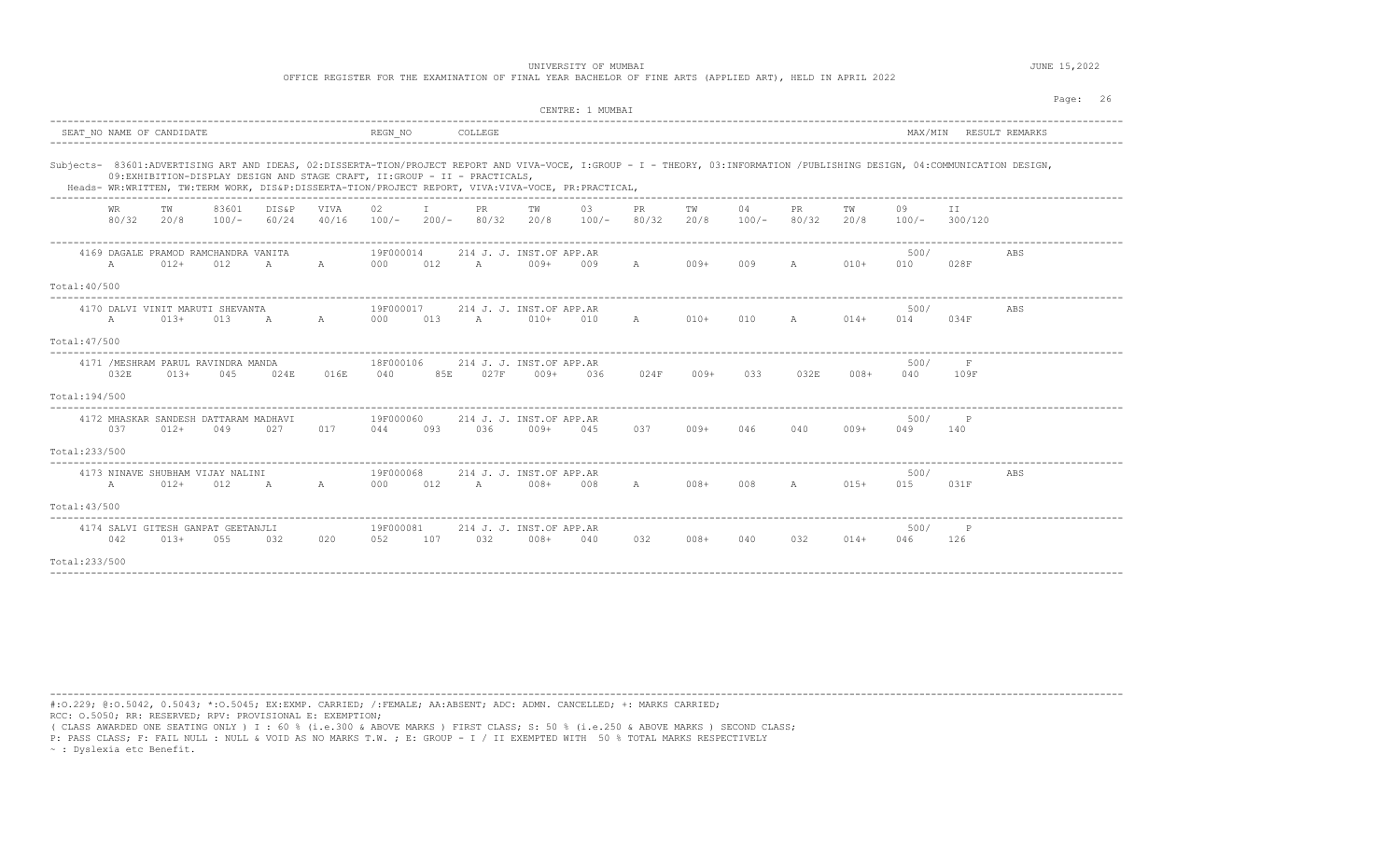|                                |                    |                                                                                                                                                                |                  |                                              |                                      |                  |                      | OFFICE REGISTER FOR THE EXAMINATION OF FINAL YEAR BACHELOR OF FINE ARTS (APPLIED ART), HELD IN APRIL 2022 | UNIVERSITY OF MUMBAI  |                |             |            |               |              |            |             |                                                                                                                                                                                                               | JUNE 15,2022 |          |
|--------------------------------|--------------------|----------------------------------------------------------------------------------------------------------------------------------------------------------------|------------------|----------------------------------------------|--------------------------------------|------------------|----------------------|-----------------------------------------------------------------------------------------------------------|-----------------------|----------------|-------------|------------|---------------|--------------|------------|-------------|---------------------------------------------------------------------------------------------------------------------------------------------------------------------------------------------------------------|--------------|----------|
|                                |                    |                                                                                                                                                                |                  |                                              |                                      |                  |                      |                                                                                                           | CENTRE: 15 SAWANTWADI |                |             |            |               |              |            |             |                                                                                                                                                                                                               |              | Page: 27 |
|                                |                    | SEAT NO NAME OF CANDIDATE                                                                                                                                      |                  |                                              |                                      | REGN NO          |                      | COLLEGE                                                                                                   |                       |                |             |            |               |              |            |             | MAX/MIN RESULT REMARKS                                                                                                                                                                                        |              |          |
|                                |                    | 05:LETTERING AND TYPOGRAPHY, II:GROUP - II - PRACTICALS,<br>Heads- WR:WRITTEN, TW:TERM WORK, DIS&P:DISSERTA-TION/PROJECT REPORT, VIVA:VIVA-VOCE, PR:PRACTICAL, |                  |                                              |                                      |                  |                      |                                                                                                           |                       |                |             |            |               |              |            |             | Subjects- 83601:ADVERTISING ART AND IDEAS, 02:DISSERTA-TION/PROJECT REPORT AND VIVA-VOCE, I:GROUP - I - THEORY, 03:INFORMATION /PUBLISHING DESIGN, 04:COMMUNICATION DESIGN,<br>------------------------------ |              |          |
|                                | <b>WR</b><br>80/32 | тw<br>20/8                                                                                                                                                     | 83601<br>$100/-$ | DIS&P<br>60/24                               | <b>VTVA</b><br>40/16                 | 02.<br>$100/-$   | T<br>$200/-$         | <b>PR</b><br>80/32                                                                                        | TW<br>20/8            | 0.3<br>$100/-$ | PR<br>80/32 | TW<br>20/8 | 04<br>$100/-$ | PR.<br>80/32 | TW<br>20/8 | 0.5         | TT.<br>$100/-$ 300/120                                                                                                                                                                                        |              |          |
| Total:24604.00/500             | 037                | 4175 / KHEDKAR SHREYA UTTAM VAISHALI<br>012                                                                                                                    | 049              | 030                                          | 020                                  | 20F000115<br>050 | 099                  | 44 BANDEKAR- APPLIED AR<br>038                                                                            | 011                   | 049            | 040         | 012        | 052           | 036          | 010        | 500/<br>046 | S.<br>147                                                                                                                                                                                                     |              |          |
| Total: 336/500                 | 050                | 4176 / PATIL AVANI BHALCHANDRA POOJA<br>015                                                                                                                    | 065              | -------------------------------------<br>045 | 026                                  | 20F000128<br>071 | 136                  | 44 BANDEKAR- APPLIED AR<br>052                                                                            | 013                   | 065            | 055         | 015        | 070           | 050          | 015        | 500/<br>065 | T<br>200                                                                                                                                                                                                      |              |          |
|                                |                    | 06: ILLUSTRATION, II: GROUP - II - PRACTICALS,<br>Heads- WR:WRITTEN, TW:TERM WORK, DIS&P:DISSERTA-TION/PROJECT REPORT, VIVA:VIVA-VOCE, PR:PRACTICAL,           |                  |                                              |                                      |                  |                      |                                                                                                           |                       |                |             |            |               |              |            |             | Subjects- 83601:ADVERTISING ART AND IDEAS, 02:DISSERTA-TION/PROJECT REPORT AND VIVA-VOCE, I:GROUP - I - THEORY, 03:INFORMATION /PUBLISHING DESIGN, 04:COMMUNICATION DESIGN,                                   |              |          |
|                                | WR<br>80/32        | TW<br>20/8                                                                                                                                                     | 83601<br>$100/-$ | DIS&P<br>60/24                               | VIVA<br>40/16                        | 02<br>$100/-$    | T<br>$200/-$         | PR.<br>80/32                                                                                              | TW<br>20/8            | 03<br>$100/-$  | PR<br>80/32 | TW<br>20/8 | 04<br>100/-   | PR.<br>80/32 | TW<br>20/8 | 06<br>100/- | TT<br>300/120                                                                                                                                                                                                 |              |          |
| Total: 228/500                 | 050                | 4177 CHAVAN GAURESH DEVANAND ARCHANA<br>008                                                                                                                    | 058              | 030                                          | 016                                  | 20F000103<br>046 | -------------<br>104 | 44 BANDEKAR- APPLIED AR<br>032                                                                            | 010                   | 042            | 032         | 009        | 041           | 032          | 009        | 500/<br>041 | P<br>124                                                                                                                                                                                                      |              |          |
|                                | 046                | 4178 GAWAS BAPU ANAND ANKITA<br>008                                                                                                                            | 054              | 032                                          | 018                                  | 20F000107<br>050 | 104                  | 44 BANDEKAR- APPLIED AR<br>035                                                                            | 010                   | 045            | 036         | 009        | 045           | 036          | 009        | 500/<br>045 | $\mathsf{P}$<br>135                                                                                                                                                                                           |              |          |
| Total:239/500<br>Total:250/500 | 042                | 4179 GHADIGAONKAR OMKAR DAYANAND DIPIKA<br>012                                                                                                                 | 054              | 030                                          | . _ _ _ _ _ _ _ _ _ _ _ _ _ _<br>020 | 20F000109<br>050 | ------------<br>104  | 44 BANDEKAR- APPLIED AR<br>037                                                                            | 012                   | 049            | 038         | 010        | 048           | 039          | 010        | 500/<br>049 | S<br>146                                                                                                                                                                                                      |              |          |
|                                |                    |                                                                                                                                                                |                  |                                              |                                      |                  |                      |                                                                                                           |                       |                |             |            |               |              |            |             |                                                                                                                                                                                                               |              |          |

#:O.229; @:O.5042, 0.5043; \*:O.5045; EX:EXMP. CARRIED; /:FEMALE; AA:ABSENT; ADC: ADMN. CANCELLED; +: MARKS CARRIED; RCC: O.5050; RR: RESERVED; RPV: PROVISIONAL E: EXEMPTION;

( CLASS AWARDED ONE SEATING ONLY ) I : 60 % (i.e.300 & ABOVE MARKS ) FIRST CLASS; S: 50 % (i.e.250 & ABOVE MARKS ) SECOND CLASS;

P: PASS CLASS; F: FAIL NULL : NULL & VOID AS NO MARKS T.W. ; E: GROUP - I / II EXEMPTED WITH 50 % TOTAL MARKS RESPECTIVELY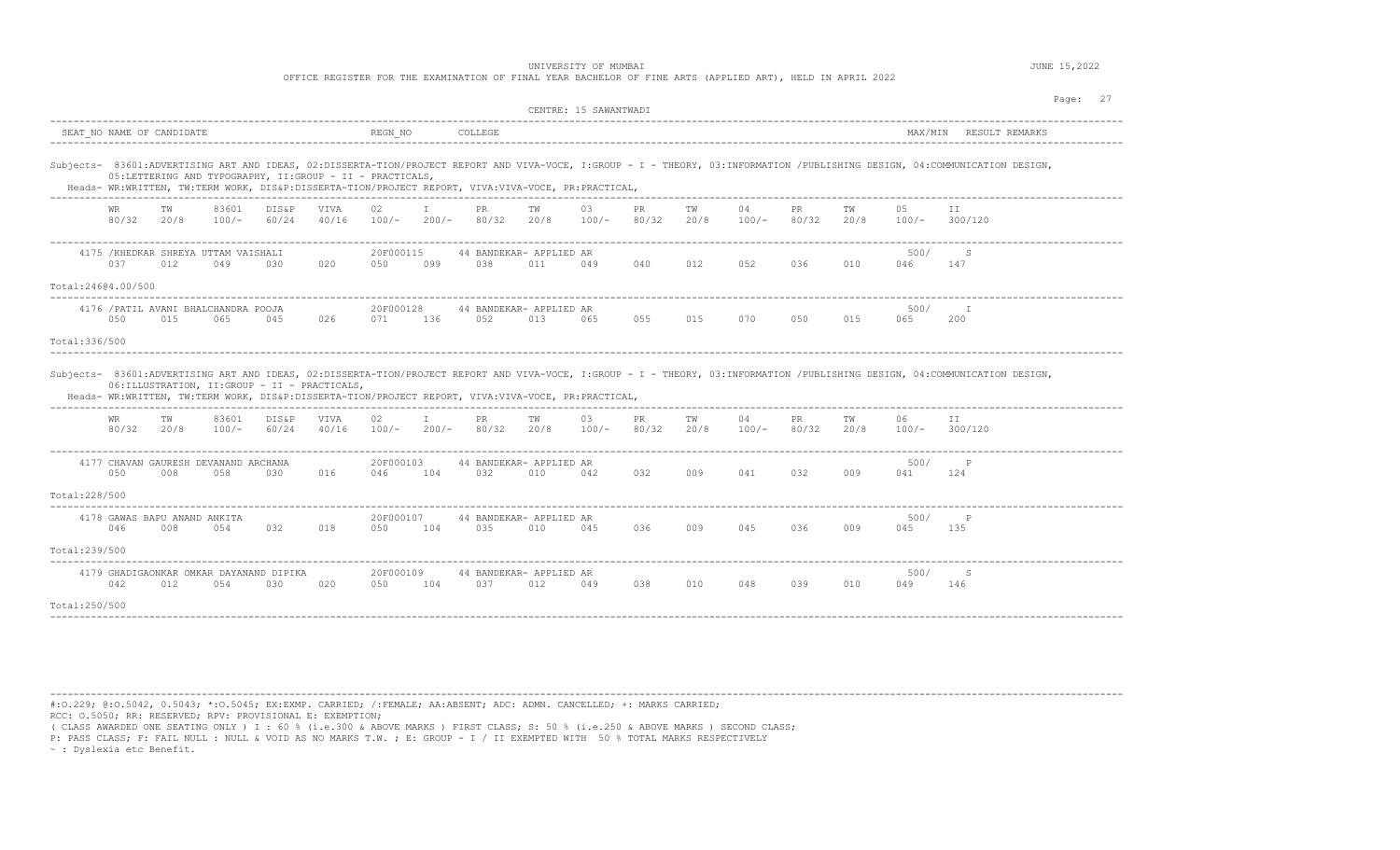UNIVERSITY OF MUMBAI **SECURE 15, 2022** 

| OFFICE REGISTER FOR THE EXAMINATION OF FINAL YEAR BACHELOR OF FINE ARTS (APPLIED ART), HELD IN APRIL 2022 |  |
|-----------------------------------------------------------------------------------------------------------|--|
|-----------------------------------------------------------------------------------------------------------|--|

|                                                                                                                                                      | CENTRE: 15 SAWANTWADI                                                                                                                                                       | Page: 28                                    |
|------------------------------------------------------------------------------------------------------------------------------------------------------|-----------------------------------------------------------------------------------------------------------------------------------------------------------------------------|---------------------------------------------|
| SEAT NO NAME OF CANDIDATE                                                                                                                            | REGN NO<br>COLLEGE                                                                                                                                                          | MAX/MIN RESULT REMARKS                      |
| 06: ILLUSTRATION, II: GROUP - II - PRACTICALS,<br>Heads- WR:WRITTEN, TW:TERM WORK, DIS&P:DISSERTA-TION/PROJECT REPORT, VIVA:VIVA-VOCE, PR:PRACTICAL, | Subjects- 83601:ADVERTISING ART AND IDEAS, 02:DISSERTA-TION/PROJECT REPORT AND VIVA-VOCE, I:GROUP - I - THEORY, 03:INFORMATION /PUBLISHING DESIGN, 04:COMMUNICATION DESIGN, |                                             |
| 83601<br>TW<br>DIS&P<br>VIVA<br>WR<br>80/32<br>20/8<br>100/-<br>60/24<br>40/16                                                                       | $\mathbb{I}$<br>03<br>04<br>02<br>PR.<br>TW<br>PR<br>TW<br>PR.<br>$100/-$<br>80/32<br>80/32<br>$200/-$<br>20/8<br>$100/-$<br>20/8<br>$100/-$<br>80/32                       | 06<br>TW<br>II.<br>300/120<br>20/8<br>100/- |
| 4180 KOCHREKAR NARAYAN VIJAY VAISHALI<br>025F<br>018E<br>008E<br>033<br>032E                                                                         | 20F000116<br>44 BANDEKAR- APPLIED AR<br>035E<br>035E<br>034E<br>050<br>083<br>008E<br>043<br>008E<br>043                                                                    | 500/<br>F<br>008E<br>042<br>128E            |
| Total: 211/500                                                                                                                                       |                                                                                                                                                                             |                                             |
| 4181 LENKA GAJANAN GOURACHANDRA NAMITA<br>060<br>020<br>013<br>073<br>040                                                                            | 20F000119<br>44 BANDEKAR- APPLIED AR<br>012<br>052<br>040<br>060<br>133<br>040<br>012<br>052<br>040                                                                         | 500/<br>-S<br>012<br>052<br>156             |
| Total:289/500                                                                                                                                        |                                                                                                                                                                             |                                             |
| 4182 NAIK ANIKET ANAND ASMITA<br>047<br>008<br>055<br>030<br>016                                                                                     | 20F000124<br>44 BANDEKAR- APPLIED AR<br>046<br>101<br>032<br>008<br>03002 008<br>03802<br>036<br>040                                                                        | 500/<br>P<br>008<br>044<br>12202            |
| Total:22302/500                                                                                                                                      |                                                                                                                                                                             |                                             |
| 4183 NAIK SHANTARAM SAGUN SUMITA<br>A<br>010E<br>010<br>A<br>$\mathbb A$                                                                             | 20F000125<br>44 BANDEKAR- APPLIED AR<br>A A 000 A<br>010<br>A A<br>000<br>000                                                                                               | 500/<br>F<br>000F<br>A<br>000               |
| Total:10/500                                                                                                                                         |                                                                                                                                                                             |                                             |
| 4184 PATIL PARTH JANARDHAN MADHUMATI<br>050<br>020<br>010<br>060<br>030                                                                              | 20F000129<br>44 BANDEKAR- APPLIED AR<br>032<br>012<br>038<br>050<br>110<br>040<br>012<br>052<br>044                                                                         | 500/<br>-S<br>012<br>050<br>146             |
| Total:256/500                                                                                                                                        |                                                                                                                                                                             |                                             |
| 4185 PATKAR OMKAR SURESH SUSHAMA<br>055<br>012<br>067<br>032<br>022                                                                                  | 20F000131<br>44 BANDEKAR- APPLIED AR<br>054<br>121<br>036<br>013<br>049<br>035<br>013<br>048<br>037                                                                         | 500/<br>-S<br>012<br>049<br>146             |
| Total:267/500                                                                                                                                        |                                                                                                                                                                             |                                             |
| 4186 RAWOOL MAYUR DIPAK DIPJYOTI<br>037<br>010<br>047<br>036<br>024                                                                                  | 20F000134<br>44 BANDEKAR- APPLIED AR<br>107<br>032<br>009<br>032<br>008<br>040<br>035<br>060<br>041                                                                         | 500/<br>P<br>009<br>044<br>125              |
| Total:232/500                                                                                                                                        |                                                                                                                                                                             |                                             |

----------------------------------------------------------------------------------------------------------------------------------------------------------------------------------------

#:O.229; @:O.5042, 0.5043; \*:O.5045; EX:EXMP. CARRIED; /:FEMALE; AA:ABSENT; ADC: ADMN. CANCELLED; +: MARKS CARRIED; RCC: O.5050; RR: RESERVED; RPV: PROVISIONAL E: EXEMPTION;

( CLASS AWARDED ONE SEATING ONLY ) I : 60 % (i.e.300 & ABOVE MARKS ) FIRST CLASS; S: 50 % (i.e.250 & ABOVE MARKS ) SECOND CLASS;

P: PASS CLASS; F: FAIL NULL : NULL & VOID AS NO MARKS T.W. ; E: GROUP - I / II EXEMPTED WITH 50 % TOTAL MARKS RESPECTIVELY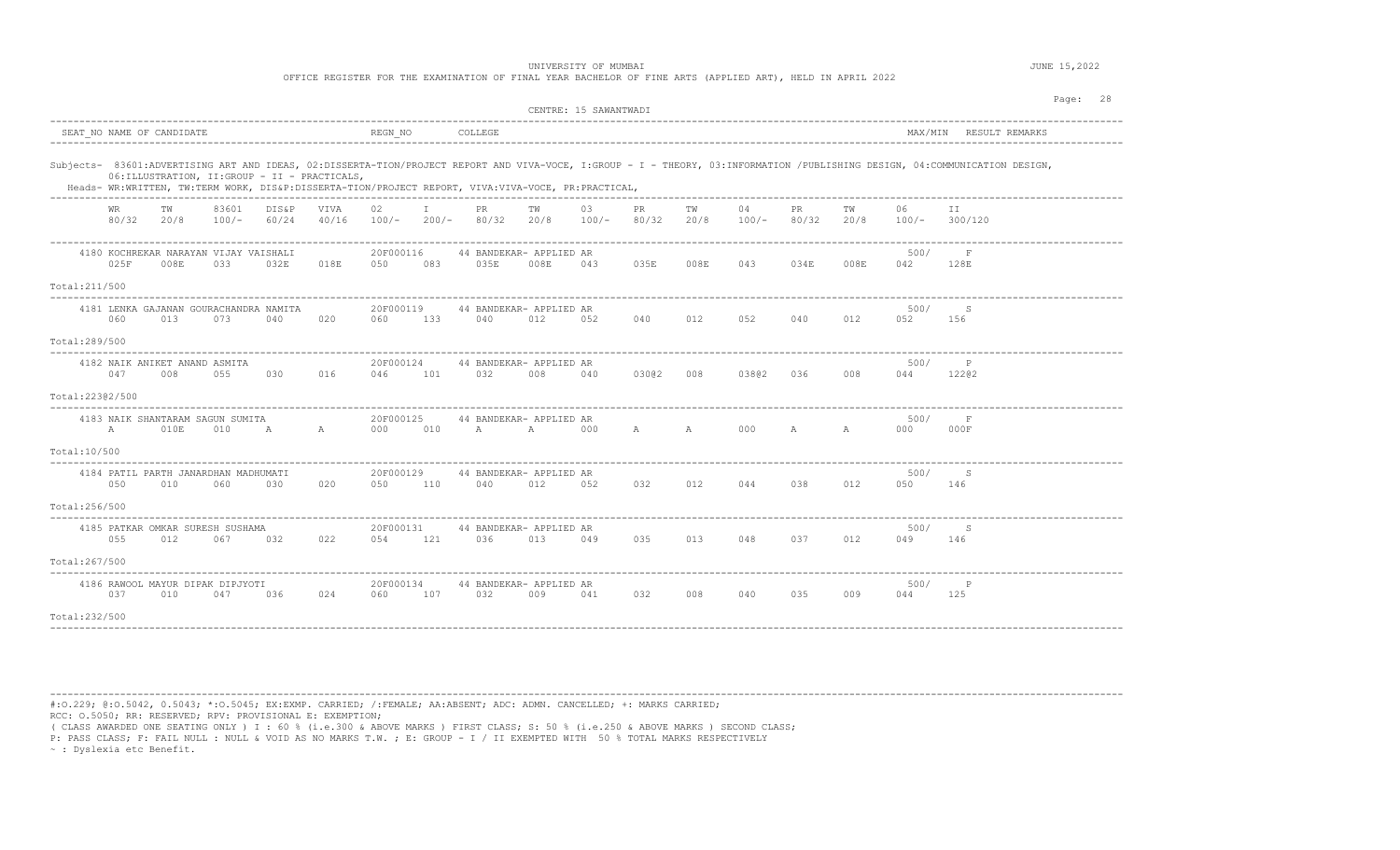UNIVERSITY OF MUMBAI **SECURE 15, 2022** 

|  |  |  |  |  |  |  |  |  | OFFICE REGISTER FOR THE EXAMINATION OF FINAL YEAR BACHELOR OF FINE ARTS (APPLIED ART), HELD IN APRIL 2022 |
|--|--|--|--|--|--|--|--|--|-----------------------------------------------------------------------------------------------------------|
|--|--|--|--|--|--|--|--|--|-----------------------------------------------------------------------------------------------------------|

|                |                    |                           |                                            |                                                                                      |                      |                   |     |                                                                                                    |            | CENTRE: 15 SAWANTWADI |                    |            |               |                    |            |                | Page:<br>29                                                                                                                                                                 |
|----------------|--------------------|---------------------------|--------------------------------------------|--------------------------------------------------------------------------------------|----------------------|-------------------|-----|----------------------------------------------------------------------------------------------------|------------|-----------------------|--------------------|------------|---------------|--------------------|------------|----------------|-----------------------------------------------------------------------------------------------------------------------------------------------------------------------------|
|                |                    | SEAT NO NAME OF CANDIDATE |                                            |                                                                                      |                      | REGN NO           |     | COLLEGE                                                                                            |            |                       |                    |            |               |                    |            | MAX/MIN        | RESULT REMARKS                                                                                                                                                              |
|                |                    |                           |                                            | 06: ILLUSTRATION, II: GROUP - II - PRACTICALS,<br>__________________________________ |                      |                   |     | Heads- WR:WRITTEN, TW:TERM WORK, DIS&P:DISSERTA-TION/PROJECT REPORT, VIVA:VIVA-VOCE, PR:PRACTICAL, |            |                       |                    |            |               |                    |            |                | Subjects- 83601:ADVERTISING ART AND IDEAS, 02:DISSERTA-TION/PROJECT REPORT AND VIVA-VOCE, I:GROUP - I - THEORY, 03:INFORMATION /PUBLISHING DESIGN, 04:COMMUNICATION DESIGN, |
|                | <b>WR</b><br>80/32 | TW<br>20/8                | 83601<br>$100/-$                           | DIS&P<br>60/24                                                                       | <b>VTVA</b><br>40/16 | 02 <sub>1</sub>   | T   | PR.<br>$100/-$ 200/- 80/32                                                                         | TW<br>20/8 | 0.3<br>$100/-$        | <b>PR</b><br>80/32 | TW<br>20/8 | 04<br>$100/-$ | <b>PR</b><br>80/32 | тw<br>20/8 | 06.<br>$100/-$ | TT<br>300/120                                                                                                                                                               |
|                | 0.57               | 013                       | 4187 SAWANT VIVEK AVADHUT NEETA<br>070     | 040                                                                                  | 025                  | 20F000136<br>065  | 135 | 44 BANDEKAR- APPLIED AR<br>046                                                                     | 014        | 060                   | 045                | 014        | 059           | 050                | 013        | 500/<br>063    | 182                                                                                                                                                                         |
| Total: 317/500 |                    |                           |                                            |                                                                                      |                      |                   |     |                                                                                                    |            |                       |                    |            |               |                    |            |                |                                                                                                                                                                             |
|                | 038                | 010                       | 4188 SHIRODKAR MANDAR MILIND MANSI<br>048  | 040                                                                                  | 026                  | 20F000138<br>066  | 114 | 44 BANDEKAR- APPLIED AR<br>0.54                                                                    | 015        | 069                   | 055                | 015        | 070           | 056                | 016        | 500/<br>072    | T<br>211                                                                                                                                                                    |
| Total: 325/500 |                    |                           |                                            |                                                                                      |                      |                   |     |                                                                                                    |            |                       |                    |            |               |                    |            |                |                                                                                                                                                                             |
|                | 060E               | 014E                      | 4189 SURVE OMKAR NANDKISHOR NANDINI<br>074 | $\overline{A}$                                                                       | A                    | 20F000139<br>000  | 074 | 44 BANDEKAR- APPLIED AR<br>A                                                                       | 009E       | 009                   | A                  | 011E       | 011           | $\overline{A}$     | 010E       | 500/<br>010    | 030F                                                                                                                                                                        |
| Total:104/500  |                    |                           |                                            |                                                                                      |                      |                   |     |                                                                                                    |            |                       |                    |            |               |                    |            |                |                                                                                                                                                                             |
|                | 0.58               | 011                       | 4190 SUTAR SHRIKANT VIJAY MAMATA<br>069    | 037                                                                                  | 020                  | 20F000140<br>0.57 | 126 | 44 BANDEKAR- APPLIED AR<br>046                                                                     | 009        | 0.55                  | 045                | 013        | 0.58          | 0.5.5              | 010        | 500/<br>065    | 178                                                                                                                                                                         |
| Total:304/500  |                    |                           |                                            |                                                                                      |                      |                   |     |                                                                                                    |            |                       |                    |            |               |                    |            |                |                                                                                                                                                                             |
|                | 0.54               | 011                       | 4191 WAKCHAURE ROHIT RAMESH ROHINI<br>065  | 0.3.5                                                                                | 018                  | 20F000146<br>0.53 | 118 | 44 BANDEKAR- APPLIED AR<br>0.36                                                                    | 012        | 048                   | 036                | 014        | 0.50          | 035                | 012        | 500/<br>047    | -S<br>145                                                                                                                                                                   |
| Total:263/500  |                    |                           |                                            |                                                                                      |                      |                   |     |                                                                                                    |            |                       |                    |            |               |                    |            |                |                                                                                                                                                                             |

----------------------------------------------------------------------------------------------------------------------------------------------------------------------------------------

#:O.229; @:O.5042, 0.5043; \*:O.5045; EX:EXMP. CARRIED; /:FEMALE; AA:ABSENT; ADC: ADMN. CANCELLED; +: MARKS CARRIED; RCC: O.5050; RR: RESERVED; RPV: PROVISIONAL E: EXEMPTION;

( CLASS AWARDED ONE SEATING ONLY ) I : 60 % (i.e.300 & ABOVE MARKS ) FIRST CLASS; S: 50 % (i.e.250 & ABOVE MARKS ) SECOND CLASS;

P: PASS CLASS; F: FAIL NULL : NULL & VOID AS NO MARKS T.W. ; E: GROUP - I / II EXEMPTED WITH 50 % TOTAL MARKS RESPECTIVELY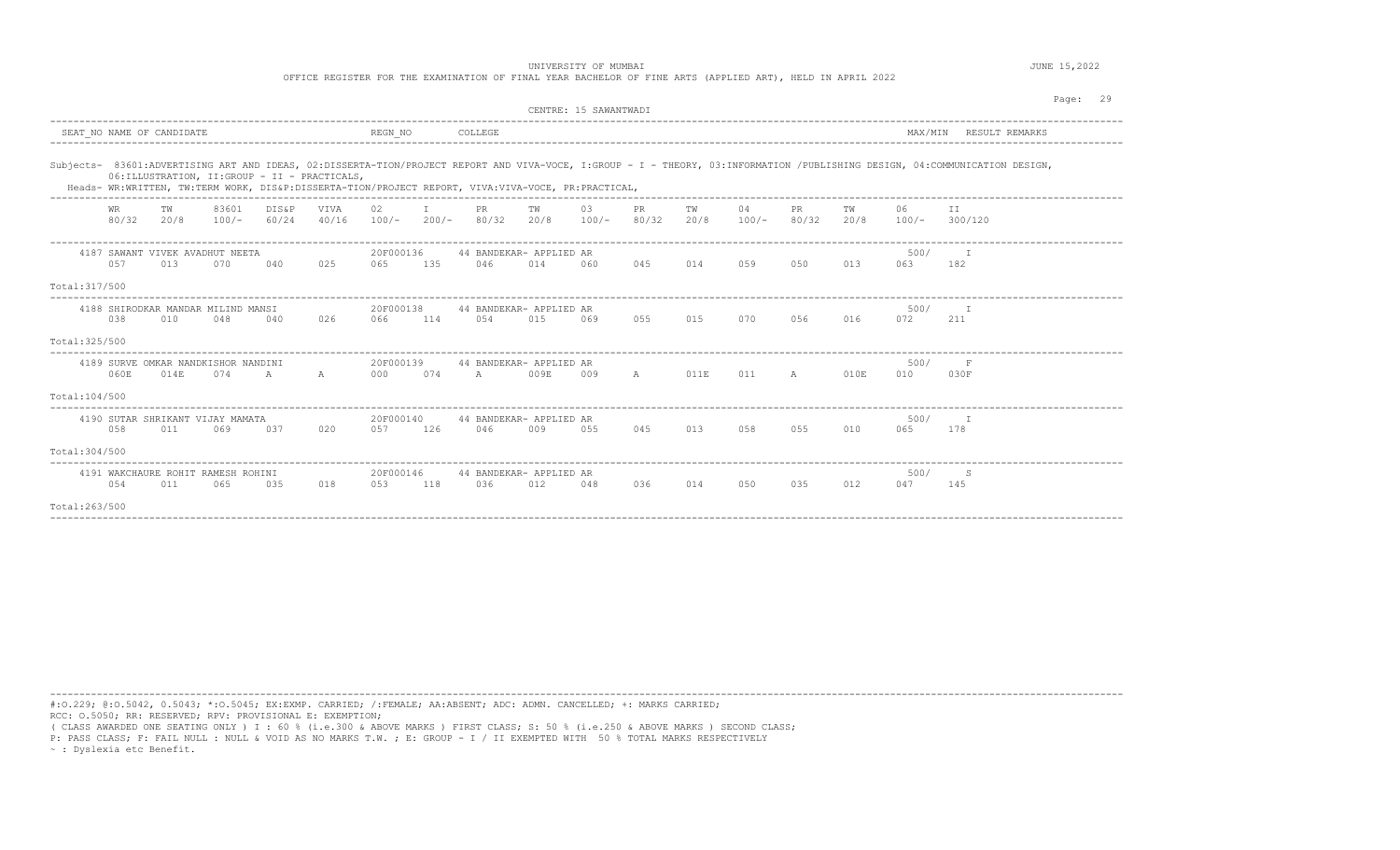| OFFICE REGISTER FOR THE EXAMINATION OF FINAL YEAR BACHELOR OF FINE ARTS (APPLIED ART), HELD IN APRIL 2022 |  |
|-----------------------------------------------------------------------------------------------------------|--|
|-----------------------------------------------------------------------------------------------------------|--|

|                                                                                                                                                           | CENTRE: 15 SAWANTWADI                                                                                                                                                       | Page: 30                                      |
|-----------------------------------------------------------------------------------------------------------------------------------------------------------|-----------------------------------------------------------------------------------------------------------------------------------------------------------------------------|-----------------------------------------------|
| SEAT NO NAME OF CANDIDATE                                                                                                                                 | REGN NO<br>COLLEGE                                                                                                                                                          | MAX/MIN<br>RESULT REMARKS                     |
| 07: PHOTOGRAPHY, II: GROUP - II - PRACTICALS,<br>Heads- WR:WRITTEN, TW:TERM WORK, DIS&P:DISSERTA-TION/PROJECT REPORT, VIVA:VIVA-VOCE, PR:PRACTICAL,       | Subjects- 83601:ADVERTISING ART AND IDEAS, 02:DISSERTA-TION/PROJECT REPORT AND VIVA-VOCE, I:GROUP - I - THEORY, 03:INFORMATION /PUBLISHING DESIGN, 04:COMMUNICATION DESIGN, |                                               |
| 83601<br>DIS&P<br>VIVA<br>WR<br>ТW<br>80/32<br>20/8<br>$100/-$<br>60/24<br>40/16                                                                          | 03<br>04<br>02<br>I.<br>PR.<br>PR.<br>TW<br>PR.<br>TW<br>$100/-$<br>$200/-$<br>80/32<br>80/32<br>20/8<br>$100/-$<br>80/32<br>20/8<br>$100/-$                                | 07<br>TW<br>II.<br>20/8<br>$100/-$<br>300/120 |
| 4192 LAD BALASAHEB HARISHCHANDRA TARAMATI<br>041<br>008<br>025<br>018<br>049                                                                              | 20F000118<br>44 BANDEKAR- APPLIED AR<br>035<br>036<br>012<br>048<br>035<br>043<br>092<br>011<br>046                                                                         | 500/<br>P<br>010<br>045<br>139                |
| Total:231/500                                                                                                                                             |                                                                                                                                                                             |                                               |
| 4193 NATEKAR INDRESH CHANDRAKANT CHAITALI<br>034<br>010<br>044<br>030<br>020                                                                              | 20F000127<br>44 BANDEKAR- APPLIED AR<br>094<br>035<br>011<br>036<br>011<br>047<br>035<br>050<br>046                                                                         | 500/<br>$_{\rm P}$<br>012<br>047<br>140       |
| Total:234/500                                                                                                                                             |                                                                                                                                                                             |                                               |
| 08: COMPUTER GRAPHICS, II: GROUP - II - PRACTICALS,<br>Heads- WR:WRITTEN, TW:TERM WORK, DIS&P:DISSERTA-TION/PROJECT REPORT, VIVA:VIVA-VOCE, PR:PRACTICAL, | Subjects- 83601:ADVERTISING ART AND IDEAS, 02:DISSERTA-TION/PROJECT REPORT AND VIVA-VOCE, I:GROUP - I - THEORY, 03:INFORMATION /PUBLISHING DESIGN, 04:COMMUNICATION DESIGN, |                                               |
| 83601<br>DIS&P<br>VIVA<br>TW<br>WR.<br>80/32<br>20/8<br>$100/-$<br>60/24<br>40/16                                                                         | 02<br>03<br>I.<br>PR .<br>TW<br>PR.<br>TW<br>04<br>PR.<br>$100/-$ 200/- 80/32 20/8<br>80/32<br>20/8<br>$100/-$<br>80/32<br>$100/-$                                          | 08<br>TW<br>TT.<br>20/8<br>300/120<br>$100/-$ |
| 4194 AJGAONKAR PRAKASH CHANDRAKANT YASHASHRI<br>032<br>030<br>008<br>040<br>018                                                                           | 20F000100<br>44 BANDEKAR- APPLIED AR<br>035<br>035<br>010<br>045<br>037<br>048<br>088<br>010<br>045                                                                         | 500/<br>$\mathsf{P}$<br>010<br>047<br>137     |
| Total: 225/500                                                                                                                                            |                                                                                                                                                                             |                                               |
| 4195 ALWE TANMAY SHUBHANAND SHIVANI<br>045<br>013<br>058<br>032<br>025                                                                                    | 20F000101<br>44 BANDEKAR- APPLIED AR<br>115<br>051<br>050<br>014<br>064<br>048<br>0.57<br>013<br>064                                                                        | 500/<br>$-\top$<br>015<br>063<br>191          |
| Total: 306/500                                                                                                                                            |                                                                                                                                                                             |                                               |
| 4196 ARDHAPURKAR SHAKTI SHANTANU SUVARNA<br>044<br>012<br>0.56<br>0.34<br>024                                                                             | 20F000102<br>44 BANDEKAR- APPLIED AR<br>114<br>047<br>012<br>0.59<br>046<br>014<br>060<br>046<br>058                                                                        | 500/<br>-S<br>015<br>061<br>180               |
| Total:294/500                                                                                                                                             |                                                                                                                                                                             |                                               |

----------------------------------------------------------------------------------------------------------------------------------------------------------------------------------------

#:O.229; @:O.5042, 0.5043; \*:O.5045; EX:EXMP. CARRIED; /:FEMALE; AA:ABSENT; ADC: ADMN. CANCELLED; +: MARKS CARRIED; RCC: O.5050; RR: RESERVED; RPV: PROVISIONAL E: EXEMPTION;

( CLASS AWARDED ONE SEATING ONLY ) I : 60 % (i.e.300 & ABOVE MARKS ) FIRST CLASS; S: 50 % (i.e.250 & ABOVE MARKS ) SECOND CLASS;

P: PASS CLASS; F: FAIL NULL : NULL & VOID AS NO MARKS T.W. ; E: GROUP - I / II EXEMPTED WITH 50 % TOTAL MARKS RESPECTIVELY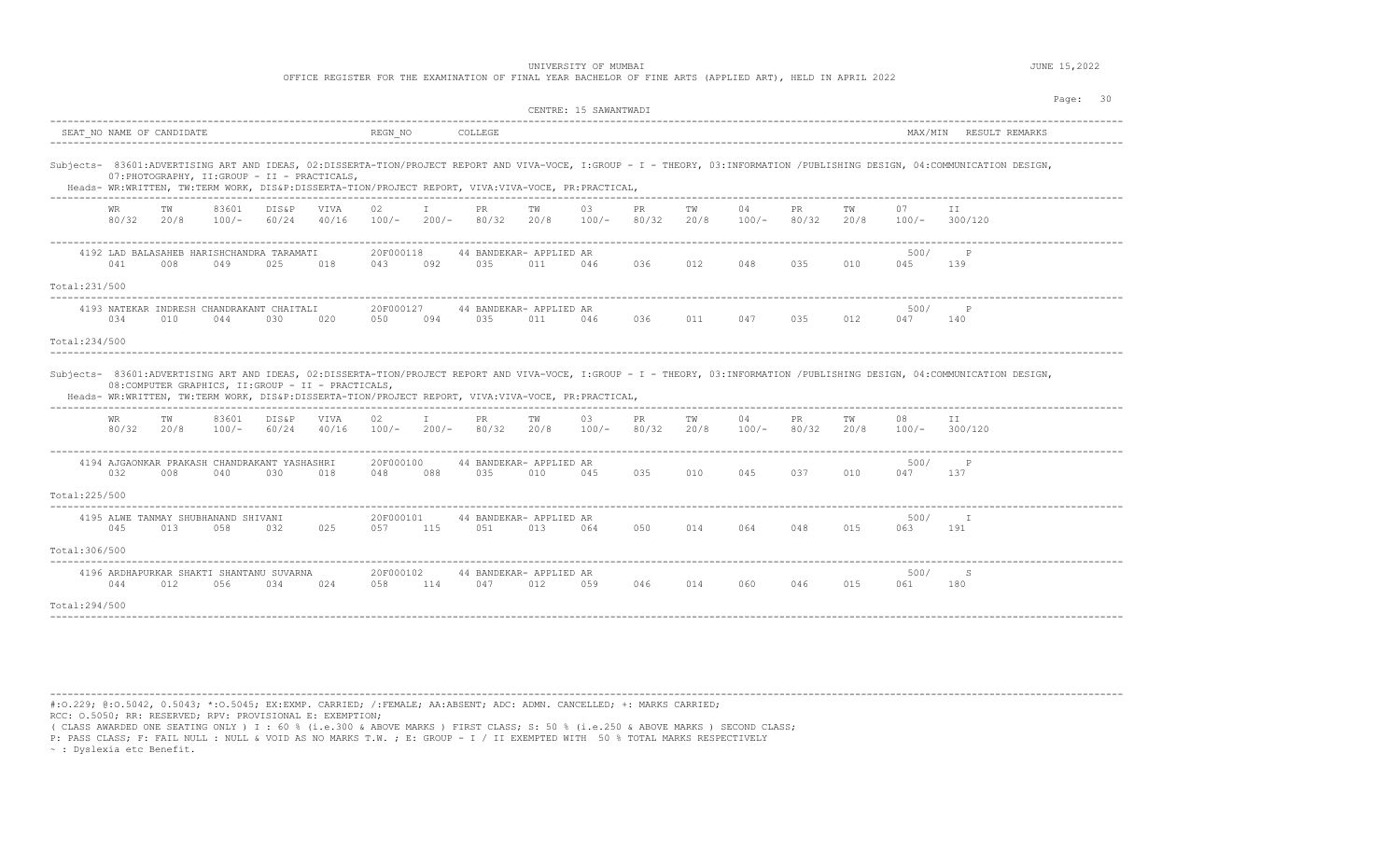UNIVERSITY OF MUMBAI **SECURE 15, 2022** 

| OFFICE REGISTER FOR THE EXAMINATION OF FINAL YEAR BACHELOR OF FINE ARTS (APPLIED ART), HELD IN APRIL 2022 |
|-----------------------------------------------------------------------------------------------------------|
|-----------------------------------------------------------------------------------------------------------|

|                                                                                                                                                           | CENTRE: 15 SAWANTWADI                                                                                                                                                       | Page: 31                                      |
|-----------------------------------------------------------------------------------------------------------------------------------------------------------|-----------------------------------------------------------------------------------------------------------------------------------------------------------------------------|-----------------------------------------------|
| SEAT NO NAME OF CANDIDATE                                                                                                                                 | REGN NO<br>COLLEGE                                                                                                                                                          | MAX/MIN RESULT REMARKS                        |
| 08: COMPUTER GRAPHICS, II: GROUP - II - PRACTICALS,<br>Heads- WR:WRITTEN, TW:TERM WORK, DIS&P:DISSERTA-TION/PROJECT REPORT, VIVA:VIVA-VOCE, PR:PRACTICAL, | Subjects- 83601:ADVERTISING ART AND IDEAS, 02:DISSERTA-TION/PROJECT REPORT AND VIVA-VOCE, I:GROUP - I - THEORY, 03:INFORMATION /PUBLISHING DESIGN, 04:COMMUNICATION DESIGN, |                                               |
| 83601<br>TW<br>DIS&P<br>VIVA<br>WR<br>80/32<br>20/8<br>100/-<br>60/24<br>40/16                                                                            | 03<br>04<br>02<br>I.<br>PR.<br>TW<br>PR<br>TW<br>PR.<br>$100/-$<br>80/32<br>80/32<br>$200/-$<br>20/8<br>$100/-$<br>20/8<br>$100/-$<br>80/32                                 | 08<br>TW<br>II.<br>20/8<br>$100/-$<br>300/120 |
| 4197 / DESHMUKH BAGESHREE MALHARIKANT VANDANA<br>038<br>013<br>051<br>034<br>022                                                                          | 20F000104<br>44 BANDEKAR- APPLIED AR<br>045<br>010<br>054<br>044<br>056<br>107<br>010<br>055<br>044                                                                         | 500/<br>-S<br>010<br>054<br>163               |
| Total: 270/500                                                                                                                                            |                                                                                                                                                                             |                                               |
| 4198 GANJEKAR RUSHIKESH SUDHIR SANGEETA<br>018<br>040<br>010<br>050<br>030                                                                                | 20F000106<br>44 BANDEKAR- APPLIED AR<br>036<br>035<br>008<br>043<br>032<br>048<br>098<br>008<br>044                                                                         | 500/<br>$\mathsf{P}$<br>008<br>040<br>127     |
| Total: 225/500                                                                                                                                            |                                                                                                                                                                             |                                               |
| 4199 GAWAS CHANDRAKANT VIJAY VISHRANTI<br>052<br>008<br>060<br>030<br>022                                                                                 | 20F000108<br>44 BANDEKAR- APPLIED AR<br>014<br>060<br>048<br>052<br>112<br>045<br>012<br>046<br>057                                                                         | 500/<br>-S<br>013<br>061<br>178               |
| Total:290/500<br>----------                                                                                                                               |                                                                                                                                                                             |                                               |
| 4200 GONBARE ROHIT RAVINDRA RESHMA<br>048<br>012<br>060<br>031<br>028                                                                                     | 20F000111<br>44 BANDEKAR- APPLIED AR<br>119<br>055<br>013<br>068<br>054<br>056<br>012<br>068<br>059                                                                         | 500/<br>I.<br>013<br>067<br>203               |
| Total: 322/500                                                                                                                                            |                                                                                                                                                                             |                                               |
| 4201 / JOSHI DNYANESHWARI VISHWAMBAR MEGHA<br>052<br>018<br>008<br>060<br>040                                                                             | 20F000113<br>44 BANDEKAR- APPLIED AR<br>118<br>035<br>010<br>045<br>035<br>058<br>034<br>011<br>045                                                                         | 500/<br>-S<br>009<br>044<br>134               |
| Total:252/500                                                                                                                                             |                                                                                                                                                                             |                                               |
| 4202 / KAMBLE PRADNYA GULAB SEEMA<br>041<br>008<br>049<br>027<br>018                                                                                      | 20F000114<br>44 BANDEKAR- APPLIED AR<br>045<br>094<br>033<br>010<br>043<br>034<br>009<br>043<br>032                                                                         | 500/<br>008<br>040<br>126                     |
| Total:220/500                                                                                                                                             |                                                                                                                                                                             |                                               |
| 4203 LOKHANDE YASH ANIL VAISHALI<br>058<br>008<br>035<br>018<br>066                                                                                       | 20F000120<br>44 BANDEKAR- APPLIED AR<br>119<br>039<br>053<br>035<br>013<br>048<br>049<br>053<br>014                                                                         | 500/<br>-S<br>015<br>064<br>165               |
| Total:284/500                                                                                                                                             |                                                                                                                                                                             |                                               |

----------------------------------------------------------------------------------------------------------------------------------------------------------------------------------------

#:O.229; @:O.5042, 0.5043; \*:O.5045; EX:EXMP. CARRIED; /:FEMALE; AA:ABSENT; ADC: ADMN. CANCELLED; +: MARKS CARRIED; RCC: O.5050; RR: RESERVED; RPV: PROVISIONAL E: EXEMPTION;

( CLASS AWARDED ONE SEATING ONLY ) I : 60 % (i.e.300 & ABOVE MARKS ) FIRST CLASS; S: 50 % (i.e.250 & ABOVE MARKS ) SECOND CLASS;

P: PASS CLASS; F: FAIL NULL : NULL & VOID AS NO MARKS T.W. ; E: GROUP - I / II EXEMPTED WITH 50 % TOTAL MARKS RESPECTIVELY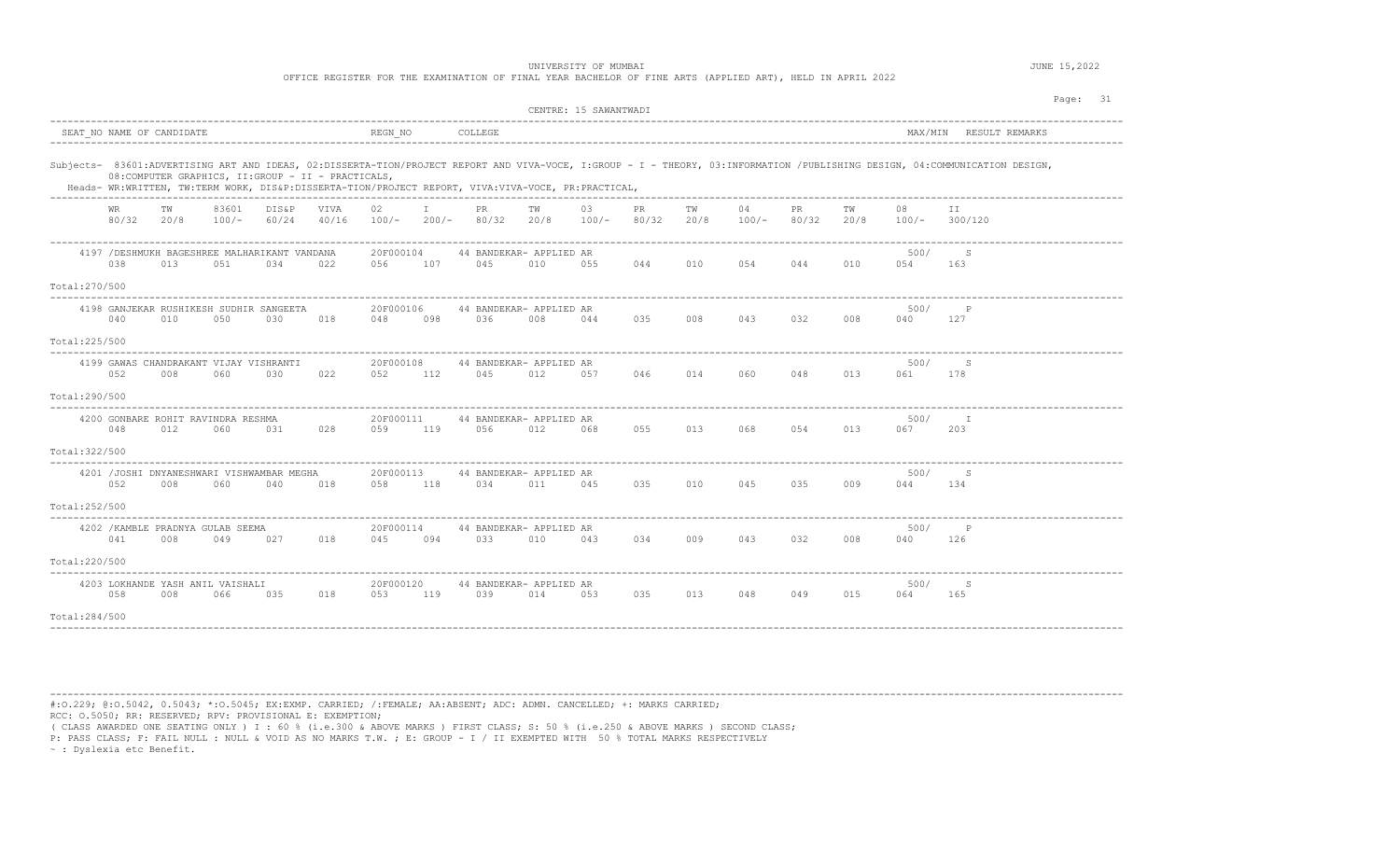UNIVERSITY OF MUMBAI **SECURE 15, 2022** 

|  |  |  |  |  |  |  | OFFICE REGISTER FOR THE EXAMINATION OF FINAL YEAR BACHELOR OF FINE ARTS (APPLIED ART), HELD IN APRIL 2 |  |
|--|--|--|--|--|--|--|--------------------------------------------------------------------------------------------------------|--|
|--|--|--|--|--|--|--|--------------------------------------------------------------------------------------------------------|--|

|                |                           |            |                                                     |                |               |                  |               |                                                                                                    | CENTRE: 15 SAWANTWADI |               |             |            |               |              |            |             | Page: 32                                                                                                                                                                    |
|----------------|---------------------------|------------|-----------------------------------------------------|----------------|---------------|------------------|---------------|----------------------------------------------------------------------------------------------------|-----------------------|---------------|-------------|------------|---------------|--------------|------------|-------------|-----------------------------------------------------------------------------------------------------------------------------------------------------------------------------|
|                | SEAT NO NAME OF CANDIDATE |            |                                                     |                |               | REGN NO          |               | COLLEGE                                                                                            |                       |               |             |            |               |              |            |             | MAX/MIN RESULT REMARKS                                                                                                                                                      |
|                |                           |            | 08: COMPUTER GRAPHICS, II: GROUP - II - PRACTICALS, |                |               |                  |               | Heads- WR:WRITTEN, TW:TERM WORK, DIS&P:DISSERTA-TION/PROJECT REPORT, VIVA:VIVA-VOCE, PR:PRACTICAL, |                       |               |             |            |               |              |            |             | Subjects- 83601:ADVERTISING ART AND IDEAS, 02:DISSERTA-TION/PROJECT REPORT AND VIVA-VOCE, I:GROUP - I - THEORY, 03:INFORMATION /PUBLISHING DESIGN, 04:COMMUNICATION DESIGN, |
|                | WR<br>80/32               | ТW<br>20/8 | 83601<br>100/-                                      | DIS&P<br>60/24 | VIVA<br>40/16 | 02<br>100/-      | T<br>$200/-$  | PR.<br>80/32                                                                                       | TW<br>20/8            | 03<br>$100/-$ | PR<br>80/32 | TW<br>20/8 | 04<br>$100/-$ | PR.<br>80/32 | TW<br>20/8 | 08<br>100/- | T T<br>300/120                                                                                                                                                              |
|                | 025F                      | 008E       | 4204 / MHADGUT MAYURI VIVEK VINA<br>033             | 024E           | 016E          | 20F000122<br>040 | 073           | 44 BANDEKAR- APPLIED AR<br>032E                                                                    | 008E                  | 040           | 032E        | 008E       | 040           | 032E         | 008E       | 500/<br>040 | F<br>120E                                                                                                                                                                   |
| Total:193/500  |                           |            |                                                     |                |               |                  |               |                                                                                                    |                       |               |             |            |               |              |            |             |                                                                                                                                                                             |
|                | 053                       | 011        | 4205 / MOHITE NEHA KISHOR NILAM<br>064              | 035            | 024           | 20F000123<br>059 | 123           | 44 BANDEKAR- APPLIED AR<br>044                                                                     | 013                   | 057           | 045         | 013        | 058           | 048          | 014        | 500/<br>062 | T<br>177                                                                                                                                                                    |
| Total: 300/500 |                           |            |                                                     |                | .             |                  |               |                                                                                                    |                       |               |             |            |               |              |            |             |                                                                                                                                                                             |
|                | 060                       | 012        | 4206 / NAROTE SONAM DILIP SHRADDHA<br>072           | 035            | 026           | 20F000126<br>061 | 133           | 44 BANDEKAR- APPLIED AR<br>045                                                                     | 014                   | 059           | 048         | 014        | 062           | 046          | 014        | 500/<br>060 | $\mathbb{I}$<br>181                                                                                                                                                         |
| Total: 314/500 |                           |            |                                                     |                |               |                  | ------------- |                                                                                                    |                       |               |             |            |               |              |            |             |                                                                                                                                                                             |
|                | 032                       | 008        | 4207 PATIL YASHOVARDHAN DADARAO VIDYA<br>040        | 024            | 016           | 20F000130<br>040 | 080           | 44 BANDEKAR- APPLIED AR<br>032                                                                     | 009                   | 041           | 034         | 009        | 043           | 033          | 008        | 500/<br>041 | $\mathbb{P}$<br>125                                                                                                                                                         |
| Total:205/500  |                           |            |                                                     |                |               |                  |               |                                                                                                    |                       |               |             |            |               |              |            |             |                                                                                                                                                                             |
|                | 052E                      | 011E       | 4208 / PEDNEKAR YOGITA ASHOK ARATI<br>063           | A              | $\mathbb{A}$  | 20F000133<br>000 | 063           | 44 BANDEKAR- APPLIED AR<br>$\overline{A}$                                                          | 010E                  | 010           | A           | 011E       | 011           | $\mathbb A$  | 009E       | 500/<br>009 | F<br>030F                                                                                                                                                                   |
| Total:93/500   |                           |            |                                                     |                |               |                  |               |                                                                                                    |                       |               |             |            |               |              |            |             |                                                                                                                                                                             |
|                | 041                       | 015        | 4209 / SARDAR MANSI SURESH ALKA<br>056              | 024            | 018           | 20F000135<br>042 | 098           | 44 BANDEKAR- APPLIED AR<br>032                                                                     | 013                   | 045           | 032         | 011        | 043           | 032          | 012        | 500/<br>044 | P<br>132                                                                                                                                                                    |
| Total:230/500  |                           |            |                                                     |                |               |                  |               |                                                                                                    |                       |               |             |            |               |              |            |             |                                                                                                                                                                             |
|                | 044                       | 012        | 4210 SHINDE RUSHIKESH MADHUKAR SATYABHAMA<br>056    | 030            | 020           | 20F000137<br>050 | 106           | 44 BANDEKAR- APPLIED AR<br>035                                                                     | 013                   | 048           | 038         | 012        | 050           | 039          | 013        | 500/<br>052 | - S<br>150                                                                                                                                                                  |
| Total:256/500  |                           |            |                                                     |                |               |                  |               |                                                                                                    |                       |               |             |            |               |              |            |             |                                                                                                                                                                             |

----------------------------------------------------------------------------------------------------------------------------------------------------------------------------------------

#:O.229; @:O.5042, 0.5043; \*:O.5045; EX:EXMP. CARRIED; /:FEMALE; AA:ABSENT; ADC: ADMN. CANCELLED; +: MARKS CARRIED; RCC: O.5050; RR: RESERVED; RPV: PROVISIONAL E: EXEMPTION;

( CLASS AWARDED ONE SEATING ONLY ) I : 60 % (i.e.300 & ABOVE MARKS ) FIRST CLASS; S: 50 % (i.e.250 & ABOVE MARKS ) SECOND CLASS;

P: PASS CLASS; F: FAIL NULL : NULL & VOID AS NO MARKS T.W. ; E: GROUP - I / II EXEMPTED WITH 50 % TOTAL MARKS RESPECTIVELY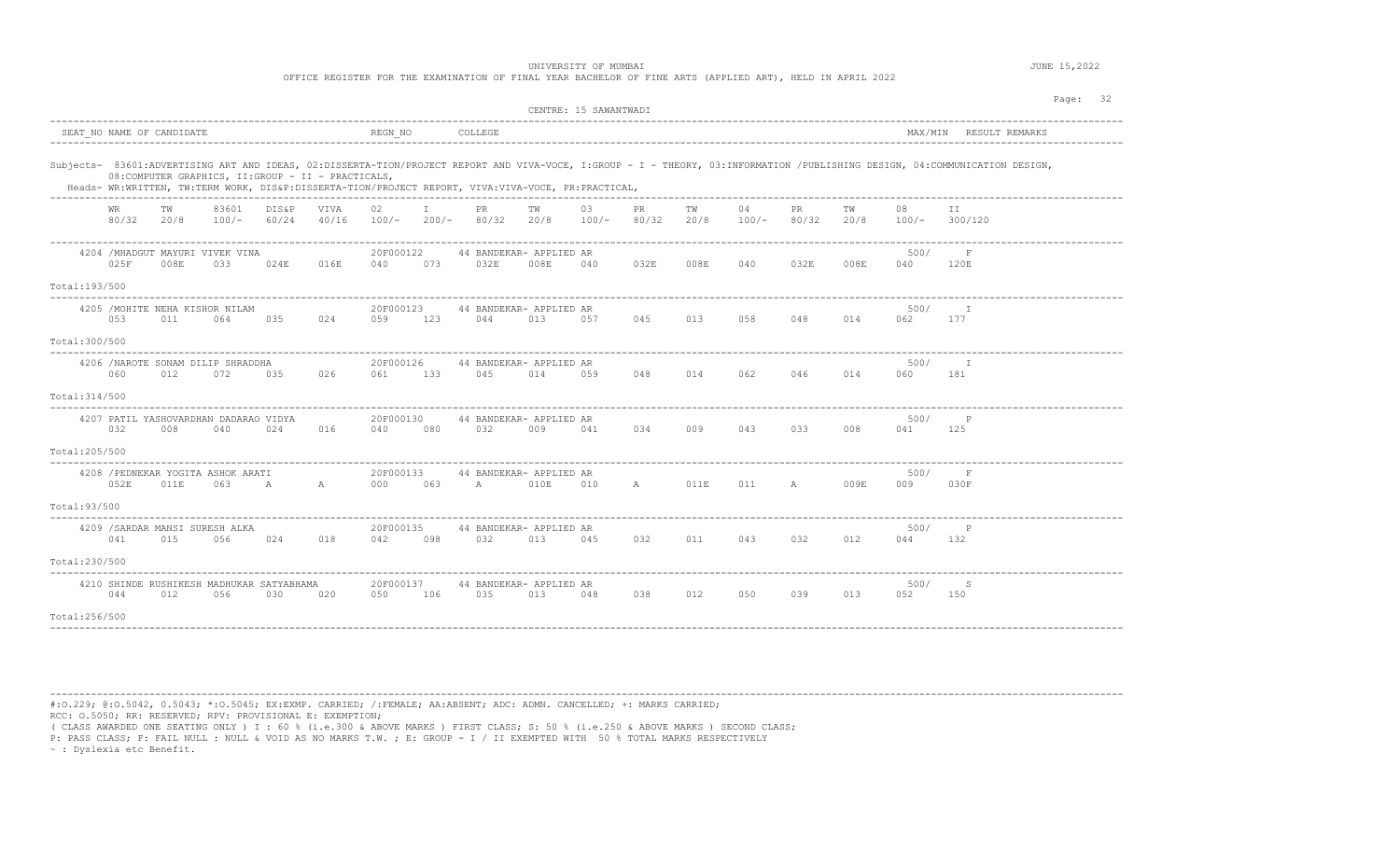| OFFICE REGISTER FOR THE EXAMINATION OF FINAL YEAR BACHELOR OF FINE ARTS (APPLIED ART), HELD IN APRIL 2022 |  |
|-----------------------------------------------------------------------------------------------------------|--|
|                                                                                                           |  |

|                |                    |                                               |                  |                                                     |                      |                  |              |                                                                                                                                                                                 | CENTRE: 15 SAWANTWADI |               |                    |            |               |              |            |               |                                                                                                                                                                             |
|----------------|--------------------|-----------------------------------------------|------------------|-----------------------------------------------------|----------------------|------------------|--------------|---------------------------------------------------------------------------------------------------------------------------------------------------------------------------------|-----------------------|---------------|--------------------|------------|---------------|--------------|------------|---------------|-----------------------------------------------------------------------------------------------------------------------------------------------------------------------------|
|                |                    | SEAT NO NAME OF CANDIDATE                     |                  |                                                     |                      | REGN NO          |              | COLLEGE                                                                                                                                                                         |                       |               |                    |            |               |              |            | MAX/MIN       | RESULT REMARKS<br>________________                                                                                                                                          |
|                |                    |                                               |                  | 08: COMPUTER GRAPHICS, II: GROUP - II - PRACTICALS, |                      |                  |              | Heads- WR:WRITTEN, TW:TERM WORK, DIS&P:DISSERTA-TION/PROJECT REPORT, VIVA:VIVA-VOCE, PR:PRACTICAL,                                                                              |                       |               |                    |            |               |              |            |               | Subjects- 83601:ADVERTISING ART AND IDEAS, 02:DISSERTA-TION/PROJECT REPORT AND VIVA-VOCE, I:GROUP - I - THEORY, 03:INFORMATION /PUBLISHING DESIGN, 04:COMMUNICATION DESIGN, |
|                | 80/32              | TW<br>20/8                                    | 83601<br>$100/-$ | <b>DIS&amp;P</b><br>60/24                           | <b>VIVA</b><br>40/16 | 02.<br>$100/-$   | $200/-$      | PR.<br>80/32                                                                                                                                                                    | TW<br>20/8            | 03<br>$100/-$ | <b>PR</b><br>80/32 | TW<br>20/8 | 04<br>$100/-$ | PR<br>80/32  | ТW<br>20/8 | 08<br>$100/-$ | TT.<br>300/120                                                                                                                                                              |
|                | 056                | 4211 /TAILOR MILONI SUDHIR SHIVANI<br>014     | 070              | 042                                                 | 026                  | 20F000141<br>068 | 138          | 44 BANDEKAR- APPLIED AR<br>040                                                                                                                                                  | 012                   | 052           | 044                | 012        | 056           | 034          | 010        | 500/<br>044   | -S<br>152                                                                                                                                                                   |
| Total:290/500  |                    |                                               |                  |                                                     |                      |                  |              |                                                                                                                                                                                 |                       |               |                    |            |               |              |            |               |                                                                                                                                                                             |
|                | $\mathbb{A}$       | 4212 / THETE TUSHA NILESH SANDHYA<br>012E     | 012              | A                                                   | A                    | 20F000142<br>000 | 012          | 44 BANDEKAR- APPLIED AR<br>$\mathbb{A}$                                                                                                                                         | A                     | 000           | A                  | A          | 000           | A            | A          | 500/<br>000   | $\mathbf{F}$<br>000F                                                                                                                                                        |
| Total:12/500   |                    |                                               |                  |                                                     |                      |                  |              |                                                                                                                                                                                 |                       |               |                    |            |               |              |            |               |                                                                                                                                                                             |
|                | 057E               | 4213 /THOMPSON VALARIE COLIN VERONICA<br>015E | 072              | $\mathbb{A}$                                        | A                    | 20F000143<br>000 | 072          | 44 BANDEKAR- APPLIED AR<br>A                                                                                                                                                    | 012E                  | 012           | A                  | 013E       | 013           | $\mathbb{A}$ | 010E       | 500/<br>010   | F<br>035F                                                                                                                                                                   |
| Total:107/500  |                    |                                               |                  |                                                     |                      |                  |              |                                                                                                                                                                                 |                       |               |                    |            |               |              |            |               |                                                                                                                                                                             |
|                | 064                | 4214 /TIVAREKAR SNEHAL KESHAV KARISHMA<br>015 | 079              | 030                                                 | 024                  | 20F000144<br>054 | 133          | 44 BANDEKAR- APPLIED AR<br>042                                                                                                                                                  | 013                   | 055           | 042                | 013        | 055           | 044          | 014        | 500/<br>058   | <b>I</b><br>168                                                                                                                                                             |
| Total: 301/500 |                    |                                               |                  |                                                     |                      |                  |              |                                                                                                                                                                                 |                       |               |                    |            |               |              |            |               |                                                                                                                                                                             |
|                |                    |                                               |                  |                                                     |                      |                  |              | 09:EXHIBITION-DISPLAY DESIGN AND STAGE CRAFT, II:GROUP - II - PRACTICALS,<br>Heads- WR:WRITTEN, TW:TERM WORK, DIS&P:DISSERTA-TION/PROJECT REPORT, VIVA:VIVA-VOCE, PR:PRACTICAL, |                       |               |                    |            |               |              |            |               | Subjects- 83601:ADVERTISING ART AND IDEAS, 02:DISSERTA-TION/PROJECT REPORT AND VIVA-VOCE, I:GROUP - I - THEORY, 03:INFORMATION /PUBLISHING DESIGN, 04:COMMUNICATION DESIGN, |
|                | <b>WR</b><br>80/32 | TW<br>20/8                                    | 83601<br>$100/-$ | DIS&P<br>60/24                                      | VIVA<br>40/16        | 02<br>$100/-$    | T<br>$200/-$ | PR.<br>80/32                                                                                                                                                                    | TW<br>20/8            | 03<br>$100/-$ | PR.<br>80/32       | TW<br>20/8 | 04<br>$100/-$ | PR.<br>80/32 | TW<br>20/8 | 09<br>$100/-$ | TT.<br>300/120                                                                                                                                                              |
|                | 038                | 4215 / DHOK SAMIKSHA BHALCHANDRA LATA<br>012  | 050              | 030                                                 | 018                  | 20F000105<br>048 | 098          | 44 BANDEKAR- APPLIED AR<br>035                                                                                                                                                  | 008                   | 043           | 036                | 008        | 044           | 032          | 008        | 500/<br>040   | $\mathbb{P}$<br>127                                                                                                                                                         |
| Total: 225/500 |                    |                                               |                  |                                                     |                      |                  |              |                                                                                                                                                                                 |                       |               |                    |            |               |              |            |               |                                                                                                                                                                             |
|                |                    |                                               |                  |                                                     |                      |                  |              |                                                                                                                                                                                 |                       |               |                    |            |               |              |            |               |                                                                                                                                                                             |

----------------------------------------------------------------------------------------------------------------------------------------------------------------------------------------

#:O.229; @:O.5042, 0.5043; \*:O.5045; EX:EXMP. CARRIED; /:FEMALE; AA:ABSENT; ADC: ADMN. CANCELLED; +: MARKS CARRIED; RCC: O.5050; RR: RESERVED; RPV: PROVISIONAL E: EXEMPTION;

( CLASS AWARDED ONE SEATING ONLY ) I : 60 % (i.e.300 & ABOVE MARKS ) FIRST CLASS; S: 50 % (i.e.250 & ABOVE MARKS ) SECOND CLASS;

P: PASS CLASS; F: FAIL NULL : NULL & VOID AS NO MARKS T.W. ; E: GROUP - I / II EXEMPTED WITH 50 % TOTAL MARKS RESPECTIVELY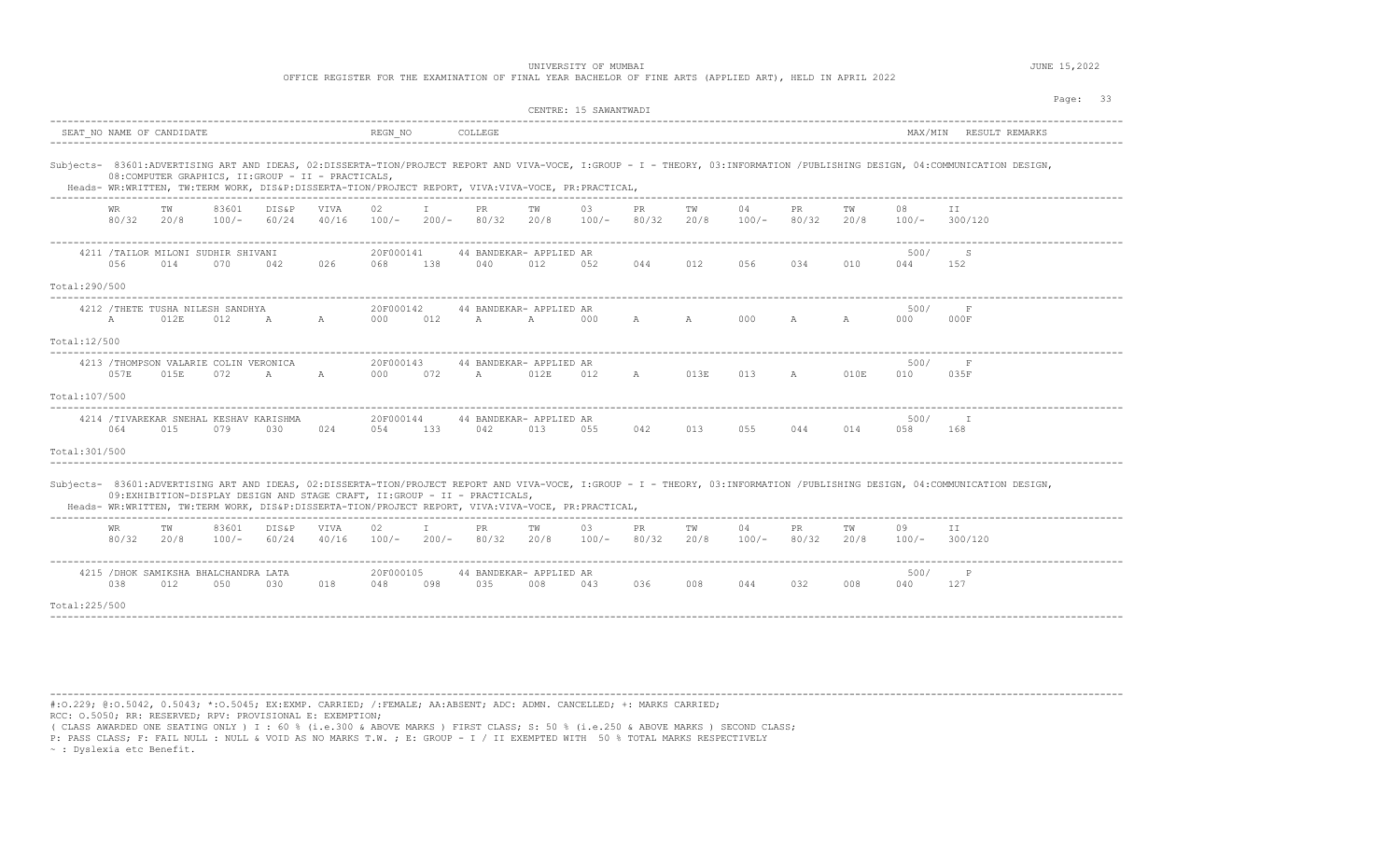UNIVERSITY OF MUMBAI **SECURE 15, 2022** 

OFFICE REGISTER FOR THE EXAMINATION OF FINAL YEAR BACHELOR OF FINE ARTS (APPLIED ART), HELD IN APRIL 2022

|                |             |                                                |                  |                                                  |               |                  |         |                                                                                                                                                                                 | CENTRE: 15 SAWANTWADT |               |              |            |               |              |            |               |                                                                                                                                                                             | Page: 34 |  |
|----------------|-------------|------------------------------------------------|------------------|--------------------------------------------------|---------------|------------------|---------|---------------------------------------------------------------------------------------------------------------------------------------------------------------------------------|-----------------------|---------------|--------------|------------|---------------|--------------|------------|---------------|-----------------------------------------------------------------------------------------------------------------------------------------------------------------------------|----------|--|
|                |             | SEAT NO NAME OF CANDIDATE                      |                  |                                                  |               | REGN NO          |         | COLLEGE                                                                                                                                                                         |                       |               |              |            |               |              |            | MAX/MIN       | RESULT REMARKS                                                                                                                                                              |          |  |
|                |             |                                                |                  |                                                  |               |                  |         | 09:EXHIBITION-DISPLAY DESIGN AND STAGE CRAFT, II:GROUP - II - PRACTICALS,<br>Heads- WR:WRITTEN, TW:TERM WORK, DIS&P:DISSERTA-TION/PROJECT REPORT, VIVA:VIVA-VOCE, PR:PRACTICAL, |                       |               |              |            |               |              |            |               | Subjects- 83601:ADVERTISING ART AND IDEAS, 02:DISSERTA-TION/PROJECT REPORT AND VIVA-VOCE, I:GROUP - I - THEORY, 03:INFORMATION /PUBLISHING DESIGN, 04:COMMUNICATION DESIGN, |          |  |
|                | WR<br>80/32 | TW<br>20/8                                     | 83601<br>$100/-$ | DIS&P<br>60/24                                   | VIVA<br>40/16 | $100/-$          | $200/-$ | PR.<br>80/32                                                                                                                                                                    | TW<br>20/8            | 03<br>$100/-$ | PR.<br>80/32 | TW<br>20/8 | 04<br>$100/-$ | PR.<br>80/32 | TW<br>20/8 | 09<br>$100/-$ | 300/120                                                                                                                                                                     |          |  |
|                | 0.52        | 008                                            | 060              | 4216 / GHURYE VRUSHALI VISHWANATH MANISHA<br>026 | 018           | 20F000110<br>044 | 104     | 44 BANDEKAR- APPLIED AR<br>0.34                                                                                                                                                 | 010                   | 044           | 0.3.5        | 009        | 044           | 035          | 008        | 500/<br>043   | P<br>131                                                                                                                                                                    |          |  |
| Total:235/500  |             |                                                |                  |                                                  |               |                  |         |                                                                                                                                                                                 |                       |               |              |            |               |              |            |               |                                                                                                                                                                             |          |  |
|                | 046         | 4217 / HARACHKAR NEHA PRAKASH MRUNAL<br>012    | 0.58             | 028                                              | 019           | 20F000112<br>047 | 105     | 44 BANDEKAR- APPLIED AR<br>035                                                                                                                                                  | 009                   | 044           | 0.38         | 010        | 048           | 035          | 009        | 500/<br>044   | 136                                                                                                                                                                         |          |  |
| Total:241/500  |             |                                                |                  |                                                  |               |                  |         |                                                                                                                                                                                 |                       |               |              |            |               |              |            |               |                                                                                                                                                                             |          |  |
|                | 0.50        | 4218 / PEDNEKAR SIDDHI MILIND SHILPA<br>011    | 061              | 02.4                                             | 016           | 20F000132<br>040 | 101     | 44 BANDEKAR- APPLIED AR<br>0.3.3                                                                                                                                                | 010                   | 043           | 032          | 010        | 042           | 032          | 009        | 500/<br>041   | P<br>126                                                                                                                                                                    |          |  |
| Total: 227/500 |             |                                                |                  |                                                  |               |                  |         |                                                                                                                                                                                 |                       |               |              |            |               |              |            |               |                                                                                                                                                                             |          |  |
|                | 052         | 4219 / UDUGADE ADITI BALKRISHNA NANDINI<br>013 | 065              | 038                                              | 027           | 20F000145<br>065 | 130     | 44 BANDEKAR- APPLIED AR<br>048                                                                                                                                                  | 013                   | 061           | 047          | 014        | 061           | 056          | 015        | 500/<br>071   | 193                                                                                                                                                                         |          |  |
| Total: 323/500 |             |                                                |                  |                                                  |               |                  |         |                                                                                                                                                                                 |                       |               |              |            |               |              |            |               |                                                                                                                                                                             |          |  |

----------------------------------------------------------------------------------------------------------------------------------------------------------------------------------------

----------------------------------------------------------------------------------------------------------------------------------------------------------------------------------------

#:O.229; @:O.5042, 0.5043; \*:O.5045; EX:EXMP. CARRIED; /:FEMALE; AA:ABSENT; ADC: ADMN. CANCELLED; +: MARKS CARRIED; RCC: O.5050; RR: RESERVED; RPV: PROVISIONAL E: EXEMPTION;

( CLASS AWARDED ONE SEATING ONLY ) I : 60 % (i.e.300 & ABOVE MARKS ) FIRST CLASS; S: 50 % (i.e.250 & ABOVE MARKS ) SECOND CLASS;

P: PASS CLASS; F: FAIL NULL : NULL & VOID AS NO MARKS T.W. ; E: GROUP - I / II EXEMPTED WITH 50 % TOTAL MARKS RESPECTIVELY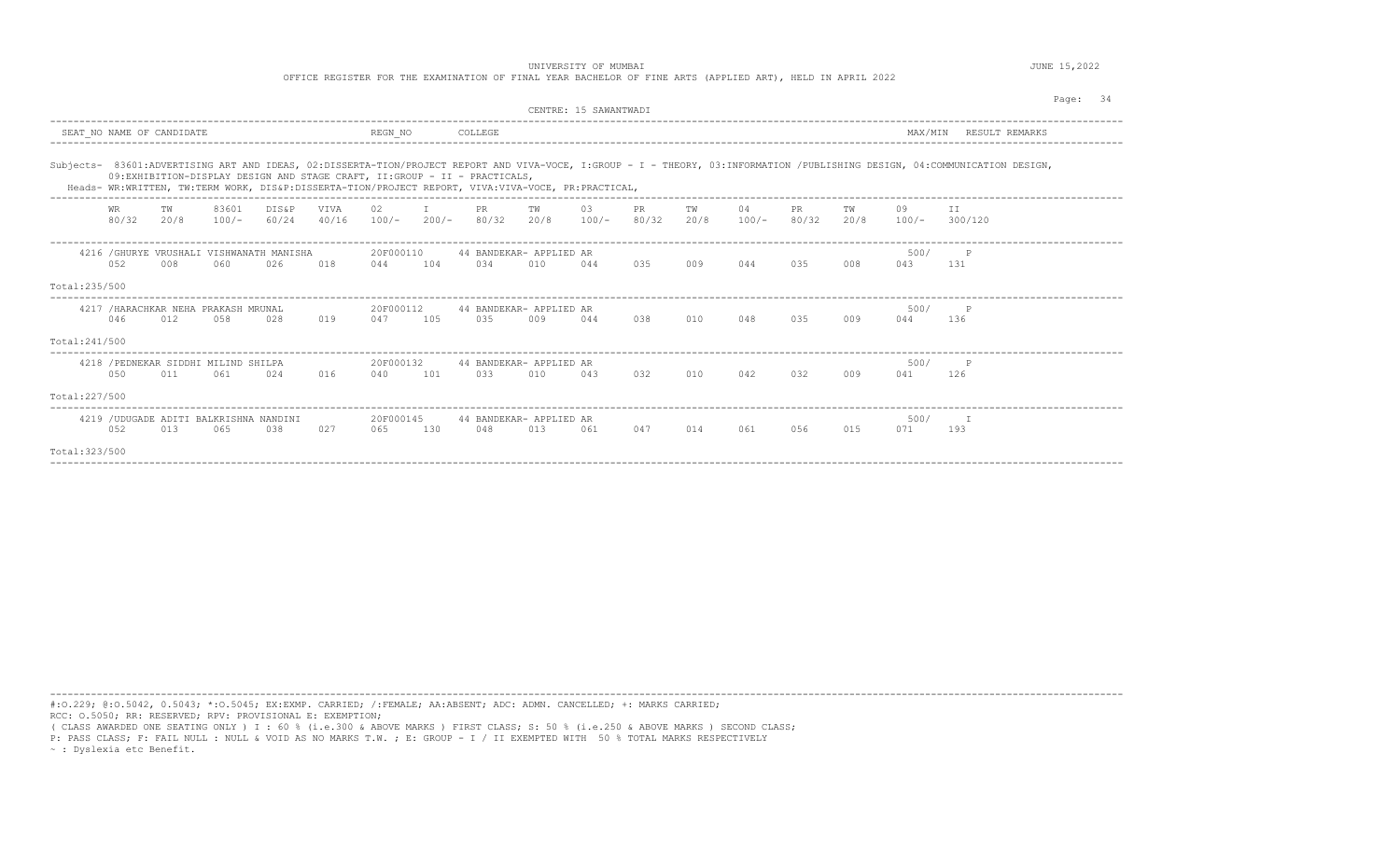| OFFICE REGISTER FOR THE EXAMINATION OF FINAL YEAR BACHELOR OF FINE ARTS (APPLIED ART), HELD IN APRIL 2022 |  |
|-----------------------------------------------------------------------------------------------------------|--|
|-----------------------------------------------------------------------------------------------------------|--|

|                                                                                                                                                                                                                                                                                                                                               |                                                                        | CENTRE: 22 VASAI                                                         | Page: 35                                             |
|-----------------------------------------------------------------------------------------------------------------------------------------------------------------------------------------------------------------------------------------------------------------------------------------------------------------------------------------------|------------------------------------------------------------------------|--------------------------------------------------------------------------|------------------------------------------------------|
| SEAT NO NAME OF CANDIDATE                                                                                                                                                                                                                                                                                                                     | REGN NO<br>COLLEGE                                                     |                                                                          | MAX/MIN RESULT REMARKS                               |
| Subjects- 83601:ADVERTISING ART AND IDEAS, 02:DISSERTA-TION/PROJECT REPORT AND VIVA-VOCE, I:GROUP - I - THEORY, 03:INFORMATION /PUBLISHING DESIGN, 04:COMMUNICATION DESIGN,<br>05:LETTERING AND TYPOGRAPHY, II:GROUP - II - PRACTICALS,<br>Heads- WR:WRITTEN, TW:TERM WORK, DIS&P:DISSERTA-TION/PROJECT REPORT, VIVA:VIVA-VOCE, PR:PRACTICAL, |                                                                        |                                                                          |                                                      |
| 83601<br>DIS&P<br>VIVA<br>WR<br>ТW<br>80/32<br>$100/-$<br>60/24<br>40/16<br>20/8                                                                                                                                                                                                                                                              | 02<br>$\mathbb{I}$<br>PR.<br>TW<br>$100/-$<br>$200/-$<br>80/32<br>20/8 | 03<br>PR<br>TW<br>04<br><b>PR</b><br>80/32<br>20/8<br>$100/-$<br>$100/-$ | TW<br>0.5<br>TT<br>80/32<br>300/120<br>20/8<br>100/- |
| 4220 / BADGUJAR TEJAL NITIN PRAMILA<br>046<br>009<br>055<br>042<br>020                                                                                                                                                                                                                                                                        | 20F000207<br>966 VIVA APPL ARTS<br>062<br>117<br>039<br>009            | 048<br>043<br>010<br>053                                                 | 500/<br>-S<br>047<br>014<br>061<br>162               |
| Total: 279/500                                                                                                                                                                                                                                                                                                                                |                                                                        |                                                                          |                                                      |
| 4221 / DHANGARE ASHWINI SATYAWAN MANORAMA<br>043<br>012<br>055<br>042<br>023                                                                                                                                                                                                                                                                  | 20F000210<br>966 VIVA APPL ARTS<br>065<br>120<br>041<br>008            | 060<br>049<br>048<br>012                                                 | 500/<br>S<br>045<br>013<br>058<br>167                |
| Total:287/500                                                                                                                                                                                                                                                                                                                                 |                                                                        |                                                                          |                                                      |
| 4222 / GOSAVI MAHIMA SURESH VIJAYA<br>038<br>014<br>052<br>042<br>023                                                                                                                                                                                                                                                                         | 20F000216<br>966 VIVA APPL ARTS<br>117<br>065<br>045<br>011            | 056<br>054 013<br>067 047                                                | 500/<br>- т<br>014<br>061<br>184                     |
| Total: 301/500                                                                                                                                                                                                                                                                                                                                |                                                                        |                                                                          |                                                      |
| ----------<br>4223 /JADHAV SURBHI SANTOSH SAYLI<br>020<br>053<br>014<br>067<br>042                                                                                                                                                                                                                                                            | 20F000218<br>966 VIVA APPL ARTS<br>062<br>129<br>042<br>010            | 052<br>050<br>012<br>062                                                 | 500/<br>T<br>013<br>043<br>056<br>170                |
| Total:29901.00/500                                                                                                                                                                                                                                                                                                                            |                                                                        |                                                                          |                                                      |
| 4224 / KAVITAKE SHRADDHA RAJESH JYOTI<br>039<br>016<br>010<br>049<br>024                                                                                                                                                                                                                                                                      | 20F000224<br>966 VIVA APPL ARTS<br>033<br>008<br>040<br>089            | 041<br>008<br>036<br>044                                                 | 500/<br>P<br>03101<br>03901 12401<br>008             |
| Total:21301/500                                                                                                                                                                                                                                                                                                                               |                                                                        |                                                                          |                                                      |
| 4225 / MANE AKANSHA ANIL ARUNA<br>043<br>010<br>053<br>024<br>020                                                                                                                                                                                                                                                                             | 20F000227<br>966 VIVA APPL ARTS<br>044<br>097<br>042<br>008            | 055<br>050<br>047<br>008                                                 | 500/<br>- S<br>040<br>010<br>050<br>155              |
| Total:252/500                                                                                                                                                                                                                                                                                                                                 |                                                                        |                                                                          |                                                      |
| 4226 / MHATRE RIYA SANTOSH SUCHITA<br>044<br>008<br>052<br>024<br>020                                                                                                                                                                                                                                                                         | 20F000232<br>966 VIVA APPL ARTS<br>039<br>009<br>044<br>096            | 058<br>048<br>047<br>011                                                 | 500/<br>S<br>040<br>012<br>052<br>158                |
| Total: 254/500                                                                                                                                                                                                                                                                                                                                |                                                                        |                                                                          |                                                      |

----------------------------------------------------------------------------------------------------------------------------------------------------------------------------------------

#:O.229; @:O.5042, 0.5043; \*:O.5045; EX:EXMP. CARRIED; /:FEMALE; AA:ABSENT; ADC: ADMN. CANCELLED; +: MARKS CARRIED; RCC: O.5050; RR: RESERVED; RPV: PROVISIONAL E: EXEMPTION;

( CLASS AWARDED ONE SEATING ONLY ) I : 60 % (i.e.300 & ABOVE MARKS ) FIRST CLASS; S: 50 % (i.e.250 & ABOVE MARKS ) SECOND CLASS;

P: PASS CLASS; F: FAIL NULL : NULL & VOID AS NO MARKS T.W. ; E: GROUP - I / II EXEMPTED WITH 50 % TOTAL MARKS RESPECTIVELY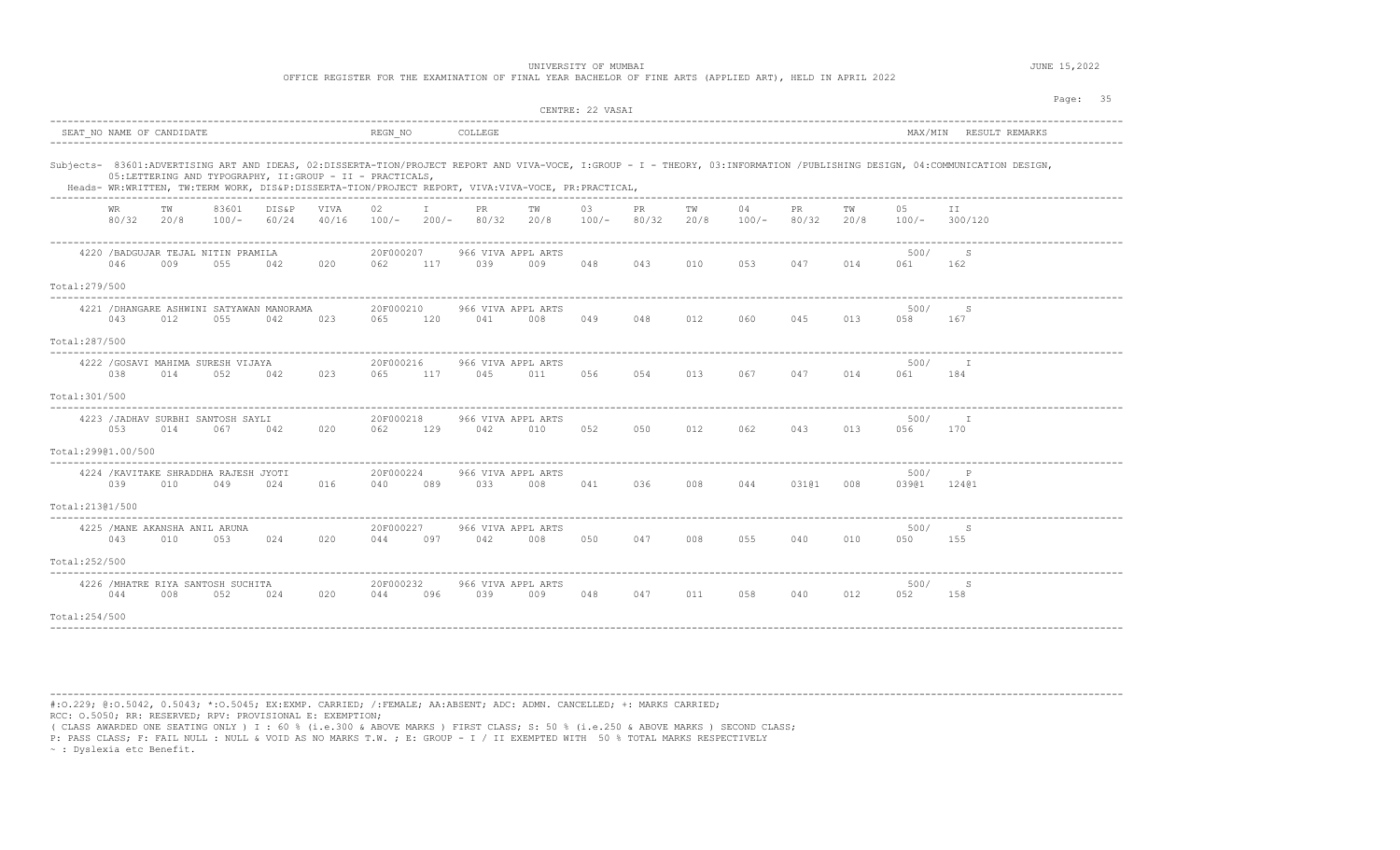OFFICE REGISTER FOR THE EXAMINATION OF FINAL YEAR BACHELOR OF FINE ARTS (APPLIED ART), HELD IN APRIL 2022

|                    |             |                           |                                              |                                                          |               |                     |     |                                                                                                    |            | CENTRE: 22 VASAI |              |            |               |              |            |               | Page: 36                                                                                                                                                                    |
|--------------------|-------------|---------------------------|----------------------------------------------|----------------------------------------------------------|---------------|---------------------|-----|----------------------------------------------------------------------------------------------------|------------|------------------|--------------|------------|---------------|--------------|------------|---------------|-----------------------------------------------------------------------------------------------------------------------------------------------------------------------------|
|                    |             | SEAT NO NAME OF CANDIDATE |                                              |                                                          |               | REGN NO             |     | COLLEGE                                                                                            |            |                  |              |            |               |              |            |               | MAX/MIN RESULT REMARKS                                                                                                                                                      |
|                    |             |                           |                                              | 05:LETTERING AND TYPOGRAPHY, II:GROUP - II - PRACTICALS, |               |                     |     | Heads- WR:WRITTEN, TW:TERM WORK, DIS&P:DISSERTA-TION/PROJECT REPORT, VIVA:VIVA-VOCE, PR:PRACTICAL, |            |                  |              |            |               |              |            |               | Subjects- 83601:ADVERTISING ART AND IDEAS, 02:DISSERTA-TION/PROJECT REPORT AND VIVA-VOCE, I:GROUP - I - THEORY, 03:INFORMATION /PUBLISHING DESIGN, 04:COMMUNICATION DESIGN, |
|                    | WR<br>80/32 | TW<br>20/8                | 83601<br>$100/-$                             | DIS&P<br>60/24                                           | VTVA<br>40/16 | 02<br>$100/- 200/-$ |     | PR.<br>80/32                                                                                       | TW<br>20/8 | 03<br>$100/-$    | PR.<br>80/32 | TW<br>20/8 | 04<br>$100/-$ | PR.<br>80/32 | TW<br>20/8 | 05<br>$100/-$ | TT.<br>300/120                                                                                                                                                              |
|                    | 044         | 008                       | 4227 PANCHAL YASH VISHWANATH VIDYA<br>052    | 02.4                                                     | 019           | 20F000238<br>043    | 095 | 966 VIVA APPL ARTS<br>0.37                                                                         | 008        | 045              | 043          | 008        | 051           | 046          | 014        | 500/<br>060   | S.<br>156                                                                                                                                                                   |
| Total:251/500      |             |                           |                                              |                                                          |               |                     |     |                                                                                                    |            |                  |              |            |               |              |            |               |                                                                                                                                                                             |
|                    | 045         | 012                       | 4228 / PATIL MANSI MAHENDRA MITALI<br>0.57   | 042                                                      | 024           | 20F000240<br>066    | 123 | 966 VIVA APPL ARTS<br>045                                                                          | 015        | 060              | 0.53         | 015        | 068           | 048          | 010        | 500/<br>0.58  | T<br>186                                                                                                                                                                    |
| Total: 309/500     |             |                           |                                              |                                                          |               |                     |     |                                                                                                    |            |                  |              |            |               |              |            |               |                                                                                                                                                                             |
|                    | 039         | 010                       | 4229 / PATKAR SAYALI SANJAY POOJA<br>049     | 0.3.5                                                    | 019           | 20F000243<br>0.54   | 103 | 966 VIVA APPL ARTS<br>040                                                                          | 008        | 048              | 039          | 008        | 047           | 037          | 011        | 500/<br>048   | S.<br>143                                                                                                                                                                   |
| Total:24604.00/500 |             |                           |                                              |                                                          |               |                     |     |                                                                                                    |            |                  |              |            |               |              |            |               |                                                                                                                                                                             |
|                    | 049         | 012                       | 4230 / PHATAK YOGINI VISHVAJIT VIDYA<br>061  | 038                                                      | 020           | 20F000239<br>058    | 119 | 966 VIVA APPL ARTS<br>042                                                                          | 009        | 051              | 048          | 012        | 060           | 038          | 013        | 500/<br>051   | S.<br>162                                                                                                                                                                   |
| Total:281/500      |             |                           |                                              |                                                          |               |                     |     |                                                                                                    |            |                  |              |            |               |              |            |               |                                                                                                                                                                             |
|                    | 044         | 010                       | 4231 SHIRGAONKAR ADITYA ASHWIN APARNA<br>054 | 024                                                      | 020           | 20F000256<br>044    | 098 | 966 VIVA APPL ARTS<br>045                                                                          | 008        | 053              | 046          | 008        | 054           | 041          | 010        | 500/<br>051   | S.<br>158                                                                                                                                                                   |
| Total:256/500      |             |                           |                                              |                                                          |               |                     |     |                                                                                                    |            |                  |              |            |               |              |            |               |                                                                                                                                                                             |

----------------------------------------------------------------------------------------------------------------------------------------------------------------------------------------

----------------------------------------------------------------------------------------------------------------------------------------------------------------------------------------

#:O.229; @:O.5042, 0.5043; \*:O.5045; EX:EXMP. CARRIED; /:FEMALE; AA:ABSENT; ADC: ADMN. CANCELLED; +: MARKS CARRIED; RCC: O.5050; RR: RESERVED; RPV: PROVISIONAL E: EXEMPTION;

( CLASS AWARDED ONE SEATING ONLY ) I : 60 % (i.e.300 & ABOVE MARKS ) FIRST CLASS; S: 50 % (i.e.250 & ABOVE MARKS ) SECOND CLASS;

P: PASS CLASS; F: FAIL NULL : NULL & VOID AS NO MARKS T.W. ; E: GROUP - I / II EXEMPTED WITH 50 % TOTAL MARKS RESPECTIVELY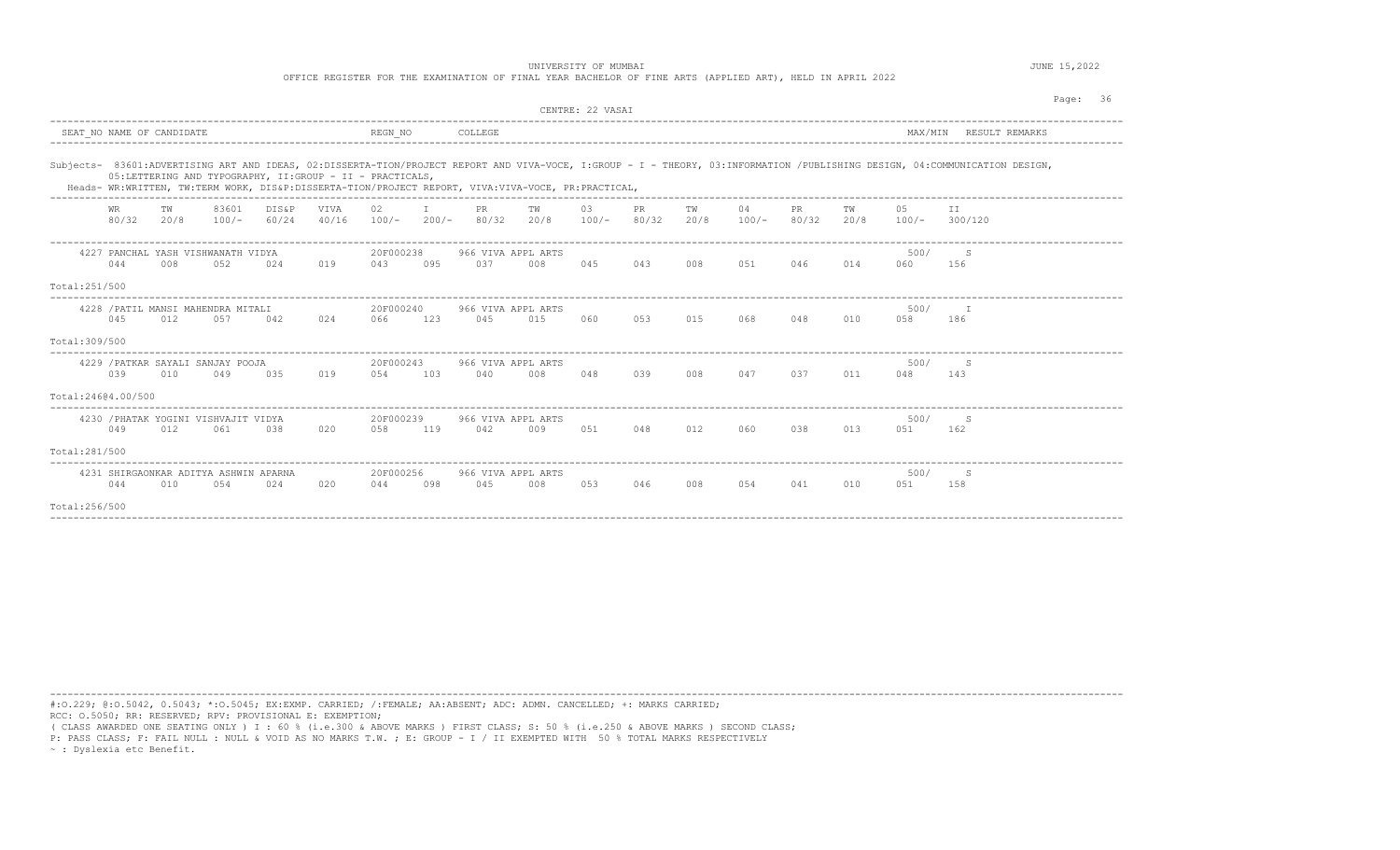OFFICE REGISTER FOR THE EXAMINATION OF FINAL YEAR BACHELOR OF FINE ARTS (APPLIED ART), HELD IN APRIL 2022

|                                |             |                           |                                                |                |                   |                      |     |                                                                                                    |            | CENTRE: 22 VASAI |              |            |             |              |            |               |                                                                                                                                                                             | Page: 37 |
|--------------------------------|-------------|---------------------------|------------------------------------------------|----------------|-------------------|----------------------|-----|----------------------------------------------------------------------------------------------------|------------|------------------|--------------|------------|-------------|--------------|------------|---------------|-----------------------------------------------------------------------------------------------------------------------------------------------------------------------------|----------|
|                                |             | SEAT NO NAME OF CANDIDATE |                                                |                |                   | REGN NO              |     | COLLEGE                                                                                            |            |                  |              |            |             |              |            |               | MAX/MIN RESULT REMARKS                                                                                                                                                      |          |
|                                |             |                           | 06: ILLUSTRATION, II: GROUP - II - PRACTICALS, |                |                   |                      |     | Heads- WR:WRITTEN, TW:TERM WORK, DIS&P:DISSERTA-TION/PROJECT REPORT, VIVA:VIVA-VOCE, PR:PRACTICAL, |            |                  |              |            |             |              |            |               | Subjects- 83601:ADVERTISING ART AND IDEAS, 02:DISSERTA-TION/PROJECT REPORT AND VIVA-VOCE, I:GROUP - I - THEORY, 03:INFORMATION /PUBLISHING DESIGN, 04:COMMUNICATION DESIGN, |          |
|                                | WR<br>80/32 | TW<br>20/8                | 83601<br>$100/-$                               | DIS&P<br>60/24 | VIVA<br>40/16     | 02                   |     | PR<br>$100/-$ 200/- 80/32                                                                          | TW<br>20/8 | 03<br>$100/-$    | PR.<br>80/32 | TW<br>20/8 | 04<br>100/- | PR.<br>80/32 | TW<br>20/8 | 06<br>$100/-$ | TT.<br>300/120                                                                                                                                                              |          |
|                                | 033         | 008                       | 4232 / DOLAS SWATI SUDESH SHWETA<br>041        | 030            | 019               | 20F000211<br>049     | 090 | 966 VIVA APPL ARTS<br>040                                                                          | 008        | 048              | 040          | 010        | 050         | 039          | 008        | 500/<br>047   | $\mathbb{P}$<br>145                                                                                                                                                         |          |
| Total:235/500<br>Total:210/500 | 032         | 008                       | 4233 GAVAND RUPESH DAYANAND VANDANA<br>040     | 024            | 016               | 20F000213<br>040     | 080 | 966 VIVA APPL ARTS<br>036                                                                          | 008        | 044              | 034          | 008        | 042         | 036          | 008        | 500/<br>044   | $\mathsf{P}$<br>130                                                                                                                                                         |          |
| Total:268/500                  | 033         | 009                       | 4234 KAMBLE PRASHIK RAJU VANITA<br>042         | 035            | 021               | 20F000220<br>056     | 098 | 966 VIVA APPL ARTS<br>044                                                                          | 014        | 058              | 050          | 012        | 062         | 039          | 011        | 500/<br>050   | S<br>170                                                                                                                                                                    |          |
| Total:289/500                  | 044         | 009                       | 4235 KARANJEKAR SARTHAK SUNIL SANJANA<br>053   | 035            | ----------<br>022 | 20F000222<br>057 110 |     | 966 VIVA APPL ARTS<br>046                                                                          | 012        | 058              | 050          | 011        | 061 0       | 048          | 012        | 500/<br>060   | -S<br>179                                                                                                                                                                   |          |
| Total:268/500                  | 048         | 010                       | 4236 MANKAME SHUBH ASHISH ANITA<br>058         | 024            | 021               | 20F000228<br>045     | 103 | 966 VIVA APPL ARTS<br>043                                                                          | 010        | 053              | 046          | 009        | 055         | 046          | 011        | 500/<br>057   | -S<br>165                                                                                                                                                                   |          |
| Total:278/500                  | 053         | 008                       | 4237 MHATRE PRATHAMESH PRASAD POOJA<br>061     | 024            | 023               | 20F000231<br>047     | 108 | 966 VIVA APPL ARTS<br>048                                                                          | 010        | 058              | 048          | 009        | 057         | 047          | 008        | 500/<br>055   | S<br>170                                                                                                                                                                    |          |
| Total: 308/500                 | 048         | 012                       | 4238 MULE JAY PRASHANT PRANITA<br>060          | 038            | 022               | 20F000234<br>060     | 120 | 966 VIVA APPL ARTS<br>046                                                                          | 013        | 059              | 052          | 014        | 066         | 050          | 013        | 500/<br>063   | I<br>188                                                                                                                                                                    |          |

----------------------------------------------------------------------------------------------------------------------------------------------------------------------------------------

#:O.229; @:O.5042, 0.5043; \*:O.5045; EX:EXMP. CARRIED; /:FEMALE; AA:ABSENT; ADC: ADMN. CANCELLED; +: MARKS CARRIED; RCC: O.5050; RR: RESERVED; RPV: PROVISIONAL E: EXEMPTION;

( CLASS AWARDED ONE SEATING ONLY ) I : 60 % (i.e.300 & ABOVE MARKS ) FIRST CLASS; S: 50 % (i.e.250 & ABOVE MARKS ) SECOND CLASS;

P: PASS CLASS; F: FAIL NULL : NULL & VOID AS NO MARKS T.W. ; E: GROUP - I / II EXEMPTED WITH 50 % TOTAL MARKS RESPECTIVELY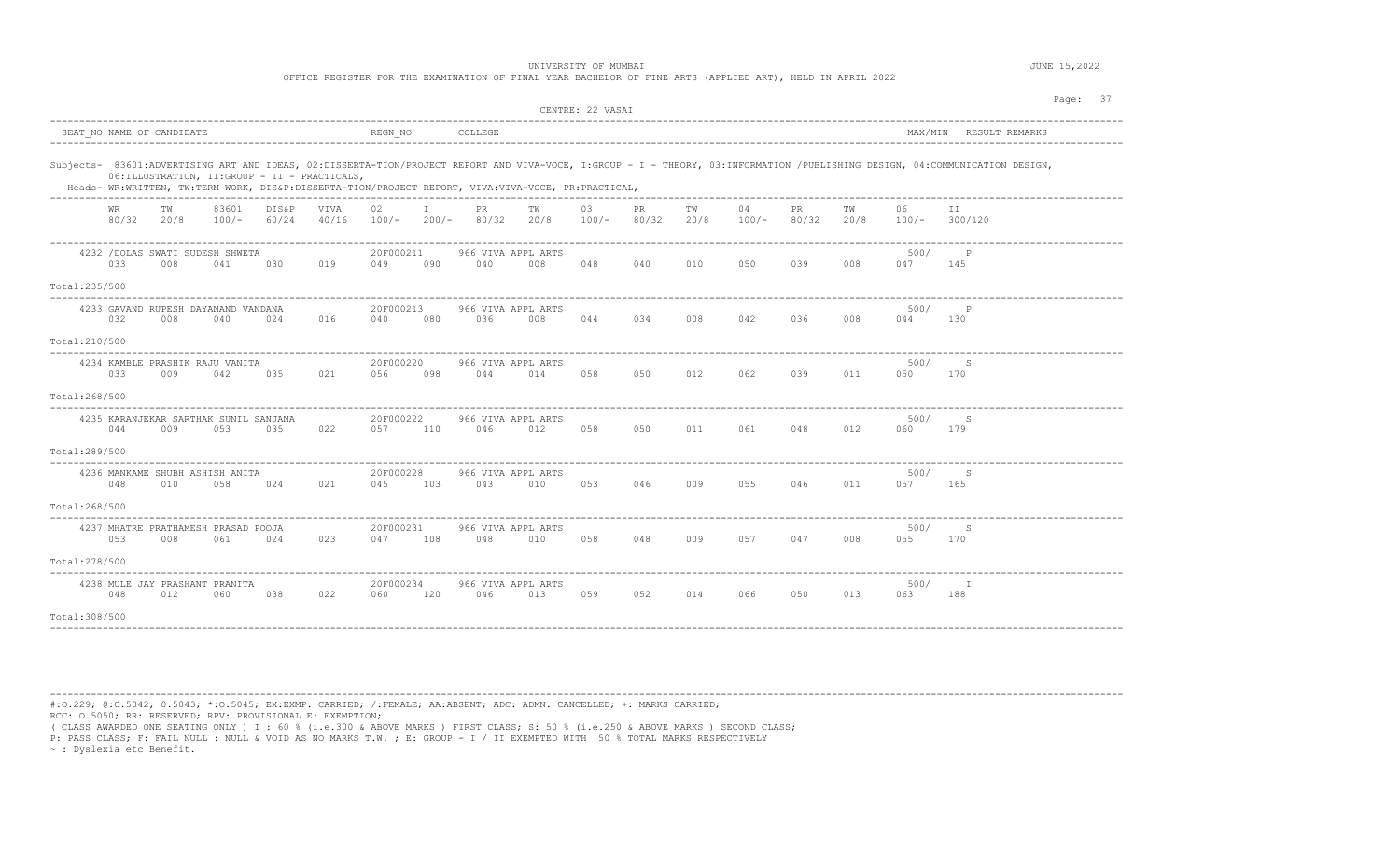OFFICE REGISTER FOR THE EXAMINATION OF FINAL YEAR BACHELOR OF FINE ARTS (APPLIED ART), HELD IN APRIL 2022

|                                                                                                    |            |                  |                                                                                       |               |                  |         |                           |            | CENTRE: 22 VASAI |              |            |             |              |            |             |                                                                                                                                                                             | Page: 38 |
|----------------------------------------------------------------------------------------------------|------------|------------------|---------------------------------------------------------------------------------------|---------------|------------------|---------|---------------------------|------------|------------------|--------------|------------|-------------|--------------|------------|-------------|-----------------------------------------------------------------------------------------------------------------------------------------------------------------------------|----------|
| SEAT NO NAME OF CANDIDATE                                                                          |            |                  |                                                                                       |               | REGN NO          |         | COLLEGE                   |            |                  |              |            |             |              |            |             | MAX/MIN RESULT REMARKS                                                                                                                                                      |          |
| Heads- WR:WRITTEN, TW:TERM WORK, DIS&P:DISSERTA-TION/PROJECT REPORT, VIVA:VIVA-VOCE, PR:PRACTICAL, |            |                  | 06: ILLUSTRATION, II: GROUP - II - PRACTICALS,<br>___________________________________ |               |                  |         |                           |            |                  |              |            |             |              |            |             | Subjects- 83601:ADVERTISING ART AND IDEAS, 02:DISSERTA-TION/PROJECT REPORT AND VIVA-VOCE, I:GROUP - I - THEORY, 03:INFORMATION /PUBLISHING DESIGN, 04:COMMUNICATION DESIGN, |          |
| <b>WR</b><br>80/32                                                                                 | TW<br>20/8 | 83601<br>$100/-$ | DIS&P<br>60/24                                                                        | VIVA<br>40/16 | 02<br>$100/-$    | $200/-$ | PR.<br>80/32              | TW<br>20/8 | 03<br>$100/-$    | PR.<br>80/32 | TW<br>20/8 | 04<br>100/- | PR.<br>80/32 | тw<br>20/8 | 06<br>100/- | ΙI<br>300/120                                                                                                                                                               |          |
| 4239 NATEKAR ROHIT GANGADHAR VIJAYA<br>049                                                         | 010        | 059              | 024                                                                                   | 017           | 20F000236<br>041 | 100     | 966 VIVA APPL ARTS<br>034 | 008        | 042              | 034          | 008        | 042         | 034          | 009        | 500/<br>043 | P<br>127                                                                                                                                                                    |          |
| Total:227/500<br>4240 PATIL VIKRANT YASHWANT YAMINI<br>046<br>Total: 308/500                       | 011        | 057              | 039                                                                                   | 021           | 20F000242<br>060 | 117     | 966 VIVA APPL ARTS<br>050 | 013        | 063              | 053          | 014        | 067         | 049          | 012        | 500/<br>061 | - т<br>191                                                                                                                                                                  |          |
| 4241 PAWAR PRAJWAL HRUDYANATH SWATI<br>036<br>Total: 213/500                                       | 008        | 044              | 024                                                                                   | 016           | 20F000245<br>040 | 084     | 966 VIVA APPL ARTS<br>035 | 008        | 043              | 035          | 008        | 043         | 035          | 008        | 500/<br>043 | $\mathsf{P}$<br>129                                                                                                                                                         |          |
| 4242 / SABNIS SHIVANI VINAYKUMAR SUJATA<br>044<br>Total: 276/500                                   | 010        | 054              | 024                                                                                   | 023           | 20F000250<br>047 | 101     | 966 VIVA APPL ARTS<br>047 | 010        | 057              | 048          | 011        | 059         | 046          | 013        | 500/<br>059 | S<br>175                                                                                                                                                                    |          |
| 4243 TALKAR NIKHIL LAXMAN RATNAPRABHA<br>038<br>Total:280/500                                      | 008        | 046              | 038                                                                                   | 021           | 20F000259<br>059 | 105     | 966 VIVA APPL ARTS<br>051 | 011        | 062              | 049          | 012        | 061         | 040          | 012        | 500/<br>052 | S<br>175                                                                                                                                                                    |          |
| 4244 / WALIMBE YASHASHREE SUSHIL MAYURA<br>046<br>Total: 321/500                                   | 013        | 059              | 042                                                                                   | 024           | 20F000263<br>066 | 125     | 966 VIVA APPL ARTS<br>053 | 012        | 065              | 052          | 014        | 066         | 052          | 013        | 500/<br>065 | I<br>196                                                                                                                                                                    |          |
| 4245 YAMBAR KAUSHIK VINAYAK VAISHNAVI<br>046<br>Total:262/500                                      | 011        | 057              | 024                                                                                   | 021           | 20F000264<br>045 | 102     | 966 VIVA APPL ARTS<br>037 | 009        | 046              | 041          | 010        | 051         | 051          | 012        | 500/<br>063 | S<br>160                                                                                                                                                                    |          |

----------------------------------------------------------------------------------------------------------------------------------------------------------------------------------------

#:O.229; @:O.5042, 0.5043; \*:O.5045; EX:EXMP. CARRIED; /:FEMALE; AA:ABSENT; ADC: ADMN. CANCELLED; +: MARKS CARRIED; RCC: O.5050; RR: RESERVED; RPV: PROVISIONAL E: EXEMPTION;

( CLASS AWARDED ONE SEATING ONLY ) I : 60 % (i.e.300 & ABOVE MARKS ) FIRST CLASS; S: 50 % (i.e.250 & ABOVE MARKS ) SECOND CLASS;

P: PASS CLASS; F: FAIL NULL : NULL & VOID AS NO MARKS T.W. ; E: GROUP - I / II EXEMPTED WITH 50 % TOTAL MARKS RESPECTIVELY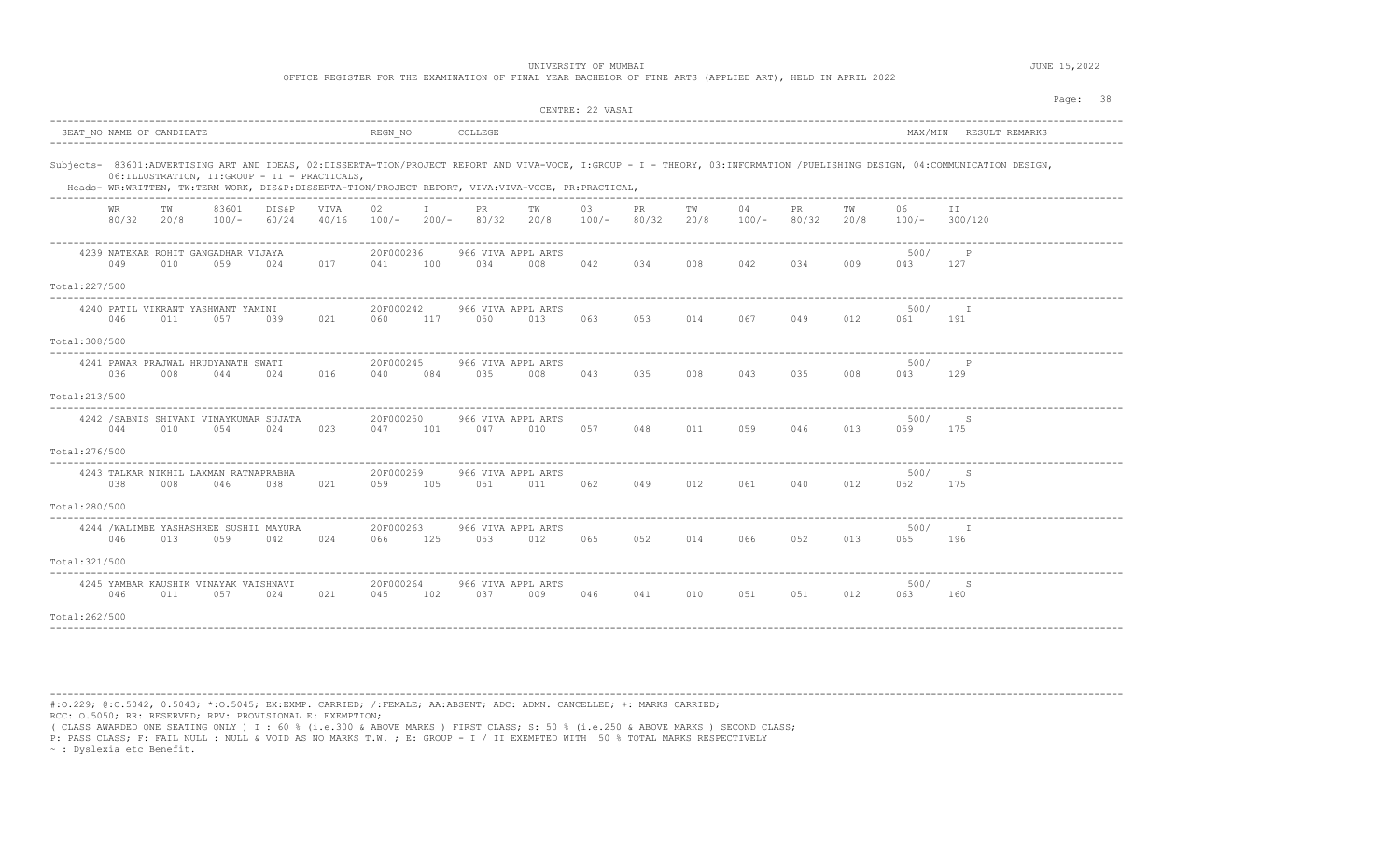OFFICE REGISTER FOR THE EXAMINATION OF FINAL YEAR BACHELOR OF FINE ARTS (APPLIED ART), HELD IN APRIL 2022

|                  |                    |                                                                            |                  |                |                      |                  |         |                           |                                                                                                    | CENTRE: 22 VASAI |             |            |               |              |            |               |                                                                                                                                                                             | Page: 39 |  |
|------------------|--------------------|----------------------------------------------------------------------------|------------------|----------------|----------------------|------------------|---------|---------------------------|----------------------------------------------------------------------------------------------------|------------------|-------------|------------|---------------|--------------|------------|---------------|-----------------------------------------------------------------------------------------------------------------------------------------------------------------------------|----------|--|
|                  |                    | SEAT NO NAME OF CANDIDATE                                                  |                  |                |                      | REGN NO          |         | COLLEGE                   |                                                                                                    |                  |             |            |               |              |            | MAX/MIN       | RESULT REMARKS                                                                                                                                                              |          |  |
|                  |                    | 07: PHOTOGRAPHY, II: GROUP - II - PRACTICALS,                              |                  |                |                      |                  |         |                           | Heads- WR:WRITTEN, TW:TERM WORK, DIS&P:DISSERTA-TION/PROJECT REPORT, VIVA:VIVA-VOCE, PR:PRACTICAL, |                  |             |            |               |              |            |               | Subjects- 83601:ADVERTISING ART AND IDEAS, 02:DISSERTA-TION/PROJECT REPORT AND VIVA-VOCE, I:GROUP - I - THEORY, 03:INFORMATION /PUBLISHING DESIGN, 04:COMMUNICATION DESIGN, |          |  |
|                  | <b>WR</b><br>80/32 | TW<br>20/8                                                                 | 83601<br>$100/-$ | DIS&P<br>60/24 | <b>VIVA</b><br>40/16 | 02<br>$100/-$    | $200/-$ | PR.<br>80/32              | тw<br>20/8                                                                                         | 03<br>$100/-$    | PR<br>80/32 | TW<br>20/8 | 04<br>100/-   | PR.<br>80/32 | тw<br>20/8 | 07<br>100/-   | ΙI<br>300/120                                                                                                                                                               |          |  |
|                  | 040                | 4246 / MATONDKAR BHAGYASHREE SUJATA<br>008                                 | 048              | 024            | 018                  | 20F000230<br>042 | 090     | 966 VIVA APPL ARTS<br>036 | 008                                                                                                | 044              | 034         | 008        | 042           | 036          | 014        | 500/<br>050   | P<br>136                                                                                                                                                                    |          |  |
| Total: 226/500   |                    |                                                                            |                  |                |                      |                  |         |                           |                                                                                                    |                  |             |            |               |              |            |               |                                                                                                                                                                             |          |  |
|                  | 044                | 4247 / MHASHELKAR VAIDEHI CHAITANYA LEENA<br>008                           | 052              | 024            | 016                  | 19F000223<br>040 | 092     | 966 VIVA APPL ARTS<br>032 | 008                                                                                                | 040              | 032         | 008        | 040           | 03101        | 008        | 500/<br>03901 | $\mathsf{P}$<br>11902                                                                                                                                                       |          |  |
| Total: 21102/500 |                    |                                                                            |                  |                |                      |                  |         |                           |                                                                                                    |                  |             |            |               |              |            |               |                                                                                                                                                                             |          |  |
|                  | 039                | 4248 /NALAWADE MANASI BAJIRAO NEETA<br>008                                 | 047              | 024            | 018                  | 20F000235<br>042 | 089     | 966 VIVA APPL ARTS<br>034 | 008                                                                                                | 042              | 035         | 008        | 043           | 036          | 011        | 500/<br>047   | P<br>132                                                                                                                                                                    |          |  |
| Total: 221/500   |                    |                                                                            |                  |                |                      |                  |         |                           |                                                                                                    |                  |             |            |               |              |            |               |                                                                                                                                                                             |          |  |
| Total:260/500    | 049                | 4249 / RANE TANAYA VIJAY LATA<br>011                                       | 060              | 024            | 018                  | 20F000249<br>042 | 102     | 966 VIVA APPL ARTS<br>037 | 008                                                                                                | 045              | 042         | 012        | 054           | 044          | 015        | 500/<br>059   | S<br>158                                                                                                                                                                    |          |  |
|                  |                    | 08: COMPUTER GRAPHICS, II: GROUP - II - PRACTICALS,<br>------------------- |                  |                |                      |                  |         |                           | Heads- WR:WRITTEN, TW:TERM WORK, DIS&P:DISSERTA-TION/PROJECT REPORT, VIVA:VIVA-VOCE, PR:PRACTICAL, |                  |             |            |               |              |            |               | Subjects- 83601:ADVERTISING ART AND IDEAS, 02:DISSERTA-TION/PROJECT REPORT AND VIVA-VOCE, I:GROUP - I - THEORY, 03:INFORMATION /PUBLISHING DESIGN, 04:COMMUNICATION DESIGN, |          |  |
|                  | WR<br>80/32        | ΤW<br>20/8                                                                 | 83601<br>$100/-$ | DIS&P<br>60/24 | VIVA<br>40/16        | 02<br>$100/-$    | $200/-$ | PR<br>80/32               | ΤW<br>20/8                                                                                         | 03<br>$100/-$    | PR<br>80/32 | ΤW<br>20/8 | 04<br>$100/-$ | PR<br>80/32  | ΤW<br>20/8 | 08<br>$100/-$ | ΙI<br>300/120                                                                                                                                                               |          |  |
|                  | 042                | 4250 / BANSODE CHAITALI SHANKAR SANGITA<br>011                             | 053              | 024            | 016                  | 20F000208<br>040 | 093     | 966 VIVA APPL ARTS<br>033 | 008                                                                                                | 041              | 033         | 008        | 041           | 034          | 008        | 500/<br>042   | P<br>124                                                                                                                                                                    |          |  |
| Total: 217/500   |                    |                                                                            |                  |                |                      |                  |         |                           |                                                                                                    |                  |             |            |               |              |            |               |                                                                                                                                                                             |          |  |
|                  |                    |                                                                            |                  |                |                      |                  |         |                           |                                                                                                    |                  |             |            |               |              |            |               |                                                                                                                                                                             |          |  |

----------------------------------------------------------------------------------------------------------------------------------------------------------------------------------------

#:O.229; @:O.5042, 0.5043; \*:O.5045; EX:EXMP. CARRIED; /:FEMALE; AA:ABSENT; ADC: ADMN. CANCELLED; +: MARKS CARRIED; RCC: O.5050; RR: RESERVED; RPV: PROVISIONAL E: EXEMPTION;

( CLASS AWARDED ONE SEATING ONLY ) I : 60 % (i.e.300 & ABOVE MARKS ) FIRST CLASS; S: 50 % (i.e.250 & ABOVE MARKS ) SECOND CLASS;

P: PASS CLASS; F: FAIL NULL : NULL & VOID AS NO MARKS T.W. ; E: GROUP - I / II EXEMPTED WITH 50 % TOTAL MARKS RESPECTIVELY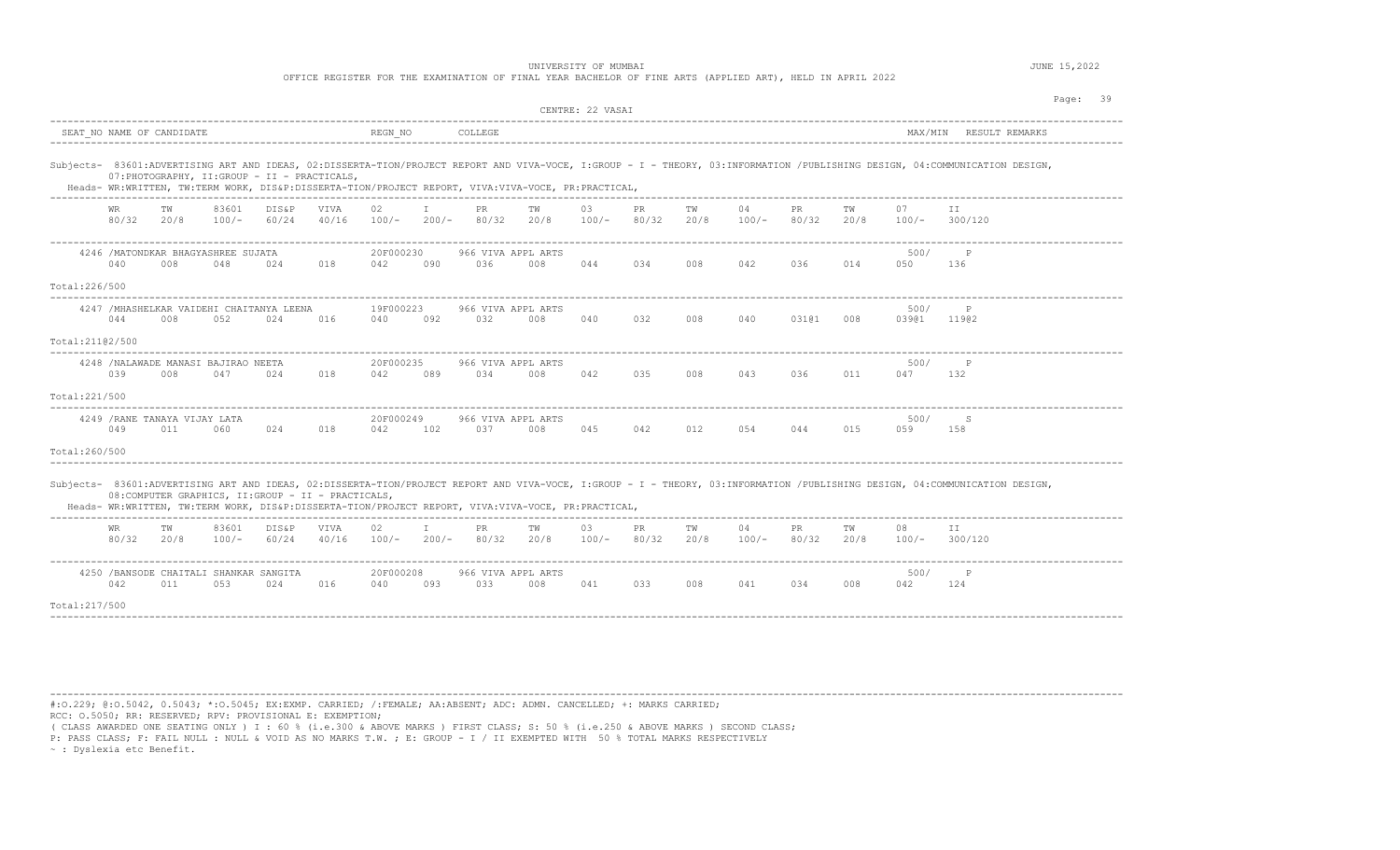|                    |                    |                           |                                              |                                                     |               |                      |              |                                                                                                    |     | CENTRE: 22 VASAI |             |            |               |              |            |                 | Page: 40                                                                                                                                                                    |
|--------------------|--------------------|---------------------------|----------------------------------------------|-----------------------------------------------------|---------------|----------------------|--------------|----------------------------------------------------------------------------------------------------|-----|------------------|-------------|------------|---------------|--------------|------------|-----------------|-----------------------------------------------------------------------------------------------------------------------------------------------------------------------------|
|                    |                    | SEAT NO NAME OF CANDIDATE |                                              |                                                     |               | REGN NO              |              | COLLEGE                                                                                            |     |                  |             |            |               |              |            |                 | MAX/MIN RESULT REMARKS                                                                                                                                                      |
|                    |                    |                           |                                              | 08: COMPUTER GRAPHICS, II: GROUP - II - PRACTICALS, |               |                      |              | Heads- WR:WRITTEN, TW:TERM WORK, DIS&P:DISSERTA-TION/PROJECT REPORT, VIVA:VIVA-VOCE, PR:PRACTICAL, |     |                  |             |            |               |              |            |                 | Subjects- 83601:ADVERTISING ART AND IDEAS, 02:DISSERTA-TION/PROJECT REPORT AND VIVA-VOCE, I:GROUP - I - THEORY, 03:INFORMATION /PUBLISHING DESIGN, 04:COMMUNICATION DESIGN, |
|                    | WR<br>80/32        | TW<br>20/8                | 83601<br>100/-                               | DIS&P<br>60/24                                      | VIVA<br>40/16 | 02<br>$100/-$        | T<br>$200/-$ | PR.<br>80/32 20/8                                                                                  | TW  | 03<br>$100/-$    | PR<br>80/32 | TW<br>20/8 | 04<br>$100/-$ | PR.<br>80/32 | TW<br>20/8 | 08<br>100/-     | T T<br>300/120                                                                                                                                                              |
|                    | 0.37               | 008                       | 4251 / GADE JAGRUTI RAVINDRA NAYANA<br>045   | 024                                                 | 016           | 20F000212<br>040     | 085          | 966 VIVA APPL ARTS<br>032                                                                          | 008 | 040              | 033         | 008        | 041           | 03101        | 008        | 500/<br>03901   | P<br>12001                                                                                                                                                                  |
| Total:20501/500    |                    |                           |                                              |                                                     |               |                      |              |                                                                                                    |     |                  |             |            |               |              |            |                 |                                                                                                                                                                             |
|                    | 039                | 014                       | 053                                          | 4252 / GHADGE VAISHNAVI JITENDRA VAISHALI<br>034    | 018           | 20F000214<br>052     | 105          | 966 VIVA APPL ARTS<br>037                                                                          | 009 | 046              | 039         | 010        | 049           | 035          | 008        | 500/<br>043     | $\mathbb{P}$<br>138                                                                                                                                                         |
| Total: 243/500     |                    |                           |                                              |                                                     |               |                      |              |                                                                                                    |     |                  |             |            |               |              |            |                 |                                                                                                                                                                             |
|                    | 044                | 009                       | 4253 / GHOSALKAR RUTUJA RAKESH NEELAM<br>053 | 024                                                 | 017           | 20F000215<br>041     | 094          | 966 VIVA APPL ARTS<br>033                                                                          | 008 | 041              | 03101 008   |            | 03901 032     |              | 008        | 500/<br>040     | P<br>12001                                                                                                                                                                  |
| Total:21401/500    |                    |                           |                                              |                                                     |               |                      |              |                                                                                                    |     |                  |             |            |               |              |            |                 |                                                                                                                                                                             |
|                    | 047                | 009                       | 4254 KADU PRATIK PRAKASH PRATIKSHA<br>056    | 028                                                 | 019           | 20F000219<br>047     | 103          | 966 VIVA APPL ARTS<br>037                                                                          | 009 | 046              | 038         | 008        | 046           | 045          | 009        | 500/<br>054     | -S<br>146                                                                                                                                                                   |
| Total:24901.00/500 |                    |                           |                                              |                                                     |               |                      |              |                                                                                                    |     |                  |             |            |               |              |            |                 |                                                                                                                                                                             |
|                    | 043                | 008                       | 051                                          | 4255 / KANEKAR KARISHMA RAVINDRA SUVARNA<br>024     | 019           | 20F000221<br>043     | 094          | 966 VIVA APPL ARTS<br>038                                                                          | 008 | 046              | 038         | 010        | 048           | 038          | 008        | 500/<br>046 140 | P                                                                                                                                                                           |
| Total:234/500      |                    |                           |                                              |                                                     |               |                      |              |                                                                                                    |     |                  |             |            |               |              |            |                 |                                                                                                                                                                             |
|                    | 046                | 010                       | 4256 KARMARKAR ISHAN UPENDRA YOGINI<br>056   | 035                                                 | 019           | 20F000223<br>054 110 |              | 966 VIVA APPL ARTS<br>036                                                                          | 008 | 044              | 039         | 008        | 047           | 039          | 008        | 500/<br>047     | - S<br>138                                                                                                                                                                  |
|                    | Total:24802.00/500 |                           |                                              |                                                     |               |                      |              |                                                                                                    |     |                  |             |            |               |              |            |                 |                                                                                                                                                                             |
|                    | 048                | 010                       | 4257 / PATIL NEHA VASUDEO CHITRA<br>058      | 030                                                 | 020           | 20F000241<br>050     | 108          | 966 VIVA APPL ARTS<br>046                                                                          | 012 | 058              | 048         | 012        | 060           | 048          | 011        | 500/<br>059     | S<br>177                                                                                                                                                                    |
| Total:285/500      |                    |                           |                                              |                                                     |               |                      |              |                                                                                                    |     |                  |             |            |               |              |            |                 |                                                                                                                                                                             |

----------------------------------------------------------------------------------------------------------------------------------------------------------------------------------------

#:O.229; @:O.5042, 0.5043; \*:O.5045; EX:EXMP. CARRIED; /:FEMALE; AA:ABSENT; ADC: ADMN. CANCELLED; +: MARKS CARRIED;

RCC: O.5050; RR: RESERVED; RPV: PROVISIONAL E: EXEMPTION;

( CLASS AWARDED ONE SEATING ONLY ) I : 60 % (i.e.300 & ABOVE MARKS ) FIRST CLASS; S: 50 % (i.e.250 & ABOVE MARKS ) SECOND CLASS;

P: PASS CLASS; F: FAIL NULL : NULL & VOID AS NO MARKS T.W. ; E: GROUP - I / II EXEMPTED WITH 50 % TOTAL MARKS RESPECTIVELY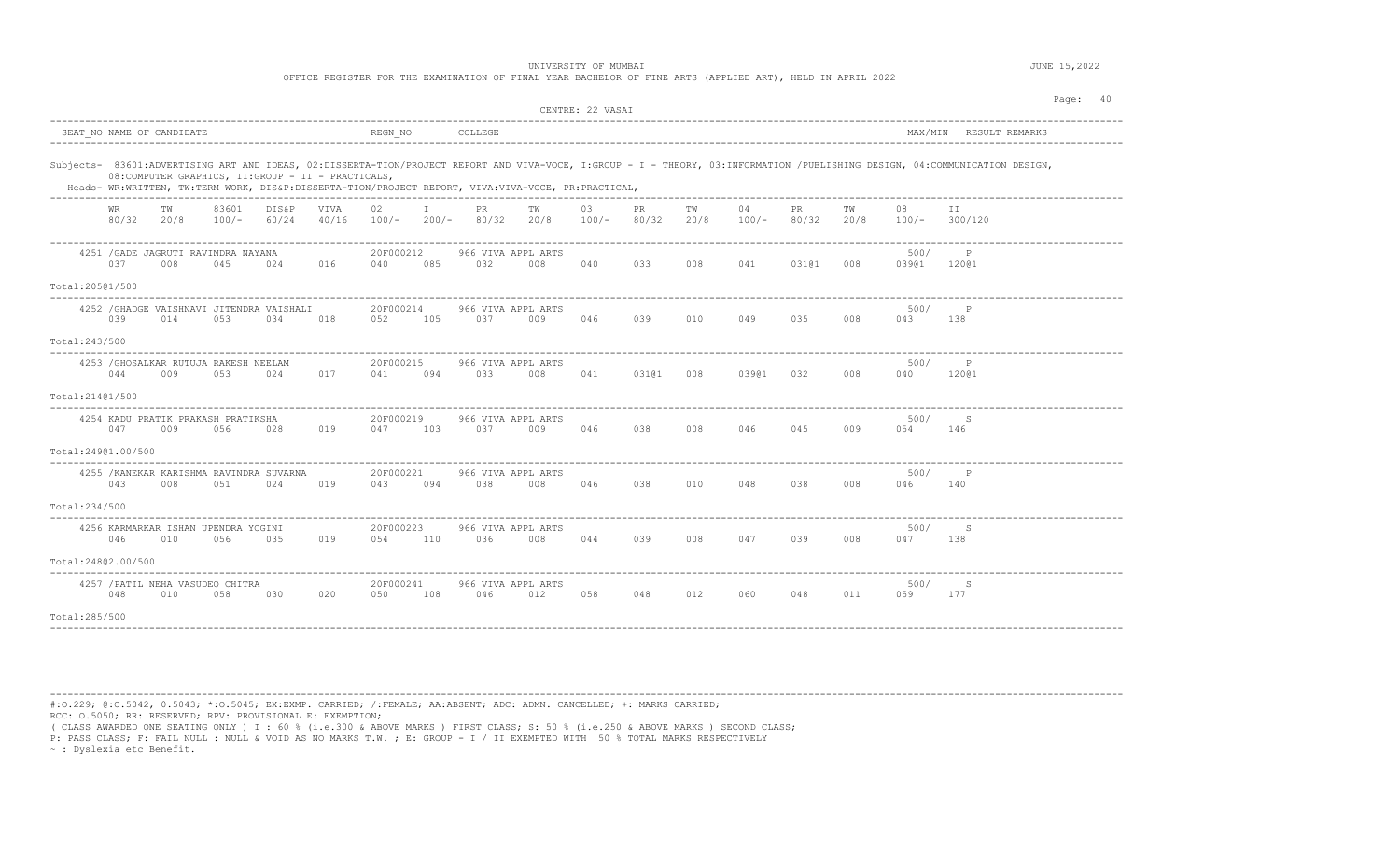OFFICE REGISTER FOR THE EXAMINATION OF FINAL YEAR BACHELOR OF FINE ARTS (APPLIED ART), HELD IN APRIL 2022

|                                                                                                                                                                                                                                                                                                                                          |     |                              |                |               |                      |              |                             |                         | CENTRE: 22 VASAI    |     |            |               |              |            |                     | Page: 41               |
|------------------------------------------------------------------------------------------------------------------------------------------------------------------------------------------------------------------------------------------------------------------------------------------------------------------------------------------|-----|------------------------------|----------------|---------------|----------------------|--------------|-----------------------------|-------------------------|---------------------|-----|------------|---------------|--------------|------------|---------------------|------------------------|
| SEAT NO NAME OF CANDIDATE                                                                                                                                                                                                                                                                                                                |     |                              |                |               | REGN NO              |              | COLLEGE                     |                         |                     |     |            |               |              |            |                     | MAX/MIN RESULT REMARKS |
| Subjects- 83601:ADVERTISING ART AND IDEAS, 02:DISSERTA-TION/PROJECT REPORT AND VIVA-VOCE, I:GROUP - I - THEORY, 03:INFORMATION /PUBLISHING DESIGN, 04:COMMUNICATION DESIGN,<br>08: COMPUTER GRAPHICS, II: GROUP - II - PRACTICALS,<br>Heads- WR:WRITTEN, TW:TERM WORK, DIS&P:DISSERTA-TION/PROJECT REPORT, VIVA:VIVA-VOCE, PR:PRACTICAL, |     | ---------------------------- |                |               |                      |              |                             |                         |                     |     |            |               |              |            |                     |                        |
| WR.<br>80/32 20/8                                                                                                                                                                                                                                                                                                                        | TW  | 83601<br>$100/-$             | DIS&P<br>60/24 | VIVA<br>40/16 | 02<br>$100/-$        | $\mathbb{I}$ | <b>PR</b><br>200/- 80/32    | TW<br>20/8              | 03<br>$100/-$ 80/32 | PR  | TW<br>20/8 | 04<br>$100/-$ | PR.<br>80/32 | TW<br>20/8 | 08                  | II.<br>$100/-$ 300/120 |
| 4258 / PAWANGADKAR MADHURA KEDAR UMA<br>049                                                                                                                                                                                                                                                                                              | 011 | 060                          | 033            | 023           | 20F000244<br>056 116 |              | 966 VIVA APPL ARTS<br>048   | 013                     | 061                 | 052 | 012        | 064           | 049          | 009        | 500/<br>058         | T<br>183               |
| Total:29901.00/500                                                                                                                                                                                                                                                                                                                       |     |                              |                |               |                      |              |                             |                         |                     |     |            |               |              |            |                     |                        |
| 4259 PAWAR SHREYASH PRAMOD NISHA<br>042                                                                                                                                                                                                                                                                                                  | 008 | 050                          | 024            | 017           | 20F000246<br>041     | 091          | 966 VIVA APPL ARTS<br>035   | 008                     | 043                 | 038 | 008        | 046           | 040          | 008        | 500/<br>048         | 137                    |
| Total: 228/500                                                                                                                                                                                                                                                                                                                           |     |                              |                |               |                      |              |                             |                         |                     |     |            |               |              |            |                     |                        |
| 4260 RANE HARSHAL LAXMIKANT JANHAVI<br>036                                                                                                                                                                                                                                                                                               | 008 | 044                          | 024            | 016           | 20F000248<br>040     | 084          | 966 VIVA APPL ARTS<br>03101 | 008                     | 03901               | 032 | 008        | 040           | 03101        | 008        | 500/<br>03901 11804 | P                      |
| Total:20204/500                                                                                                                                                                                                                                                                                                                          |     |                              |                |               |                      |              |                             |                         |                     |     |            |               |              |            |                     |                        |
| 4261 / SHELAR SANJANA SANTOSH SAILI<br>046                                                                                                                                                                                                                                                                                               | 011 | 057                          | 024            | 019           | 20F000254<br>043     | 100          | 966 VIVA APPL ARTS<br>040   | 008                     | 048                 |     |            | 044 012 056   | 036 008      |            | 500/<br>044         | S<br>148               |
| Total:24802.00/500                                                                                                                                                                                                                                                                                                                       |     |                              |                |               |                      |              |                             |                         |                     |     |            |               |              |            |                     |                        |
| 4262 SHINDE PRASHANT DATTATRAY MANGAL<br>049                                                                                                                                                                                                                                                                                             | 008 | 057                          | 024            | 019           | 20F000255<br>043     | 100          | 966 VIVA APPL ARTS<br>037   | 008                     | 045                 | 034 | 008        | 042           | 038          | 008        | 500/<br>046         | $_{\rm P}$<br>133      |
| Total:233/500                                                                                                                                                                                                                                                                                                                            |     |                              |                |               |                      |              |                             |                         |                     |     |            |               |              |            |                     |                        |
| 4263 / SONULE SIMRAN VIJAY MANGAL<br>032                                                                                                                                                                                                                                                                                                 | 008 | 040                          | 024            | 017           | 20F000257<br>041     | 081          | 966 VIVA APPL ARTS          | 03101 008 03901 035 008 |                     |     |            | 043           | 03101        | 008        | 500/<br>03901 12102 | P                      |
| Total:20202/500                                                                                                                                                                                                                                                                                                                          |     |                              |                |               |                      |              |                             |                         |                     |     |            |               |              |            |                     |                        |
| 4264 TANDALEKAR SHUBHAM SUDHAKAR JYOTI<br>032                                                                                                                                                                                                                                                                                            | 008 | 040                          | 040            | 019           | 20F000260<br>059     | 099          | 966 VIVA APPL ARTS<br>038   | 008                     | 046                 | 041 | 008        | 049           | 046 008      |            | 500/<br>054         | S<br>149               |
| Total:24802.00/500                                                                                                                                                                                                                                                                                                                       |     |                              |                |               |                      |              |                             |                         |                     |     |            |               |              |            |                     |                        |

----------------------------------------------------------------------------------------------------------------------------------------------------------------------------------------

#:O.229; @:O.5042, 0.5043; \*:O.5045; EX:EXMP. CARRIED; /:FEMALE; AA:ABSENT; ADC: ADMN. CANCELLED; +: MARKS CARRIED; RCC: O.5050; RR: RESERVED; RPV: PROVISIONAL E: EXEMPTION;

( CLASS AWARDED ONE SEATING ONLY ) I : 60 % (i.e.300 & ABOVE MARKS ) FIRST CLASS; S: 50 % (i.e.250 & ABOVE MARKS ) SECOND CLASS;

P: PASS CLASS; F: FAIL NULL : NULL & VOID AS NO MARKS T.W. ; E: GROUP - I / II EXEMPTED WITH 50 % TOTAL MARKS RESPECTIVELY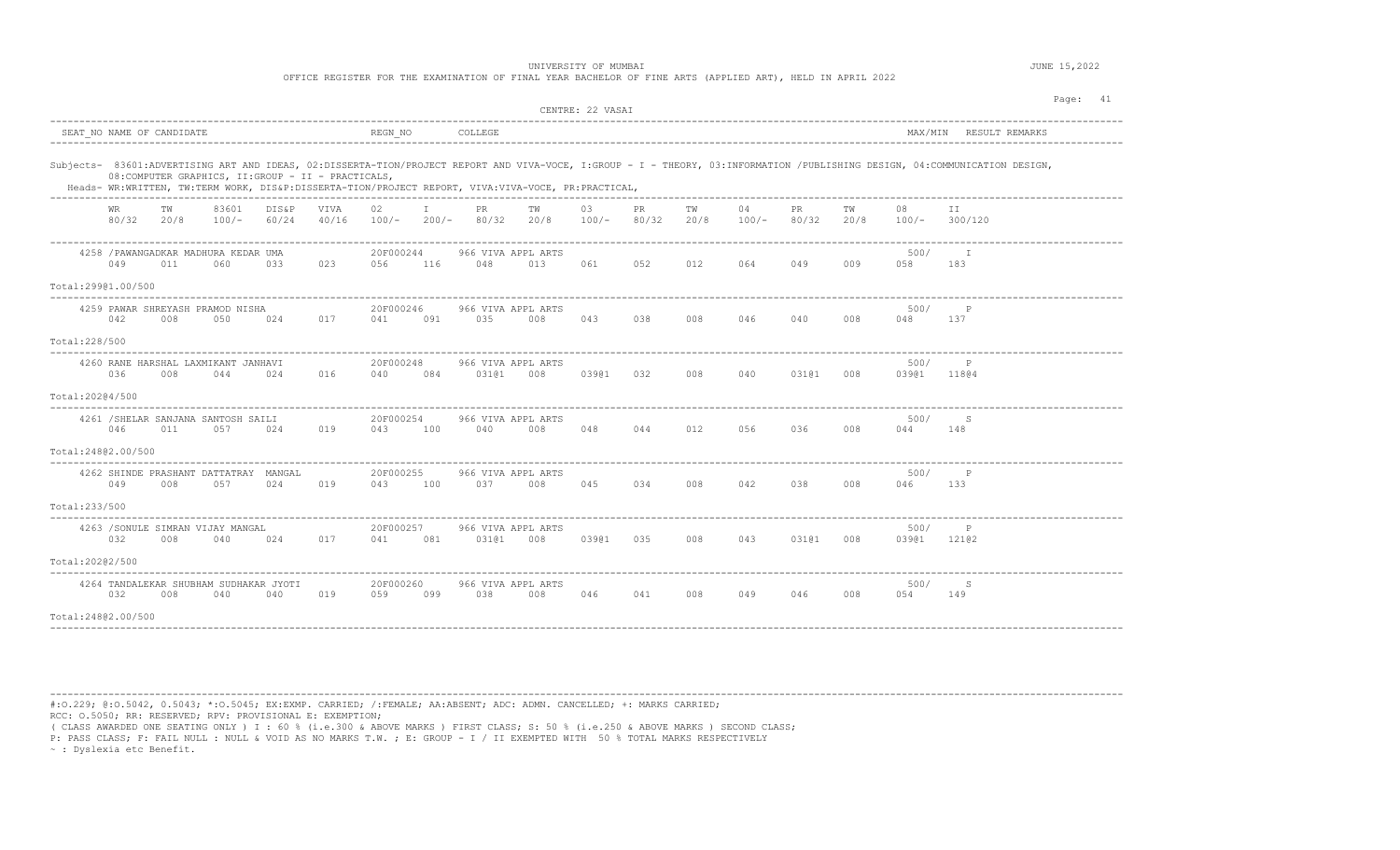OFFICE REGISTER FOR THE EXAMINATION OF FINAL YEAR BACHELOR OF FINE ARTS (APPLIED ART), HELD IN APRIL 2022

|                                     |             |                           |                                              |                |                                                     |                  |                    |                                                                                                                                                                                 |            | CENTRE: 22 VASAI    |             |            |               |              |            |               |                                                                                                                                                                             | Page: 42 |  |
|-------------------------------------|-------------|---------------------------|----------------------------------------------|----------------|-----------------------------------------------------|------------------|--------------------|---------------------------------------------------------------------------------------------------------------------------------------------------------------------------------|------------|---------------------|-------------|------------|---------------|--------------|------------|---------------|-----------------------------------------------------------------------------------------------------------------------------------------------------------------------------|----------|--|
|                                     |             | SEAT NO NAME OF CANDIDATE |                                              |                |                                                     | REGN NO          |                    | COLLEGE                                                                                                                                                                         |            |                     |             |            |               |              |            |               | MAX/MIN RESULT REMARKS                                                                                                                                                      |          |  |
|                                     |             |                           |                                              |                | 08: COMPUTER GRAPHICS, II: GROUP - II - PRACTICALS, |                  |                    | Heads- WR:WRITTEN, TW:TERM WORK, DIS&P:DISSERTA-TION/PROJECT REPORT, VIVA:VIVA-VOCE, PR:PRACTICAL,                                                                              |            |                     |             |            |               |              |            |               | Subjects- 83601:ADVERTISING ART AND IDEAS, 02:DISSERTA-TION/PROJECT REPORT AND VIVA-VOCE, I:GROUP - I - THEORY, 03:INFORMATION /PUBLISHING DESIGN, 04:COMMUNICATION DESIGN, |          |  |
|                                     | WR<br>80/32 | TW<br>20/8                | 83601<br>$100/-$                             | DIS&P<br>60/24 | VIVA<br>40/16                                       | 02<br>$100/-$    | $\top$<br>$200/ -$ | PR<br>80/32                                                                                                                                                                     | TW<br>20/8 | 03<br>$100/-$ 80/32 | PR          | TW<br>20/8 | 04<br>$100/-$ | PR.<br>80/32 | TW<br>20/8 | 08<br>$100/-$ | TT.<br>300/120                                                                                                                                                              |          |  |
| Total:210/500                       | $042+$      | $008+$                    | 4265 KHAIRNAR ROMIL SANJAY MEDHA<br>050      | 024            | 016+                                                | 18F000263<br>040 | 090                | 966 VIVA APPL ARTS<br>032                                                                                                                                                       | $008 +$    | 040                 | 032         | $008 +$    | 040           | $032+$       | $008 +$    | 500/<br>040   | P<br>120                                                                                                                                                                    |          |  |
|                                     |             |                           |                                              |                |                                                     |                  |                    | 09:EXHIBITION-DISPLAY DESIGN AND STAGE CRAFT, II:GROUP - II - PRACTICALS,<br>Heads- WR:WRITTEN, TW:TERM WORK, DIS&P:DISSERTA-TION/PROJECT REPORT, VIVA:VIVA-VOCE, PR:PRACTICAL, |            |                     |             |            |               |              |            |               | Subjects- 83601:ADVERTISING ART AND IDEAS, 02:DISSERTA-TION/PROJECT REPORT AND VIVA-VOCE, I:GROUP - I - THEORY, 03:INFORMATION /PUBLISHING DESIGN, 04:COMMUNICATION DESIGN, |          |  |
|                                     | WR<br>80/32 | TW<br>20/8                | 83601<br>$100/-$                             | DIS&P<br>60/24 | VIVA<br>40/16                                       | 02<br>$100/-$    | $\mathbb{I}$       | PR<br>$200/-$ 80/32                                                                                                                                                             | TW<br>20/8 | 03<br>$100/-$       | PR<br>80/32 | TW<br>20/8 | 04<br>$100/-$ | PR<br>80/32  | ТW<br>20/8 | 09<br>$100/-$ | II.<br>300/120                                                                                                                                                              |          |  |
| Total: 265/500                      | 039         | 012                       | 4266 / DEOGHARKAR RUCHA ACHYUT ANJALI<br>051 | 035            | 021                                                 | 20F000209<br>056 | 107                | 966 VIVA APPL ARTS<br>041                                                                                                                                                       | 008        | 049                 | 044         | 008        | 052           | 047          | 010        | 500/<br>057   | S<br>158                                                                                                                                                                    |          |  |
| Total: 240/500                      | 033         | 011                       | 4267 JADHAV GAURAV DASHARATH DIPTI<br>044    | 024            | 019                                                 | 20F000217<br>043 | 087                | 966 VIVA APPL ARTS<br>036                                                                                                                                                       | 008        | 044                 | 044         | 010        | 054           | 046          | 009        | 500/<br>055   | $\mathbb{P}$<br>153                                                                                                                                                         |          |  |
|                                     | 044         | 012                       | 4268 / KOTHAWADE TANVI KISHOR SUSHMA<br>056  | 030            | 018                                                 | 20F000225<br>048 | 104                | 966 VIVA APPL ARTS<br>033                                                                                                                                                       | 008        | 041                 | 037         | 008        | 045           | 037          | 009        | 500/<br>046   | P<br>132                                                                                                                                                                    |          |  |
| Total:236/500<br>Total:24703.00/500 | 044         | 013                       | 4269 / LOKHANDE KOMAL NARENDRA GEETA<br>057  | 024            | 020                                                 | 20F000226<br>044 | 101                | 966 VIVA APPL ARTS<br>034                                                                                                                                                       | 009        | 043                 | 040         | 009        | 049           | 042          | 012        | 500/<br>054   | S<br>146                                                                                                                                                                    |          |  |
|                                     |             |                           |                                              |                |                                                     |                  |                    |                                                                                                                                                                                 |            |                     |             |            |               |              |            |               |                                                                                                                                                                             |          |  |

----------------------------------------------------------------------------------------------------------------------------------------------------------------------------------------

#:O.229; @:O.5042, 0.5043; \*:O.5045; EX:EXMP. CARRIED; /:FEMALE; AA:ABSENT; ADC: ADMN. CANCELLED; +: MARKS CARRIED; RCC: O.5050; RR: RESERVED; RPV: PROVISIONAL E: EXEMPTION;

( CLASS AWARDED ONE SEATING ONLY ) I : 60 % (i.e.300 & ABOVE MARKS ) FIRST CLASS; S: 50 % (i.e.250 & ABOVE MARKS ) SECOND CLASS;

P: PASS CLASS; F: FAIL NULL : NULL & VOID AS NO MARKS T.W. ; E: GROUP - I / II EXEMPTED WITH 50 % TOTAL MARKS RESPECTIVELY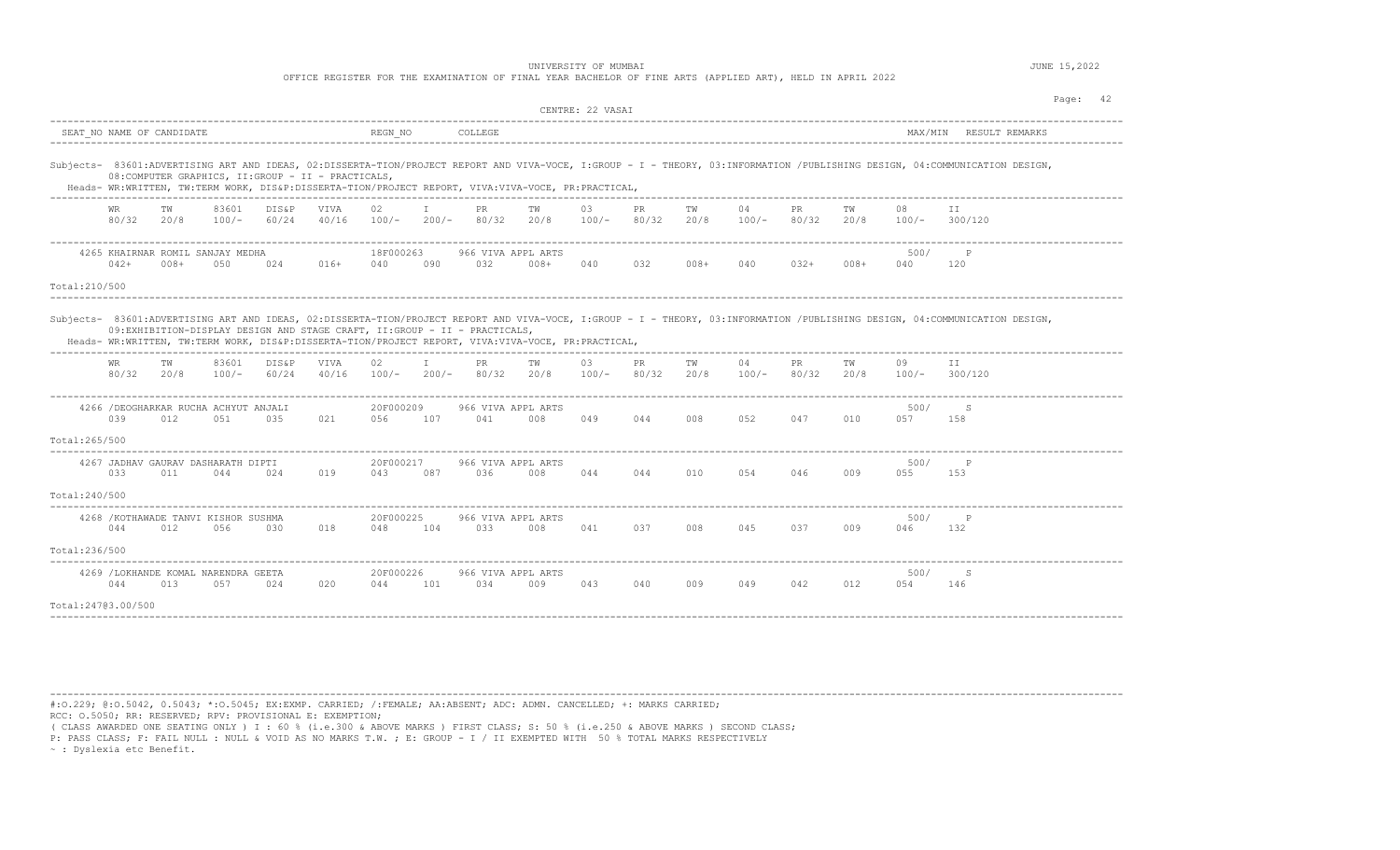| JUNE 15,2022 | UNIVERSITY OF MUMBAI                                                                                      |
|--------------|-----------------------------------------------------------------------------------------------------------|
|              | OFFICE REGISTER FOR THE EXAMINATION OF FINAL YEAR BACHELOR OF FINE ARTS (APPLIED ART), HELD IN APRIL 2022 |
|              |                                                                                                           |
| Page:        |                                                                                                           |

|                |              |                                                |                  |                |               |                  |                   |                                                                                                                                                                                 |            | CENTRE: 22 VASAI |             |            |             |             |            |             |                                                                                                                                                                             |
|----------------|--------------|------------------------------------------------|------------------|----------------|---------------|------------------|-------------------|---------------------------------------------------------------------------------------------------------------------------------------------------------------------------------|------------|------------------|-------------|------------|-------------|-------------|------------|-------------|-----------------------------------------------------------------------------------------------------------------------------------------------------------------------------|
|                |              | SEAT NO NAME OF CANDIDATE                      |                  |                |               | REGN NO          |                   | COLLEGE                                                                                                                                                                         |            |                  |             |            |             |             |            | MAX/MIN     | RESULT REMARKS                                                                                                                                                              |
|                |              |                                                |                  |                |               |                  |                   | 09:EXHIBITION-DISPLAY DESIGN AND STAGE CRAFT, II:GROUP - II - PRACTICALS,<br>Heads- WR:WRITTEN, TW:TERM WORK, DIS&P:DISSERTA-TION/PROJECT REPORT, VIVA:VIVA-VOCE, PR:PRACTICAL, |            |                  |             |            |             |             |            |             | Subjects- 83601:ADVERTISING ART AND IDEAS, 02:DISSERTA-TION/PROJECT REPORT AND VIVA-VOCE, I:GROUP - I - THEORY, 03:INFORMATION /PUBLISHING DESIGN, 04:COMMUNICATION DESIGN, |
|                | WR.<br>80/32 | TW<br>20/8                                     | 83601<br>$100/-$ | DIS&P<br>60/24 | VIVA<br>40/16 | 02<br>100/-      | $\top$<br>$200/-$ | PR.<br>80/32                                                                                                                                                                    | TW<br>20/8 | 03<br>100/-      | PR<br>80/32 | TW<br>20/8 | 04<br>100/- | PR<br>80/32 | TW<br>20/8 | 09<br>100/- | ΙI<br>300/120                                                                                                                                                               |
|                | 032          | 4270 MOHITE ANKIT ARUN ANUPAMA<br>008          | 040              | 040            | 019           | 20F000233<br>059 | 099               | 966 VIVA APPL ARTS<br>040                                                                                                                                                       | 009        | 049              | 046         | 010        | 056         | 045         | 012        | 500/<br>057 | - S<br>162                                                                                                                                                                  |
| Total:261/500  |              |                                                |                  |                |               |                  |                   |                                                                                                                                                                                 |            |                  |             |            |             |             |            |             |                                                                                                                                                                             |
|                | 047          | 4271 / PADIA RAJVI BHARAT TWINKLE<br>013       | 060              | 040            | 023           | 20F000237<br>063 | 123               | 966 VIVA APPL ARTS<br>042                                                                                                                                                       | 008        | 050              | 046         | 012        | 058         | 048         | 013        | 500/<br>061 | -S<br>169                                                                                                                                                                   |
| Total:292/500  |              |                                                |                  |                |               |                  |                   |                                                                                                                                                                                 |            |                  |             |            |             |             |            |             |                                                                                                                                                                             |
|                | 045          | 4272 / PAWAR SIDDHI SUDESH PRIYANKA<br>008     | 053              | 024            | 023           | 20F000247<br>047 | 100               | 966 VIVA APPL ARTS<br>039                                                                                                                                                       | 008        | 047              | 038         | 008        | 046         | 049         | 011        | 500/<br>060 | -S<br>153                                                                                                                                                                   |
| Total: 253/500 |              |                                                |                  |                |               |                  |                   |                                                                                                                                                                                 |            |                  |             |            |             |             |            |             |                                                                                                                                                                             |
|                | 036          | 4273 SANDIM RITESH RAVINDRA RASHMI<br>011      | 047              | 024            | 021           | 20F000251<br>045 | 092               | 966 VIVA APPL ARTS<br>039                                                                                                                                                       | 008        | 047              | 043         | 012        | 055         | 047         | 010        | 500/<br>057 | -S<br>159                                                                                                                                                                   |
| Total:251/500  |              |                                                |                  |                |               |                  |                   |                                                                                                                                                                                 |            |                  |             |            |             |             |            |             |                                                                                                                                                                             |
|                | 038          | 4274 / SHAH JHALAK KIRTI TORAL<br>012          | 050              | 042            | 023           | 20F000252<br>065 | 115               | 966 VIVA APPL ARTS<br>046                                                                                                                                                       | 012        | 058              | 044         | 008        | 052         | 050         | 015        | 500/<br>065 | -S<br>175                                                                                                                                                                   |
| Total:290/500  |              |                                                |                  |                |               |                  |                   |                                                                                                                                                                                 |            |                  |             |            |             |             |            |             |                                                                                                                                                                             |
|                | 032          | 4275 TALGAONKAR SAHADEV KRISHNA RADHIKA<br>011 | 043              | 034            | 021           | 20F000258<br>055 | 098               | 966 VIVA APPL ARTS<br>037                                                                                                                                                       | 008        | 045              | 038         | 011        | 049         | 048         | 011        | 500/<br>059 | -S<br>153                                                                                                                                                                   |
| Total:251/500  |              |                                                |                  |                |               |                  |                   |                                                                                                                                                                                 |            |                  |             |            |             |             |            |             |                                                                                                                                                                             |
|                | 038          | 4276 /THALE AVANTI BHUPENDRA VANMALA<br>008    | 046              | 024            | 019           | 20F000261<br>043 | 089               | 966 VIVA APPL ARTS<br>035                                                                                                                                                       | 008        | 043              | 043         | 008        | 051         | 037         | 008        | 500/<br>045 | $_{\rm P}$<br>139                                                                                                                                                           |
| Total: 228/500 |              |                                                |                  |                |               |                  |                   |                                                                                                                                                                                 |            |                  |             |            |             |             |            |             |                                                                                                                                                                             |

#:O.229; @:O.5042, 0.5043; \*:O.5045; EX:EXMP. CARRIED; /:FEMALE; AA:ABSENT; ADC: ADMN. CANCELLED; +: MARKS CARRIED; RCC: O.5050; RR: RESERVED; RPV: PROVISIONAL E: EXEMPTION;

( CLASS AWARDED ONE SEATING ONLY ) I : 60 % (i.e.300 & ABOVE MARKS ) FIRST CLASS; S: 50 % (i.e.250 & ABOVE MARKS ) SECOND CLASS;

P: PASS CLASS; F: FAIL NULL : NULL & VOID AS NO MARKS T.W. ; E: GROUP - I / II EXEMPTED WITH 50 % TOTAL MARKS RESPECTIVELY